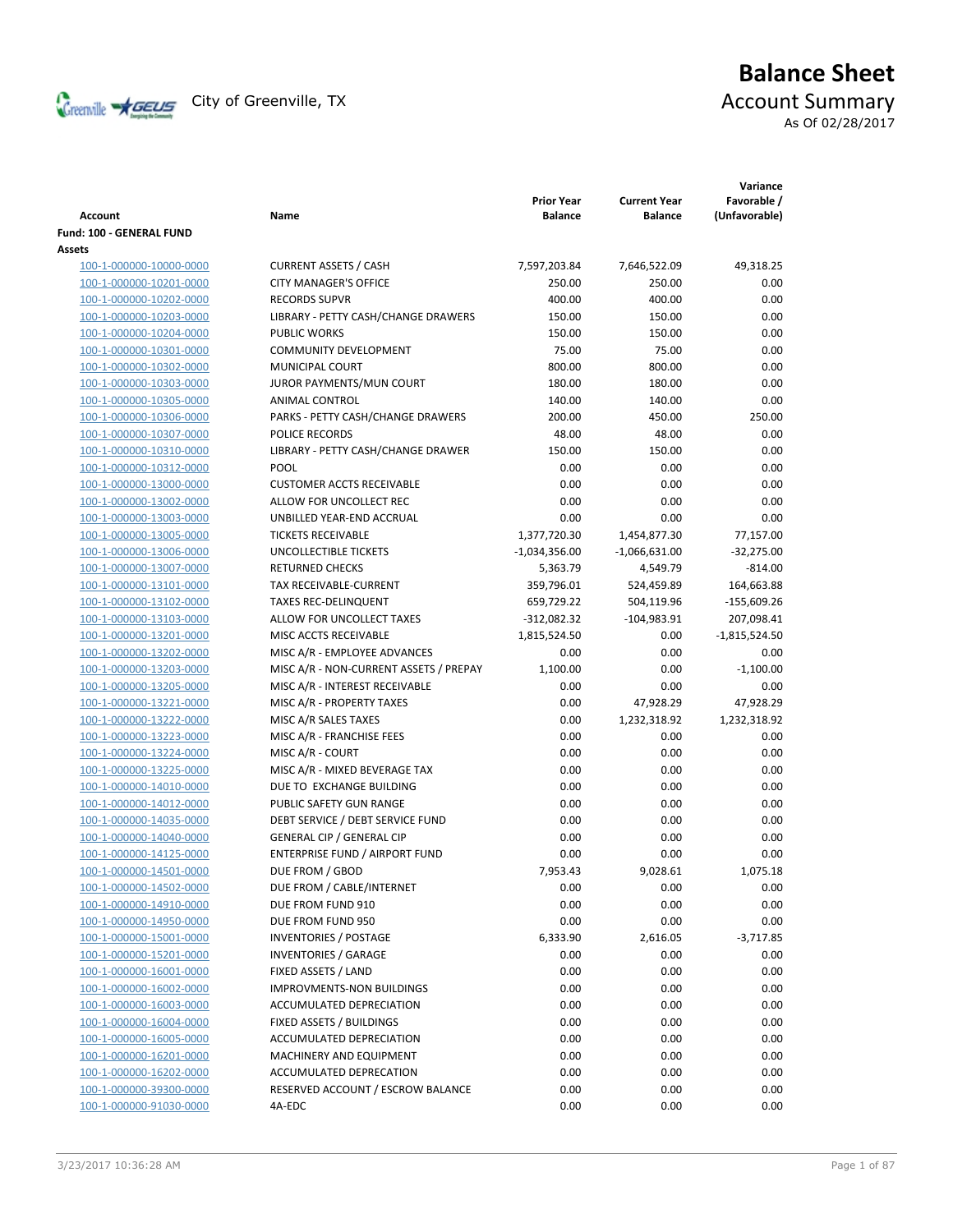**Variance**

|                                                    |                                             | <b>Prior Year</b> | <b>Current Year</b> | vanance<br>Favorable / |
|----------------------------------------------------|---------------------------------------------|-------------------|---------------------|------------------------|
| <b>Account</b>                                     | Name                                        | <b>Balance</b>    | <b>Balance</b>      | (Unfavorable)          |
| 100-1-000000-91410-0000                            | <b>INVENTORY / MATERIALS &amp; SUPPLIES</b> | 0.00              | 0.00                | 0.00                   |
| 100-1-000000-91410-0700                            | <b>INVENTORY / PAPER STOCK</b>              | 0.00              | 0.00                | 0.00                   |
| 100-1-000000-91430-0000                            | NON-CURRENT ASSETS / PREPAYMENTS            | 0.00              | 0.00                | 0.00                   |
|                                                    | <b>Total Assets:</b>                        | 10,486,829.67     | 10,257,598.99       | $-229,230.68$          |
| Liability                                          |                                             |                   |                     |                        |
| 100-1-000000-20101-0000                            | <b>ACCOUNTS PAYABLE</b>                     | 0.00              | $-15,013.10$        | 15,013.10              |
| 100-1-000000-20102-0000                            | <b>CREDIT CARD PAYABLE</b>                  | 0.00              | 0.00                | 0.00                   |
| 100-1-000000-20103-0000                            | ACCRUED ACCOUNTS PAYABLE                    | 11,560.60         | 29,682.60           | $-18,122.00$           |
| 100-1-000000-20114-0000                            | <b>INVESTMENT ADVISORY FEES</b>             | 0.00              | 0.00                | 0.00                   |
| 100-1-000000-20115-0000                            | PD EMP COMMISSION                           | 194.31            | 103.44              | 90.87                  |
| 100-1-000000-20116-0000                            | POLICE DONATIONS                            | 11,582.06         | 16,218.54           | $-4,636.48$            |
| 100-1-000000-20117-0000                            | <b>FIRE DONATIONS</b>                       | 3,766.62          | 10,666.16           | $-6,899.54$            |
| 100-1-000000-20118-0000                            | <b>COMBAT CHALLENGE</b>                     | 6,361.27          | 6,361.27            | 0.00                   |
| 100-1-000000-20119-0000                            | <b>CEMETERIES DONATIONS</b>                 | 61.79             | 61.79               | 0.00                   |
| 100-1-000000-20120-0000                            | <b>LIBRARY DONATIONS</b>                    | 13,892.21         | 13,649.07           | 243.14                 |
| 100-1-000000-20121-0000                            | ANIMAL SHELTER DONATIONS                    | 1,111.09          | 640.85              | 470.24                 |
| 100-1-000000-20122-0000                            | <b>PARKS DONATIONS</b>                      | 2,000.00          | 6,000.00            | $-4,000.00$            |
| 100-1-000000-20125-0000                            | SALES TAX PAYABLE / IN THE CITY             | 12.97             | 10.39               | 2.58                   |
| 100-1-000000-20127-0000                            | STATE COURT COST/FEE PAYB                   | 37,512.05         | 58,817.71           | $-21,305.66$           |
| 100-1-000000-20128-0000                            | SEATBELT&CHILD RESTRAINT                    | 5,626.70          | 7,174.22            | $-1,547.52$            |
| 100-1-000000-20129-0000                            | MUNICIPAL COURT CLEARING                    | 875.10            | 974.10              | $-99.00$               |
| 100-1-000000-20130-0000                            | <b>3RD PARTY FTA FEE PAYABLE</b>            | 1,127.62          | 636.77              | 490.85                 |
| 100-1-000000-20131-0000                            | REFUNDS / OVERPAYMENTS                      | $-100.00$         | $-122.70$           | 22.70                  |
| 100-1-000000-20132-0000                            | <b>COURT COLL AGENCY FEES</b>               | 1,065.40          | 372.97              | 692.43                 |
| 100-1-000000-20136-0000                            | <b>ATTORNEY COLLECTION FEES</b>             | 0.00              | 0.00                | 0.00                   |
| 100-1-000000-20137-0000                            | PLAT FILING FEES PAYABLE                    | 18,237.02         | 20,961.74           | $-2,724.72$            |
|                                                    | COMMUNITY DEV TRUST ACCT                    |                   |                     | $-745.00$              |
| 100-1-000000-20138-0000<br>100-1-000000-20139-0000 | RETAINAGES PAYABLE                          | 1,543.50<br>0.00  | 2,288.50<br>0.00    | 0.00                   |
|                                                    |                                             |                   |                     | 7,762.73               |
| 100-1-000000-20141-0000                            | <b>TELEPHONE CLEARING</b>                   | 7,125.48          | $-637.25$           |                        |
| 100-1-000000-20143-0000                            | POLICE PROPERTY ROOM CLEARING               | 10,775.99         | 10,775.99           | 0.00                   |
| 100-1-000000-20146-0000                            | MAIN ST / FARMERS MRKT RESALE               | 100.12            | 209.12              | $-109.00$              |
| 100-1-000000-20155-0000                            | MAIN ST / FARMERS MARKET DONATIONS          | 1,150.00          | 2,254.25            | $-1,104.25$            |
| 100-1-000000-20160-0000                            | UNAPPLIED CREDIT                            | 0.00              | 0.00                | 0.00                   |
| 100-1-000000-20201-0000                            | <b>DEFERRED REVENUE</b>                     | 0.00              | 0.00                | 0.00                   |
| 100-1-000000-20203-0000                            | DEFERRED TAX REVENUE                        | 695,973.71        | 912,126.74          | $-216, 153.03$         |
| 100-1-000000-20204-0000                            | DEFERRED TICKET REVENUE                     | 286,137.30        | 323,539.30          | $-37,402.00$           |
| 100-1-000000-21040-0000                            | DUE TO / GENERAL CIP FUND                   | 0.00              | 0.00                | 0.00                   |
| 100-1-000000-21201-0000                            | DUE TO / CENTRAL SERVICE FUND               | 0.00              | 0.00                | 0.00                   |
| 100-1-000000-21401-0000                            | DUE TO / ELECTRIC OPERATING FUND            | 0.00              | 0.00                | 0.00                   |
| 100-1-000000-21506-0000                            | DUE TO / 4A-EDC                             | 1,793.61          | 1,868.59            | $-74.98$               |
| 100-1-000000-21507-0000                            | DUE TO / BOARD OF DEVELOPMENT               | 126,642.26        | 0.00                | 126,642.26             |
| 100-1-000000-22001-0000                            | SALARIES PAYABLE                            | 532,230.43        | 490,669.47          | 41,560.96              |
| 100-1-000000-23001-0000                            | CAPITAL LEASE PAYABLE                       | 0.00              | 0.00                | 0.00                   |
| 100-1-000000-23101-0000                            | CAPITAL LEASE PAYABLE                       | 0.00              | 0.00                | 0.00                   |
| 100-1-000000-24001-0000                            | O/S CHECKS PAYABLE                          | 0.00              | 0.00                | 0.00                   |
| 100-1-000000-24004-0000                            | INTEREST PAYABLE ON DEP                     | 0.00              | 0.00                | 0.00                   |
| 100-1-000000-24007-0000                            | <b>BILLED DEPOSITS SUSPENSE</b>             | 0.00              | 0.00                | 0.00                   |
| 100-1-000000-24008-0000                            | <b>CUSTOMER DEPOSITS / ANIMAL SHELTER</b>   | 0.00              | 0.00                | 0.00                   |
| 100-1-000000-24009-0000                            | LIBRARY MEETING ROOM DEPOSITS               | 501.20            | 501.20              | 0.00                   |
| 100-1-000000-24010-0000                            | <b>CIVIC CENTER DEPOSITS</b>                | 0.00              | 0.00                | 0.00                   |
| 100-1-000000-24011-0000                            | <b>AUDITORIUM DEPOSITS</b>                  | 0.00              | 0.00                | 0.00                   |
| 100-1-000000-26001-0000                            | <b>COMPENSATED ABSENCES PAY</b>             | 0.00              | 0.00                | 0.00                   |
| 100-1-000000-29000-0000                            | MISC LIABILITY - GREENVILLE ENERGY LLC      | 0.00              | 0.00                | 0.00                   |
| 100-1-000000-29001-0000                            | <b>RESALE</b>                               | 0.00              | 0.00                | 0.00                   |
| 100-1-000000-29300-0000                            | <b>ENCUMBRANCE SUMMARY</b>                  | 0.00              | 0.00                | 0.00                   |
| 100-1-000000-29400-0000                            | RESERVED ACCOUNT / ENCUMBRANCES             | 0.00              | 0.00                | 0.00                   |
| 100-1-000000-29400-0900                            | RESERVED ACCOUNT / ENCUMBRANCES             | 0.00              | 0.00                | 0.00                   |
| 100-1-000000-92190-1202                            | LABORATORY CLEARING                         | 0.00              | 0.00                | 0.00                   |
|                                                    |                                             |                   |                     |                        |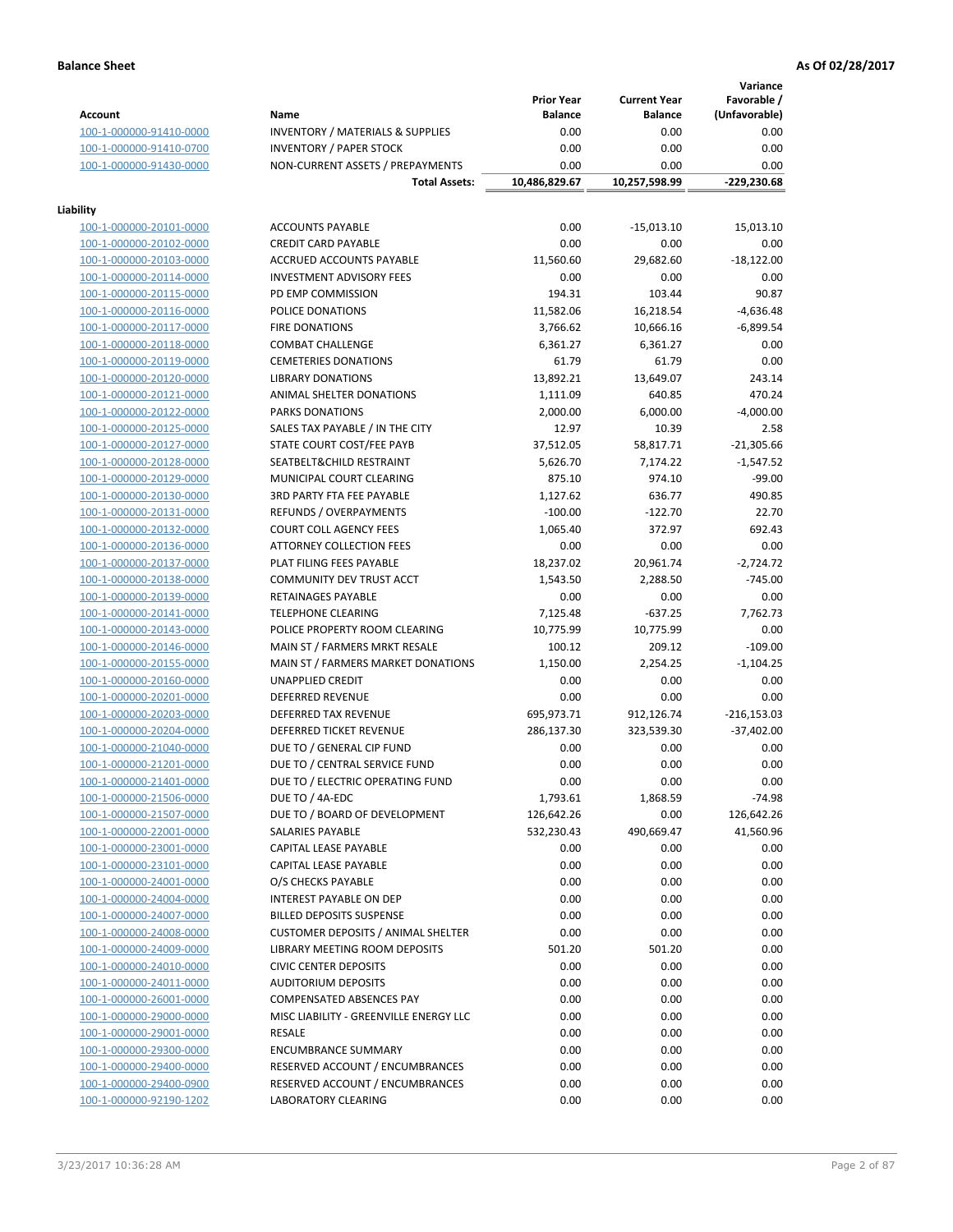| Account                        | Name                                                     | <b>Prior Year</b><br><b>Balance</b> | <b>Current Year</b><br><b>Balance</b> | Variance<br>Favorable /<br>(Unfavorable) |
|--------------------------------|----------------------------------------------------------|-------------------------------------|---------------------------------------|------------------------------------------|
| 100-1-000000-92191-0000        | <b>SPONSORS - PARKS</b>                                  | 0.00                                | 0.00                                  | 0.00                                     |
| 100-1-000000-92200-0000        | <b>MISCELLANEOUS LIABILITIES</b>                         | 0.00                                | 0.00                                  | 0.00                                     |
| 100-1-000000-92270-1600        | <b>CREDIT CARD FEES PAYABLE</b>                          | 0.00                                | 0.00                                  | 0.00                                     |
|                                | <b>Total Liability:</b>                                  | 1,778,860.41                        | 1,900,791.73                          | $-121,931.32$                            |
| <b>Equity</b>                  |                                                          |                                     |                                       |                                          |
| 100-1-000000-39000-0000        | UNRESERVED-FUND BALANCE                                  | 5,954,215.54                        | 6,245,857.42                          | 291,641.88                               |
|                                | <b>Total Beginning Equity:</b>                           | 5,954,215.54                        | 6,245,857.42                          | 291,641.88                               |
| <b>Total Revenue</b>           |                                                          | 12,208,064.80                       | 11,132,775.58                         | $-1,075,289.22$                          |
| <b>Total Expense</b>           |                                                          | 9,454,311.08                        | 9,021,825.66                          | 432,485.42                               |
| Revenues Over/(Under) Expenses |                                                          | 2,753,753.72                        | 2,110,949.92                          | $-642,803.80$                            |
|                                | <b>Total Equity and Current Surplus (Deficit):</b>       | 8,707,969.26                        | 8,356,807.34                          | -351,161.92                              |
|                                | Total Liabilities, Equity and Current Surplus (Deficit): | 10,486,829.67                       | 10,257,599.07                         | $-229,230.60$                            |

**\*\*\*Warning: Account Authorization is turned on. Please run the Unauthorized Account Listing Report to see if you are out of balance due to missing accounts \*\*\***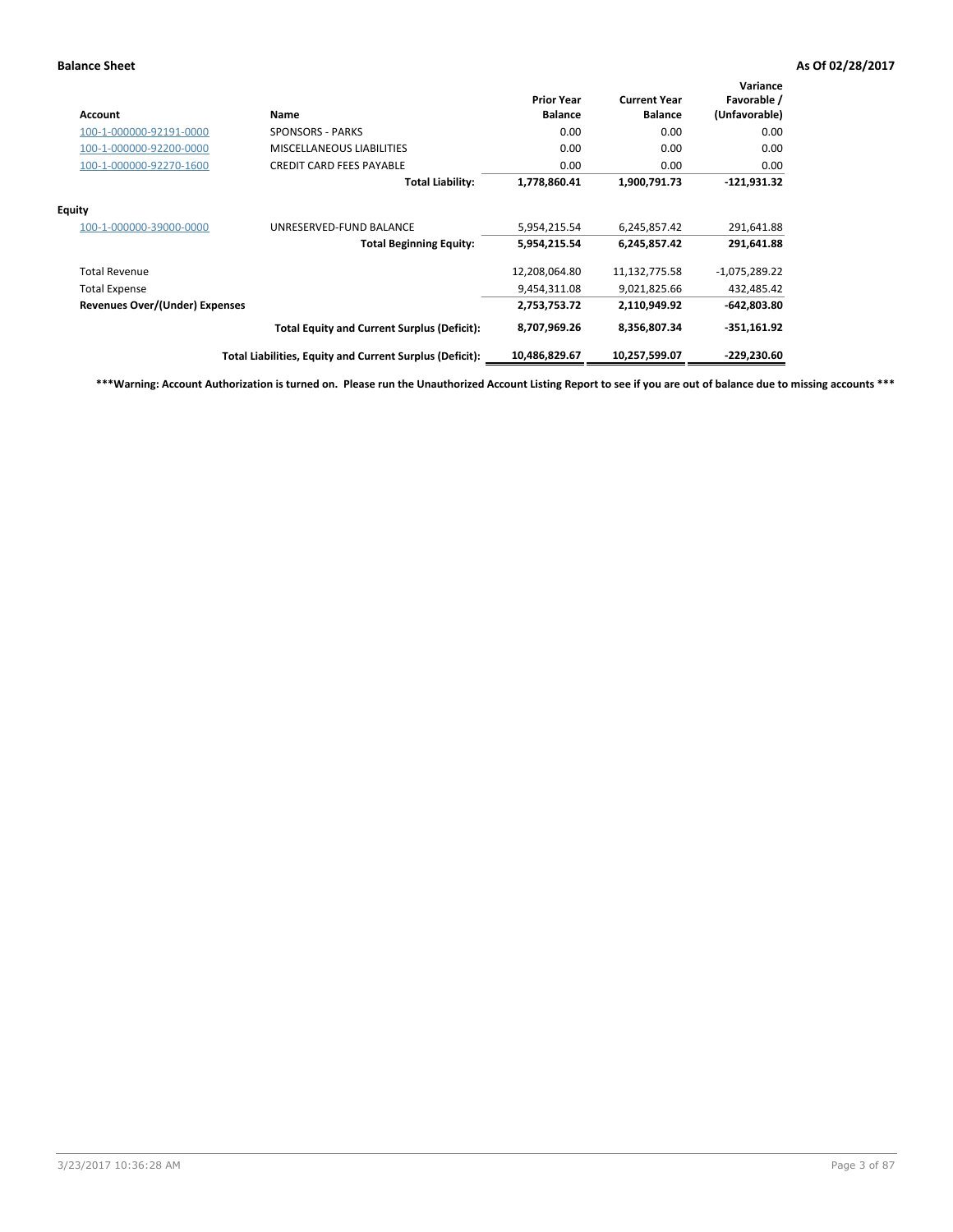| Account                                                   | <b>Name</b>                                              | <b>Prior Year</b><br><b>Balance</b> | <b>Current Year</b><br><b>Balance</b> | Variance<br>Favorable /<br>(Unfavorable) |
|-----------------------------------------------------------|----------------------------------------------------------|-------------------------------------|---------------------------------------|------------------------------------------|
| <b>Fund: 101 - MUNICIPAL COURT BUILDING SECURITY FEES</b> |                                                          |                                     |                                       |                                          |
| Assets                                                    |                                                          |                                     |                                       |                                          |
| 101-1-000000-10000-0000                                   | <b>CURRENT ASSETS / CASH</b>                             | 35,420.40                           | 43,671.20                             | 8,250.80                                 |
| 101-1-000000-13201-0000                                   | MISC ACCTS RECEIVABLE                                    | 0.00                                | 0.00                                  | 0.00                                     |
| 101-1-000000-13203-0000                                   | NON-CURRENT ASSETS / PREPAYMENTS                         | 0.00                                | 0.00                                  | 0.00                                     |
| 101-1-000000-13205-0000                                   | <b>INTEREST RECEIVABLE</b>                               | 0.00                                | 0.00                                  | 0.00                                     |
|                                                           | <b>Total Assets:</b>                                     | 35,420.40                           | 43,671.20                             | 8,250.80                                 |
| Liability                                                 |                                                          |                                     |                                       |                                          |
| 101-1-000000-20101-0000                                   | <b>ACCOUNTS PAYABLE</b>                                  | 0.00                                | 0.00                                  | 0.00                                     |
| 101-1-000000-20102-0000                                   | <b>CREDIT CARD PAYABLE</b>                               | 0.00                                | 0.00                                  | 0.00                                     |
| 101-1-000000-20103-0000                                   | <b>ACCRUED ACCOUNTS PAYABLE</b>                          | 0.00                                | 0.00                                  | 0.00                                     |
| 101-1-000000-29300-0000                                   | <b>ENCUMBRANCE SUMMARY</b>                               | 0.00                                | 0.00                                  | 0.00                                     |
| 101-1-000000-29400-0000                                   | RESERVED ACCOUNT / ENCUMBRANCES                          | 0.00                                | 0.00                                  | 0.00                                     |
|                                                           | <b>Total Liability:</b>                                  | 0.00                                | 0.00                                  | 0.00                                     |
| <b>Equity</b>                                             |                                                          |                                     |                                       |                                          |
| 101-1-000000-39000-0000                                   | UNRESERVED-FUND BALANCE                                  | 32,257.51                           | 40,094.13                             | 7,836.62                                 |
|                                                           | <b>Total Beginning Equity:</b>                           | 32,257.51                           | 40.094.13                             | 7,836.62                                 |
| <b>Total Revenue</b>                                      |                                                          | 3,185.85                            | 3,591.13                              | 405.28                                   |
| <b>Total Expense</b>                                      |                                                          | 22.96                               | 14.06                                 | 8.90                                     |
| Revenues Over/(Under) Expenses                            |                                                          | 3,162.89                            | 3,577.07                              | 414.18                                   |
|                                                           | <b>Total Equity and Current Surplus (Deficit):</b>       | 35,420.40                           | 43.671.20                             | 8,250.80                                 |
|                                                           | Total Liabilities, Equity and Current Surplus (Deficit): | 35,420.40                           | 43,671.20                             | 8,250.80                                 |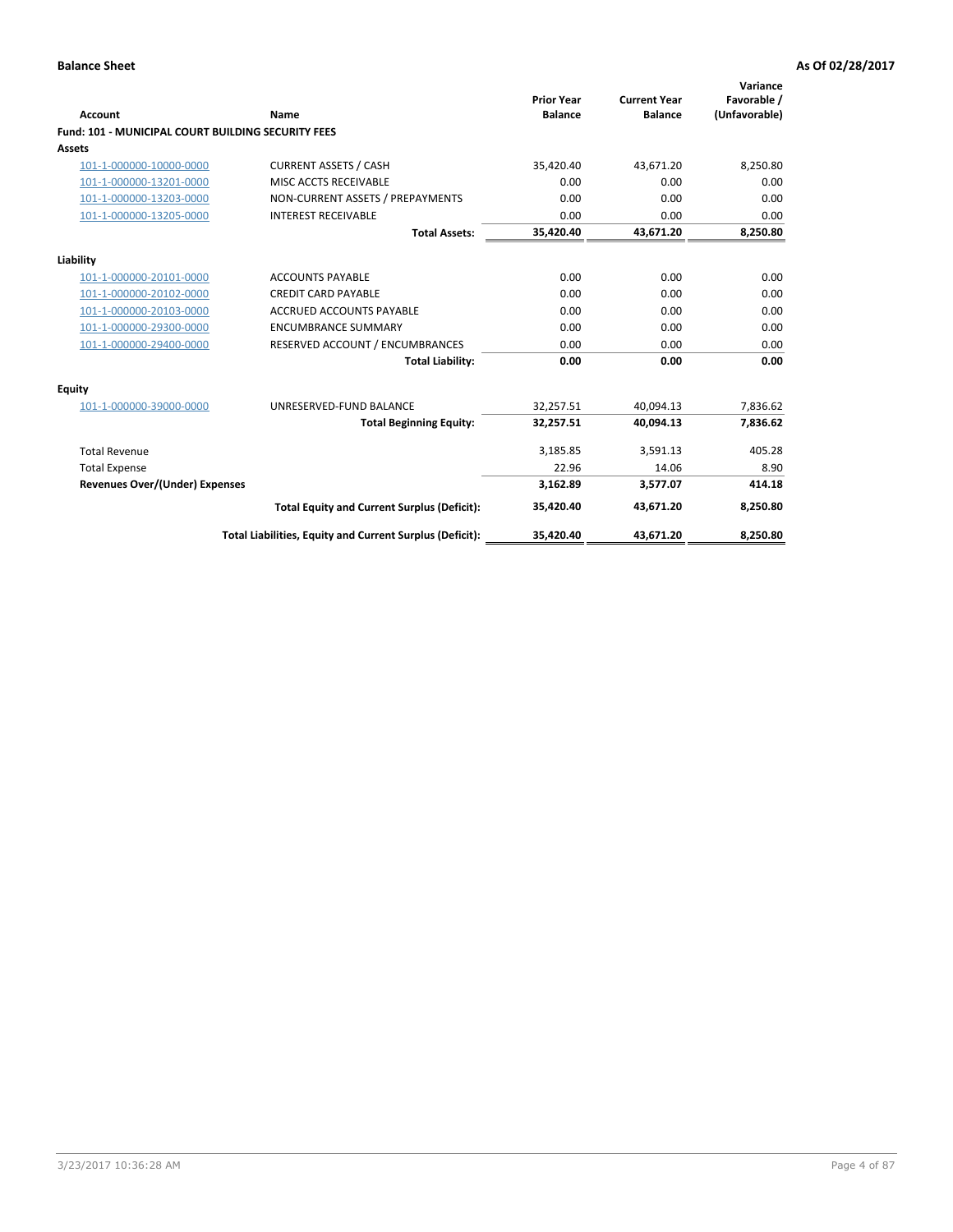| Account                                      | Name                                                     | <b>Prior Year</b><br><b>Balance</b> | <b>Current Year</b><br><b>Balance</b> | Variance<br>Favorable /<br>(Unfavorable) |
|----------------------------------------------|----------------------------------------------------------|-------------------------------------|---------------------------------------|------------------------------------------|
| <b>Fund: 102 - MUNICIPAL COURT TECH FUND</b> |                                                          |                                     |                                       |                                          |
| Assets                                       |                                                          |                                     |                                       |                                          |
| 102-1-000000-10000-0000                      | <b>CURRENT ASSETS / CASH</b>                             | 4,348.27                            | 15,266.10                             | 10,917.83                                |
| 102-1-000000-13201-0000                      | MISC ACCTS RECEIVABLE                                    | 0.00                                | 0.00                                  | 0.00                                     |
|                                              | <b>Total Assets:</b>                                     | 4,348.27                            | 15,266.10                             | 10,917.83                                |
| Liability                                    |                                                          |                                     |                                       |                                          |
| 102-1-000000-20101-0000                      | <b>ACCOUNTS PAYABLE</b>                                  | 0.00                                | 0.00                                  | 0.00                                     |
| 102-1-000000-20102-0000                      | <b>CREDIT CARD PAYABLE</b>                               | 0.00                                | 0.00                                  | 0.00                                     |
| 102-1-000000-20103-0000                      | <b>ACCRUED ACCOUNTS PAYABLE</b>                          | 0.00                                | 0.00                                  | 0.00                                     |
| 102-1-000000-23001-0000                      | <b>CAPITAL LEASE PAYABLE</b>                             | 0.00                                | 0.00                                  | 0.00                                     |
| 102-1-000000-23101-0000                      | <b>CAPITAL LEASE PAYABLE</b>                             | 0.00                                | 0.00                                  | 0.00                                     |
| 102-1-000000-29300-0000                      | <b>ENCUMBRANCE SUMMARY</b>                               | 0.00                                | 0.00                                  | 0.00                                     |
| 102-1-000000-29400-0000                      | RESERVED ACCOUNT / ENCUMBRANCES                          | 0.00                                | 0.00                                  | 0.00                                     |
|                                              | <b>Total Liability:</b>                                  | 0.00                                | 0.00                                  | 0.00                                     |
| Equity                                       |                                                          |                                     |                                       |                                          |
| 102-1-000000-39000-0000                      | UNRESERVED-FUND BALANCE                                  | 6,761.69                            | 10,478.37                             | 3,716.68                                 |
|                                              | <b>Total Beginning Equity:</b>                           | 6,761.69                            | 10.478.37                             | 3,716.68                                 |
| <b>Total Revenue</b>                         |                                                          | 4,212.76                            | 4,791.86                              | 579.10                                   |
| <b>Total Expense</b>                         |                                                          | 6,626.18                            | 4.13                                  | 6,622.05                                 |
| Revenues Over/(Under) Expenses               |                                                          | $-2,413.42$                         | 4.787.73                              | 7,201.15                                 |
|                                              | <b>Total Equity and Current Surplus (Deficit):</b>       | 4,348.27                            | 15,266.10                             | 10,917.83                                |
|                                              | Total Liabilities, Equity and Current Surplus (Deficit): | 4,348.27                            | 15,266.10                             | 10,917.83                                |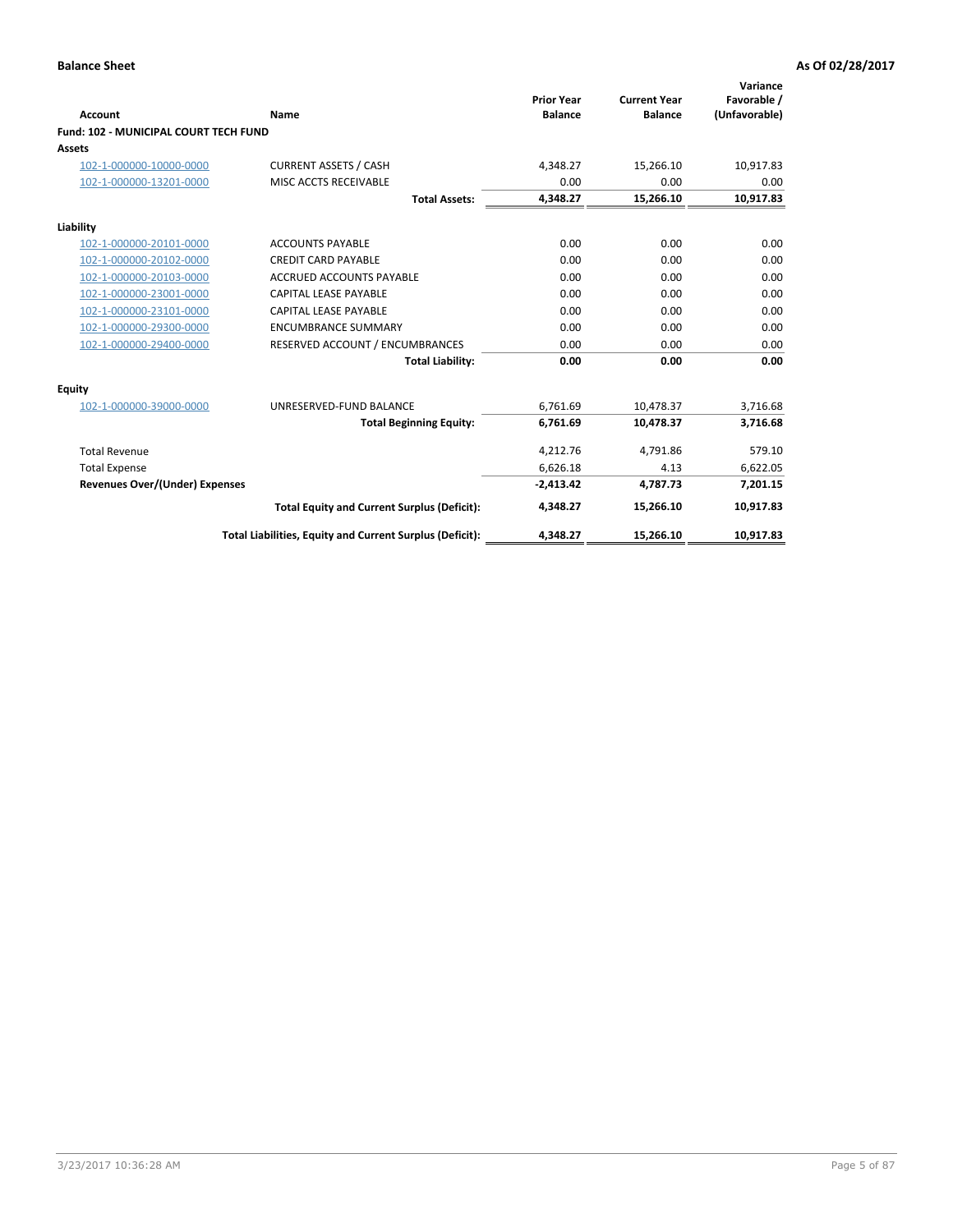| <b>Account</b>                                       | Name                                                     | <b>Prior Year</b><br><b>Balance</b> | <b>Current Year</b><br><b>Balance</b> | Variance<br>Favorable /<br>(Unfavorable) |
|------------------------------------------------------|----------------------------------------------------------|-------------------------------------|---------------------------------------|------------------------------------------|
| <b>Fund: 103 - MUNICIPAL COURT CHILD SAFETY FUND</b> |                                                          |                                     |                                       |                                          |
| <b>Assets</b>                                        |                                                          |                                     |                                       |                                          |
| 103-1-000000-10000-0000                              | <b>CURRENT ASSETS / CASH</b>                             | 9,030.65                            | 10,964.13                             | 1,933.48                                 |
| 103-1-000000-13201-0000                              | MISC ACCTS RECEIVABLE                                    | 0.00                                | 0.00                                  | 0.00                                     |
| 103-1-000000-13203-0000                              | NON-CURRENT ASSETS / PREPAYMENTS                         | 0.00                                | 0.00                                  | 0.00                                     |
| 103-1-000000-13205-0000                              | <b>INTEREST RECEIVABLE</b>                               | 0.00                                | 0.00                                  | 0.00                                     |
|                                                      | <b>Total Assets:</b>                                     | 9,030.65                            | 10.964.13                             | 1,933.48                                 |
| Liability                                            |                                                          |                                     |                                       |                                          |
| 103-1-000000-20101-0000                              | <b>ACCOUNTS PAYABLE</b>                                  | 0.00                                | 0.00                                  | 0.00                                     |
| 103-1-000000-20103-0000                              | <b>ACCRUED ACCOUNTS PAYABLE</b>                          | 0.00                                | 0.00                                  | 0.00                                     |
|                                                      | <b>Total Liability:</b>                                  | 0.00                                | 0.00                                  | 0.00                                     |
| Equity                                               |                                                          |                                     |                                       |                                          |
| 103-1-000000-39000-0000                              | UNRESERVED-FUND BALANCE                                  | 6,984.63                            | 9,909.90                              | 2,925.27                                 |
|                                                      | <b>Total Beginning Equity:</b>                           | 6,984.63                            | 9.909.90                              | 2,925.27                                 |
| <b>Total Revenue</b>                                 |                                                          | 7,794.13                            | 6,387.19                              | $-1,406.94$                              |
| <b>Total Expense</b>                                 |                                                          | 5,748.11                            | 5,332.96                              | 415.15                                   |
| Revenues Over/(Under) Expenses                       |                                                          | 2,046.02                            | 1,054.23                              | $-991.79$                                |
|                                                      | <b>Total Equity and Current Surplus (Deficit):</b>       | 9,030.65                            | 10.964.13                             | 1,933.48                                 |
|                                                      | Total Liabilities, Equity and Current Surplus (Deficit): | 9,030.65                            | 10,964.13                             | 1,933.48                                 |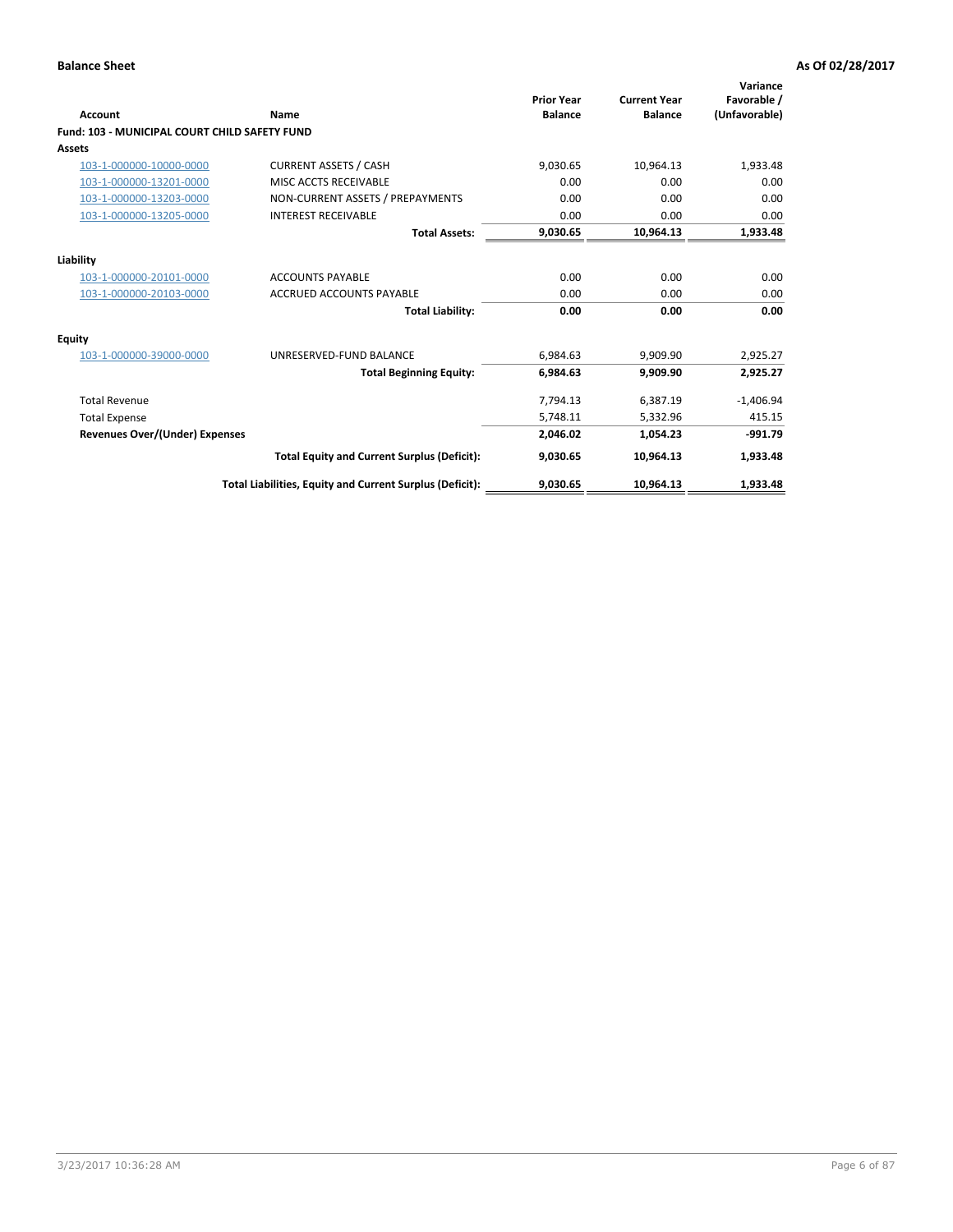|                                                    |                                                          | <b>Prior Year</b> | <b>Current Year</b> | Variance<br>Favorable / |
|----------------------------------------------------|----------------------------------------------------------|-------------------|---------------------|-------------------------|
| <b>Account</b>                                     | Name                                                     | <b>Balance</b>    | <b>Balance</b>      | (Unfavorable)           |
| <b>Fund: 110 - EXCHANGE BUILDING FUND</b>          |                                                          |                   |                     |                         |
| Assets                                             |                                                          |                   |                     |                         |
| 110-1-000000-10000-0000                            | <b>CURRENT ASSETS / CASH</b>                             | $-314,641.08$     | $-533,349.75$       | $-218,708.67$           |
| 110-1-000000-13201-0000                            | MISC ACCTS RECEIVABLE                                    | 0.00              | 0.00                | 0.00                    |
| 110-1-000000-13203-0000                            | NON-CURRENT ASSETS / PREPAYMENTS                         | 0.00              | 0.00                | 0.00                    |
| 110-1-000000-13205-0000                            | <b>INTEREST RECEIVABLE</b>                               | 0.00              | 0.00                | 0.00                    |
| 110-1-000000-14100-0000                            | DUE FROM FUND 100                                        | 0.00              | 0.00                | 0.00                    |
| 110-1-000000-16001-0000                            | FIXED ASSETS / LAND                                      | 0.00              | 0.00                | 0.00                    |
| 110-1-000000-16002-0000                            | <b>IMPROVMENTS-NON BUILDINGS</b>                         | 0.00              | 0.00                | 0.00                    |
| 110-1-000000-16003-0000                            | <b>ACCUMULATED DEPRECIATION</b>                          | 0.00              | 0.00                | 0.00                    |
| 110-1-000000-16004-0000                            | FIXED ASSETS / BUILDINGS                                 | 0.00              | 0.00                | 0.00                    |
| 110-1-000000-16005-0000                            | ACCUMULATED DEPRECIATION                                 | 0.00              | 0.00                | 0.00                    |
| 110-1-000000-16201-0000                            | MACHINERY AND EQUIPMENT                                  | 0.00              | 0.00                | 0.00                    |
| 110-1-000000-16202-0000                            | ACCUMULATED DEPRECATION                                  | 0.00              | 0.00                | 0.00                    |
| 110-1-000000-16301-0000                            | FIXED ASSETS / C W I P                                   | 0.00              | 0.00                | 0.00                    |
|                                                    | <b>Total Assets:</b>                                     | $-314,641.08$     | $-533,349.75$       | $-218,708.67$           |
|                                                    |                                                          |                   |                     |                         |
| Liability                                          |                                                          |                   |                     |                         |
| 110-1-000000-20101-0000                            | <b>ACCOUNTS PAYABLE</b>                                  | 0.00              | 0.00                | 0.00                    |
| 110-1-000000-20102-0000                            | <b>CREDIT CARD PAYABLE</b>                               | 0.00              | 0.00                | 0.00                    |
| 110-1-000000-20103-0000                            | ACCRUED ACCOUNTS PAYABLE                                 | 0.00              | 0.00                | 0.00                    |
| 110-1-000000-20109-0000                            | MISCELLANEOUS LIABILITIES                                | 0.00              | 0.00                | 0.00                    |
| 110-1-000000-20110-0000                            | REVENUE BONDS PAYABLE<br><b>ACCRUED INTEREST PAYABLE</b> | 0.00              | 0.00                | 0.00                    |
| 110-1-000000-20112-0000                            | <b>TELEPHONE CLEARING</b>                                | 0.00<br>0.00      | 0.00<br>0.00        | 0.00                    |
| 110-1-000000-20141-0000                            | <b>UNAPPLIED CREDIT</b>                                  | 0.00              | 0.00                | 0.00<br>0.00            |
| 110-1-000000-20160-0000                            | <b>DEFERRED REVENUE</b>                                  | 0.00              | 0.00                | 0.00                    |
| 110-1-000000-20201-0000<br>110-1-000000-21001-0000 | <b>GENERAL FUND / GENERAL FUND</b>                       | 0.00              | 0.00                | 0.00                    |
| 110-1-000000-22001-0000                            | SALARIES PAYABLE                                         | 1,025.56          | 0.00                | 1,025.56                |
| 110-1-000000-22002-0000                            | <b>VACATION/SICK PAYABLE</b>                             | 0.00              | 0.00                | 0.00                    |
| 110-1-000000-26001-0000                            | <b>OBLIG FOR COMP ABSENCES</b>                           | 0.00              | 0.00                | 0.00                    |
| 110-1-000000-26102-0000                            | REVENUE BONDS PAYABLE                                    | 0.00              | 0.00                | 0.00                    |
| 110-1-000000-27001-0000                            | <b>CONTRIBUTED CAPITAL</b>                               | 0.00              | 0.00                | 0.00                    |
| 110-1-000000-29300-0000                            | <b>ENCUMBRANCE SUMMARY</b>                               | 0.00              | 0.00                | 0.00                    |
| 110-1-000000-29400-0100                            | RESERVED ACCOUNT / ENCUMBRANCES                          | 0.00              | 0.00                | 0.00                    |
|                                                    | <b>Total Liability:</b>                                  | 1,025.56          | 0.00                | 1,025.56                |
|                                                    |                                                          |                   |                     |                         |
| <b>Equity</b>                                      |                                                          |                   |                     |                         |
| 110-1-000000-39000-0000                            | UNRESERVED-FUND BALANCE                                  | 0.00              | 0.00                | 0.00                    |
| <u>110-1-000000-39100-0000</u>                     | UNRESERVED-RET. EARNINGS                                 | $-202,154.21$     | -533,357.14         | -331,202.93             |
|                                                    | <b>Total Beginning Equity:</b>                           | -202,154.21       | -533,357.14         | -331,202.93             |
| <b>Total Revenue</b>                               |                                                          | 95,539.76         | 12.61               | $-95,527.15$            |
| <b>Total Expense</b>                               |                                                          | 209,052.19        | 5.22                | 209,046.97              |
| <b>Revenues Over/(Under) Expenses</b>              |                                                          | $-113,512.43$     | 7.39                | 113,519.82              |
|                                                    | <b>Total Equity and Current Surplus (Deficit):</b>       | -315,666.64       | -533,349.75         | -217,683.11             |
|                                                    | Total Liabilities, Equity and Current Surplus (Deficit): | $-314,641.08$     | -533,349.75         | -218,708.67             |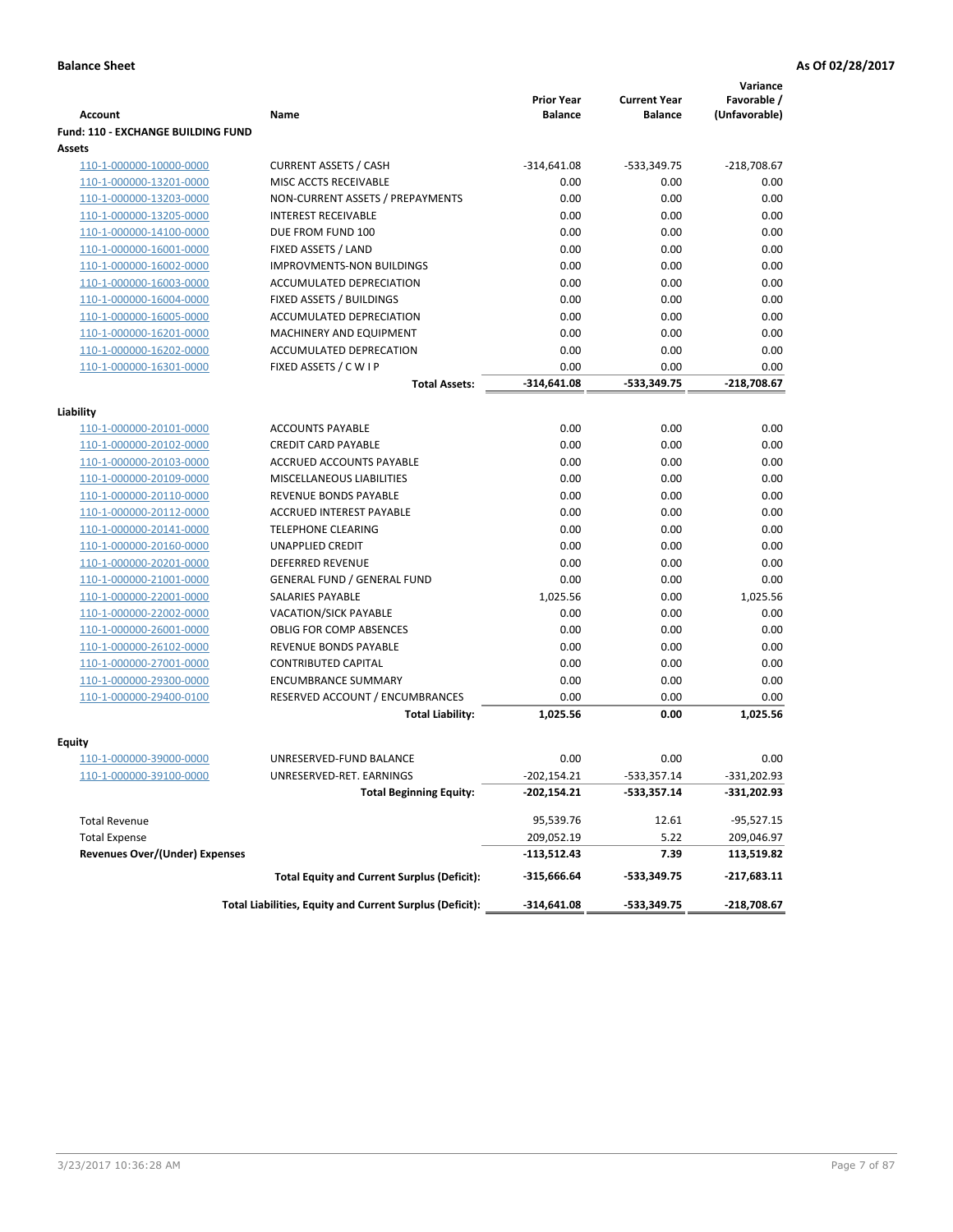|                                                                 |                                                          | <b>Prior Year</b> | <b>Current Year</b> | Variance<br>Favorable / |
|-----------------------------------------------------------------|----------------------------------------------------------|-------------------|---------------------|-------------------------|
| <b>Account</b><br><b>Fund: 111 - RECREATION ACTIVITIES FUND</b> | <b>Name</b>                                              | <b>Balance</b>    | <b>Balance</b>      | (Unfavorable)           |
| Assets                                                          |                                                          |                   |                     |                         |
| 111-1-000000-10000-0000                                         | <b>CURRENT ASSETS / CASH</b>                             | $-41,513.21$      | $-15,325.59$        | 26,187.62               |
| 111-1-000000-10313-0000                                         | <b>CHANGE DRAWER - PARK CONCESSIONS</b>                  | 250.00            | 0.00                | $-250.00$               |
| 111-1-000000-13201-0000                                         | MISC ACCTS RECEIVABLE                                    | 0.00              | 0.00                | 0.00                    |
| 111-1-000000-13205-0000                                         | <b>INTEREST RECEIVABLE</b>                               | 0.00              | 0.00                | 0.00                    |
|                                                                 | <b>Total Assets:</b>                                     | $-41,263.21$      | $-15,325.59$        | 25,937.62               |
|                                                                 |                                                          |                   |                     |                         |
| Liability                                                       |                                                          |                   |                     |                         |
| 111-1-000000-20101-0000                                         | <b>ACCOUNTS PAYABLE</b>                                  | 0.00              | 0.00                | 0.00                    |
| 111-1-000000-20102-0000                                         | <b>CREDIT CARD PAYABLE</b>                               | 0.00              | 0.00                | 0.00                    |
| 111-1-000000-20103-0000                                         | <b>ACCRUED ACCOUNTS PAYABLE</b>                          | 0.00              | 0.00                | 0.00                    |
| 111-1-000000-20125-0000                                         | SALES TAX PAYABLE / IN THE CITY                          | 0.00              | 0.00                | 0.00                    |
| 111-1-000000-20160-0000                                         | <b>UNAPPLIED CREDIT</b>                                  | 0.00              | 0.00                | 0.00                    |
| 111-1-000000-20201-0000                                         | <b>DEFERRED REVENUE</b>                                  | 0.00              | 0.00                | 0.00                    |
| 111-1-000000-22001-0000                                         | <b>SALARIES PAYABLE</b>                                  | 55.94             | 0.00                | 55.94                   |
| 111-1-000000-29300-0000                                         | <b>ENCUMBRANCE SUMMARY</b>                               | 0.00              | 0.00                | 0.00                    |
| 111-1-000000-29400-0100                                         | RESERVED ACCOUNT / ENCUMBRANCES                          | 0.00              | 0.00                | 0.00                    |
|                                                                 | <b>Total Liability:</b>                                  | 55.94             | 0.00                | 55.94                   |
| Equity                                                          |                                                          |                   |                     |                         |
| 111-1-000000-39000-0000                                         | UNRESERVED-FUND BALANCE                                  | $-14,042.32$      | $-21,137.22$        | $-7,094.90$             |
| 111-1-000000-39100-0000                                         | UNRESERVED-RET. EARNINGS                                 | 0.00              | 0.00                | 0.00                    |
|                                                                 | <b>Total Beginning Equity:</b>                           | $-14,042.32$      | $-21,137.22$        | $-7,094.90$             |
| <b>Total Revenue</b>                                            |                                                          | 17,463.06         | 57,579.80           | 40,116.74               |
| <b>Total Expense</b>                                            |                                                          | 44,739.89         | 51,768.17           | $-7,028.28$             |
| <b>Revenues Over/(Under) Expenses</b>                           |                                                          | $-27,276.83$      | 5,811.63            | 33,088.46               |
|                                                                 | <b>Total Equity and Current Surplus (Deficit):</b>       | $-41,319.15$      | $-15,325.59$        | 25,993.56               |
|                                                                 | Total Liabilities, Equity and Current Surplus (Deficit): | $-41,263.21$      | $-15,325.59$        | 25,937.62               |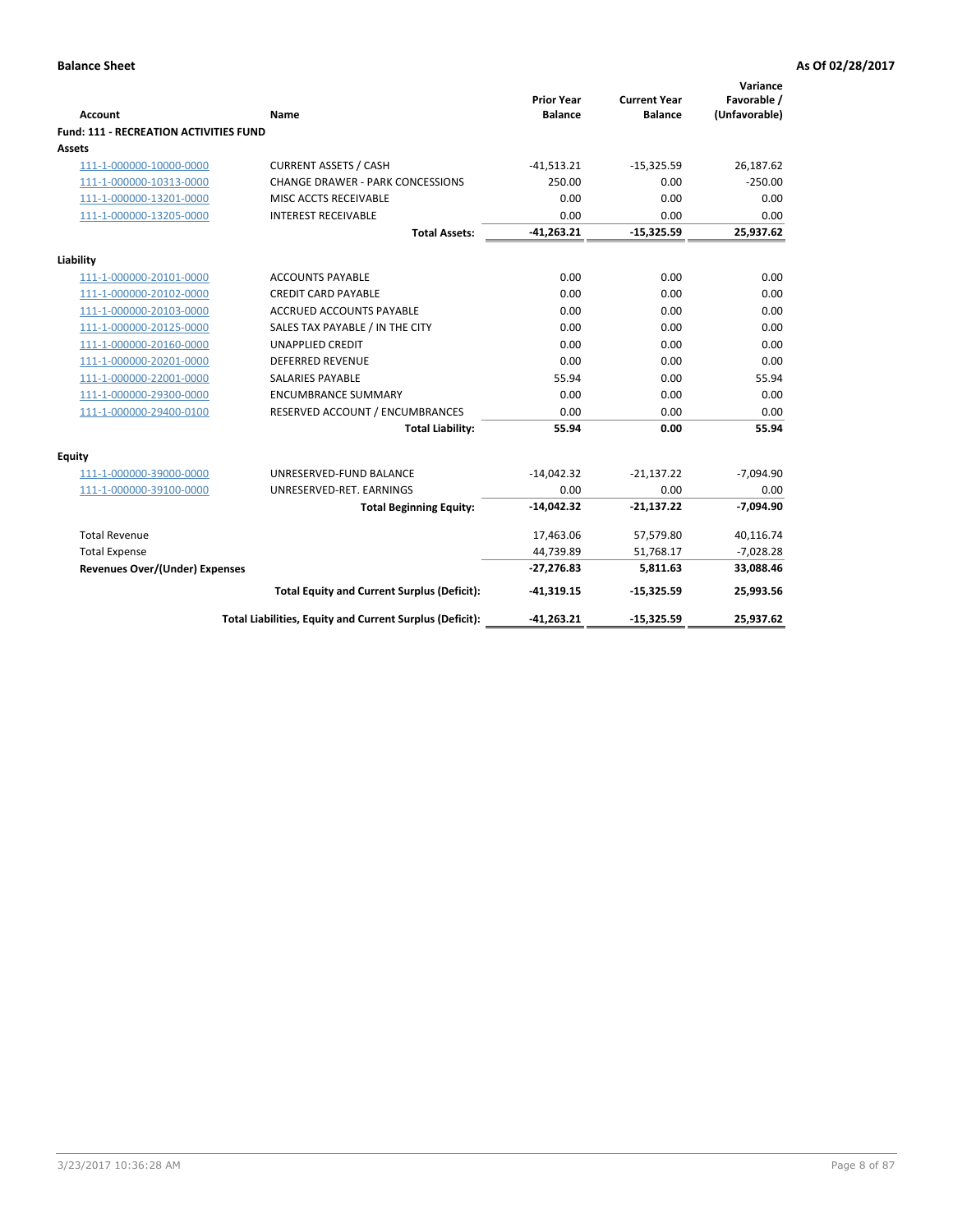|                                       |                                                          |                                     |                                       | Variance                     |
|---------------------------------------|----------------------------------------------------------|-------------------------------------|---------------------------------------|------------------------------|
| <b>Account</b>                        | Name                                                     | <b>Prior Year</b><br><b>Balance</b> | <b>Current Year</b><br><b>Balance</b> | Favorable /<br>(Unfavorable) |
| Fund: 112 - GUN RANGE FUND            |                                                          |                                     |                                       |                              |
| <b>Assets</b>                         |                                                          |                                     |                                       |                              |
| 112-1-000000-10000-0000               | <b>CURRENT ASSETS / CASH</b>                             | 23,347.13                           | 27,185.78                             | 3,838.65                     |
| 112-1-000000-13201-0000               | MISC ACCTS RECEIVABLE                                    | 0.00                                | 0.00                                  | 0.00                         |
|                                       | <b>Total Assets:</b>                                     | 23,347.13                           | 27,185.78                             | 3,838.65                     |
| Liability                             |                                                          |                                     |                                       |                              |
| 112-1-000000-20101-0000               | <b>ACCOUNTS PAYABLE</b>                                  | 0.00                                | 0.00                                  | 0.00                         |
| 112-1-000000-20103-0000               | <b>ACCRUED ACCOUNTS PAYABLE</b>                          | 0.00                                | 0.00                                  | 0.00                         |
| 112-1-000000-20160-0000               | <b>UNAPPLIED CREDIT</b>                                  | 0.00                                | 0.00                                  | 0.00                         |
| 112-1-000000-21001-0000               | <b>GENERAL FUND / GENERAL FUND</b>                       | 0.00                                | 0.00                                  | 0.00                         |
| 112-1-000000-29300-0000               | <b>ENCUMBRANCE SUMMARY</b>                               | 0.00                                | 0.00                                  | 0.00                         |
| 112-1-000000-29400-0100               | RESERVED ACCOUNT / ENCUMBRANCES                          | 0.00                                | 0.00                                  | 0.00                         |
|                                       | <b>Total Liability:</b>                                  | 0.00                                | 0.00                                  | 0.00                         |
| Equity                                |                                                          |                                     |                                       |                              |
| 112-1-000000-39000-0000               | UNRESERVED-FUND BALANCE                                  | 22,713.63                           | 26,256.56                             | 3,542.93                     |
| 112-1-000000-39100-0000               | UNRESERVED-RET. EARNINGS                                 | 0.00                                | 0.00                                  | 0.00                         |
|                                       | <b>Total Beginning Equity:</b>                           | 22,713.63                           | 26,256.56                             | 3,542.93                     |
| <b>Total Revenue</b>                  |                                                          | 999.05                              | 1,288.23                              | 289.18                       |
| <b>Total Expense</b>                  |                                                          | 365.55                              | 359.01                                | 6.54                         |
| <b>Revenues Over/(Under) Expenses</b> |                                                          | 633.50                              | 929.22                                | 295.72                       |
|                                       | <b>Total Equity and Current Surplus (Deficit):</b>       | 23,347.13                           | 27,185.78                             | 3,838.65                     |
|                                       | Total Liabilities, Equity and Current Surplus (Deficit): | 23,347.13                           | 27,185.78                             | 3,838.65                     |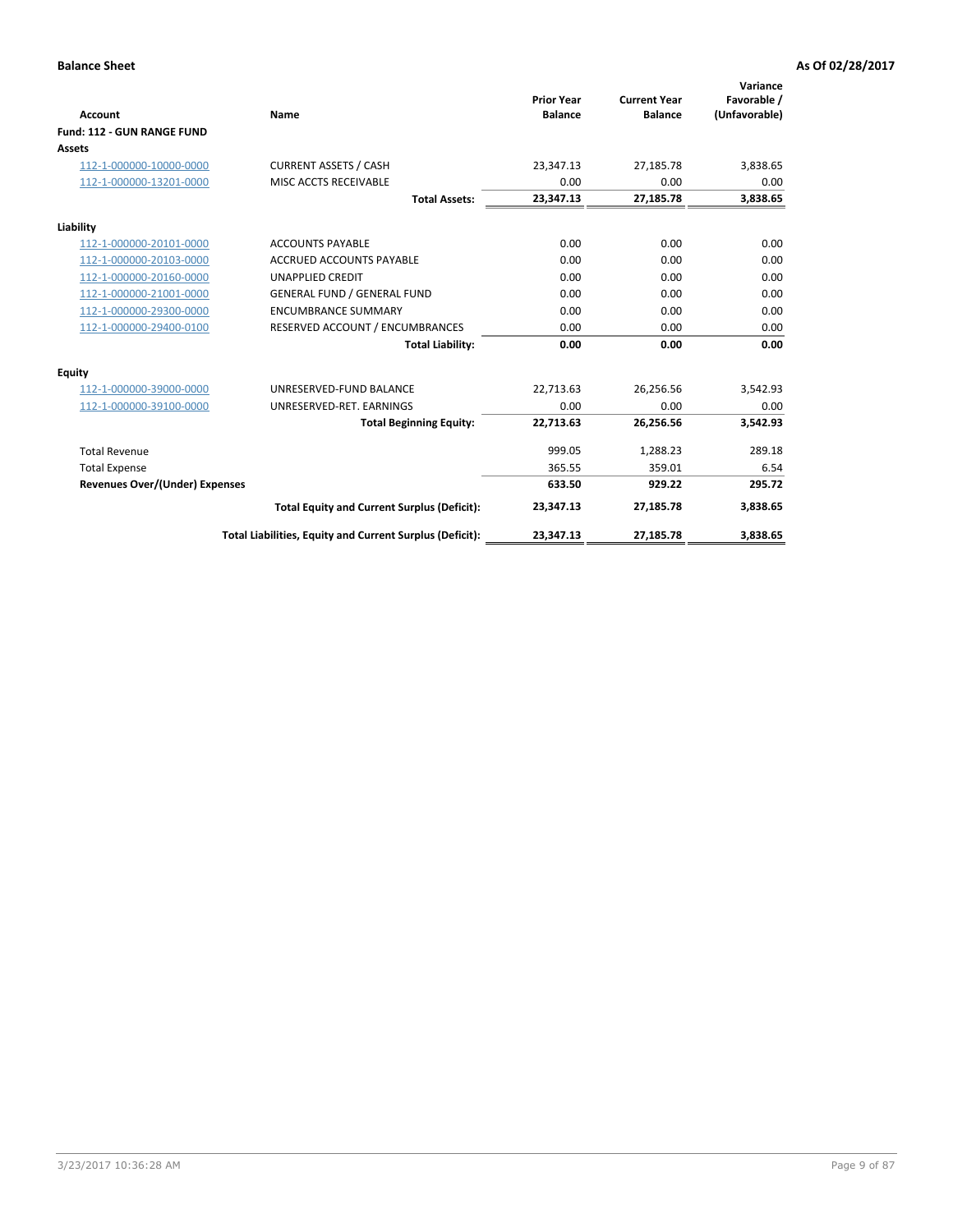| <b>Account</b>                               | Name                                                     | <b>Prior Year</b><br><b>Balance</b> | <b>Current Year</b><br><b>Balance</b> | Variance<br>Favorable /<br>(Unfavorable) |
|----------------------------------------------|----------------------------------------------------------|-------------------------------------|---------------------------------------|------------------------------------------|
| Fund: 113 - HOTEL / MOTEL OCCUPANCY TAX FUND |                                                          |                                     |                                       |                                          |
| Assets                                       |                                                          |                                     |                                       |                                          |
| 113-1-000000-10000-0000                      | <b>CURRENT ASSETS / CASH</b>                             | 323,414.00                          | 466,956.16                            | 143,542.16                               |
| 113-1-000000-13101-0000                      | TAX RECEIVABLE-CURRENT                                   | 0.00                                | 0.00                                  | 0.00                                     |
| 113-1-000000-13201-0000                      | MISC ACCTS RECEIVABLE                                    | 0.00                                | 0.00                                  | 0.00                                     |
| 113-1-000000-13202-0000                      | <b>EMPLOYEE ADVANCES</b>                                 | 0.00                                | 0.00                                  | 0.00                                     |
| 113-1-000000-13203-0000                      | NON-CURRENT ASSETS / PREPAYMENTS                         | 0.00                                | 0.00                                  | 0.00                                     |
| 113-1-000000-13205-0000                      | <b>INTEREST RECEIVABLE</b>                               | 0.00                                | 0.00                                  | 0.00                                     |
|                                              | <b>Total Assets:</b>                                     | 323,414.00                          | 466,956.16                            | 143,542.16                               |
|                                              |                                                          |                                     |                                       |                                          |
| Liability                                    |                                                          |                                     |                                       |                                          |
| 113-1-000000-20101-0000                      | <b>ACCOUNTS PAYABLE</b>                                  | 0.00                                | 0.00                                  | 0.00                                     |
| 113-1-000000-20102-0000                      | <b>CREDIT CARD PAYABLE</b>                               | 0.00                                | 0.00                                  | 0.00                                     |
| 113-1-000000-20103-0000                      | ACCRUED ACCOUNTS PAYABLE                                 | 0.00                                | 0.00                                  | 0.00                                     |
| 113-1-000000-22001-0000                      | <b>SALARIES PAYABLE</b>                                  | 1,360.32                            | 1,622.86                              | $-262.54$                                |
| 113-1-000000-24001-0000                      | O/S CHECKS PAYABLE                                       | 0.00                                | 0.00                                  | 0.00                                     |
| 113-1-000000-29300-0000                      | <b>ENCUMBRANCE SUMMARY</b>                               | 0.00                                | 0.00                                  | 0.00                                     |
| 113-1-000000-29400-0100                      | RESERVED ACCOUNT / ENCUMBRANCES                          | 0.00                                | 0.00                                  | 0.00                                     |
|                                              | <b>Total Liability:</b>                                  | 1,360.32                            | 1,622.86                              | $-262.54$                                |
| Equity                                       |                                                          |                                     |                                       |                                          |
| 113-1-000000-39000-0000                      | UNRESERVED-FUND BALANCE                                  | 347,652.06                          | 417,432.34                            | 69,780.28                                |
|                                              | <b>Total Beginning Equity:</b>                           | 347,652.06                          | 417,432.34                            | 69,780.28                                |
| <b>Total Revenue</b>                         |                                                          | 209,498.30                          | 245,660.13                            | 36,161.83                                |
| <b>Total Expense</b>                         |                                                          | 235,096.68                          | 197,759.17                            | 37,337.51                                |
| <b>Revenues Over/(Under) Expenses</b>        |                                                          | $-25,598.38$                        | 47,900.96                             | 73,499.34                                |
|                                              | <b>Total Equity and Current Surplus (Deficit):</b>       | 322,053.68                          | 465.333.30                            | 143,279.62                               |
|                                              | Total Liabilities, Equity and Current Surplus (Deficit): | 323,414.00                          | 466,956.16                            | 143,542.16                               |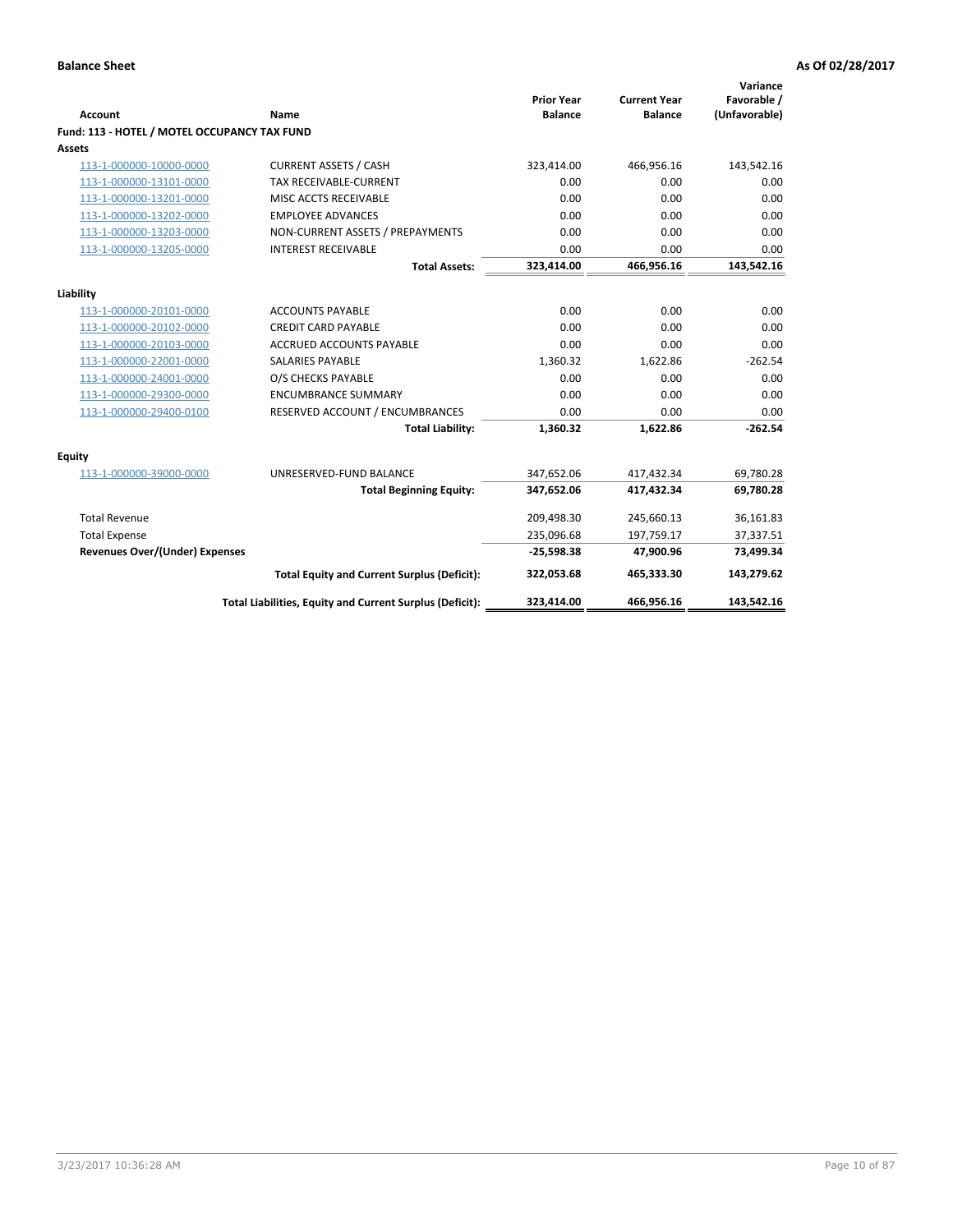| <b>Account</b>                                     | Name                                                     | <b>Prior Year</b><br><b>Balance</b> | <b>Current Year</b><br><b>Balance</b> | Variance<br>Favorable /<br>(Unfavorable) |
|----------------------------------------------------|----------------------------------------------------------|-------------------------------------|---------------------------------------|------------------------------------------|
| <b>Fund: 114 - VENUE MANAGEMENT FUND</b><br>Assets |                                                          |                                     |                                       |                                          |
| 114-1-000000-10000-0000                            | <b>CURRENT ASSETS / CASH</b>                             | $-157,538.21$                       | $-203,901.97$                         | $-46,363.76$                             |
| 114-1-000000-10311-0000                            | CASH / PETTY CASH/CHANGE DRAWERS                         | 200.00                              | 200.00                                | 0.00                                     |
| 114-1-000000-13201-0000                            | MISC ACCTS RECEIVABLE                                    | 0.00                                | 0.00                                  | 0.00                                     |
| 114-1-000000-13203-0000                            | NON-CURRENT ASSETS / PREPAYMENTS                         | 0.00                                | 0.00                                  | 0.00                                     |
| 114-1-000000-13205-0000                            | <b>INTEREST RECEIVABLE</b>                               | 0.00                                | 0.00                                  | 0.00                                     |
|                                                    | <b>Total Assets:</b>                                     | $-157,338.21$                       | $-203,701.97$                         | $-46,363.76$                             |
|                                                    |                                                          |                                     |                                       |                                          |
| Liability                                          |                                                          |                                     |                                       |                                          |
| 114-1-000000-20101-0000                            | <b>ACCOUNTS PAYABLE</b>                                  | 0.00                                | 0.00                                  | 0.00                                     |
| 114-1-000000-20102-0000                            | <b>CREDIT CARD PAYABLE</b>                               | 0.00                                | 0.00                                  | 0.00                                     |
| 114-1-000000-20103-0000                            | ACCRUED ACCOUNTS PAYABLE                                 | 0.00                                | 0.00                                  | 0.00                                     |
| 114-1-000000-20125-0000                            | SALES TAX PAYABLE / IN THE CITY                          | 0.00                                | 0.00                                  | 0.00                                     |
| 114-1-000000-20150-0000                            | <b>TICKET SALE SHARING</b>                               | 4,900.00                            | 6,263.74                              | $-1,363.74$                              |
| 114-1-000000-20151-0000                            | <b>SOUND &amp; LIGHTING</b>                              | 0.00                                | 0.00                                  | 0.00                                     |
| 114-1-000000-20160-0000                            | <b>UNAPPLIED CREDIT</b>                                  | 0.00                                | 0.00                                  | 0.00                                     |
| 114-1-000000-20201-0000                            | <b>DEFERRED REVENUE</b>                                  | 0.00                                | 0.00                                  | 0.00                                     |
| 114-1-000000-22001-0000                            | <b>SALARIES PAYABLE</b>                                  | 1,072.95                            | 1,082.08                              | $-9.13$                                  |
| 114-1-000000-24010-0000                            | <b>CIVIC CENTER DEPOSITS</b>                             | 4,550.00                            | 5,700.00                              | $-1,150.00$                              |
| 114-1-000000-24012-0000                            | <b>AUDITORIUM DEPOSITS</b>                               | 4,500.00                            | 6,000.00                              | $-1,500.00$                              |
| 114-1-000000-29300-0000                            | <b>ENCUMBRANCE SUMMARY</b>                               | 0.00                                | 0.00                                  | 0.00                                     |
| 114-1-000000-29400-0000                            | RESERVED ACCOUNT / ENCUMBRANCES                          | 0.00                                | 0.00                                  | 0.00                                     |
|                                                    | <b>Total Liability:</b>                                  | 15,022.95                           | 19,045.82                             | $-4,022.87$                              |
| Equity                                             |                                                          |                                     |                                       |                                          |
| 114-1-000000-39000-0000                            | UNRESERVED-FUND BALANCE                                  | $-114,485.64$                       | $-196,531.63$                         | $-82,045.99$                             |
|                                                    | <b>Total Beginning Equity:</b>                           | $-114,485.64$                       | $-196,531.63$                         | $-82,045.99$                             |
| <b>Total Revenue</b>                               |                                                          | 111,102.81                          | 93,212.89                             | $-17,889.92$                             |
| <b>Total Expense</b>                               |                                                          | 168,978.33                          | 119,429.05                            | 49,549.28                                |
| <b>Revenues Over/(Under) Expenses</b>              |                                                          | $-57,875.52$                        | $-26,216.16$                          | 31,659.36                                |
|                                                    | <b>Total Equity and Current Surplus (Deficit):</b>       | $-172,361.16$                       | $-222,747.79$                         | $-50,386.63$                             |
|                                                    | Total Liabilities, Equity and Current Surplus (Deficit): | $-157,338.21$                       | -203.701.97                           | $-46.363.76$                             |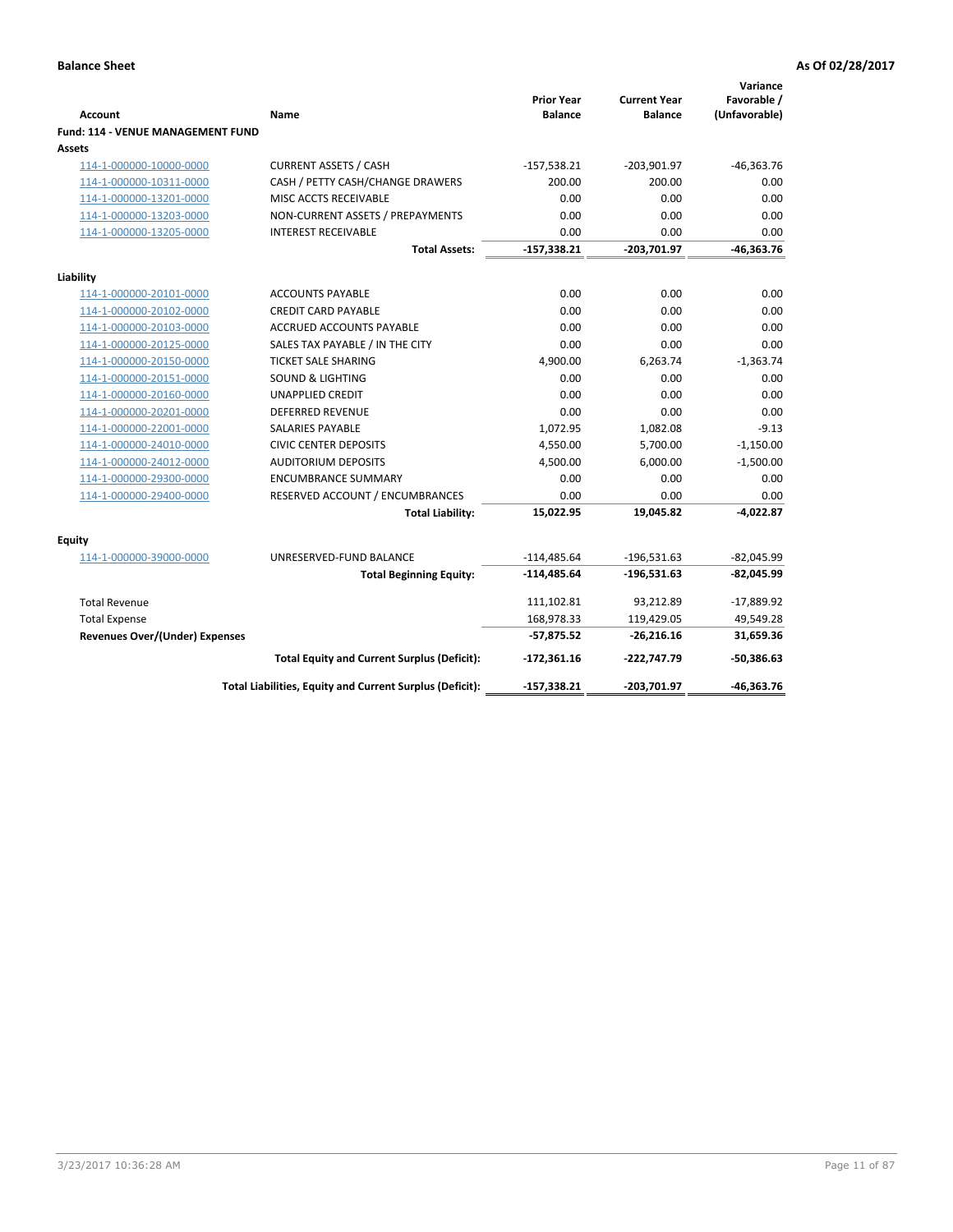| <b>Account</b>                        | <b>Name</b>                                              | <b>Prior Year</b><br><b>Balance</b> | <b>Current Year</b><br><b>Balance</b> | Variance<br>Favorable /<br>(Unfavorable) |
|---------------------------------------|----------------------------------------------------------|-------------------------------------|---------------------------------------|------------------------------------------|
| Fund: 115 - TIRZ FUND                 |                                                          |                                     |                                       |                                          |
| <b>Assets</b>                         |                                                          |                                     |                                       |                                          |
| 115-1-000000-10000-0000               | <b>CURRENT ASSETS / CASH</b>                             | 0.00                                | 0.00                                  | 0.00                                     |
| 115-1-000000-13101-0000               | <b>TAX RECEIVABLE-CURRENT</b>                            | 0.00                                | 0.00                                  | 0.00                                     |
| 115-1-000000-13102-0000               | <b>TAXES REC-DELINQUENT</b>                              | 0.00                                | 0.00                                  | 0.00                                     |
| 115-1-000000-13103-0000               | ALLOW FOR UNCOLLECT TAXES                                | 0.00                                | 0.00                                  | 0.00                                     |
| 115-1-000000-13201-0000               | <b>MISC ACCTS RECEIVABLE</b>                             | 0.00                                | 0.00                                  | 0.00                                     |
| 115-1-000000-13205-0000               | <b>INTEREST RECEIVABLE</b>                               | 0.00                                | 0.00                                  | 0.00                                     |
|                                       | <b>Total Assets:</b>                                     | 0.00                                | 0.00                                  | 0.00                                     |
| Liability                             |                                                          |                                     |                                       |                                          |
| 115-1-000000-20101-0000               | <b>ACCOUNTS PAYABLE</b>                                  | 0.00                                | 0.00                                  | 0.00                                     |
| 115-1-000000-20103-0000               | <b>ACCRUED ACCOUNTS PAYABLE</b>                          | 0.00                                | 0.00                                  | 0.00                                     |
| 115-1-000000-20203-0000               | <b>DEFERRED TAX REVENUE</b>                              | 0.00                                | 0.00                                  | 0.00                                     |
| 115-1-000000-29300-0000               | <b>ENCUMBRANCE SUMMARY</b>                               | 0.00                                | 0.00                                  | 0.00                                     |
| 115-1-000000-29400-0100               | RESERVED ACCOUNT / ENCUMBRANCES                          | 0.00                                | 0.00                                  | 0.00                                     |
|                                       | <b>Total Liability:</b>                                  | 0.00                                | 0.00                                  | 0.00                                     |
| <b>Equity</b>                         |                                                          |                                     |                                       |                                          |
| 115-1-000000-39000-0000               | UNRESERVED-FUND BALANCE                                  | 0.00                                | 0.00                                  | 0.00                                     |
| 115-1-000000-39100-0000               | UNRESERVED-RET. EARNINGS                                 | 0.00                                | 0.00                                  | 0.00                                     |
|                                       | <b>Total Beginning Equity:</b>                           | 0.00                                | 0.00                                  | 0.00                                     |
| <b>Total Revenue</b>                  |                                                          | 0.00                                | 0.00                                  | 0.00                                     |
| <b>Total Expense</b>                  |                                                          | 0.00                                | 0.00                                  | 0.00                                     |
| <b>Revenues Over/(Under) Expenses</b> |                                                          | 0.00                                | 0.00                                  | 0.00                                     |
|                                       | <b>Total Equity and Current Surplus (Deficit):</b>       | 0.00                                | 0.00                                  | 0.00                                     |
|                                       | Total Liabilities, Equity and Current Surplus (Deficit): | 0.00                                | 0.00                                  | 0.00                                     |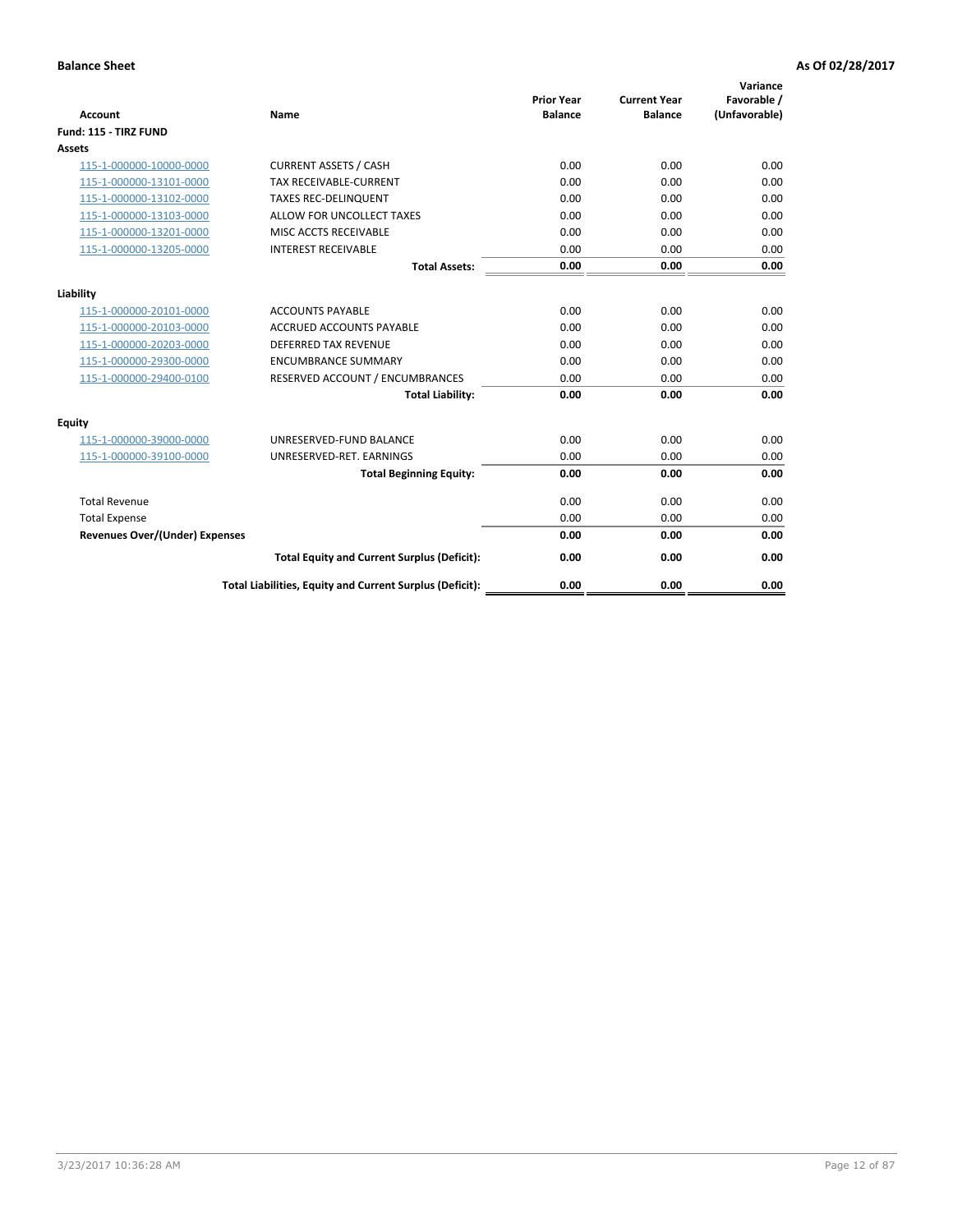| <b>Account</b>                        | Name                                                     | <b>Prior Year</b><br><b>Balance</b> | <b>Current Year</b><br><b>Balance</b> | Variance<br>Favorable /<br>(Unfavorable) |
|---------------------------------------|----------------------------------------------------------|-------------------------------------|---------------------------------------|------------------------------------------|
| Fund: 116 - ROADWAY IMPACT FEE 1      |                                                          |                                     |                                       |                                          |
| Assets                                |                                                          |                                     |                                       |                                          |
| 116-1-000000-10000-0000               | <b>CURRENT ASSETS / CASH</b>                             | 13,090.22                           | 13,115.68                             | 25.46                                    |
| 116-1-000000-13201-0000               | MISC ACCTS RECEIVABLE                                    | 0.00                                | 0.00                                  | 0.00                                     |
| 116-1-000000-13205-0000               | <b>INTEREST RECEIVABLE</b>                               | 0.00                                | 0.00                                  | 0.00                                     |
|                                       | <b>Total Assets:</b>                                     | 13,090.22                           | 13,115.68                             | 25.46                                    |
| Liability                             |                                                          |                                     |                                       |                                          |
| 116-1-000000-20101-0000               | <b>ACCOUNTS PAYABLE</b>                                  | 0.00                                | 0.00                                  | 0.00                                     |
| 116-1-000000-20103-0000               | <b>ACCRUED ACCOUNTS PAYABLE</b>                          | 0.00                                | 0.00                                  | 0.00                                     |
|                                       | <b>Total Liability:</b>                                  | 0.00                                | 0.00                                  | 0.00                                     |
| <b>Equity</b>                         |                                                          |                                     |                                       |                                          |
| 116-1-000000-39000-0000               | UNRESERVED-FUND BALANCE                                  | 0.00                                | 0.00                                  | 0.00                                     |
| 116-1-000000-39100-0000               | UNRESERVED-RET, EARNINGS                                 | 13,089.18                           | 13,121.26                             | 32.08                                    |
|                                       | <b>Total Beginning Equity:</b>                           | 13.089.18                           | 13,121.26                             | 32.08                                    |
| <b>Total Revenue</b>                  |                                                          | 9.63                                | $-1.12$                               | $-10.75$                                 |
| <b>Total Expense</b>                  |                                                          | 8.59                                | 4.46                                  | 4.13                                     |
| <b>Revenues Over/(Under) Expenses</b> |                                                          | 1.04                                | $-5.58$                               | $-6.62$                                  |
|                                       | <b>Total Equity and Current Surplus (Deficit):</b>       | 13,090.22                           | 13,115.68                             | 25.46                                    |
|                                       | Total Liabilities, Equity and Current Surplus (Deficit): | 13,090.22                           | 13,115.68                             | 25.46                                    |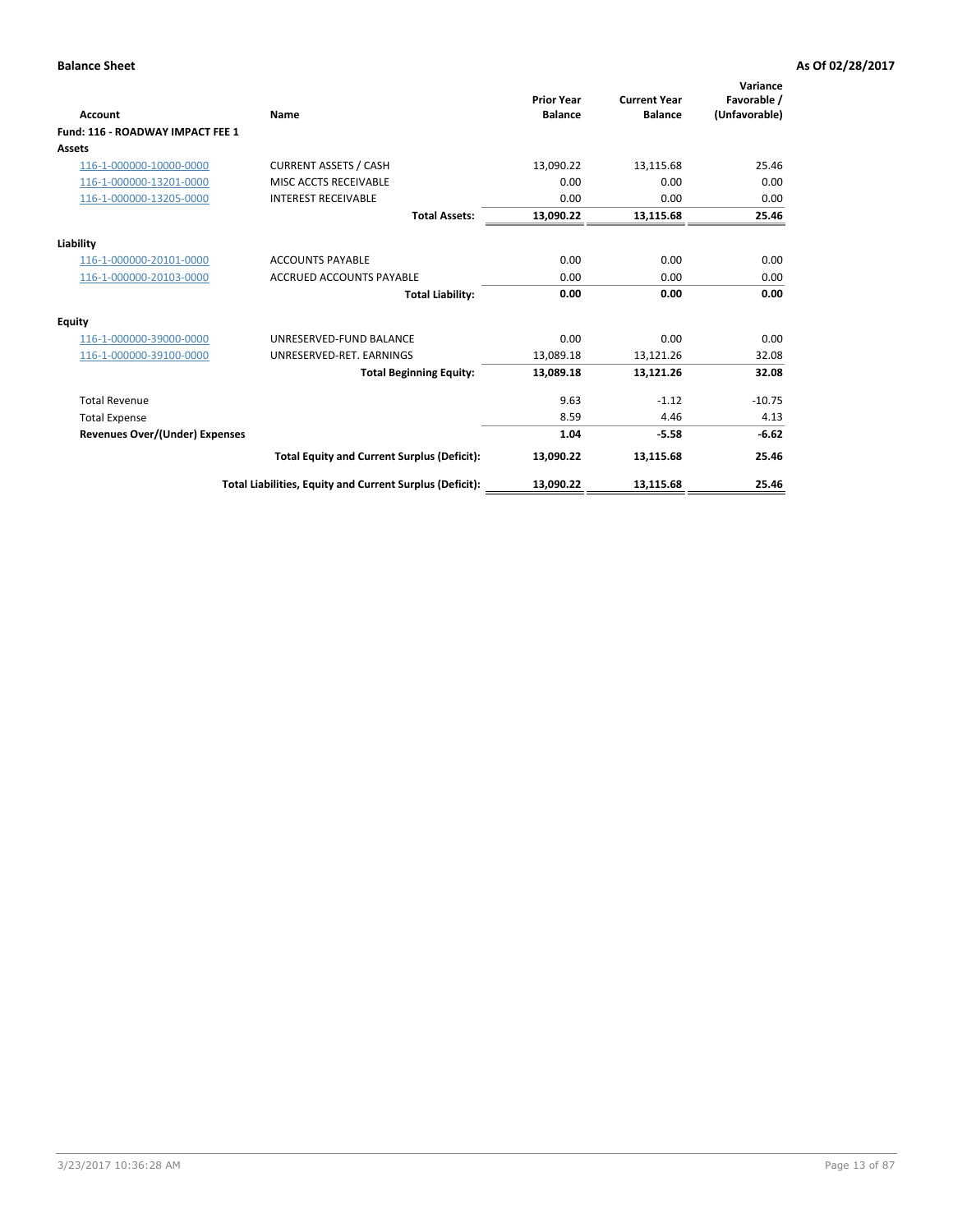| <b>Account</b>                        | Name                                                     | <b>Prior Year</b><br><b>Balance</b> | <b>Current Year</b><br><b>Balance</b> | Variance<br>Favorable /<br>(Unfavorable) |
|---------------------------------------|----------------------------------------------------------|-------------------------------------|---------------------------------------|------------------------------------------|
| Fund: 117 - ROADWAY IMPACT FEE 2      |                                                          |                                     |                                       |                                          |
| Assets                                |                                                          |                                     |                                       |                                          |
| 117-1-000000-10000-0000               | <b>CURRENT ASSETS / CASH</b>                             | 64.59                               | 64.77                                 | 0.18                                     |
| 117-1-000000-13201-0000               | MISC ACCTS RECEIVABLE                                    | 0.00                                | 0.00                                  | 0.00                                     |
| 117-1-000000-13205-0000               | <b>INTEREST RECEIVABLE</b>                               | 0.00                                | 0.00                                  | 0.00                                     |
|                                       | <b>Total Assets:</b>                                     | 64.59                               | 64.77                                 | 0.18                                     |
| Liability                             |                                                          |                                     |                                       |                                          |
| 117-1-000000-20101-0000               | <b>ACCOUNTS PAYABLE</b>                                  | 0.00                                | 0.00                                  | 0.00                                     |
| 117-1-000000-20103-0000               | <b>ACCRUED ACCOUNTS PAYABLE</b>                          | 0.00                                | 0.00                                  | 0.00                                     |
|                                       | <b>Total Liability:</b>                                  | 0.00                                | 0.00                                  | 0.00                                     |
| Equity                                |                                                          |                                     |                                       |                                          |
| 117-1-000000-39000-0000               | UNRESERVED-FUND BALANCE                                  | 0.00                                | 0.00                                  | 0.00                                     |
| 117-1-000000-39100-0000               | UNRESERVED-RET. EARNINGS                                 | 64.58                               | 64.77                                 | 0.19                                     |
|                                       | <b>Total Beginning Equity:</b>                           | 64.58                               | 64.77                                 | 0.19                                     |
| <b>Total Revenue</b>                  |                                                          | 0.05                                | 0.00                                  | $-0.05$                                  |
| <b>Total Expense</b>                  |                                                          | 0.04                                | 0.00                                  | 0.04                                     |
| <b>Revenues Over/(Under) Expenses</b> |                                                          | 0.01                                | 0.00                                  | $-0.01$                                  |
|                                       | <b>Total Equity and Current Surplus (Deficit):</b>       | 64.59                               | 64.77                                 | 0.18                                     |
|                                       | Total Liabilities, Equity and Current Surplus (Deficit): | 64.59                               | 64.77                                 | 0.18                                     |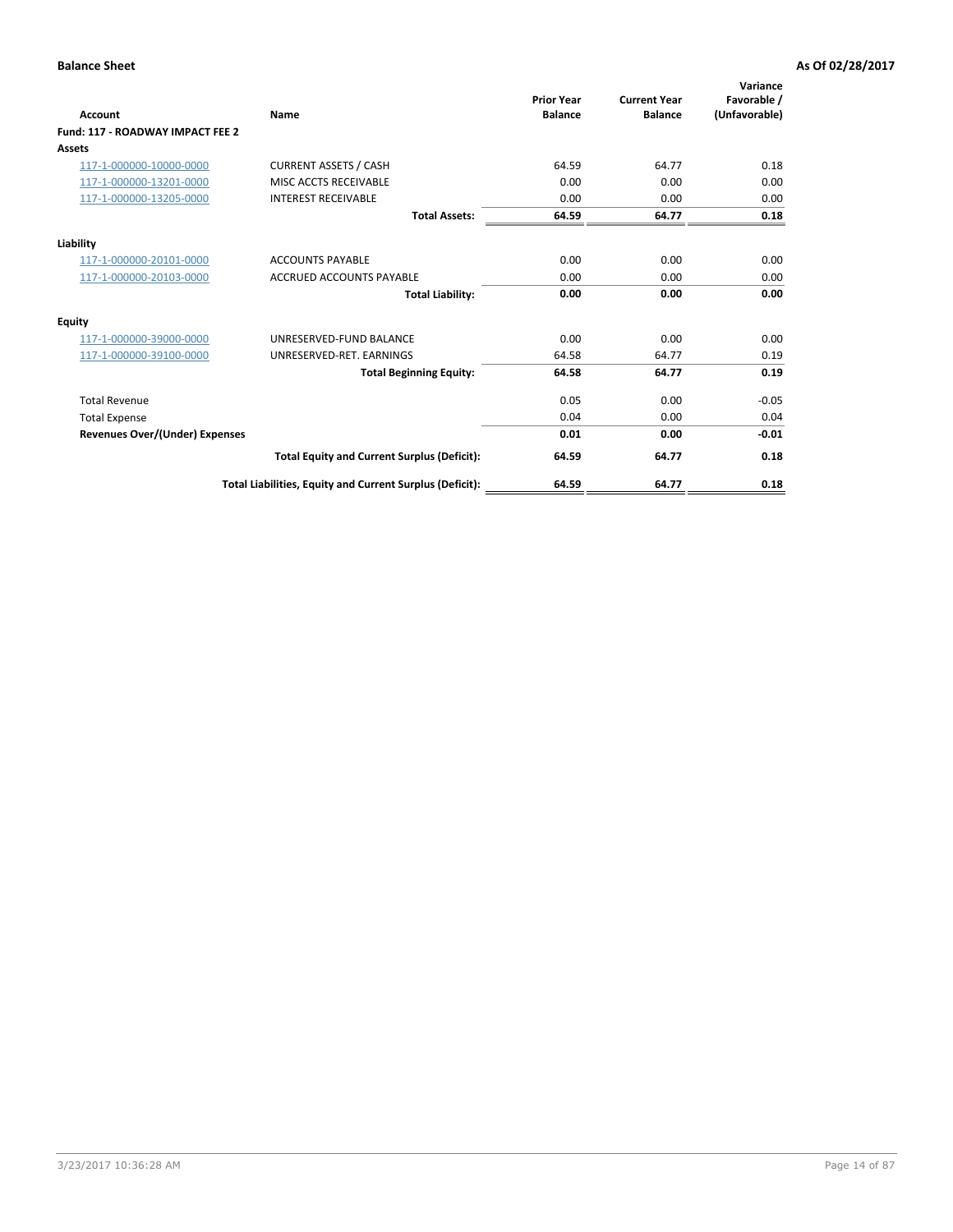| <b>Account</b>                        | Name                                                     | <b>Prior Year</b><br><b>Balance</b> | <b>Current Year</b><br><b>Balance</b> | Variance<br>Favorable /<br>(Unfavorable) |
|---------------------------------------|----------------------------------------------------------|-------------------------------------|---------------------------------------|------------------------------------------|
| Fund: 118 - ROADWAY IMPACT FEE 3      |                                                          |                                     |                                       |                                          |
| Assets                                |                                                          |                                     |                                       |                                          |
| 118-1-000000-10000-0000               | <b>CURRENT ASSETS / CASH</b>                             | 109.64                              | 109.89                                | 0.25                                     |
| 118-1-000000-13201-0000               | MISC ACCTS RECEIVABLE                                    | 0.00                                | 0.00                                  | 0.00                                     |
| 118-1-000000-13205-0000               | <b>INTEREST RECEIVABLE</b>                               | 0.00                                | 0.00                                  | 0.00                                     |
|                                       | <b>Total Assets:</b>                                     | 109.64                              | 109.89                                | 0.25                                     |
| Liability                             |                                                          |                                     |                                       |                                          |
| 118-1-000000-20101-0000               | <b>ACCOUNTS PAYABLE</b>                                  | 0.00                                | 0.00                                  | 0.00                                     |
| 118-1-000000-20103-0000               | <b>ACCRUED ACCOUNTS PAYABLE</b>                          | 0.00                                | 0.00                                  | 0.00                                     |
|                                       | <b>Total Liability:</b>                                  | 0.00                                | 0.00                                  | 0.00                                     |
| <b>Equity</b>                         |                                                          |                                     |                                       |                                          |
| 118-1-000000-39000-0000               | UNRESERVED-FUND BALANCE                                  | 0.00                                | 0.00                                  | 0.00                                     |
| 118-1-000000-39100-0000               | UNRESERVED-RET, EARNINGS                                 | 109.62                              | 109.92                                | 0.30                                     |
|                                       | <b>Total Beginning Equity:</b>                           | 109.62                              | 109.92                                | 0.30                                     |
| <b>Total Revenue</b>                  |                                                          | 0.08                                | 0.00                                  | $-0.08$                                  |
| <b>Total Expense</b>                  |                                                          | 0.06                                | 0.03                                  | 0.03                                     |
| <b>Revenues Over/(Under) Expenses</b> |                                                          | 0.02                                | $-0.03$                               | $-0.05$                                  |
|                                       | <b>Total Equity and Current Surplus (Deficit):</b>       | 109.64                              | 109.89                                | 0.25                                     |
|                                       | Total Liabilities, Equity and Current Surplus (Deficit): | 109.64                              | 109.89                                | 0.25                                     |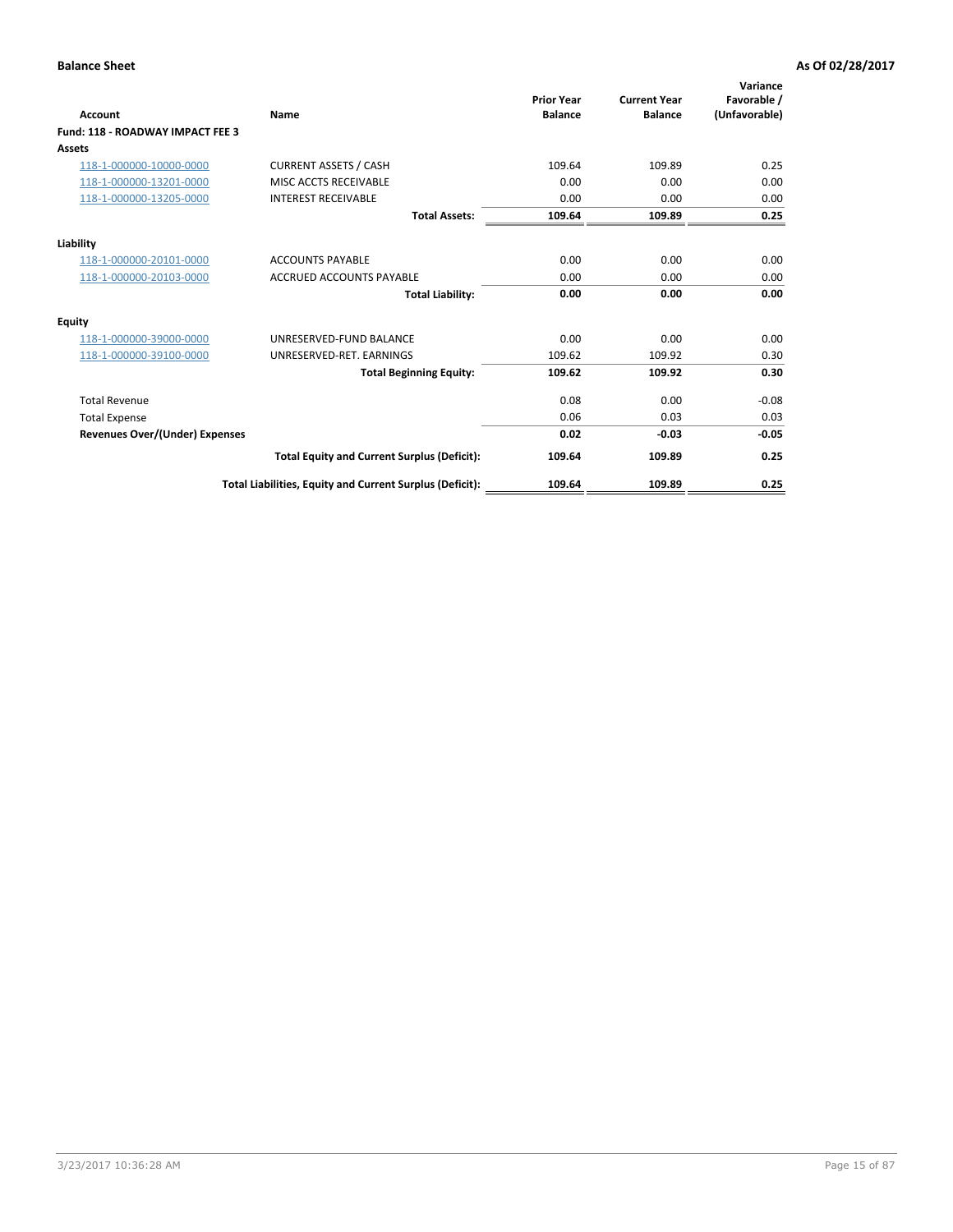| <b>Account</b>                        | Name                                                     | <b>Prior Year</b><br><b>Balance</b> | <b>Current Year</b><br><b>Balance</b> | Variance<br>Favorable /<br>(Unfavorable) |
|---------------------------------------|----------------------------------------------------------|-------------------------------------|---------------------------------------|------------------------------------------|
| Fund: 119 - ROADWAY IMPACT FEE 4      |                                                          |                                     |                                       |                                          |
| Assets                                |                                                          |                                     |                                       |                                          |
| 119-1-000000-10000-0000               | <b>CURRENT ASSETS / CASH</b>                             | 4.63                                | 4.63                                  | 0.00                                     |
| 119-1-000000-13201-0000               | MISC ACCTS RECEIVABLE                                    | 0.00                                | 0.00                                  | 0.00                                     |
| 119-1-000000-13205-0000               | <b>INTEREST RECEIVABLE</b>                               | 0.00                                | 0.00                                  | 0.00                                     |
|                                       | <b>Total Assets:</b>                                     | 4.63                                | 4.63                                  | 0.00                                     |
| Liability                             |                                                          |                                     |                                       |                                          |
| 119-1-000000-20101-0000               | <b>ACCOUNTS PAYABLE</b>                                  | 0.00                                | 0.00                                  | 0.00                                     |
| 119-1-000000-20103-0000               | <b>ACCRUED ACCOUNTS PAYABLE</b>                          | 0.00                                | 0.00                                  | 0.00                                     |
|                                       | <b>Total Liability:</b>                                  | 0.00                                | 0.00                                  | 0.00                                     |
| Equity                                |                                                          |                                     |                                       |                                          |
| 119-1-000000-39000-0000               | UNRESERVED-FUND BALANCE                                  | 0.00                                | 0.00                                  | 0.00                                     |
| 119-1-000000-39100-0000               | UNRESERVED-RET. EARNINGS                                 | 4.62                                | 4.63                                  | 0.01                                     |
|                                       | <b>Total Beginning Equity:</b>                           | 4.62                                | 4.63                                  | 0.01                                     |
| <b>Total Revenue</b>                  |                                                          | 0.01                                | 0.00                                  | $-0.01$                                  |
| <b>Total Expense</b>                  |                                                          | 0.00                                | 0.00                                  | 0.00                                     |
| <b>Revenues Over/(Under) Expenses</b> |                                                          | 0.01                                | 0.00                                  | $-0.01$                                  |
|                                       | <b>Total Equity and Current Surplus (Deficit):</b>       | 4.63                                | 4.63                                  | 0.00                                     |
|                                       | Total Liabilities, Equity and Current Surplus (Deficit): | 4.63                                | 4.63                                  | 0.00                                     |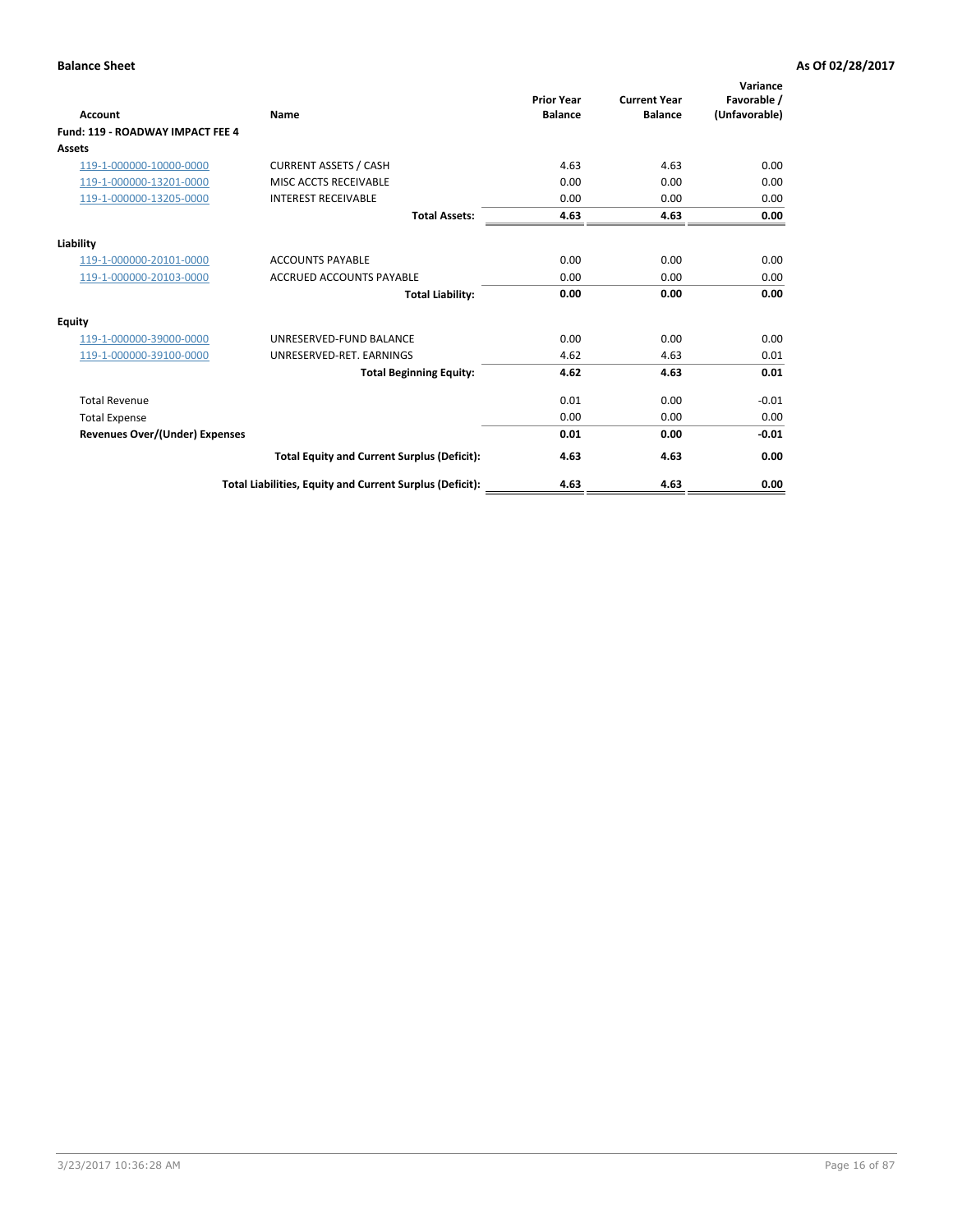|                                                   |                                                          | <b>Prior Year</b> | <b>Current Year</b> | Variance<br>Favorable / |
|---------------------------------------------------|----------------------------------------------------------|-------------------|---------------------|-------------------------|
| <b>Account</b>                                    | Name                                                     | <b>Balance</b>    | <b>Balance</b>      | (Unfavorable)           |
| Fund: 120 - BROWNSFIELD HAZARDOUS WASTE EPA GRANT |                                                          |                   |                     |                         |
| <b>Assets</b>                                     |                                                          |                   |                     |                         |
| 120-1-000000-10000-0000                           | <b>CURRENT ASSETS / CASH</b>                             | 0.00              | 0.00                | 0.00                    |
| 120-1-000000-13201-0000                           | MISC ACCTS RECEIVABLE                                    | 0.00              | 0.00                | 0.00                    |
|                                                   | <b>Total Assets:</b>                                     | 0.00              | 0.00                | 0.00                    |
| Liability                                         |                                                          |                   |                     |                         |
| 120-1-000000-20101-0000                           | <b>ACCOUNTS PAYABLE</b>                                  | 0.00              | 0.00                | 0.00                    |
| 120-1-000000-20102-0000                           | <b>CREDIT CARD PAYABLE</b>                               | 0.00              | 0.00                | 0.00                    |
| 120-1-000000-20902-0000                           | DEFERRED GRANT REVENUE                                   | 0.00              | 0.00                | 0.00                    |
| 120-1-000000-29300-0000                           | <b>ENCUMBRANCE SUMMARY</b>                               | 0.00              | 0.00                | 0.00                    |
| 120-1-000000-29400-0000                           | RESERVED ACCOUNT / ENCUMBRANCES                          | 0.00              | 0.00                | 0.00                    |
|                                                   | <b>Total Liability:</b>                                  | 0.00              | 0.00                | 0.00                    |
| Equity                                            |                                                          |                   |                     |                         |
| 120-1-000000-39000-0000                           | UNRESERVED-FUND BALANCE                                  | 0.00              | 0.00                | 0.00                    |
|                                                   | <b>Total Beginning Equity:</b>                           | 0.00              | 0.00                | 0.00                    |
| <b>Total Revenue</b>                              |                                                          | 0.00              | 0.00                | 0.00                    |
| <b>Total Expense</b>                              |                                                          | 0.00              | 0.00                | 0.00                    |
| Revenues Over/(Under) Expenses                    |                                                          | 0.00              | 0.00                | 0.00                    |
|                                                   | <b>Total Equity and Current Surplus (Deficit):</b>       | 0.00              | 0.00                | 0.00                    |
|                                                   | Total Liabilities, Equity and Current Surplus (Deficit): | 0.00              | 0.00                | 0.00                    |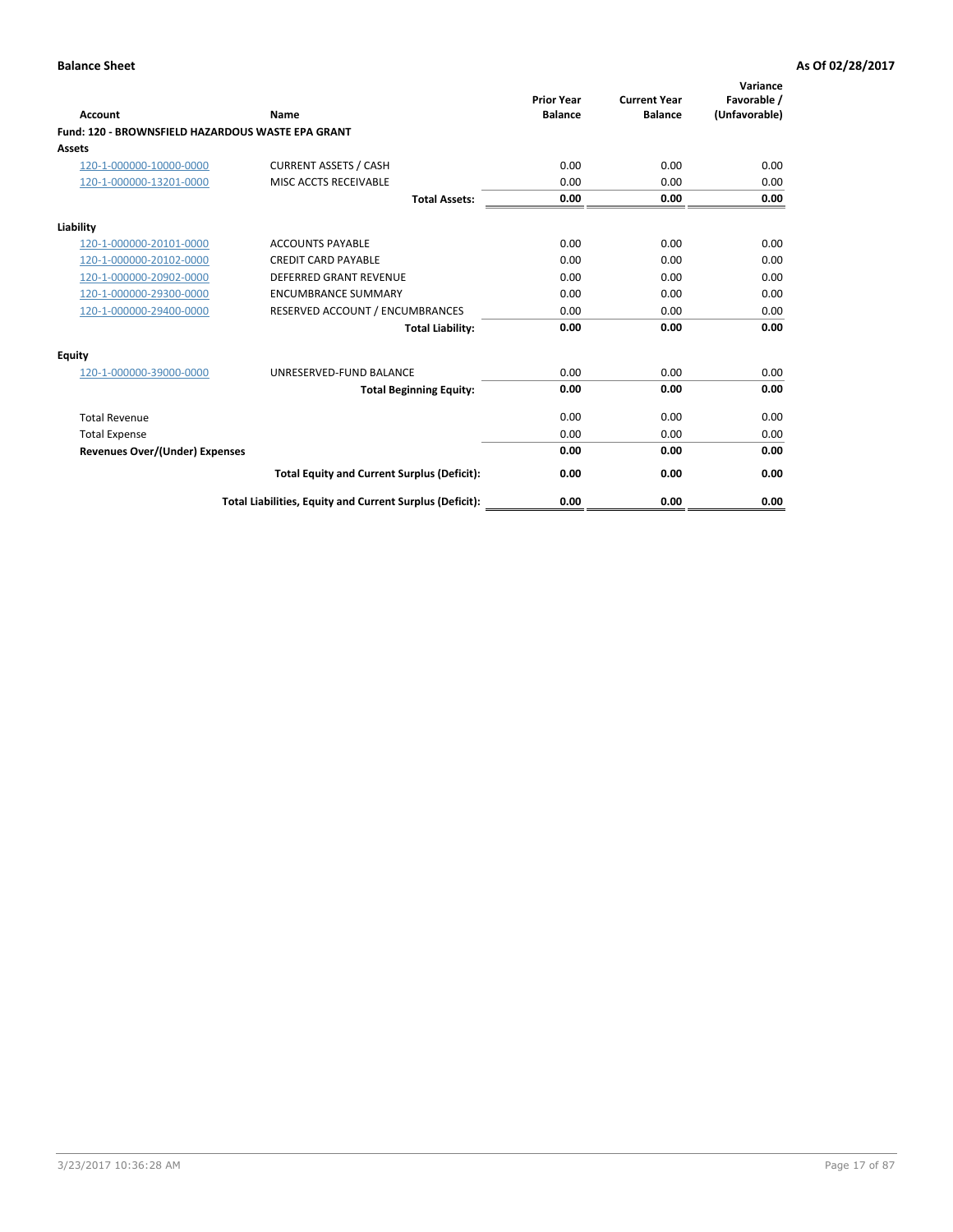| Account                                     | Name                                                     | <b>Prior Year</b><br><b>Balance</b> | <b>Current Year</b><br><b>Balance</b> | Variance<br>Favorable /<br>(Unfavorable) |
|---------------------------------------------|----------------------------------------------------------|-------------------------------------|---------------------------------------|------------------------------------------|
| Fund: 121 - BROWNSFIELD PETROLEUM EPA GRANT |                                                          |                                     |                                       |                                          |
| <b>Assets</b>                               |                                                          |                                     |                                       |                                          |
| 121-1-000000-10000-0000                     | <b>CURRENT ASSETS / CASH</b>                             | 0.00                                | 0.00                                  | 0.00                                     |
| 121-1-000000-13201-0000                     | <b>MISC ACCTS RECEIVABLE</b>                             | 0.00                                | 0.00                                  | 0.00                                     |
|                                             | <b>Total Assets:</b>                                     | 0.00                                | 0.00                                  | 0.00                                     |
| Liability                                   |                                                          |                                     |                                       |                                          |
| 121-1-000000-20101-0000                     | <b>ACCOUNTS PAYABLE</b>                                  | 0.00                                | 0.00                                  | 0.00                                     |
| 121-1-000000-20102-0000                     | <b>CREDIT CARD PAYABLE</b>                               | 0.00                                | 0.00                                  | 0.00                                     |
| 121-1-000000-20103-0000                     | <b>ACCRUED ACCOUNTS PAYABLE</b>                          | 0.00                                | 0.00                                  | 0.00                                     |
| 121-1-000000-20902-0000                     | <b>DEFERRED GRANT REVENUE</b>                            | 0.00                                | 0.00                                  | 0.00                                     |
| 121-1-000000-29300-0000                     | <b>ENCUMBRANCE SUMMARY</b>                               | 0.00                                | 0.00                                  | 0.00                                     |
| 121-1-000000-29400-0000                     | RESERVED ACCOUNT / ENCUMBRANCES                          | 0.00                                | 0.00                                  | 0.00                                     |
|                                             | <b>Total Liability:</b>                                  | 0.00                                | 0.00                                  | 0.00                                     |
| <b>Equity</b>                               |                                                          |                                     |                                       |                                          |
| 121-1-000000-39000-0000                     | UNRESERVED-FUND BALANCE                                  | 15.82                               | 0.00                                  | $-15.82$                                 |
|                                             | <b>Total Beginning Equity:</b>                           | 15.82                               | 0.00                                  | $-15.82$                                 |
| <b>Total Revenue</b>                        |                                                          | $-15.82$                            | 0.00                                  | 15.82                                    |
| <b>Total Expense</b>                        |                                                          | 0.00                                | 0.00                                  | 0.00                                     |
| <b>Revenues Over/(Under) Expenses</b>       |                                                          | $-15.82$                            | 0.00                                  | 15.82                                    |
|                                             | <b>Total Equity and Current Surplus (Deficit):</b>       | 0.00                                | 0.00                                  | 0.00                                     |
|                                             | Total Liabilities, Equity and Current Surplus (Deficit): | 0.00                                | 0.00                                  | 0.00                                     |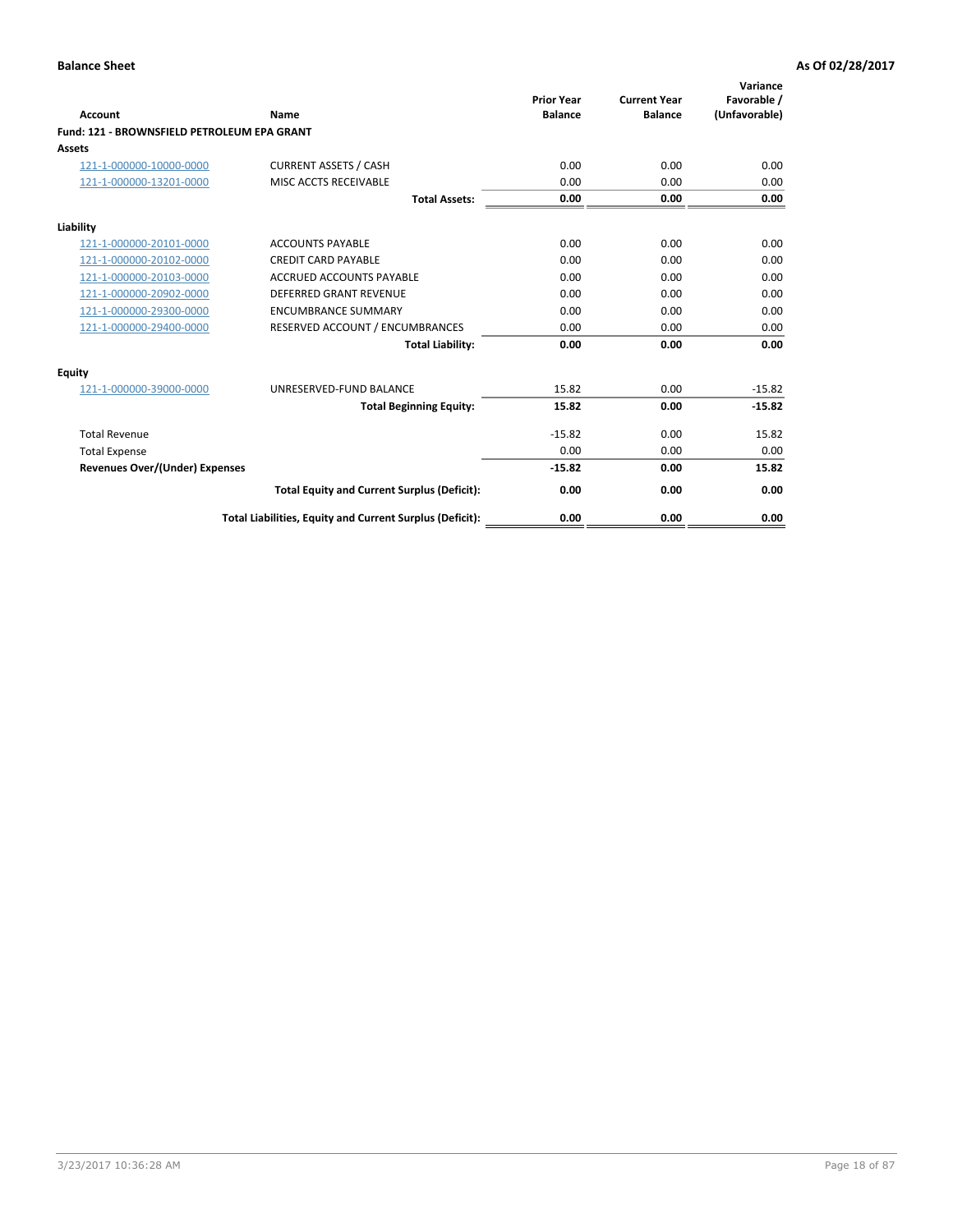| <b>Account</b>                                     | Name                                                     | <b>Prior Year</b><br><b>Balance</b> | <b>Current Year</b><br><b>Balance</b> | Variance<br>Favorable /<br>(Unfavorable) |
|----------------------------------------------------|----------------------------------------------------------|-------------------------------------|---------------------------------------|------------------------------------------|
| Fund: 122 - COPS HIRING PROGRAM GRANT 2010UMWX0308 |                                                          |                                     |                                       |                                          |
| Assets                                             |                                                          |                                     |                                       |                                          |
| 122-1-000000-10000-0000                            | <b>CURRENT ASSETS / CASH</b>                             | 0.00                                | 0.00                                  | 0.00                                     |
| 122-1-000000-13201-0000                            | MISC ACCTS RECEIVABLE                                    | 0.00                                | 0.00                                  | 0.00                                     |
|                                                    | <b>Total Assets:</b>                                     | 0.00                                | 0.00                                  | 0.00                                     |
| Liability                                          |                                                          |                                     |                                       |                                          |
| 122-1-000000-20101-0000                            | <b>ACCOUNTS PAYABLE</b>                                  | 0.00                                | 0.00                                  | 0.00                                     |
| 122-1-000000-20102-0000                            | <b>CREDIT CARD PAYABLE</b>                               | 0.00                                | 0.00                                  | 0.00                                     |
| 122-1-000000-20103-0000                            | <b>ACCRUED ACCOUNTS PAYABLE</b>                          | 0.00                                | 0.00                                  | 0.00                                     |
| 122-1-000000-20902-0000                            | <b>DEFERRED GRANT REVENUE</b>                            | 0.00                                | 0.00                                  | 0.00                                     |
|                                                    | <b>Total Liability:</b>                                  | 0.00                                | 0.00                                  | 0.00                                     |
| Equity                                             |                                                          |                                     |                                       |                                          |
| 122-1-000000-39000-0000                            | UNRESERVED-FUND BALANCE                                  | 0.00                                | 0.00                                  | 0.00                                     |
|                                                    | <b>Total Beginning Equity:</b>                           | 0.00                                | 0.00                                  | 0.00                                     |
| <b>Total Revenue</b>                               |                                                          | 0.00                                | 0.00                                  | 0.00                                     |
| <b>Total Expense</b>                               |                                                          | 0.00                                | 0.00                                  | 0.00                                     |
| <b>Revenues Over/(Under) Expenses</b>              |                                                          | 0.00                                | 0.00                                  | 0.00                                     |
|                                                    | <b>Total Equity and Current Surplus (Deficit):</b>       | 0.00                                | 0.00                                  | 0.00                                     |
|                                                    | Total Liabilities, Equity and Current Surplus (Deficit): | 0.00                                | 0.00                                  | 0.00                                     |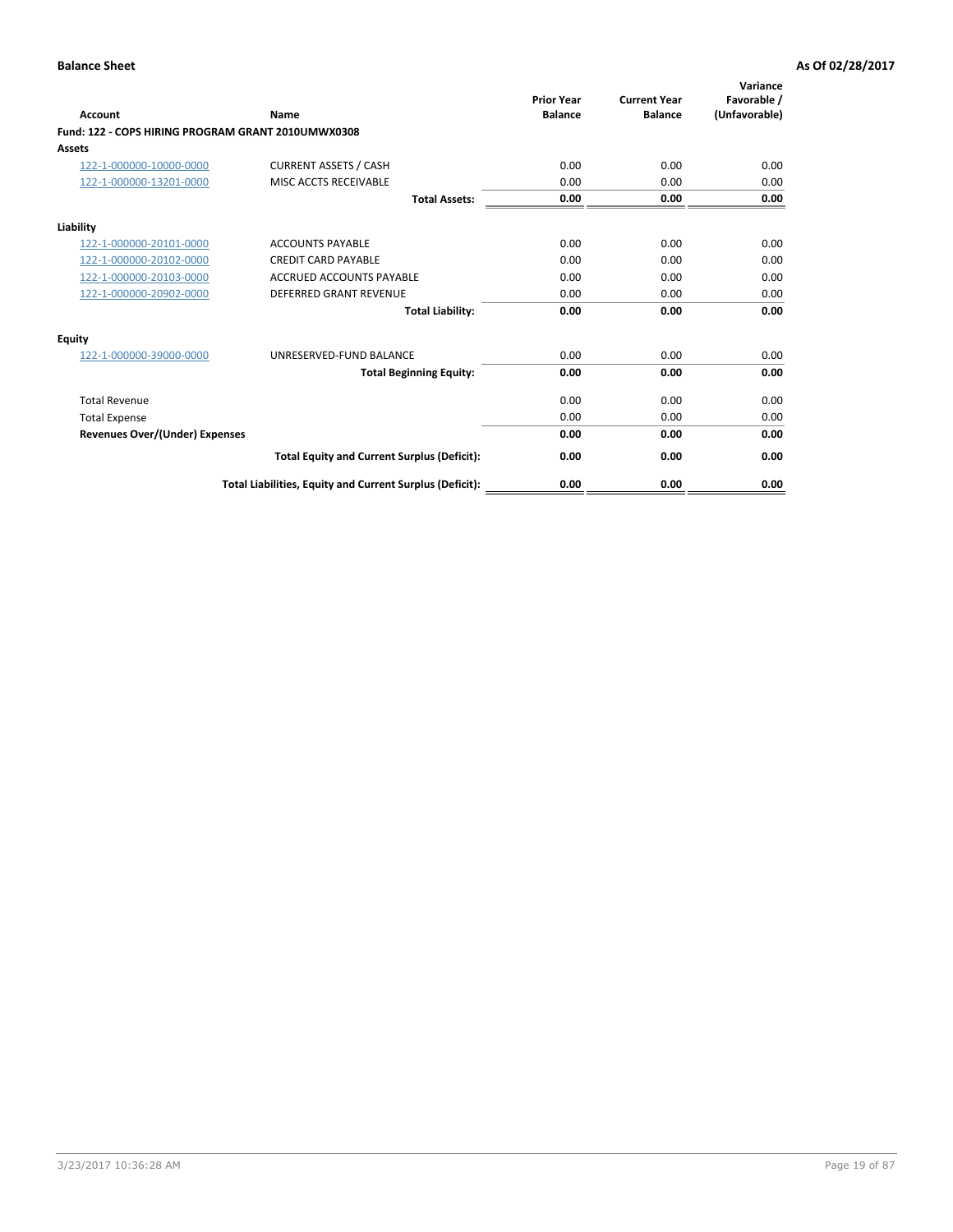| Account                        | Name                                                           | <b>Prior Year</b><br><b>Balance</b> | <b>Current Year</b><br><b>Balance</b> | Variance<br>Favorable /<br>(Unfavorable) |
|--------------------------------|----------------------------------------------------------------|-------------------------------------|---------------------------------------|------------------------------------------|
|                                | Fund: 123 - PTRAIN - POLICE REIMBURSEMENT GRANTS & CONT EDUCAT |                                     |                                       |                                          |
| Assets                         |                                                                |                                     |                                       |                                          |
| 123-1-000000-10000-0000        | <b>CURRENT ASSETS / CASH</b>                                   | 2,943.91                            | 10,879.15                             | 7,935.24                                 |
| 123-1-000000-13201-0000        | MISC ACCTS RECEIVABLE                                          | 0.00                                | 0.00                                  | 0.00                                     |
|                                | <b>Total Assets:</b>                                           | 2,943.91                            | 10,879.15                             | 7,935.24                                 |
| Liability                      |                                                                |                                     |                                       |                                          |
| 123-1-000000-20101-0000        | <b>ACCOUNTS PAYABLE</b>                                        | 0.00                                | 0.00                                  | 0.00                                     |
| 123-1-000000-20102-0000        | <b>CREDIT CARD PAYABLE</b>                                     | 0.00                                | 0.00                                  | 0.00                                     |
| 123-1-000000-20103-0000        | ACCRUED ACCOUNTS PAYABLE                                       | 0.00                                | 0.00                                  | 0.00                                     |
|                                | <b>Total Liability:</b>                                        | 0.00                                | 0.00                                  | 0.00                                     |
| Equity                         |                                                                |                                     |                                       |                                          |
| 123-1-000000-39000-0000        | UNRESERVED-FUND BALANCE                                        | 8,071.25                            | 6,800.59                              | $-1,270.66$                              |
|                                | <b>Total Beginning Equity:</b>                                 | 8,071.25                            | 6,800.59                              | $-1,270.66$                              |
| <b>Total Revenue</b>           |                                                                | 4,595.12                            | 4,673.43                              | 78.31                                    |
| <b>Total Expense</b>           |                                                                | 9,722.46                            | 594.87                                | 9,127.59                                 |
| Revenues Over/(Under) Expenses |                                                                | $-5,127.34$                         | 4,078.56                              | 9,205.90                                 |
|                                | <b>Total Equity and Current Surplus (Deficit):</b>             | 2,943.91                            | 10,879.15                             | 7,935.24                                 |
|                                | Total Liabilities, Equity and Current Surplus (Deficit):       | 2,943.91                            | 10,879.15                             | 7,935.24                                 |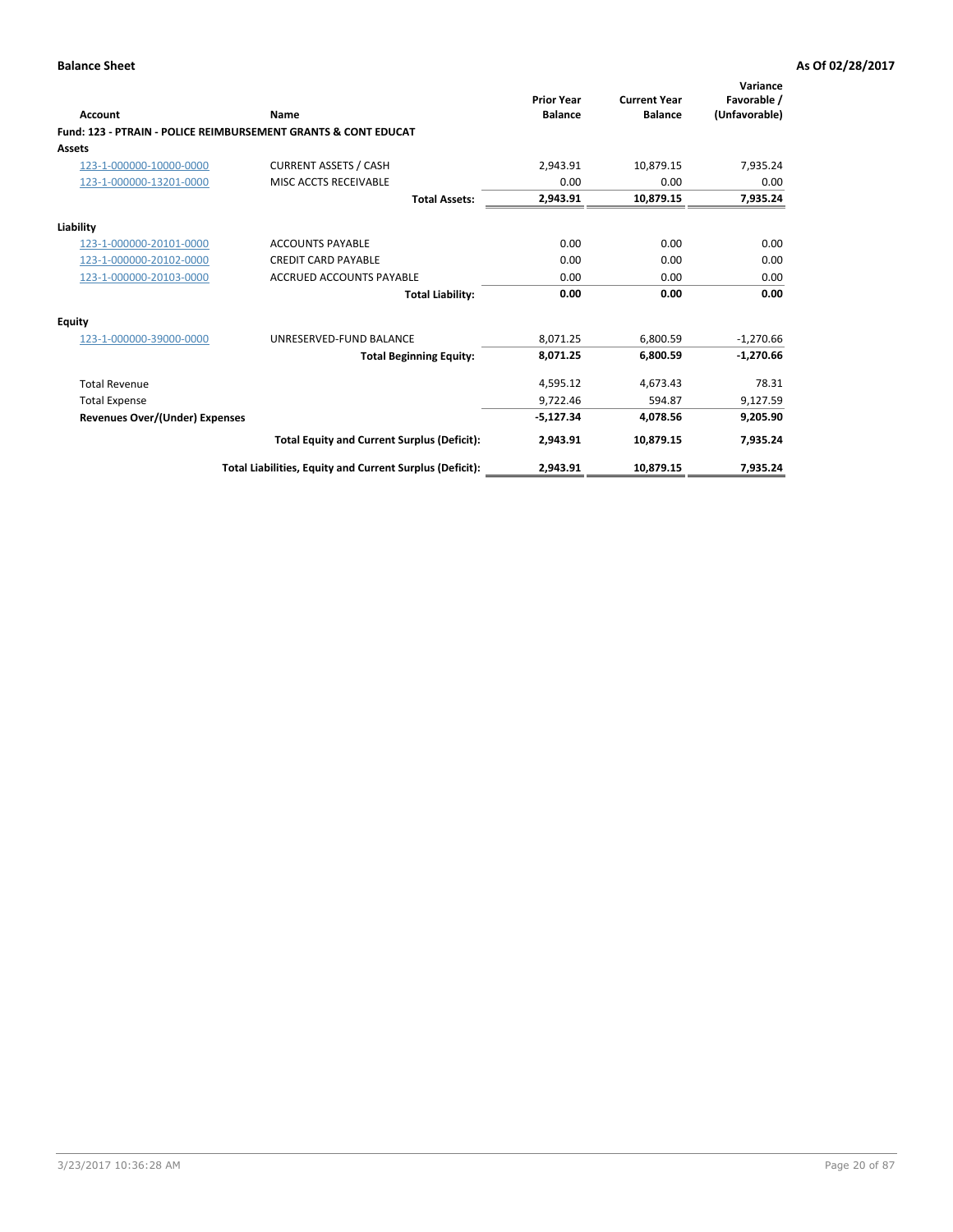| <b>Account</b>                        | Name                                                     | <b>Prior Year</b><br><b>Balance</b> | <b>Current Year</b><br><b>Balance</b> | Variance<br>Favorable /<br>(Unfavorable) |
|---------------------------------------|----------------------------------------------------------|-------------------------------------|---------------------------------------|------------------------------------------|
| <b>Fund: 124 - FIRE HAZMAT GRANT</b>  |                                                          |                                     |                                       |                                          |
| Assets                                |                                                          |                                     |                                       |                                          |
| 124-1-000000-10000-0000               | <b>CURRENT ASSETS / CASH</b>                             | 0.00                                | 0.00                                  | 0.00                                     |
| 124-1-000000-13201-0000               | MISC ACCTS RECEIVABLE                                    | 0.00                                | 0.00                                  | 0.00                                     |
| 124-1-000000-13205-0000               | <b>INTEREST RECEIVABLE</b>                               | 0.00                                | 0.00                                  | 0.00                                     |
|                                       | <b>Total Assets:</b>                                     | 0.00                                | 0.00                                  | 0.00                                     |
| Liability                             |                                                          |                                     |                                       |                                          |
| 124-1-000000-20101-0000               | <b>ACCOUNTS PAYABLE</b>                                  | 0.00                                | 0.00                                  | 0.00                                     |
| 124-1-000000-20102-0000               | <b>CREDIT CARD PAYABLE</b>                               | 0.00                                | 0.00                                  | 0.00                                     |
| 124-1-000000-20902-0000               | <b>DEFERRED GRANT REVENUE</b>                            | 0.00                                | 0.00                                  | 0.00                                     |
| 124-1-000000-21001-0000               | <b>GENERAL FUND / GENERAL FUND</b>                       | 0.00                                | 0.00                                  | 0.00                                     |
| 124-1-000000-29300-0000               | <b>ENCUMBRANCE SUMMARY</b>                               | 0.00                                | 0.00                                  | 0.00                                     |
| 124-1-000000-29400-0000               | RESERVED ACCOUNT / ENCUMBRANCES                          | 0.00                                | 0.00                                  | 0.00                                     |
|                                       | <b>Total Liability:</b>                                  | 0.00                                | 0.00                                  | 0.00                                     |
| <b>Equity</b>                         |                                                          |                                     |                                       |                                          |
| 124-1-000000-39000-0000               | UNRESERVED-FUND BALANCE                                  | 0.00                                | 0.00                                  | 0.00                                     |
|                                       | <b>Total Beginning Equity:</b>                           | 0.00                                | 0.00                                  | 0.00                                     |
| <b>Total Revenue</b>                  |                                                          | 0.00                                | 0.00                                  | 0.00                                     |
| <b>Total Expense</b>                  |                                                          | 0.00                                | 0.00                                  | 0.00                                     |
| <b>Revenues Over/(Under) Expenses</b> |                                                          | 0.00                                | 0.00                                  | 0.00                                     |
|                                       | <b>Total Equity and Current Surplus (Deficit):</b>       | 0.00                                | 0.00                                  | 0.00                                     |
|                                       | Total Liabilities, Equity and Current Surplus (Deficit): | 0.00                                | 0.00                                  | 0.00                                     |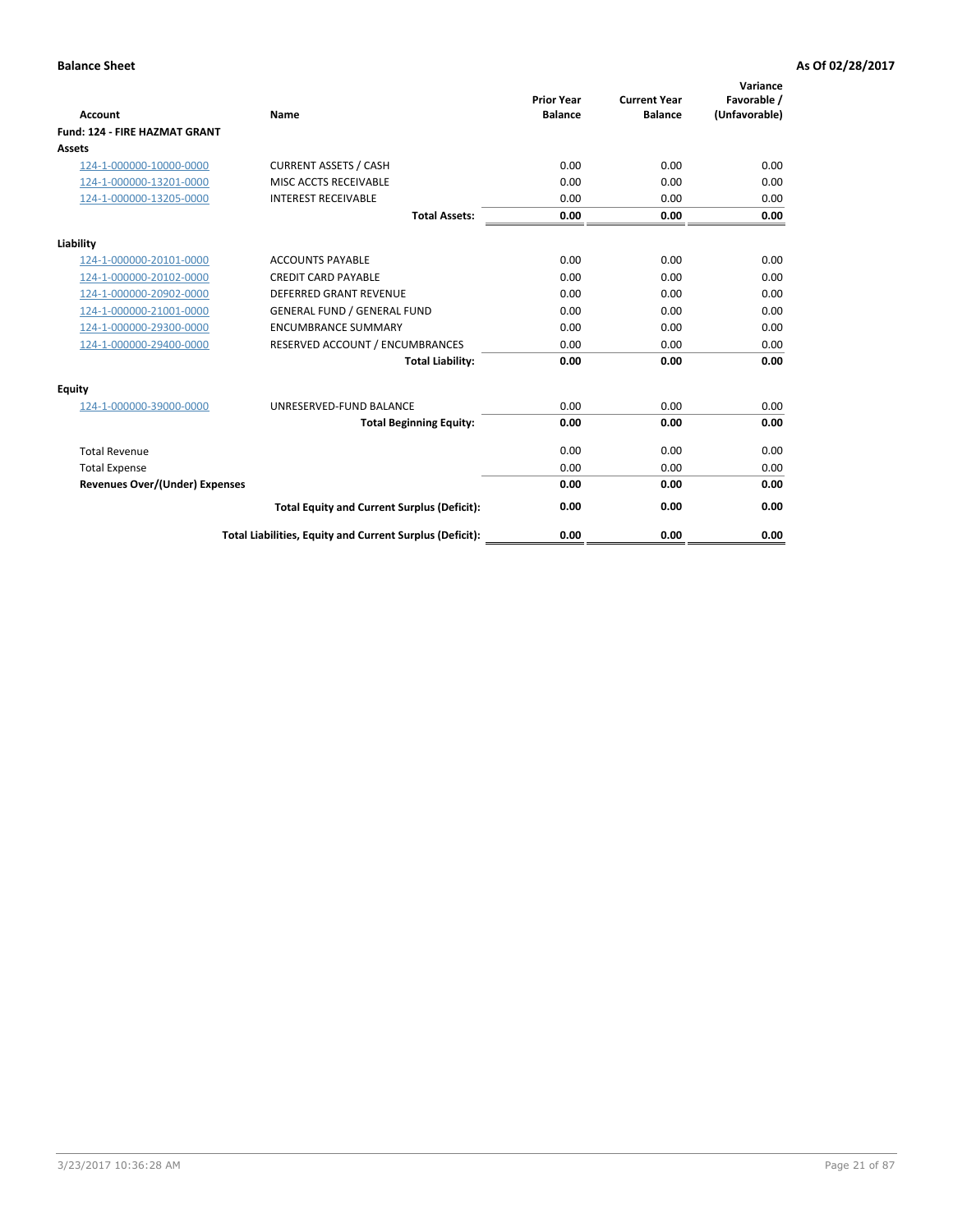| Account                                                   | Name                                                     | <b>Prior Year</b><br><b>Balance</b> | <b>Current Year</b><br><b>Balance</b> | Variance<br>Favorable /<br>(Unfavorable) |
|-----------------------------------------------------------|----------------------------------------------------------|-------------------------------------|---------------------------------------|------------------------------------------|
| <b>Fund: 125 - TRAINING &amp; HUMANITIES TEXAS GRANTS</b> |                                                          |                                     |                                       |                                          |
| <b>Assets</b>                                             |                                                          |                                     |                                       |                                          |
| 125-1-000000-10000-0000                                   | <b>CURRENT ASSETS / CASH</b>                             | 0.00                                | 0.00                                  | 0.00                                     |
| 125-1-000000-13205-0000                                   | <b>INTEREST RECEIVABLE</b>                               | 0.00                                | 0.00                                  | 0.00                                     |
|                                                           | <b>Total Assets:</b>                                     | 0.00                                | 0.00                                  | 0.00                                     |
| Liability                                                 |                                                          |                                     |                                       |                                          |
| 125-1-000000-20101-0000                                   | <b>ACCOUNTS PAYABLE</b>                                  | 0.00                                | 0.00                                  | 0.00                                     |
| 125-1-000000-20102-0000                                   | <b>CREDIT CARD PAYABLE</b>                               | 0.00                                | 0.00                                  | 0.00                                     |
| 125-1-000000-20103-0000                                   | <b>ACCRUED ACCOUNTS PAYABLE</b>                          | 0.00                                | 0.00                                  | 0.00                                     |
| 125-1-000000-20902-0000                                   | DEFERRED GRANT REVENUE                                   | 0.00                                | 0.00                                  | 0.00                                     |
| 125-1-000000-29300-0000                                   | <b>ENCUMBRANCE SUMMARY</b>                               | 0.00                                | 0.00                                  | 0.00                                     |
| 125-1-000000-29400-0000                                   | RESERVED ACCOUNT / ENCUMBRANCES                          | 0.00                                | 0.00                                  | 0.00                                     |
|                                                           | <b>Total Liability:</b>                                  | 0.00                                | 0.00                                  | 0.00                                     |
| <b>Equity</b>                                             |                                                          |                                     |                                       |                                          |
| 125-1-000000-39000-0000                                   | UNRESERVED-FUND BALANCE                                  | 0.00                                | 0.00                                  | 0.00                                     |
|                                                           | <b>Total Beginning Equity:</b>                           | 0.00                                | 0.00                                  | 0.00                                     |
| <b>Total Revenue</b>                                      |                                                          | 0.00                                | 0.00                                  | 0.00                                     |
| <b>Total Expense</b>                                      |                                                          | 0.00                                | 0.00                                  | 0.00                                     |
| <b>Revenues Over/(Under) Expenses</b>                     |                                                          | 0.00                                | 0.00                                  | 0.00                                     |
|                                                           | <b>Total Equity and Current Surplus (Deficit):</b>       | 0.00                                | 0.00                                  | 0.00                                     |
|                                                           | Total Liabilities, Equity and Current Surplus (Deficit): | 0.00                                | 0.00                                  | 0.00                                     |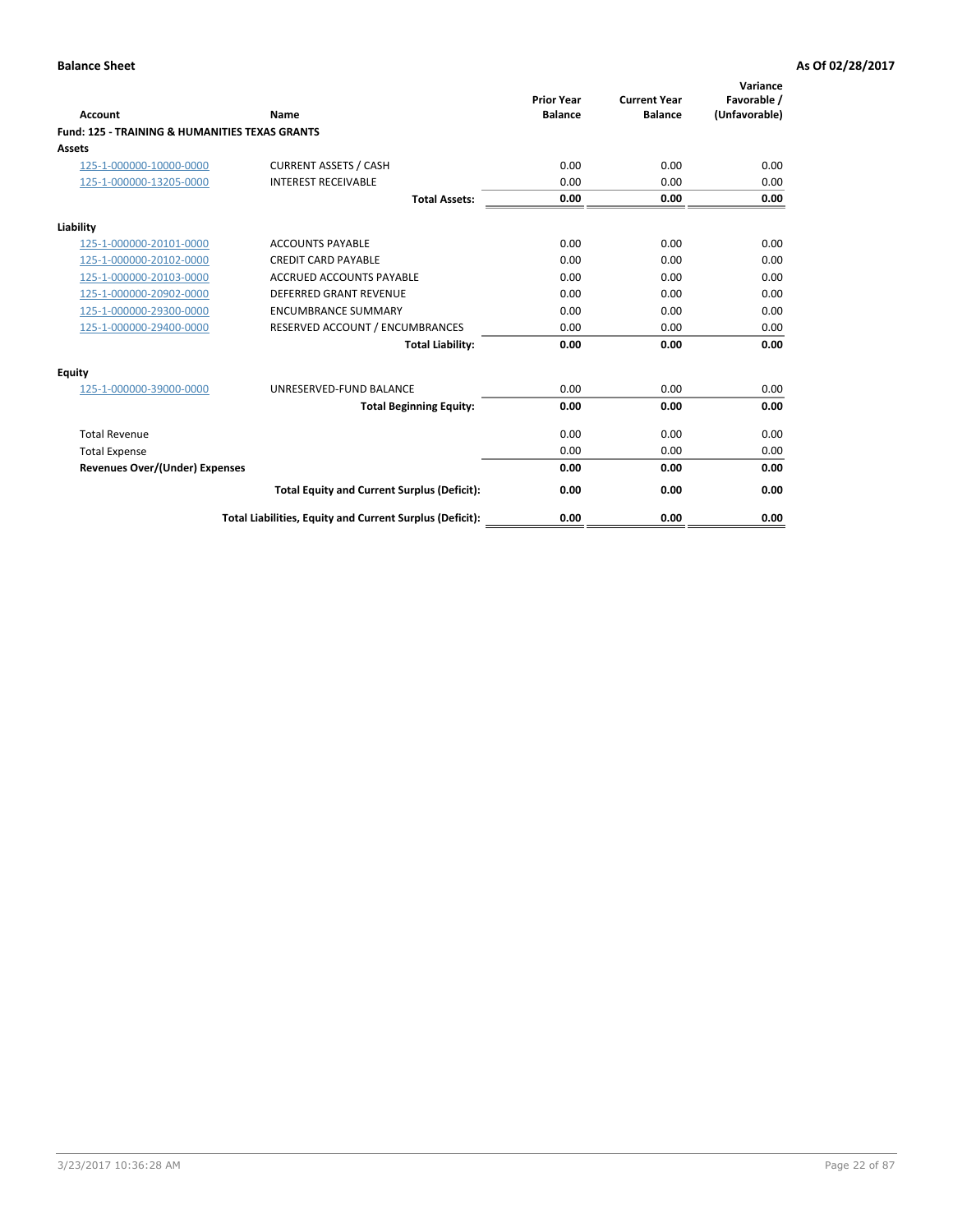| Account                                | Name                                                     | <b>Prior Year</b><br><b>Balance</b> | <b>Current Year</b><br><b>Balance</b> | Variance<br>Favorable /<br>(Unfavorable) |
|----------------------------------------|----------------------------------------------------------|-------------------------------------|---------------------------------------|------------------------------------------|
| <b>Fund: 126 - TIFMAS MOBILIZATION</b> |                                                          |                                     |                                       |                                          |
| Assets                                 |                                                          |                                     |                                       |                                          |
| 126-1-000000-10000-0000                | <b>CURRENT ASSETS / CASH</b>                             | 0.00                                | $-521.73$                             | $-521.73$                                |
| 126-1-000000-13201-0000                | MISC ACCTS RECEIVABLE                                    | 0.00                                | 0.00                                  | 0.00                                     |
|                                        | <b>Total Assets:</b>                                     | 0.00                                | $-521.73$                             | $-521.73$                                |
| Liability                              |                                                          |                                     |                                       |                                          |
| 126-1-000000-20101-0000                | <b>ACCOUNTS PAYABLE</b>                                  | 0.00                                | 0.00                                  | 0.00                                     |
| 126-1-000000-20102-0000                | <b>CREDIT CARD PAYABLE</b>                               | 0.00                                | 0.00                                  | 0.00                                     |
| 126-1-000000-39100-0000                | UNRESERVED-RET. EARNINGS                                 | 0.00                                | 0.00                                  | 0.00                                     |
|                                        | <b>Total Liability:</b>                                  | 0.00                                | 0.00                                  | 0.00                                     |
| Equity                                 |                                                          |                                     |                                       |                                          |
| 126-1-000000-39000-0000                | UNRESERVED-FUND BALANCE                                  | 0.00                                | $-421.74$                             | $-421.74$                                |
|                                        | <b>Total Beginning Equity:</b>                           | 0.00                                | $-421.74$                             | $-421.74$                                |
| <b>Total Revenue</b>                   |                                                          | 0.00                                | 0.00                                  | 0.00                                     |
| <b>Total Expense</b>                   |                                                          | 0.00                                | 99.99                                 | $-99.99$                                 |
| Revenues Over/(Under) Expenses         |                                                          | 0.00                                | $-99.99$                              | $-99.99$                                 |
|                                        | <b>Total Equity and Current Surplus (Deficit):</b>       | 0.00                                | $-521.73$                             | $-521.73$                                |
|                                        | Total Liabilities, Equity and Current Surplus (Deficit): | 0.00                                | $-521.73$                             | $-521.73$                                |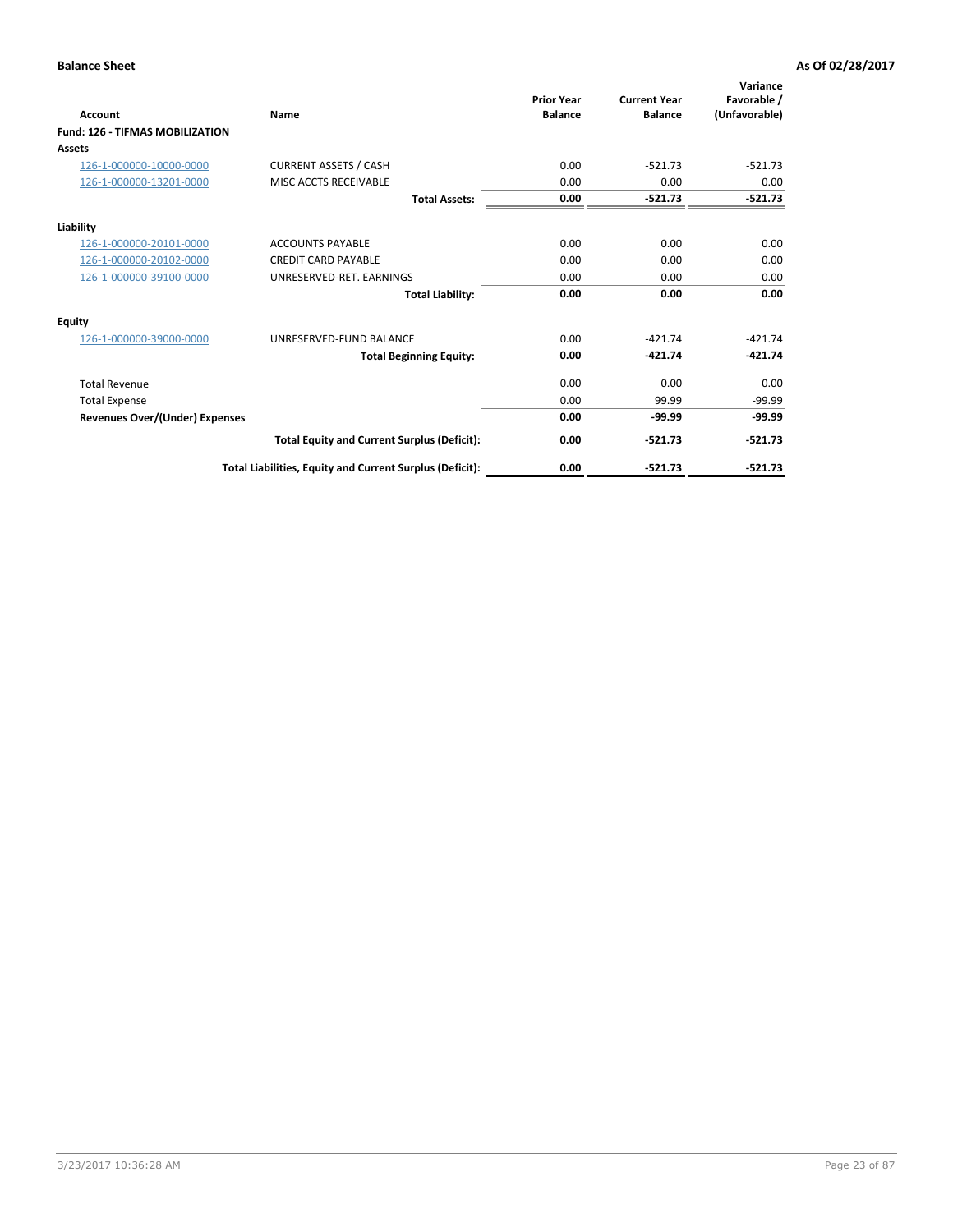| Account                               | Name                                                     | <b>Prior Year</b><br><b>Balance</b> | <b>Current Year</b><br><b>Balance</b> | Variance<br>Favorable /<br>(Unfavorable) |
|---------------------------------------|----------------------------------------------------------|-------------------------------------|---------------------------------------|------------------------------------------|
| Fund: 127 - FIRE GRANT                |                                                          |                                     |                                       |                                          |
| <b>Assets</b>                         |                                                          |                                     |                                       |                                          |
| 127-1-000000-10000-0000               | <b>CURRENT ASSETS / CASH</b>                             | 0.00                                | 0.00                                  | 0.00                                     |
| 127-1-000000-13201-0000               | MISC ACCTS RECEIVABLE                                    | 0.00                                | 0.00                                  | 0.00                                     |
|                                       | <b>Total Assets:</b>                                     | 0.00                                | 0.00                                  | 0.00                                     |
| Liability                             |                                                          |                                     |                                       |                                          |
| 127-1-000000-20101-0000               | <b>ACCOUNTS PAYABLE</b>                                  | 0.00                                | 0.00                                  | 0.00                                     |
|                                       | <b>Total Liability:</b>                                  | 0.00                                | 0.00                                  | 0.00                                     |
| <b>Equity</b>                         |                                                          |                                     |                                       |                                          |
| 127-1-000000-39000-0000               | UNRESERVED-FUND BALANCE                                  | 0.00                                | 0.00                                  | 0.00                                     |
|                                       | <b>Total Beginning Equity:</b>                           | 0.00                                | 0.00                                  | 0.00                                     |
| <b>Total Revenue</b>                  |                                                          | 0.00                                | 0.00                                  | 0.00                                     |
| <b>Total Expense</b>                  |                                                          | 0.00                                | 0.00                                  | 0.00                                     |
| <b>Revenues Over/(Under) Expenses</b> |                                                          | 0.00                                | 0.00                                  | 0.00                                     |
|                                       | <b>Total Equity and Current Surplus (Deficit):</b>       | 0.00                                | 0.00                                  | 0.00                                     |
|                                       | Total Liabilities, Equity and Current Surplus (Deficit): | 0.00                                | 0.00                                  | 0.00                                     |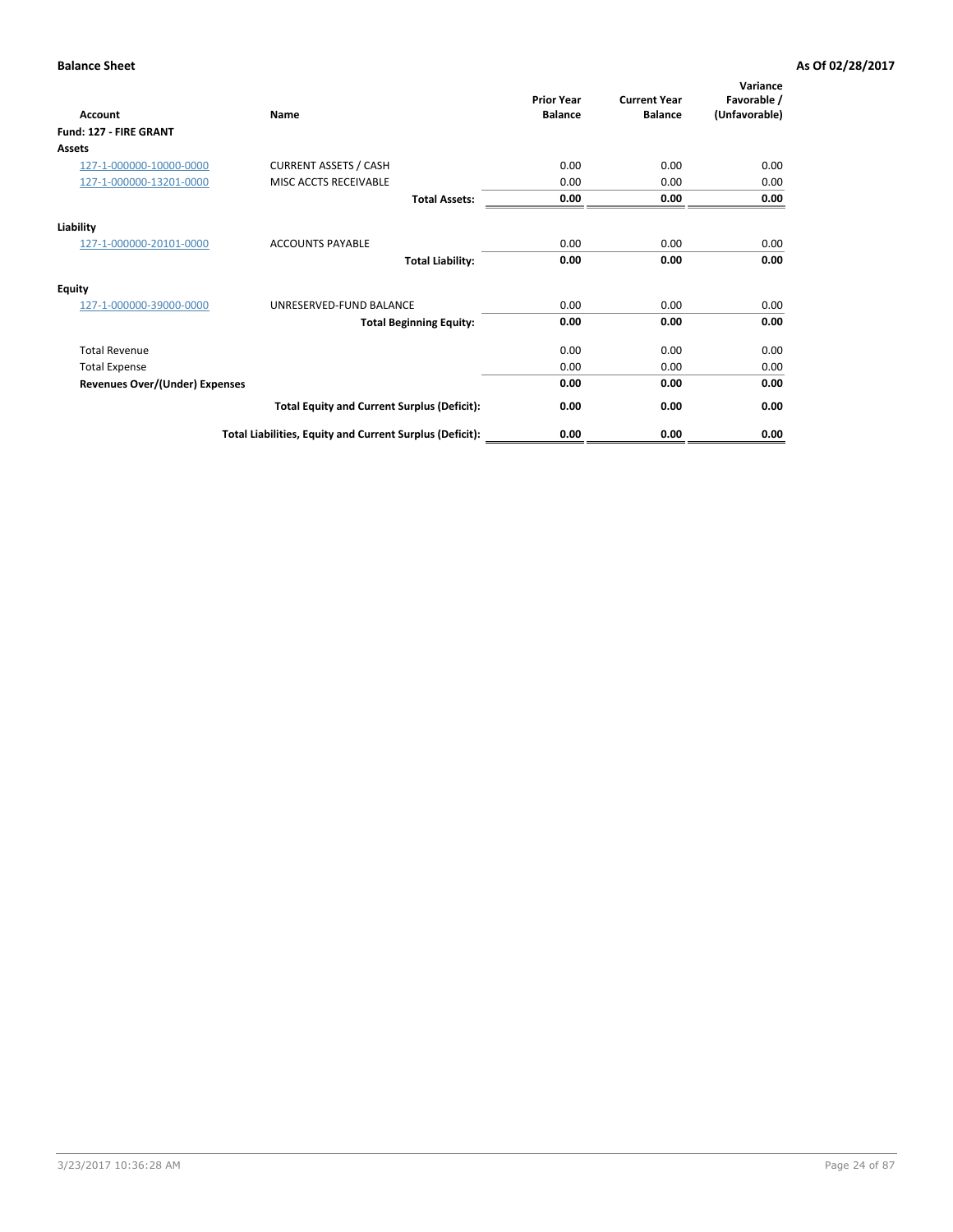| <b>Account</b>                 | Name                                                     | <b>Prior Year</b><br><b>Balance</b> | <b>Current Year</b><br><b>Balance</b> | Variance<br>Favorable /<br>(Unfavorable) |
|--------------------------------|----------------------------------------------------------|-------------------------------------|---------------------------------------|------------------------------------------|
| Fund: 140 - DEBT SERVICE FUND  |                                                          |                                     |                                       |                                          |
| Assets                         |                                                          |                                     |                                       |                                          |
| 140-1-000000-10000-0000        | <b>CURRENT ASSETS / CASH</b>                             | $-59,084.42$                        | 171,845.15                            | 230,929.57                               |
| 140-1-000000-12101-0000        | <b>BOND ISSUANCE COSTS</b>                               | 0.00                                | 0.00                                  | 0.00                                     |
| 140-1-000000-13101-0000        | TAX RECEIVABLE-CURRENT                                   | 178,663.78                          | 200,478.48                            | 21,814.70                                |
| 140-1-000000-13102-0000        | <b>TAXES REC-DELINQUENT</b>                              | 183,940.61                          | 189,268.01                            | 5,327.40                                 |
| 140-1-000000-13103-0000        | ALLOW FOR UNCOLLECT TAXES                                | $-126,663.48$                       | $-45,509.29$                          | 81,154.19                                |
| 140-1-000000-13203-0000        | NON-CURRENT ASSETS / PREPAYMENTS                         | 0.00                                | 0.00                                  | 0.00                                     |
| 140-1-000000-13205-0000        | <b>INTEREST RECEIVABLE</b>                               | 0.00                                | 0.00                                  | 0.00                                     |
| 140-1-000000-13221-0000        | MISC A/R - PROPERTY TAXES                                | 0.00                                | 25,623.75                             | 25,623.75                                |
|                                | <b>Total Assets:</b>                                     | 176,856.49                          | 541,706.10                            | 364,849.61                               |
| Liability                      |                                                          |                                     |                                       |                                          |
| 140-1-000000-20101-0000        | <b>ACCOUNTS PAYABLE</b>                                  | 0.00                                | $-361,280.25$                         | 361,280.25                               |
| 140-1-000000-20102-0000        | <b>CREDIT CARD PAYABLE</b>                               | 0.00                                | 0.00                                  | 0.00                                     |
| 140-1-000000-20103-0000        | ACCRUED ACCOUNTS PAYABLE                                 | 0.00                                | 0.00                                  | 0.00                                     |
| 140-1-000000-20108-0000        | <b>MATURED BONDS PAYABLE</b>                             | 0.00                                | 0.00                                  | 0.00                                     |
| 140-1-000000-20111-0000        | MATURED INTEREST PAYABLE                                 | 0.00                                | 0.00                                  | 0.00                                     |
| 140-1-000000-20112-0000        | <b>ACCRUED INTEREST PAYABLE</b>                          | 0.00                                | 0.00                                  | 0.00                                     |
| 140-1-000000-20203-0000        | <b>DEFERRED TAX REVENUE</b>                              | 231,397.37                          | 339,693.66                            | $-108,296.29$                            |
| 140-1-000000-21001-0000        | <b>GENERAL FUND / GENERAL FUND</b>                       | 0.00                                | 0.00                                  | 0.00                                     |
| 140-1-000000-21040-0000        | DUE TO / GENERAL CIP FUND                                | 0.00                                | 0.00                                  | 0.00                                     |
| 140-1-000000-29300-0000        | <b>ENCUMBRANCE SUMMARY</b>                               | 0.00                                | 0.00                                  | 0.00                                     |
| 140-1-000000-29400-0000        | RESERVED ACCOUNT / ENCUMBRANCES                          | 0.00                                | 0.00                                  | 0.00                                     |
|                                | <b>Total Liability:</b>                                  | 231,397.37                          | $-21,586.59$                          | 252,983.96                               |
| Equity                         |                                                          |                                     |                                       |                                          |
| 140-1-000000-39000-0000        | UNRESERVED-FUND BALANCE                                  | 452,712.07                          | 602,995.37                            | 150,283.30                               |
|                                | <b>Total Beginning Equity:</b>                           | 452,712.07                          | 602,995.37                            | 150,283.30                               |
| <b>Total Revenue</b>           |                                                          | 4,681,969.34                        | 4,964,953.97                          | 282,984.63                               |
| <b>Total Expense</b>           |                                                          | 5,189,222.29                        | 5,004,656.65                          | 184,565.64                               |
| Revenues Over/(Under) Expenses |                                                          | -507,252.95                         | $-39,702.68$                          | 467,550.27                               |
|                                | <b>Total Equity and Current Surplus (Deficit):</b>       | -54.540.88                          | 563,292.69                            | 617,833.57                               |
|                                | Total Liabilities, Equity and Current Surplus (Deficit): | 176,856.49                          | 541,706.10                            | 364,849.61                               |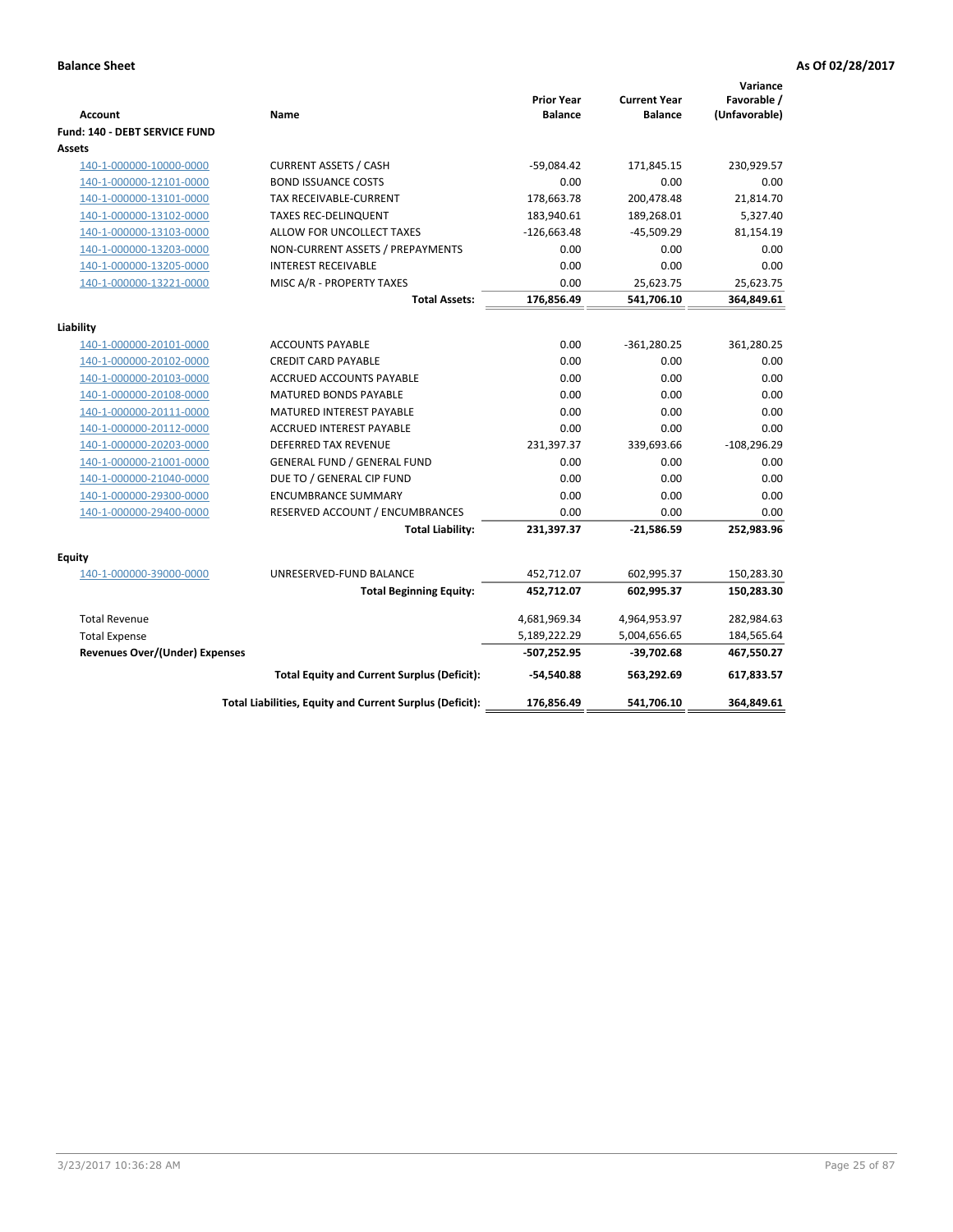| Favorable /<br><b>Prior Year</b><br><b>Current Year</b><br>(Unfavorable)<br><b>Account</b><br><b>Balance</b><br><b>Balance</b><br>Name<br><b>Fund: 160 - GENERAL CAPITAL IMPROVEMENT FUND</b><br>Assets<br><b>CURRENT ASSETS / CASH</b><br>2,709,249.86<br>160-1-000000-10000-0000<br>1,312,604.44<br>$-1,396,645.42$<br>2002 CO'S<br>282,860.39<br>1,269.95<br>160-1-000000-11402-0000<br>284,130.34<br>14,278.55<br>160-1-000000-11514-0000<br>EXCHANGE BLDG - TX DAILY ACCOUNT 1157<br>2,250,539.74<br>2,264,818.29<br>160-1-000000-11517-0000<br><b>EXCHANGE BLDG - TX TERM</b><br>0.00<br>0.00<br>0.00<br>160-1-000000-11520-0000<br><b>CERTIFICATES OF DEPOSIT</b><br>300,000.00<br>300,000.00<br>0.00<br>2001 CO<br>87,757.55<br>88,131.47<br>373.92<br>160-1-000000-11602-0000<br>160-1-000000-11603-0000<br>73,257.38<br>73,569.48<br>2001-A CO'S<br>312.10<br>0.00<br>0.00<br>160-1-000000-13201-0000<br>MISC ACCTS RECEIVABLE<br>0.00<br>160-1-000000-13205-0000<br><b>INTEREST RECEIVABLE</b><br>0.00<br>0.00<br>0.00<br>0.00<br>160-1-000000-14035-0000<br>DEBT SERVICE / DEBT SERVICE FUND<br>0.00<br>0.00<br>5,703,664.92<br>4,323,254.02<br><b>Total Assets:</b><br>-1,380,410.90<br>Liability<br>0.00<br>-480,595.42<br>480,595.42<br>160-1-000000-20101-0000<br><b>ACCOUNTS PAYABLE</b><br>160-1-000000-20102-0000<br><b>CREDIT CARD PAYABLE</b><br>0.00<br>0.00<br>0.00<br>0.00<br>0.00<br>160-1-000000-20103-0000<br><b>ACCRUED ACCOUNTS PAYABLE</b><br>0.00<br><b>DEVELOPERS ESCROW</b><br>4,861.10<br>0.00<br>4,861.10<br>160-1-000000-20113-0000<br>160-1-000000-20139-0000<br>RETAINAGES PAYABLE<br>12,997.10<br>49,752.85<br>$-36,755.75$<br>DEFERRED GRANT REVENUE<br>0.00<br>0.00<br>0.00<br>160-1-000000-20902-0000<br>160-1-000000-21001-0000<br><b>GENERAL FUND / GENERAL FUND</b><br>0.00<br>0.00<br>0.00<br>DEBT SERVICE / DUE TO DEBT SERVICE<br>0.00<br>0.00<br>160-1-000000-21035-0000<br>0.00<br>160-1-000000-21101-0000<br>ENTERPRISE / WTR/WWTR UTILITY FUND<br>0.00<br>0.00<br>0.00<br>0.00<br>160-1-000000-29300-0000<br><b>ENCUMBRANCE SUMMARY</b><br>0.00<br>0.00<br>160-1-000000-29400-0100<br>RESERVED ACCOUNT / ENCUMBRANCES<br>0.00<br>0.00<br>0.00<br>17,858.20<br>448,700.77<br><b>Total Liability:</b><br>-430,842.57<br>Equity<br>160-1-000000-39000-0000<br>UNRESERVED-FUND BALANCE<br>5,383,540.33<br>2,596,830.34<br>2,786,709.99<br>2,786,709.99<br>5,383,540.33<br>2,596,830.34<br><b>Total Beginning Equity:</b><br>$-2,623,407.21$<br><b>Total Revenue</b><br>3,491,212.51<br>867,805.30<br>592,115.78<br><b>Total Expense</b><br>1,497,249.04<br>$-905, 133.26$<br>Revenues Over/(Under) Expenses<br>2,899,096.73<br>-629,443.74<br>$-3,528,540.47$<br>-931,710.13<br><b>Total Equity and Current Surplus (Deficit):</b><br>5,685,806.72<br>4,754,096.59<br>5,703,664.92<br>4,323,254.02<br>$-1,380,410.90$<br>Total Liabilities, Equity and Current Surplus (Deficit): |  |  | Variance |
|-----------------------------------------------------------------------------------------------------------------------------------------------------------------------------------------------------------------------------------------------------------------------------------------------------------------------------------------------------------------------------------------------------------------------------------------------------------------------------------------------------------------------------------------------------------------------------------------------------------------------------------------------------------------------------------------------------------------------------------------------------------------------------------------------------------------------------------------------------------------------------------------------------------------------------------------------------------------------------------------------------------------------------------------------------------------------------------------------------------------------------------------------------------------------------------------------------------------------------------------------------------------------------------------------------------------------------------------------------------------------------------------------------------------------------------------------------------------------------------------------------------------------------------------------------------------------------------------------------------------------------------------------------------------------------------------------------------------------------------------------------------------------------------------------------------------------------------------------------------------------------------------------------------------------------------------------------------------------------------------------------------------------------------------------------------------------------------------------------------------------------------------------------------------------------------------------------------------------------------------------------------------------------------------------------------------------------------------------------------------------------------------------------------------------------------------------------------------------------------------------------------------------------------------------------------------------------------------------------------------------------------------------------------------------------------------------------------------------------------------------------------------------------------------------------------------------------------------------------------------------------------------------------------------------------------|--|--|----------|
|                                                                                                                                                                                                                                                                                                                                                                                                                                                                                                                                                                                                                                                                                                                                                                                                                                                                                                                                                                                                                                                                                                                                                                                                                                                                                                                                                                                                                                                                                                                                                                                                                                                                                                                                                                                                                                                                                                                                                                                                                                                                                                                                                                                                                                                                                                                                                                                                                                                                                                                                                                                                                                                                                                                                                                                                                                                                                                                                   |  |  |          |
|                                                                                                                                                                                                                                                                                                                                                                                                                                                                                                                                                                                                                                                                                                                                                                                                                                                                                                                                                                                                                                                                                                                                                                                                                                                                                                                                                                                                                                                                                                                                                                                                                                                                                                                                                                                                                                                                                                                                                                                                                                                                                                                                                                                                                                                                                                                                                                                                                                                                                                                                                                                                                                                                                                                                                                                                                                                                                                                                   |  |  |          |
|                                                                                                                                                                                                                                                                                                                                                                                                                                                                                                                                                                                                                                                                                                                                                                                                                                                                                                                                                                                                                                                                                                                                                                                                                                                                                                                                                                                                                                                                                                                                                                                                                                                                                                                                                                                                                                                                                                                                                                                                                                                                                                                                                                                                                                                                                                                                                                                                                                                                                                                                                                                                                                                                                                                                                                                                                                                                                                                                   |  |  |          |
|                                                                                                                                                                                                                                                                                                                                                                                                                                                                                                                                                                                                                                                                                                                                                                                                                                                                                                                                                                                                                                                                                                                                                                                                                                                                                                                                                                                                                                                                                                                                                                                                                                                                                                                                                                                                                                                                                                                                                                                                                                                                                                                                                                                                                                                                                                                                                                                                                                                                                                                                                                                                                                                                                                                                                                                                                                                                                                                                   |  |  |          |
|                                                                                                                                                                                                                                                                                                                                                                                                                                                                                                                                                                                                                                                                                                                                                                                                                                                                                                                                                                                                                                                                                                                                                                                                                                                                                                                                                                                                                                                                                                                                                                                                                                                                                                                                                                                                                                                                                                                                                                                                                                                                                                                                                                                                                                                                                                                                                                                                                                                                                                                                                                                                                                                                                                                                                                                                                                                                                                                                   |  |  |          |
|                                                                                                                                                                                                                                                                                                                                                                                                                                                                                                                                                                                                                                                                                                                                                                                                                                                                                                                                                                                                                                                                                                                                                                                                                                                                                                                                                                                                                                                                                                                                                                                                                                                                                                                                                                                                                                                                                                                                                                                                                                                                                                                                                                                                                                                                                                                                                                                                                                                                                                                                                                                                                                                                                                                                                                                                                                                                                                                                   |  |  |          |
|                                                                                                                                                                                                                                                                                                                                                                                                                                                                                                                                                                                                                                                                                                                                                                                                                                                                                                                                                                                                                                                                                                                                                                                                                                                                                                                                                                                                                                                                                                                                                                                                                                                                                                                                                                                                                                                                                                                                                                                                                                                                                                                                                                                                                                                                                                                                                                                                                                                                                                                                                                                                                                                                                                                                                                                                                                                                                                                                   |  |  |          |
|                                                                                                                                                                                                                                                                                                                                                                                                                                                                                                                                                                                                                                                                                                                                                                                                                                                                                                                                                                                                                                                                                                                                                                                                                                                                                                                                                                                                                                                                                                                                                                                                                                                                                                                                                                                                                                                                                                                                                                                                                                                                                                                                                                                                                                                                                                                                                                                                                                                                                                                                                                                                                                                                                                                                                                                                                                                                                                                                   |  |  |          |
|                                                                                                                                                                                                                                                                                                                                                                                                                                                                                                                                                                                                                                                                                                                                                                                                                                                                                                                                                                                                                                                                                                                                                                                                                                                                                                                                                                                                                                                                                                                                                                                                                                                                                                                                                                                                                                                                                                                                                                                                                                                                                                                                                                                                                                                                                                                                                                                                                                                                                                                                                                                                                                                                                                                                                                                                                                                                                                                                   |  |  |          |
|                                                                                                                                                                                                                                                                                                                                                                                                                                                                                                                                                                                                                                                                                                                                                                                                                                                                                                                                                                                                                                                                                                                                                                                                                                                                                                                                                                                                                                                                                                                                                                                                                                                                                                                                                                                                                                                                                                                                                                                                                                                                                                                                                                                                                                                                                                                                                                                                                                                                                                                                                                                                                                                                                                                                                                                                                                                                                                                                   |  |  |          |
|                                                                                                                                                                                                                                                                                                                                                                                                                                                                                                                                                                                                                                                                                                                                                                                                                                                                                                                                                                                                                                                                                                                                                                                                                                                                                                                                                                                                                                                                                                                                                                                                                                                                                                                                                                                                                                                                                                                                                                                                                                                                                                                                                                                                                                                                                                                                                                                                                                                                                                                                                                                                                                                                                                                                                                                                                                                                                                                                   |  |  |          |
|                                                                                                                                                                                                                                                                                                                                                                                                                                                                                                                                                                                                                                                                                                                                                                                                                                                                                                                                                                                                                                                                                                                                                                                                                                                                                                                                                                                                                                                                                                                                                                                                                                                                                                                                                                                                                                                                                                                                                                                                                                                                                                                                                                                                                                                                                                                                                                                                                                                                                                                                                                                                                                                                                                                                                                                                                                                                                                                                   |  |  |          |
|                                                                                                                                                                                                                                                                                                                                                                                                                                                                                                                                                                                                                                                                                                                                                                                                                                                                                                                                                                                                                                                                                                                                                                                                                                                                                                                                                                                                                                                                                                                                                                                                                                                                                                                                                                                                                                                                                                                                                                                                                                                                                                                                                                                                                                                                                                                                                                                                                                                                                                                                                                                                                                                                                                                                                                                                                                                                                                                                   |  |  |          |
|                                                                                                                                                                                                                                                                                                                                                                                                                                                                                                                                                                                                                                                                                                                                                                                                                                                                                                                                                                                                                                                                                                                                                                                                                                                                                                                                                                                                                                                                                                                                                                                                                                                                                                                                                                                                                                                                                                                                                                                                                                                                                                                                                                                                                                                                                                                                                                                                                                                                                                                                                                                                                                                                                                                                                                                                                                                                                                                                   |  |  |          |
|                                                                                                                                                                                                                                                                                                                                                                                                                                                                                                                                                                                                                                                                                                                                                                                                                                                                                                                                                                                                                                                                                                                                                                                                                                                                                                                                                                                                                                                                                                                                                                                                                                                                                                                                                                                                                                                                                                                                                                                                                                                                                                                                                                                                                                                                                                                                                                                                                                                                                                                                                                                                                                                                                                                                                                                                                                                                                                                                   |  |  |          |
|                                                                                                                                                                                                                                                                                                                                                                                                                                                                                                                                                                                                                                                                                                                                                                                                                                                                                                                                                                                                                                                                                                                                                                                                                                                                                                                                                                                                                                                                                                                                                                                                                                                                                                                                                                                                                                                                                                                                                                                                                                                                                                                                                                                                                                                                                                                                                                                                                                                                                                                                                                                                                                                                                                                                                                                                                                                                                                                                   |  |  |          |
|                                                                                                                                                                                                                                                                                                                                                                                                                                                                                                                                                                                                                                                                                                                                                                                                                                                                                                                                                                                                                                                                                                                                                                                                                                                                                                                                                                                                                                                                                                                                                                                                                                                                                                                                                                                                                                                                                                                                                                                                                                                                                                                                                                                                                                                                                                                                                                                                                                                                                                                                                                                                                                                                                                                                                                                                                                                                                                                                   |  |  |          |
|                                                                                                                                                                                                                                                                                                                                                                                                                                                                                                                                                                                                                                                                                                                                                                                                                                                                                                                                                                                                                                                                                                                                                                                                                                                                                                                                                                                                                                                                                                                                                                                                                                                                                                                                                                                                                                                                                                                                                                                                                                                                                                                                                                                                                                                                                                                                                                                                                                                                                                                                                                                                                                                                                                                                                                                                                                                                                                                                   |  |  |          |
|                                                                                                                                                                                                                                                                                                                                                                                                                                                                                                                                                                                                                                                                                                                                                                                                                                                                                                                                                                                                                                                                                                                                                                                                                                                                                                                                                                                                                                                                                                                                                                                                                                                                                                                                                                                                                                                                                                                                                                                                                                                                                                                                                                                                                                                                                                                                                                                                                                                                                                                                                                                                                                                                                                                                                                                                                                                                                                                                   |  |  |          |
|                                                                                                                                                                                                                                                                                                                                                                                                                                                                                                                                                                                                                                                                                                                                                                                                                                                                                                                                                                                                                                                                                                                                                                                                                                                                                                                                                                                                                                                                                                                                                                                                                                                                                                                                                                                                                                                                                                                                                                                                                                                                                                                                                                                                                                                                                                                                                                                                                                                                                                                                                                                                                                                                                                                                                                                                                                                                                                                                   |  |  |          |
|                                                                                                                                                                                                                                                                                                                                                                                                                                                                                                                                                                                                                                                                                                                                                                                                                                                                                                                                                                                                                                                                                                                                                                                                                                                                                                                                                                                                                                                                                                                                                                                                                                                                                                                                                                                                                                                                                                                                                                                                                                                                                                                                                                                                                                                                                                                                                                                                                                                                                                                                                                                                                                                                                                                                                                                                                                                                                                                                   |  |  |          |
|                                                                                                                                                                                                                                                                                                                                                                                                                                                                                                                                                                                                                                                                                                                                                                                                                                                                                                                                                                                                                                                                                                                                                                                                                                                                                                                                                                                                                                                                                                                                                                                                                                                                                                                                                                                                                                                                                                                                                                                                                                                                                                                                                                                                                                                                                                                                                                                                                                                                                                                                                                                                                                                                                                                                                                                                                                                                                                                                   |  |  |          |
|                                                                                                                                                                                                                                                                                                                                                                                                                                                                                                                                                                                                                                                                                                                                                                                                                                                                                                                                                                                                                                                                                                                                                                                                                                                                                                                                                                                                                                                                                                                                                                                                                                                                                                                                                                                                                                                                                                                                                                                                                                                                                                                                                                                                                                                                                                                                                                                                                                                                                                                                                                                                                                                                                                                                                                                                                                                                                                                                   |  |  |          |
|                                                                                                                                                                                                                                                                                                                                                                                                                                                                                                                                                                                                                                                                                                                                                                                                                                                                                                                                                                                                                                                                                                                                                                                                                                                                                                                                                                                                                                                                                                                                                                                                                                                                                                                                                                                                                                                                                                                                                                                                                                                                                                                                                                                                                                                                                                                                                                                                                                                                                                                                                                                                                                                                                                                                                                                                                                                                                                                                   |  |  |          |
|                                                                                                                                                                                                                                                                                                                                                                                                                                                                                                                                                                                                                                                                                                                                                                                                                                                                                                                                                                                                                                                                                                                                                                                                                                                                                                                                                                                                                                                                                                                                                                                                                                                                                                                                                                                                                                                                                                                                                                                                                                                                                                                                                                                                                                                                                                                                                                                                                                                                                                                                                                                                                                                                                                                                                                                                                                                                                                                                   |  |  |          |
|                                                                                                                                                                                                                                                                                                                                                                                                                                                                                                                                                                                                                                                                                                                                                                                                                                                                                                                                                                                                                                                                                                                                                                                                                                                                                                                                                                                                                                                                                                                                                                                                                                                                                                                                                                                                                                                                                                                                                                                                                                                                                                                                                                                                                                                                                                                                                                                                                                                                                                                                                                                                                                                                                                                                                                                                                                                                                                                                   |  |  |          |
|                                                                                                                                                                                                                                                                                                                                                                                                                                                                                                                                                                                                                                                                                                                                                                                                                                                                                                                                                                                                                                                                                                                                                                                                                                                                                                                                                                                                                                                                                                                                                                                                                                                                                                                                                                                                                                                                                                                                                                                                                                                                                                                                                                                                                                                                                                                                                                                                                                                                                                                                                                                                                                                                                                                                                                                                                                                                                                                                   |  |  |          |
|                                                                                                                                                                                                                                                                                                                                                                                                                                                                                                                                                                                                                                                                                                                                                                                                                                                                                                                                                                                                                                                                                                                                                                                                                                                                                                                                                                                                                                                                                                                                                                                                                                                                                                                                                                                                                                                                                                                                                                                                                                                                                                                                                                                                                                                                                                                                                                                                                                                                                                                                                                                                                                                                                                                                                                                                                                                                                                                                   |  |  |          |
|                                                                                                                                                                                                                                                                                                                                                                                                                                                                                                                                                                                                                                                                                                                                                                                                                                                                                                                                                                                                                                                                                                                                                                                                                                                                                                                                                                                                                                                                                                                                                                                                                                                                                                                                                                                                                                                                                                                                                                                                                                                                                                                                                                                                                                                                                                                                                                                                                                                                                                                                                                                                                                                                                                                                                                                                                                                                                                                                   |  |  |          |
|                                                                                                                                                                                                                                                                                                                                                                                                                                                                                                                                                                                                                                                                                                                                                                                                                                                                                                                                                                                                                                                                                                                                                                                                                                                                                                                                                                                                                                                                                                                                                                                                                                                                                                                                                                                                                                                                                                                                                                                                                                                                                                                                                                                                                                                                                                                                                                                                                                                                                                                                                                                                                                                                                                                                                                                                                                                                                                                                   |  |  |          |
|                                                                                                                                                                                                                                                                                                                                                                                                                                                                                                                                                                                                                                                                                                                                                                                                                                                                                                                                                                                                                                                                                                                                                                                                                                                                                                                                                                                                                                                                                                                                                                                                                                                                                                                                                                                                                                                                                                                                                                                                                                                                                                                                                                                                                                                                                                                                                                                                                                                                                                                                                                                                                                                                                                                                                                                                                                                                                                                                   |  |  |          |
|                                                                                                                                                                                                                                                                                                                                                                                                                                                                                                                                                                                                                                                                                                                                                                                                                                                                                                                                                                                                                                                                                                                                                                                                                                                                                                                                                                                                                                                                                                                                                                                                                                                                                                                                                                                                                                                                                                                                                                                                                                                                                                                                                                                                                                                                                                                                                                                                                                                                                                                                                                                                                                                                                                                                                                                                                                                                                                                                   |  |  |          |
|                                                                                                                                                                                                                                                                                                                                                                                                                                                                                                                                                                                                                                                                                                                                                                                                                                                                                                                                                                                                                                                                                                                                                                                                                                                                                                                                                                                                                                                                                                                                                                                                                                                                                                                                                                                                                                                                                                                                                                                                                                                                                                                                                                                                                                                                                                                                                                                                                                                                                                                                                                                                                                                                                                                                                                                                                                                                                                                                   |  |  |          |
|                                                                                                                                                                                                                                                                                                                                                                                                                                                                                                                                                                                                                                                                                                                                                                                                                                                                                                                                                                                                                                                                                                                                                                                                                                                                                                                                                                                                                                                                                                                                                                                                                                                                                                                                                                                                                                                                                                                                                                                                                                                                                                                                                                                                                                                                                                                                                                                                                                                                                                                                                                                                                                                                                                                                                                                                                                                                                                                                   |  |  |          |
|                                                                                                                                                                                                                                                                                                                                                                                                                                                                                                                                                                                                                                                                                                                                                                                                                                                                                                                                                                                                                                                                                                                                                                                                                                                                                                                                                                                                                                                                                                                                                                                                                                                                                                                                                                                                                                                                                                                                                                                                                                                                                                                                                                                                                                                                                                                                                                                                                                                                                                                                                                                                                                                                                                                                                                                                                                                                                                                                   |  |  |          |
|                                                                                                                                                                                                                                                                                                                                                                                                                                                                                                                                                                                                                                                                                                                                                                                                                                                                                                                                                                                                                                                                                                                                                                                                                                                                                                                                                                                                                                                                                                                                                                                                                                                                                                                                                                                                                                                                                                                                                                                                                                                                                                                                                                                                                                                                                                                                                                                                                                                                                                                                                                                                                                                                                                                                                                                                                                                                                                                                   |  |  |          |
|                                                                                                                                                                                                                                                                                                                                                                                                                                                                                                                                                                                                                                                                                                                                                                                                                                                                                                                                                                                                                                                                                                                                                                                                                                                                                                                                                                                                                                                                                                                                                                                                                                                                                                                                                                                                                                                                                                                                                                                                                                                                                                                                                                                                                                                                                                                                                                                                                                                                                                                                                                                                                                                                                                                                                                                                                                                                                                                                   |  |  |          |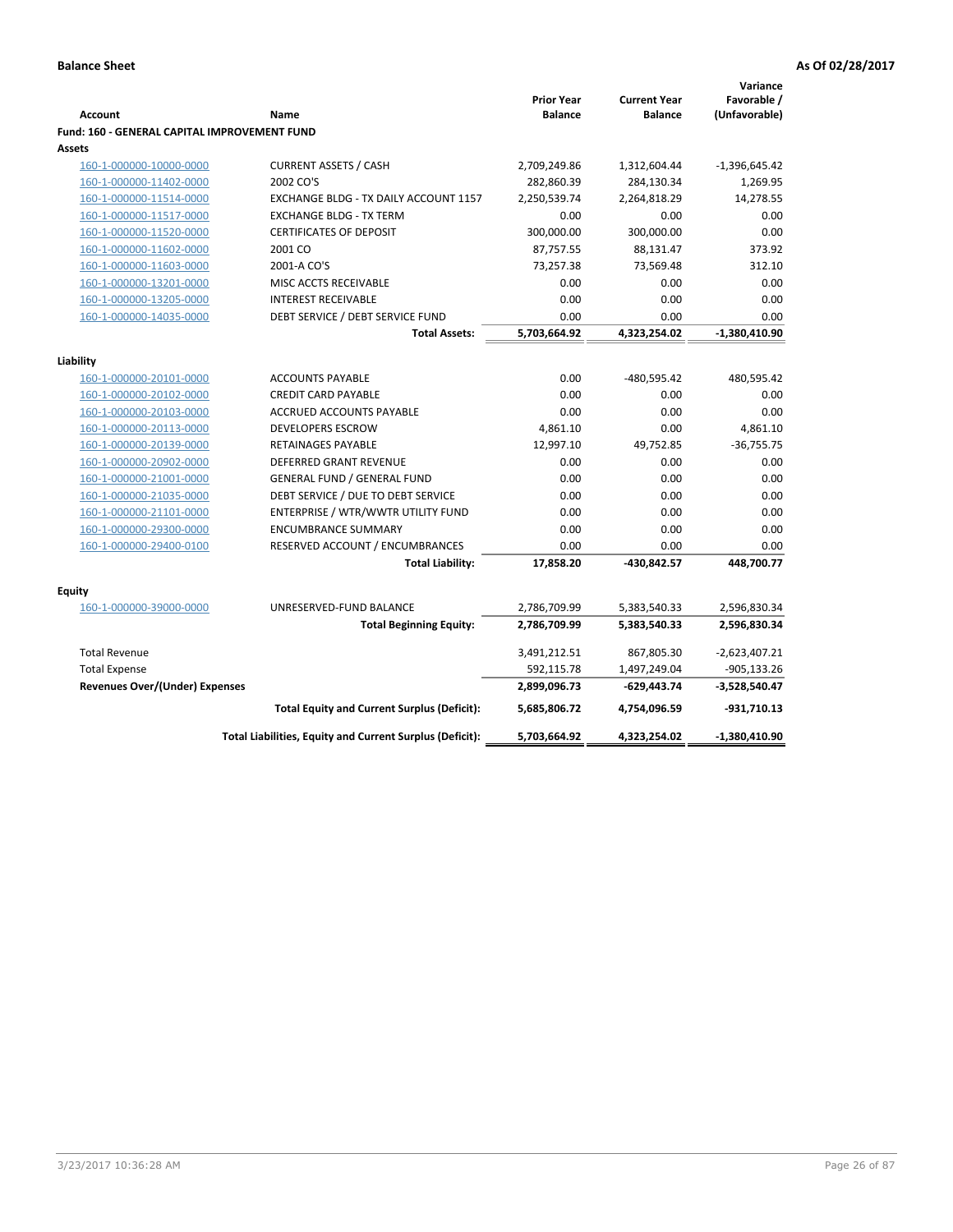| <b>Account</b>                              | Name                                                     | <b>Prior Year</b><br><b>Balance</b> | <b>Current Year</b><br><b>Balance</b> | Variance<br>Favorable /<br>(Unfavorable) |
|---------------------------------------------|----------------------------------------------------------|-------------------------------------|---------------------------------------|------------------------------------------|
| <b>Fund: 161 - STREET CONSTRUCTION FUND</b> |                                                          |                                     |                                       |                                          |
| <b>Assets</b>                               |                                                          |                                     |                                       |                                          |
| 161-1-000000-10000-0000                     | <b>CURRENT ASSETS / CASH</b>                             | 0.00                                | 844,795.76                            | 844,795.76                               |
| 161-1-000000-11003-0000                     | 2010 CO'S                                                | 841,518.51                          | 0.00                                  | $-841,518.51$                            |
| 161-1-000000-13205-0000                     | <b>INTEREST RECEIVABLE</b>                               | 0.00                                | 0.00                                  | 0.00                                     |
| 161-1-000000-14035-0000                     | DEBT SERVICE / DEBT SERVICE FUND                         | 0.00                                | 0.00                                  | 0.00                                     |
|                                             | <b>Total Assets:</b>                                     | 841,518.51                          | 844,795.76                            | 3,277.25                                 |
| Liability                                   |                                                          |                                     |                                       |                                          |
| 161-1-000000-20101-0000                     | <b>ACCOUNTS PAYABLE</b>                                  | 0.00                                | 0.00                                  | 0.00                                     |
| 161-1-000000-20102-0000                     | <b>CREDIT CARD PAYABLE</b>                               | 0.00                                | 0.00                                  | 0.00                                     |
| 161-1-000000-20103-0000                     | <b>ACCRUED ACCOUNTS PAYABLE</b>                          | 0.00                                | 0.00                                  | 0.00                                     |
| 161-1-000000-20139-0000                     | <b>RETAINAGES PAYABLE</b>                                | 0.00                                | 0.00                                  | 0.00                                     |
| 161-1-000000-21001-0000                     | <b>GENERAL FUND / GENERAL FUND</b>                       | 0.00                                | 0.00                                  | 0.00                                     |
| 161-1-000000-21035-0000                     | DEBT SERVICE / DUE TO DEBT SERVICE                       | 0.00                                | 0.00                                  | 0.00                                     |
| 161-1-000000-29300-0000                     | <b>ENCUMBRANCE SUMMARY</b>                               | 0.00                                | 0.00                                  | 0.00                                     |
| 161-1-000000-29400-0100                     | RESERVED ACCOUNT / ENCUMBRANCES                          | 0.00                                | 0.00                                  | 0.00                                     |
|                                             | <b>Total Liability:</b>                                  | 0.00                                | 0.00                                  | 0.00                                     |
| <b>Equity</b>                               |                                                          |                                     |                                       |                                          |
| 161-1-000000-39000-0000                     | UNRESERVED-FUND BALANCE                                  | 840,690.20                          | 844,983.85                            | 4,293.65                                 |
|                                             | <b>Total Beginning Equity:</b>                           | 840,690.20                          | 844,983.85                            | 4,293.65                                 |
| <b>Total Revenue</b>                        |                                                          | 828.31                              | $-72.80$                              | $-901.11$                                |
| <b>Total Expense</b>                        |                                                          | 0.00                                | 115.29                                | $-115.29$                                |
| Revenues Over/(Under) Expenses              |                                                          | 828.31                              | $-188.09$                             | $-1,016.40$                              |
|                                             | <b>Total Equity and Current Surplus (Deficit):</b>       | 841,518.51                          | 844,795.76                            | 3,277.25                                 |
|                                             | Total Liabilities, Equity and Current Surplus (Deficit): | 841,518.51                          | 844,795.76                            | 3,277.25                                 |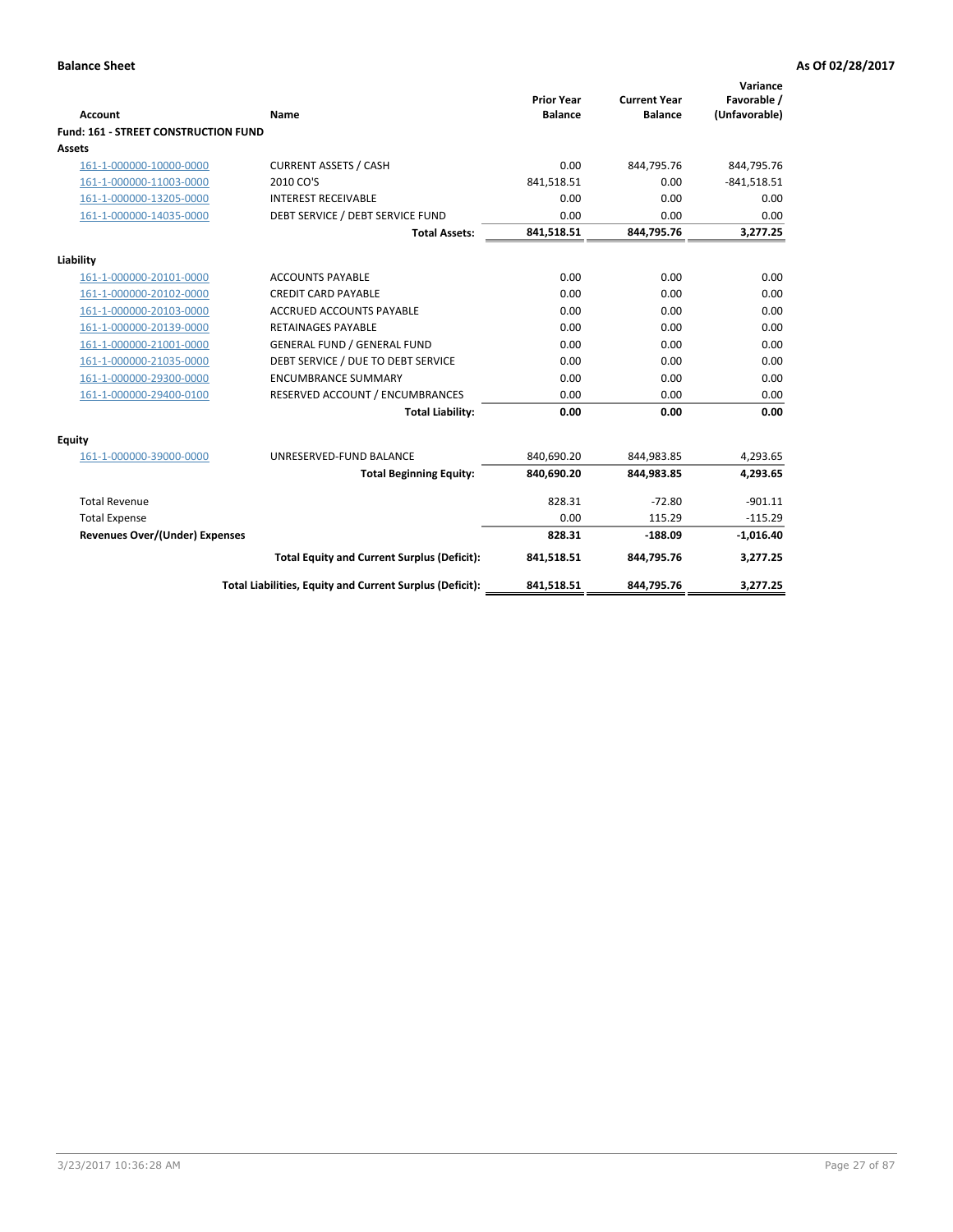|                                                 |                                                          | <b>Prior Year</b><br><b>Balance</b> | <b>Current Year</b> | Variance<br>Favorable / |
|-------------------------------------------------|----------------------------------------------------------|-------------------------------------|---------------------|-------------------------|
| <b>Account</b>                                  | Name                                                     |                                     | <b>Balance</b>      | (Unfavorable)           |
| <b>Fund: 162 - GRAHAM PARK RENOVATIONS FUND</b> |                                                          |                                     |                     |                         |
| <b>Assets</b>                                   |                                                          |                                     |                     |                         |
| 162-1-000000-10000-0000                         | <b>CURRENT ASSETS / CASH</b>                             | 0.00                                | 0.00                | 0.00                    |
| 162-1-000000-13201-0000                         | MISC ACCTS RECEIVABLE                                    | 0.00                                | 0.00                | 0.00                    |
|                                                 | <b>Total Assets:</b>                                     | 0.00                                | 0.00                | 0.00                    |
| Liability                                       |                                                          |                                     |                     |                         |
| 162-1-000000-20101-0000                         | <b>ACCOUNTS PAYABLE</b>                                  | 0.00                                | 0.00                | 0.00                    |
| 162-1-000000-20139-0000                         | <b>RETAINAGES PAYABLE</b>                                | 0.00                                | 0.00                | 0.00                    |
| 162-1-000000-20202-0000                         | <b>DEFERRED REVENUE</b>                                  | 0.00                                | 0.00                | 0.00                    |
| 162-1-000000-29300-0000                         | <b>ENCUMBRANCE SUMMARY</b>                               | 0.00                                | 0.00                | 0.00                    |
| 162-1-000000-29400-0000                         | RESERVED ACCOUNT / ENCUMBRANCES                          | 0.00                                | 0.00                | 0.00                    |
|                                                 | <b>Total Liability:</b>                                  | 0.00                                | 0.00                | 0.00                    |
| Equity                                          |                                                          |                                     |                     |                         |
| 162-1-000000-39000-0000                         | UNRESERVED-FUND BALANCE                                  | 0.00                                | 0.00                | 0.00                    |
|                                                 | <b>Total Beginning Equity:</b>                           | 0.00                                | 0.00                | 0.00                    |
| <b>Total Revenue</b>                            |                                                          | 0.00                                | 0.00                | 0.00                    |
| <b>Total Expense</b>                            |                                                          | 0.00                                | 0.00                | 0.00                    |
| Revenues Over/(Under) Expenses                  |                                                          | 0.00                                | 0.00                | 0.00                    |
|                                                 | <b>Total Equity and Current Surplus (Deficit):</b>       | 0.00                                | 0.00                | 0.00                    |
|                                                 | Total Liabilities, Equity and Current Surplus (Deficit): | 0.00                                | 0.00                | 0.00                    |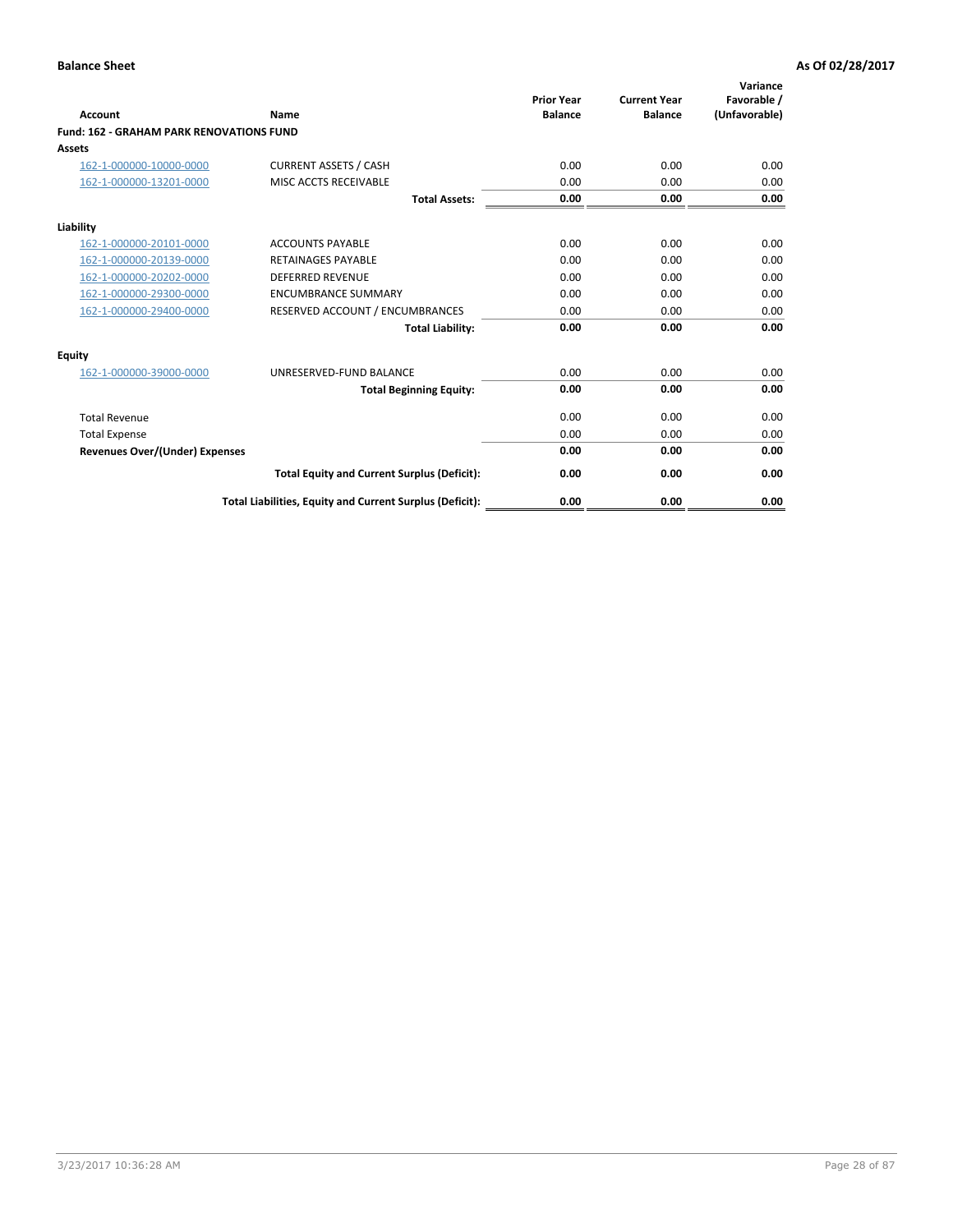|                                              |                                                          | <b>Prior Year</b> | <b>Current Year</b> | Variance<br>Favorable / |
|----------------------------------------------|----------------------------------------------------------|-------------------|---------------------|-------------------------|
| <b>Account</b>                               | Name                                                     | <b>Balance</b>    | <b>Balance</b>      | (Unfavorable)           |
| <b>Fund: 163 - SECO STIMULAS BLOCK GRANT</b> |                                                          |                   |                     |                         |
| Assets                                       |                                                          |                   |                     |                         |
| 163-1-000000-10000-0000                      | <b>CURRENT ASSETS / CASH</b>                             | 0.00              | 0.00                | 0.00                    |
| 163-1-000000-13201-0000                      | MISC ACCTS RECEIVABLE                                    | 0.00              | 0.00                | 0.00                    |
| 163-1-000000-13205-0000                      | <b>INTEREST RECEIVABLE</b>                               | 0.00              | 0.00                | 0.00                    |
|                                              | <b>Total Assets:</b>                                     | 0.00              | 0.00                | 0.00                    |
| Liability                                    |                                                          |                   |                     |                         |
| 163-1-000000-20101-0000                      | <b>ACCOUNTS PAYABLE</b>                                  | 0.00              | 0.00                | 0.00                    |
| 163-1-000000-20102-0000                      | <b>CREDIT CARD PAYABLE</b>                               | 0.00              | 0.00                | 0.00                    |
| 163-1-000000-20103-0000                      | <b>ACCRUED ACCOUNTS PAYABLE</b>                          | 0.00              | 0.00                | 0.00                    |
| 163-1-000000-20139-0000                      | <b>RETAINAGES PAYABLE</b>                                | 0.00              | 0.00                | 0.00                    |
| 163-1-000000-20902-0000                      | <b>DEFERRED GRANT REVENUE</b>                            | 0.00              | 0.00                | 0.00                    |
| 163-1-000000-29300-0000                      | <b>ENCUMBRANCE SUMMARY</b>                               | 0.00              | 0.00                | 0.00                    |
| 163-1-000000-29400-0100                      | RESERVED ACCOUNT / ENCUMBRANCES                          | 0.00              | 0.00                | 0.00                    |
|                                              | <b>Total Liability:</b>                                  | 0.00              | 0.00                | 0.00                    |
| <b>Equity</b>                                |                                                          |                   |                     |                         |
| 163-1-000000-39000-0000                      | UNRESERVED-FUND BALANCE                                  | 0.00              | 0.00                | 0.00                    |
|                                              | <b>Total Beginning Equity:</b>                           | 0.00              | 0.00                | 0.00                    |
| <b>Total Revenue</b>                         |                                                          | 0.00              | 0.00                | 0.00                    |
| <b>Total Expense</b>                         |                                                          | 0.00              | 0.00                | 0.00                    |
| Revenues Over/(Under) Expenses               |                                                          | 0.00              | 0.00                | 0.00                    |
|                                              | <b>Total Equity and Current Surplus (Deficit):</b>       | 0.00              | 0.00                | 0.00                    |
|                                              | Total Liabilities, Equity and Current Surplus (Deficit): | 0.00              | 0.00                | 0.00                    |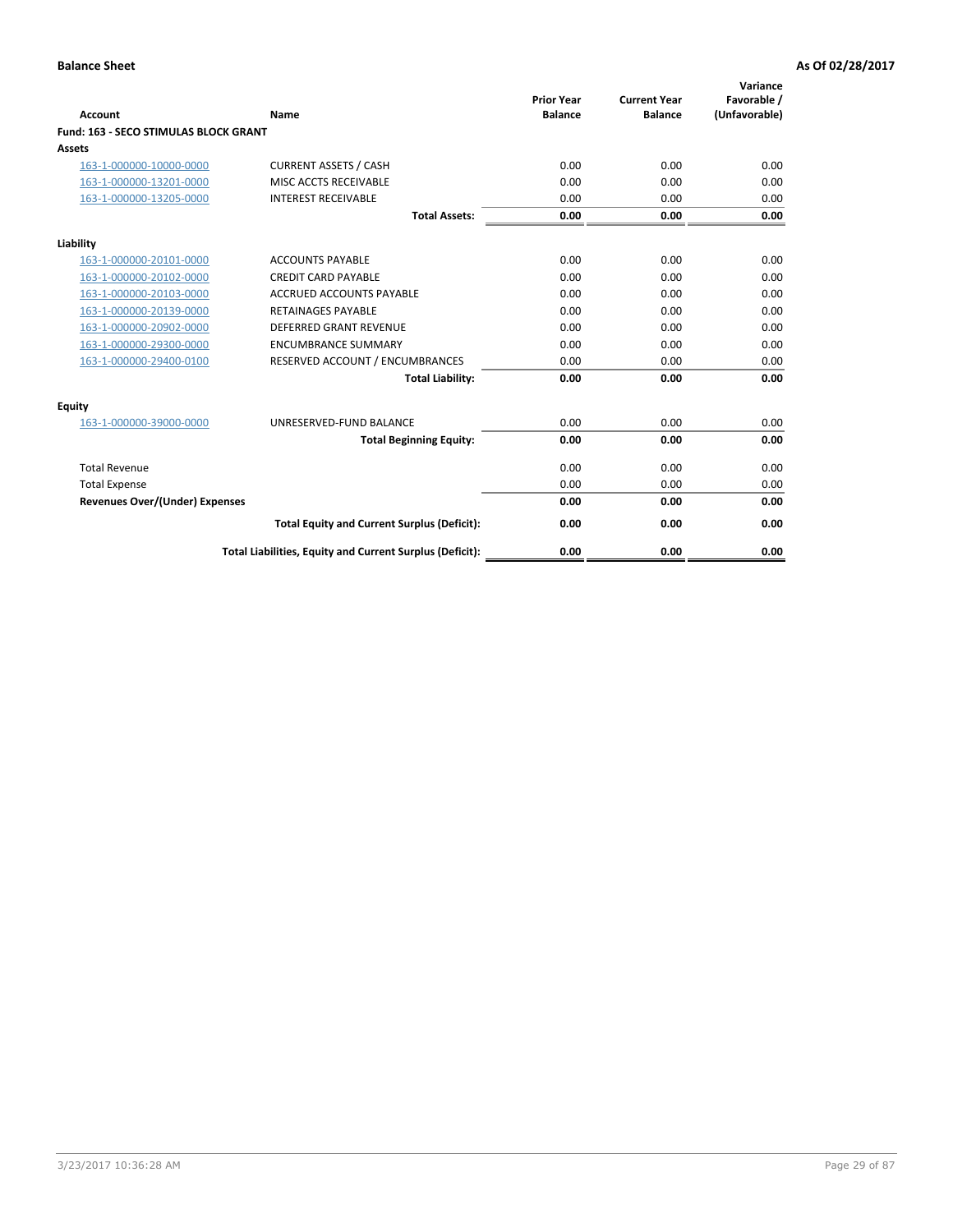|                                                    |                                                          | <b>Prior Year</b><br><b>Balance</b> | <b>Current Year</b><br><b>Balance</b> | Variance<br>Favorable / |
|----------------------------------------------------|----------------------------------------------------------|-------------------------------------|---------------------------------------|-------------------------|
| <b>Account</b><br>Fund: 164 - 2013 CO CAPITAL FUND | Name                                                     |                                     |                                       | (Unfavorable)           |
| Assets                                             |                                                          |                                     |                                       |                         |
|                                                    | <b>CURRENT ASSETS / CASH</b>                             | $-5,700.00$                         | 0.00                                  | 5,700.00                |
| 164-1-000000-10000-0000<br>164-1-000000-11508-0000 | 2013 CO'S PROJ CONST                                     | 28.692.78                           | 28,837.95                             | 145.17                  |
|                                                    | 2013 CO'S DEBT SERVICE                                   |                                     |                                       |                         |
| 164-1-000000-11509-0000                            |                                                          | 4,711.06                            | 4,734.90                              | 23.84                   |
| 164-1-000000-13205-0000                            | <b>INTEREST RECEIVABLE</b>                               | 0.00                                | 0.00                                  | 0.00                    |
| 164-1-000000-14035-0000                            | DEBT SERVICE / DEBT SERVICE FUND                         | 0.00                                | 0.00                                  | 0.00                    |
|                                                    | <b>Total Assets:</b>                                     | 27,703.84                           | 33,572.85                             | 5,869.01                |
| Liability                                          |                                                          |                                     |                                       |                         |
| 164-1-000000-20101-0000                            | <b>ACCOUNTS PAYABLE</b>                                  | 0.00                                | 0.00                                  | 0.00                    |
| 164-1-000000-20102-0000                            | <b>CREDIT CARD PAYABLE</b>                               | 0.00                                | 0.00                                  | 0.00                    |
| 164-1-000000-20103-0000                            | <b>ACCRUED ACCOUNTS PAYABLE</b>                          | 0.00                                | 0.00                                  | 0.00                    |
| 164-1-000000-20139-0000                            | <b>RETAINAGES PAYABLE</b>                                | 0.00                                | 0.00                                  | 0.00                    |
| 164-1-000000-21001-0000                            | <b>GENERAL FUND / GENERAL FUND</b>                       | 0.00                                | 0.00                                  | 0.00                    |
| 164-1-000000-21035-0000                            | DEBT SERVICE / DUE TO DEBT SERVICE                       | 0.00                                | 0.00                                  | 0.00                    |
| 164-1-000000-29300-0000                            | <b>ENCUMBRANCE SUMMARY</b>                               | 0.00                                | 0.00                                  | 0.00                    |
| 164-1-000000-29400-0100                            | RESERVED ACCOUNT / ENCUMBRANCES                          | 0.00                                | 0.00                                  | 0.00                    |
|                                                    | <b>Total Liability:</b>                                  | 0.00                                | 0.00                                  | 0.00                    |
| Equity                                             |                                                          |                                     |                                       |                         |
| 164-1-000000-39000-0000                            | UNRESERVED-FUND BALANCE                                  | 33,379.24                           | 33,501.36                             | 122.12                  |
|                                                    | <b>Total Beginning Equity:</b>                           | 33,379.24                           | 33,501.36                             | 122.12                  |
| <b>Total Revenue</b>                               |                                                          | 24.60                               | 71.49                                 | 46.89                   |
| <b>Total Expense</b>                               |                                                          | 5,700.00                            | 0.00                                  | 5,700.00                |
| <b>Revenues Over/(Under) Expenses</b>              |                                                          | $-5,675.40$                         | 71.49                                 | 5,746.89                |
|                                                    | <b>Total Equity and Current Surplus (Deficit):</b>       | 27,703.84                           | 33,572.85                             | 5.869.01                |
|                                                    | Total Liabilities, Equity and Current Surplus (Deficit): | 27,703.84                           | 33,572.85                             | 5.869.01                |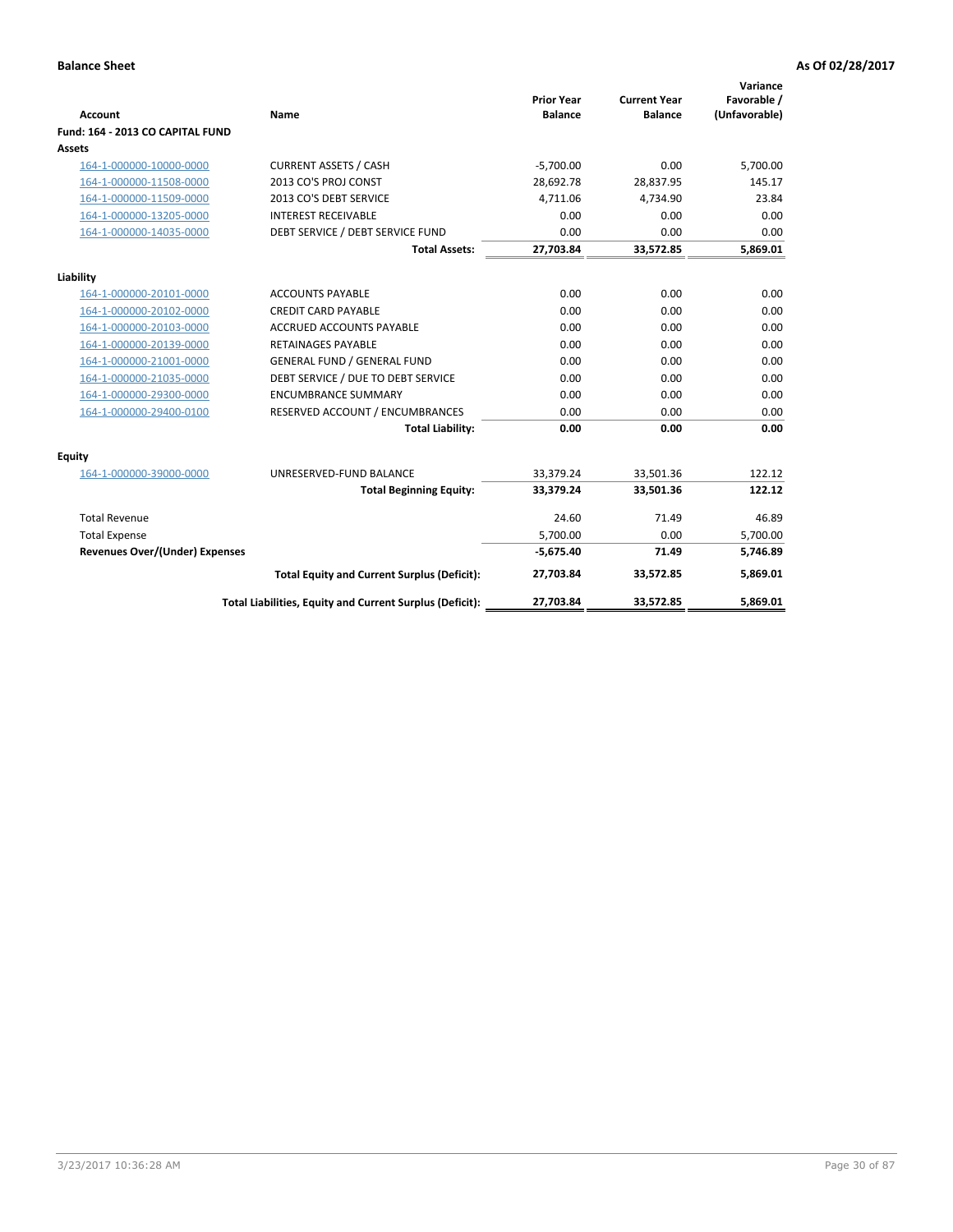| Account                               | Name                                                     | <b>Prior Year</b><br><b>Balance</b> | <b>Current Year</b><br><b>Balance</b> | Variance<br>Favorable /<br>(Unfavorable) |
|---------------------------------------|----------------------------------------------------------|-------------------------------------|---------------------------------------|------------------------------------------|
| Fund: 165 - 2014 GO FUND              |                                                          |                                     |                                       |                                          |
| Assets                                |                                                          |                                     |                                       |                                          |
| 165-1-000000-10000-0000               | <b>CURRENT ASSETS / CASH</b>                             | $-1,382,001.87$                     | $-2,600,632.29$                       | $-1,218,630.42$                          |
| 165-1-000000-11003-0000               | 2010 CO'S                                                | 0.00                                | 0.00                                  | 0.00                                     |
| 165-1-000000-11202-0000               | 2014 GO STREET BONDS                                     | 1,916,205.24                        | 0.00                                  | $-1,916,205.24$                          |
| 165-1-000000-11511-0000               | 2015 GO PROJECT CONSTRUCTION                             | 3,864,105.55                        | 5,026,362.04                          | 1,162,256.49                             |
| 165-1-000000-11520-0000               | <b>CERTIFICATES OF DEPOSIT</b>                           | 3,611,000.00                        | 0.00                                  | $-3,611,000.00$                          |
| 165-1-000000-11530-0000               | TexasTERM CP                                             | 0.00                                | 0.00                                  | 0.00                                     |
| 165-1-000000-13201-0000               | MISC ACCTS RECEIVABLE                                    | 0.00                                | 0.00                                  | 0.00                                     |
| 165-1-000000-13205-0000               | <b>INTEREST RECEIVABLE</b>                               | 0.00                                | 0.00                                  | 0.00                                     |
| 165-1-000000-14035-0000               | DEBT SERVICE / DEBT SERVICE FUND                         | 0.00                                | 0.00                                  | 0.00                                     |
|                                       | <b>Total Assets:</b>                                     | 8,009,308.92                        | 2,425,729.75                          | $-5,583,579.17$                          |
| Liability                             |                                                          |                                     |                                       |                                          |
| 165-1-000000-20101-0000               | <b>ACCOUNTS PAYABLE</b>                                  | 0.00                                | 0.00                                  | 0.00                                     |
| 165-1-000000-20102-0000               | <b>CREDIT CARD PAYABLE</b>                               | 0.00                                | 0.00                                  | 0.00                                     |
| 165-1-000000-20103-0000               | <b>ACCRUED ACCOUNTS PAYABLE</b>                          | 0.00                                | 0.00                                  | 0.00                                     |
| 165-1-000000-20139-0000               | <b>RETAINAGES PAYABLE</b>                                | 201,993.30                          | 168,919.83                            | 33,073.47                                |
| 165-1-000000-21001-0000               | <b>GENERAL FUND / GENERAL FUND</b>                       | 0.00                                | 0.00                                  | 0.00                                     |
| 165-1-000000-21035-0000               | DEBT SERVICE / DUE TO DEBT SERVICE                       | 0.00                                | 0.00                                  | 0.00                                     |
| 165-1-000000-29300-0000               | <b>ENCUMBRANCE SUMMARY</b>                               | 0.00                                | 0.00                                  | 0.00                                     |
| 165-1-000000-29400-0100               | RESERVED ACCOUNT / ENCUMBRANCES                          | 0.00                                | 0.00                                  | 0.00                                     |
|                                       | <b>Total Liability:</b>                                  | 201,993.30                          | 168,919.83                            | 33,073.47                                |
| <b>Equity</b>                         |                                                          |                                     |                                       |                                          |
| 165-1-000000-39000-0000               | UNRESERVED-FUND BALANCE                                  | 8,706,752.14                        | 3,846,902.24                          | -4,859,849.90                            |
|                                       | <b>Total Beginning Equity:</b>                           | 8,706,752.14                        | 3,846,902.24                          | -4,859,849.90                            |
| <b>Total Revenue</b>                  |                                                          | 13,474.87                           | 24,284.78                             | 10,809.91                                |
| <b>Total Expense</b>                  |                                                          | 912,911.39                          | 1,614,377.10                          | $-701,465.71$                            |
| <b>Revenues Over/(Under) Expenses</b> |                                                          | $-899,436.52$                       | -1,590,092.32                         | $-690,655.80$                            |
|                                       | <b>Total Equity and Current Surplus (Deficit):</b>       | 7,807,315.62                        | 2,256,809.92                          | $-5,550,505.70$                          |
|                                       | Total Liabilities, Equity and Current Surplus (Deficit): | 8,009,308.92                        | 2,425,729.75                          | $-5,583,579.17$                          |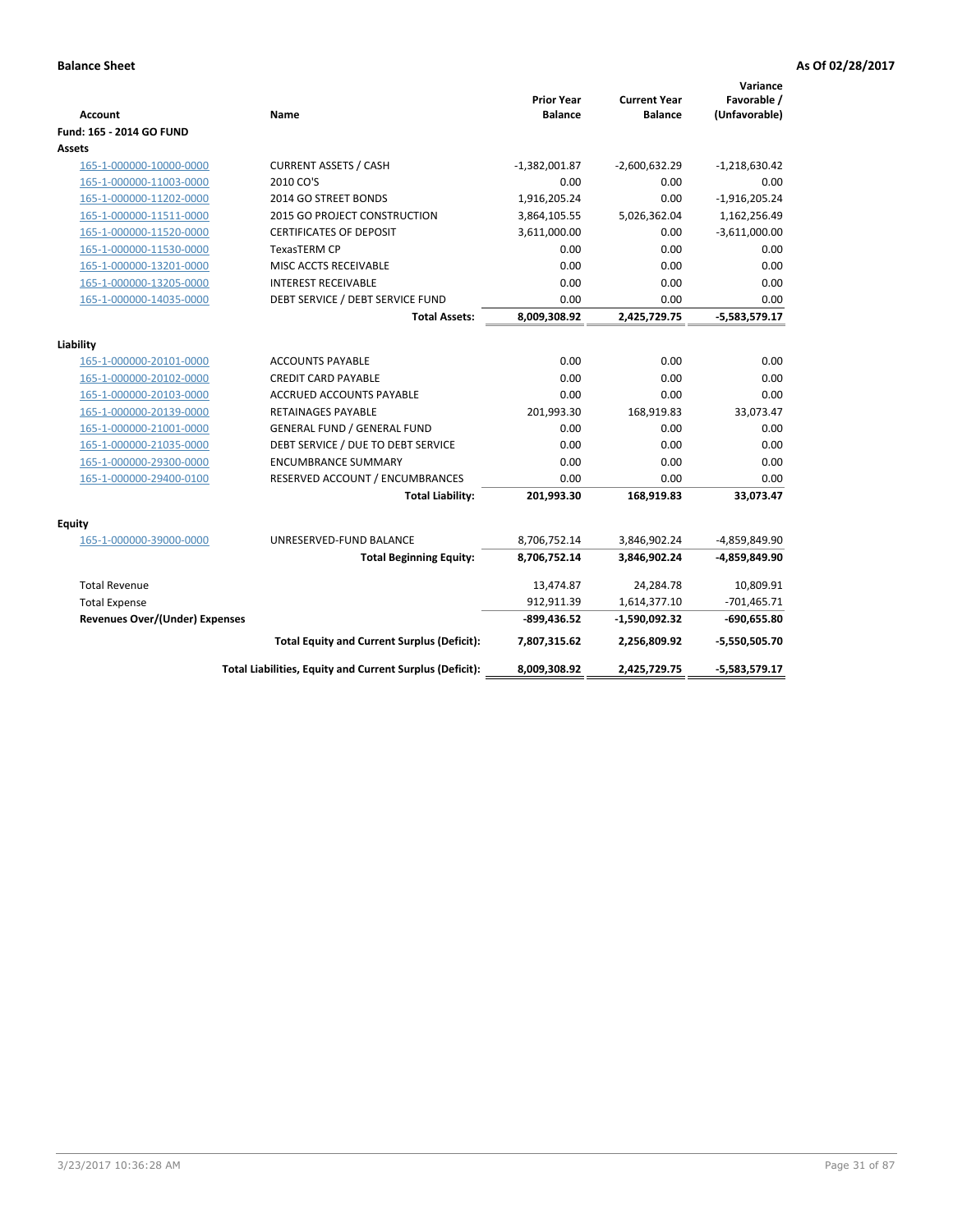|                                                       |                                                          |                                     |                                       | Variance                     |
|-------------------------------------------------------|----------------------------------------------------------|-------------------------------------|---------------------------------------|------------------------------|
| Account                                               | Name                                                     | <b>Prior Year</b><br><b>Balance</b> | <b>Current Year</b><br><b>Balance</b> | Favorable /<br>(Unfavorable) |
| Fund: 170 - LAW ENFORCEMENT GRANT - CAPITAL PURCHASES |                                                          |                                     |                                       |                              |
| Assets                                                |                                                          |                                     |                                       |                              |
| 170-1-000000-10000-0000                               | <b>CURRENT ASSETS / CASH</b>                             | 194.66                              | 194.66                                | 0.00                         |
| 170-1-000000-13201-0000                               | MISC ACCTS RECEIVABLE                                    | 0.00                                | 0.00                                  | 0.00                         |
|                                                       | <b>Total Assets:</b>                                     | 194.66                              | 194.66                                | 0.00                         |
| Liability                                             |                                                          |                                     |                                       |                              |
| 170-1-000000-20101-0000                               | <b>ACCOUNTS PAYABLE</b>                                  | 0.00                                | 0.00                                  | 0.00                         |
| 170-1-000000-20102-0000                               | <b>CREDIT CARD PAYABLE</b>                               | 0.00                                | 0.00                                  | 0.00                         |
| 170-1-000000-20103-0000                               | <b>ACCRUED ACCOUNTS PAYABLE</b>                          | 0.00                                | 0.00                                  | 0.00                         |
| 170-1-000000-20902-0000                               | DEFERRED GRANT REVENUE                                   | 0.00                                | 0.00                                  | 0.00                         |
| 170-1-000000-21001-0000                               | <b>GENERAL FUND / GENERAL FUND</b>                       | 0.00                                | 0.00                                  | 0.00                         |
| 170-1-000000-24004-0000                               | <b>INTEREST PAYABLE ON DEP</b>                           | 0.00                                | 0.00                                  | 0.00                         |
| 170-1-000000-29300-0000                               | <b>ENCUMBRANCE SUMMARY</b>                               | 0.00                                | 0.00                                  | 0.00                         |
| 170-1-000000-29400-0000                               | RESERVED ACCOUNT / ENCUMBRANCES                          | 0.00                                | 0.00                                  | 0.00                         |
|                                                       | <b>Total Liability:</b>                                  | 0.00                                | 0.00                                  | 0.00                         |
| <b>Equity</b>                                         |                                                          |                                     |                                       |                              |
| 170-1-000000-39000-0000                               | UNRESERVED-FUND BALANCE                                  | 194.66                              | 194.66                                | 0.00                         |
|                                                       | <b>Total Beginning Equity:</b>                           | 194.66                              | 194.66                                | 0.00                         |
| <b>Total Revenue</b>                                  |                                                          | 0.00                                | 0.00                                  | 0.00                         |
| <b>Total Expense</b>                                  |                                                          | 0.00                                | 0.00                                  | 0.00                         |
| <b>Revenues Over/(Under) Expenses</b>                 |                                                          | 0.00                                | 0.00                                  | 0.00                         |
|                                                       | <b>Total Equity and Current Surplus (Deficit):</b>       | 194.66                              | 194.66                                | 0.00                         |
|                                                       | Total Liabilities, Equity and Current Surplus (Deficit): | 194.66                              | 194.66                                | 0.00                         |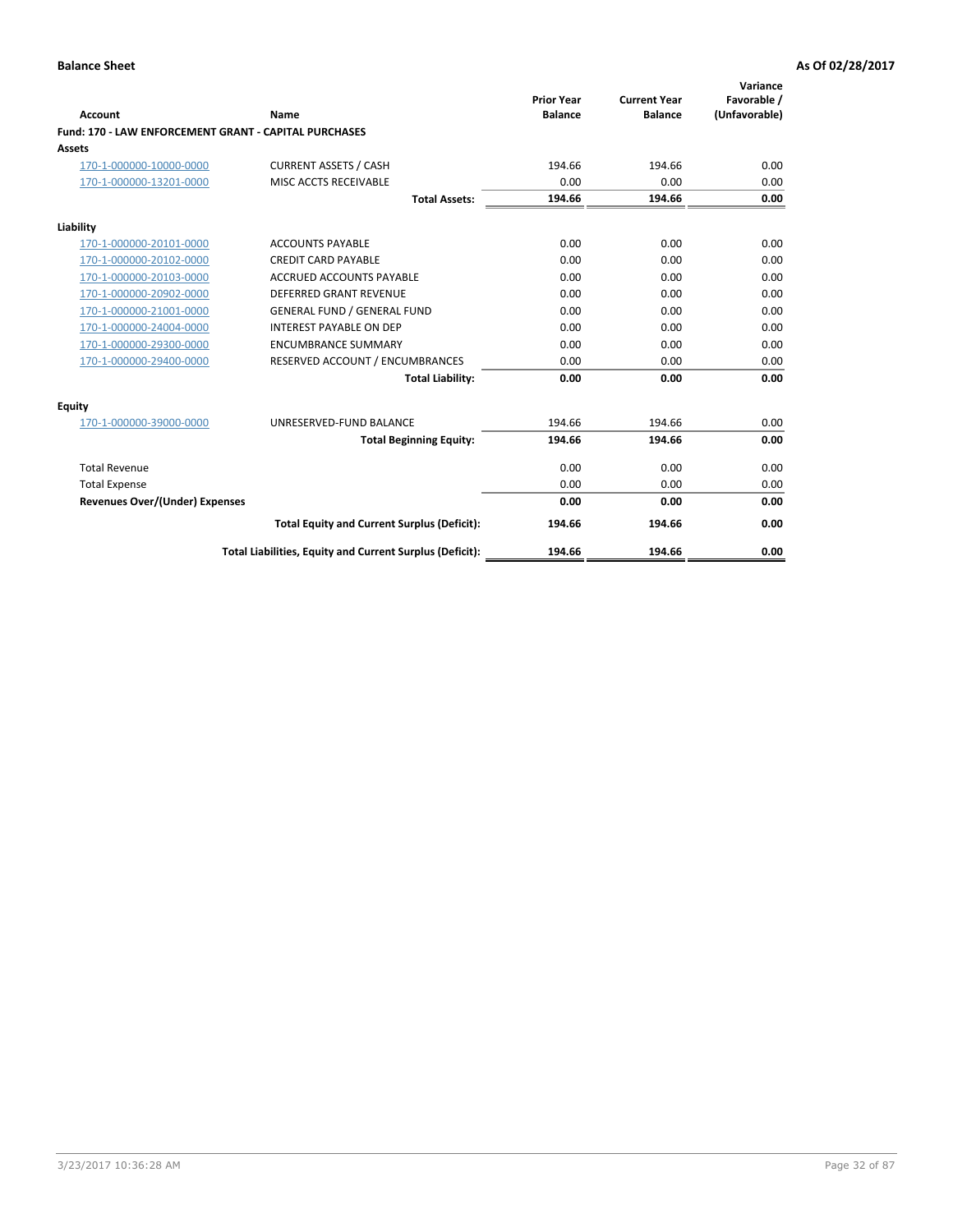|                                         |                                                          | <b>Prior Year</b> | <b>Current Year</b> | Variance<br>Favorable / |
|-----------------------------------------|----------------------------------------------------------|-------------------|---------------------|-------------------------|
| Account                                 | Name                                                     | <b>Balance</b>    | <b>Balance</b>      | (Unfavorable)           |
| Fund: 171 - MAIN STREET SPECIAL REVENUE |                                                          |                   |                     |                         |
| Assets                                  |                                                          |                   |                     |                         |
| 171-1-000000-10000-0000                 | <b>CURRENT ASSETS / CASH</b>                             | 54,641.28         | 57,308.28           | 2,667.00                |
| 171-1-000000-13201-0000                 | MISC ACCTS RECEIVABLE                                    | 0.00              | 0.00                | 0.00                    |
| 171-1-000000-13205-0000                 | <b>INTEREST RECEIVABLE</b>                               | 0.00              | 0.00                | 0.00                    |
|                                         | <b>Total Assets:</b>                                     | 54,641.28         | 57,308.28           | 2,667.00                |
| Liability                               |                                                          |                   |                     |                         |
| 171-1-000000-20101-0000                 | <b>ACCOUNTS PAYABLE</b>                                  | 0.00              | 0.00                | 0.00                    |
| 171-1-000000-20102-0000                 | <b>CREDIT CARD PAYABLE</b>                               | 0.00              | 0.00                | 0.00                    |
| 171-1-000000-20103-0000                 | <b>ACCRUED ACCOUNTS PAYABLE</b>                          | 0.00              | 0.00                | 0.00                    |
| 171-1-000000-20139-0000                 | <b>RETAINAGES PAYABLE</b>                                | 0.00              | 0.00                | 0.00                    |
| 171-1-000000-20902-0000                 | <b>DEFERRED GRANT REVENUE</b>                            | 0.00              | 0.00                | 0.00                    |
| 171-1-000000-29300-0000                 | <b>ENCUMBRANCE SUMMARY</b>                               | 0.00              | 0.00                | 0.00                    |
| 171-1-000000-29400-0100                 | RESERVED ACCOUNT / ENCUMBRANCES                          | 0.00              | 0.00                | 0.00                    |
|                                         | <b>Total Liability:</b>                                  | 0.00              | 0.00                | 0.00                    |
| <b>Equity</b>                           |                                                          |                   |                     |                         |
| 171-1-000000-39000-0000                 | UNRESERVED-FUND BALANCE                                  | 29,641.28         | 37,308.28           | 7,667.00                |
|                                         | <b>Total Beginning Equity:</b>                           | 29.641.28         | 37.308.28           | 7,667.00                |
| <b>Total Revenue</b>                    |                                                          | 25,000.00         | 25,000.00           | 0.00                    |
| <b>Total Expense</b>                    |                                                          | 0.00              | 5,000.00            | $-5,000.00$             |
| <b>Revenues Over/(Under) Expenses</b>   |                                                          | 25,000.00         | 20.000.00           | $-5,000.00$             |
|                                         | <b>Total Equity and Current Surplus (Deficit):</b>       | 54,641.28         | 57,308.28           | 2,667.00                |
|                                         | Total Liabilities, Equity and Current Surplus (Deficit): | 54,641.28         | 57,308.28           | 2,667.00                |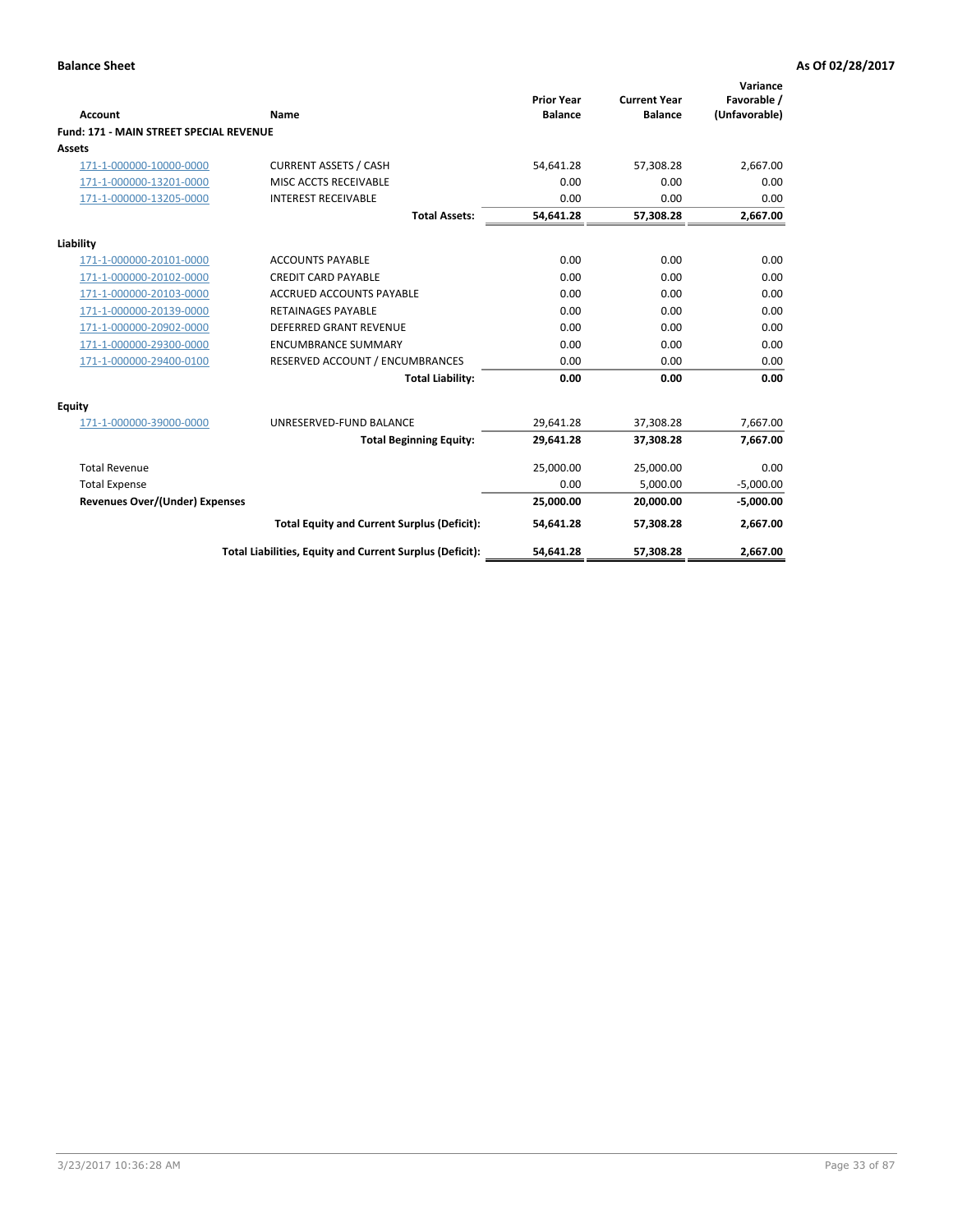|                                       |                                                          |                                     |                                       | Variance                     |
|---------------------------------------|----------------------------------------------------------|-------------------------------------|---------------------------------------|------------------------------|
| <b>Account</b>                        | Name                                                     | <b>Prior Year</b><br><b>Balance</b> | <b>Current Year</b><br><b>Balance</b> | Favorable /<br>(Unfavorable) |
| Fund: 172 - MINOR GRANTS FUND         |                                                          |                                     |                                       |                              |
| Assets                                |                                                          |                                     |                                       |                              |
| 172-1-000000-10000-0000               | <b>CURRENT ASSETS / CASH</b>                             | 1,836.10                            | $-23,300.37$                          | $-25,136.47$                 |
| 172-1-000000-13201-0000               | MISC ACCTS RECEIVABLE                                    | 0.00                                | 0.00                                  | 0.00                         |
| 172-1-000000-13205-0000               | <b>INTEREST RECEIVABLE</b>                               | 0.00                                | 0.00                                  | 0.00                         |
|                                       | <b>Total Assets:</b>                                     | 1,836.10                            | $-23,300.37$                          | $-25,136.47$                 |
| Liability                             |                                                          |                                     |                                       |                              |
| 172-1-000000-20101-0000               | <b>ACCOUNTS PAYABLE</b>                                  | 0.00                                | 0.00                                  | 0.00                         |
| 172-1-000000-20102-0000               | <b>CREDIT CARD PAYABLE</b>                               | 0.00                                | 0.00                                  | 0.00                         |
| 172-1-000000-20103-0000               | <b>ACCRUED ACCOUNTS PAYABLE</b>                          | 0.00                                | 0.00                                  | 0.00                         |
| 172-1-000000-20902-0000               | <b>DEFERRED GRANT REVENUE</b>                            | 0.00                                | 0.00                                  | 0.00                         |
| 172-1-000000-29300-0000               | <b>ENCUMBRANCE SUMMARY</b>                               | 0.00                                | 0.00                                  | 0.00                         |
| 172-1-000000-29400-0000               | RESERVED ACCOUNT / ENCUMBRANCES                          | 0.00                                | 0.00                                  | 0.00                         |
|                                       | <b>Total Liability:</b>                                  | 0.00                                | 0.00                                  | 0.00                         |
| Equity                                |                                                          |                                     |                                       |                              |
| 172-1-000000-39000-0000               | UNRESERVED-FUND BALANCE                                  | 2,129.85                            | 2,962.31                              | 832.46                       |
|                                       | <b>Total Beginning Equity:</b>                           | 2,129.85                            | 2,962.31                              | 832.46                       |
| <b>Total Revenue</b>                  |                                                          | 666.83                              | 530.25                                | $-136.58$                    |
| <b>Total Expense</b>                  |                                                          | 960.58                              | 26,792.93                             | $-25,832.35$                 |
| <b>Revenues Over/(Under) Expenses</b> |                                                          | $-293.75$                           | $-26,262.68$                          | $-25,968.93$                 |
|                                       | <b>Total Equity and Current Surplus (Deficit):</b>       | 1,836.10                            | $-23.300.37$                          | $-25,136.47$                 |
|                                       | Total Liabilities, Equity and Current Surplus (Deficit): | 1,836.10                            | $-23,300.37$                          | $-25,136.47$                 |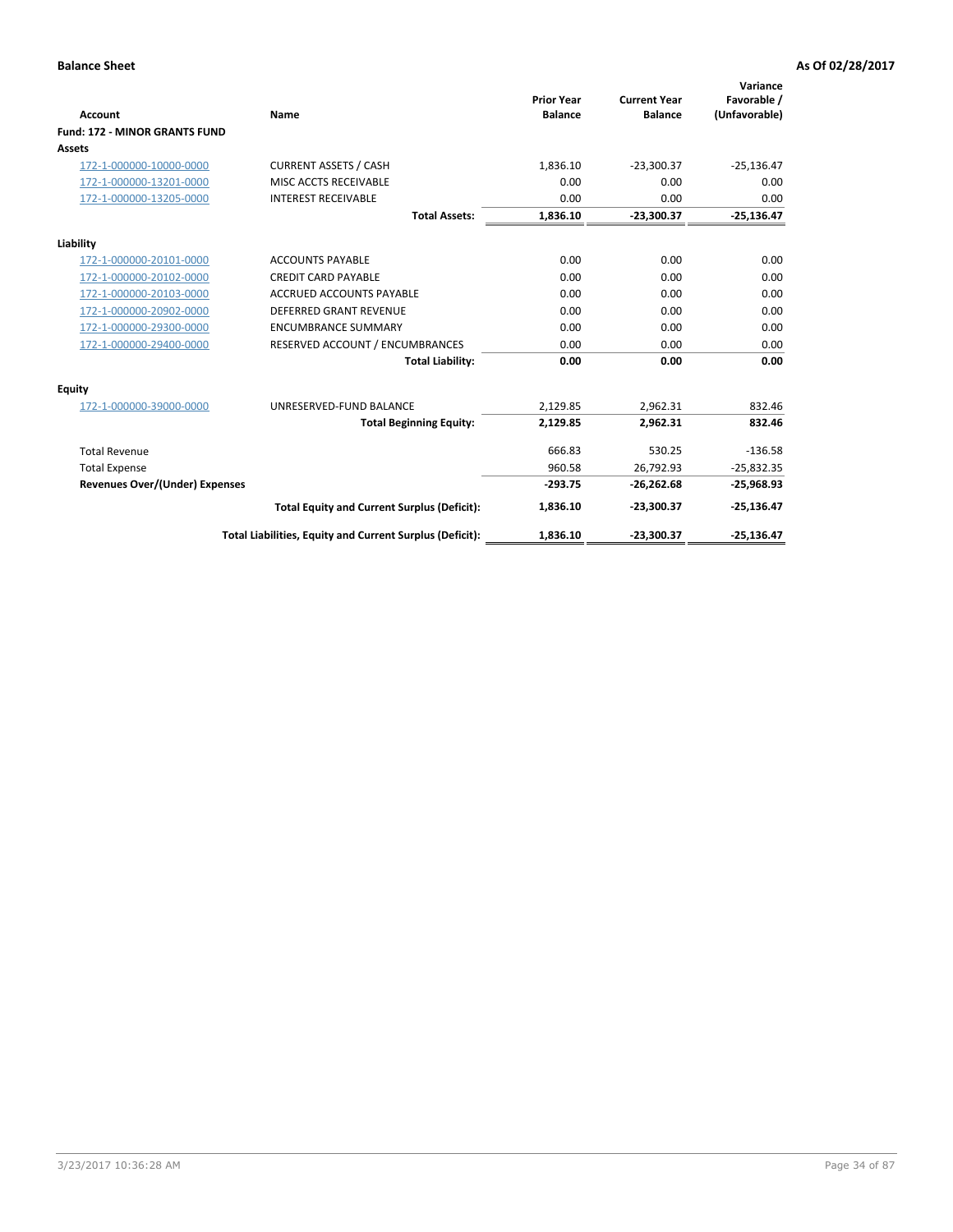| <b>Account</b>                         | <b>Name</b>                                              | <b>Prior Year</b><br><b>Balance</b> | <b>Current Year</b><br><b>Balance</b> | Variance<br>Favorable /<br>(Unfavorable) |
|----------------------------------------|----------------------------------------------------------|-------------------------------------|---------------------------------------|------------------------------------------|
| <b>Fund: 173 - FL YOUNG FOUNDATION</b> |                                                          |                                     |                                       |                                          |
| Assets                                 |                                                          |                                     |                                       |                                          |
| 173-1-000000-10000-0000                | <b>CURRENT ASSETS / CASH</b>                             | 0.00                                | 0.00                                  | 0.00                                     |
| 173-1-000000-13201-0000                | MISC ACCTS RECEIVABLE                                    | 0.00                                | 0.00                                  | 0.00                                     |
|                                        | <b>Total Assets:</b>                                     | 0.00                                | 0.00                                  | 0.00                                     |
| Liability                              |                                                          |                                     |                                       |                                          |
| 173-1-000000-20101-0000                | <b>ACCOUNTS PAYABLE</b>                                  | 0.00                                | 0.00                                  | 0.00                                     |
| 173-1-000000-20102-0000                | <b>CREDIT CARD PAYABLE</b>                               | 0.00                                | 0.00                                  | 0.00                                     |
| 173-1-000000-20902-0000                | <b>DEFERRED GRANT REVENUE</b>                            | 0.00                                | 0.00                                  | 0.00                                     |
| 173-1-000000-29300-0000                | <b>ENCUMBRANCE SUMMARY</b>                               | 0.00                                | 0.00                                  | 0.00                                     |
| 173-1-000000-29400-0000                | RESERVED ACCOUNT / ENCUMBRANCES                          | 0.00                                | 0.00                                  | 0.00                                     |
|                                        | <b>Total Liability:</b>                                  | 0.00                                | 0.00                                  | 0.00                                     |
| Equity                                 |                                                          |                                     |                                       |                                          |
| 173-1-000000-39000-0000                | UNRESERVED-FUND BALANCE                                  | 0.00                                | 0.00                                  | 0.00                                     |
|                                        | <b>Total Beginning Equity:</b>                           | 0.00                                | 0.00                                  | 0.00                                     |
| <b>Total Revenue</b>                   |                                                          | 0.00                                | 0.00                                  | 0.00                                     |
| <b>Total Expense</b>                   |                                                          | 0.00                                | 0.00                                  | 0.00                                     |
| <b>Revenues Over/(Under) Expenses</b>  |                                                          | 0.00                                | 0.00                                  | 0.00                                     |
|                                        | <b>Total Equity and Current Surplus (Deficit):</b>       | 0.00                                | 0.00                                  | 0.00                                     |
|                                        | Total Liabilities, Equity and Current Surplus (Deficit): | 0.00                                | 0.00                                  | 0.00                                     |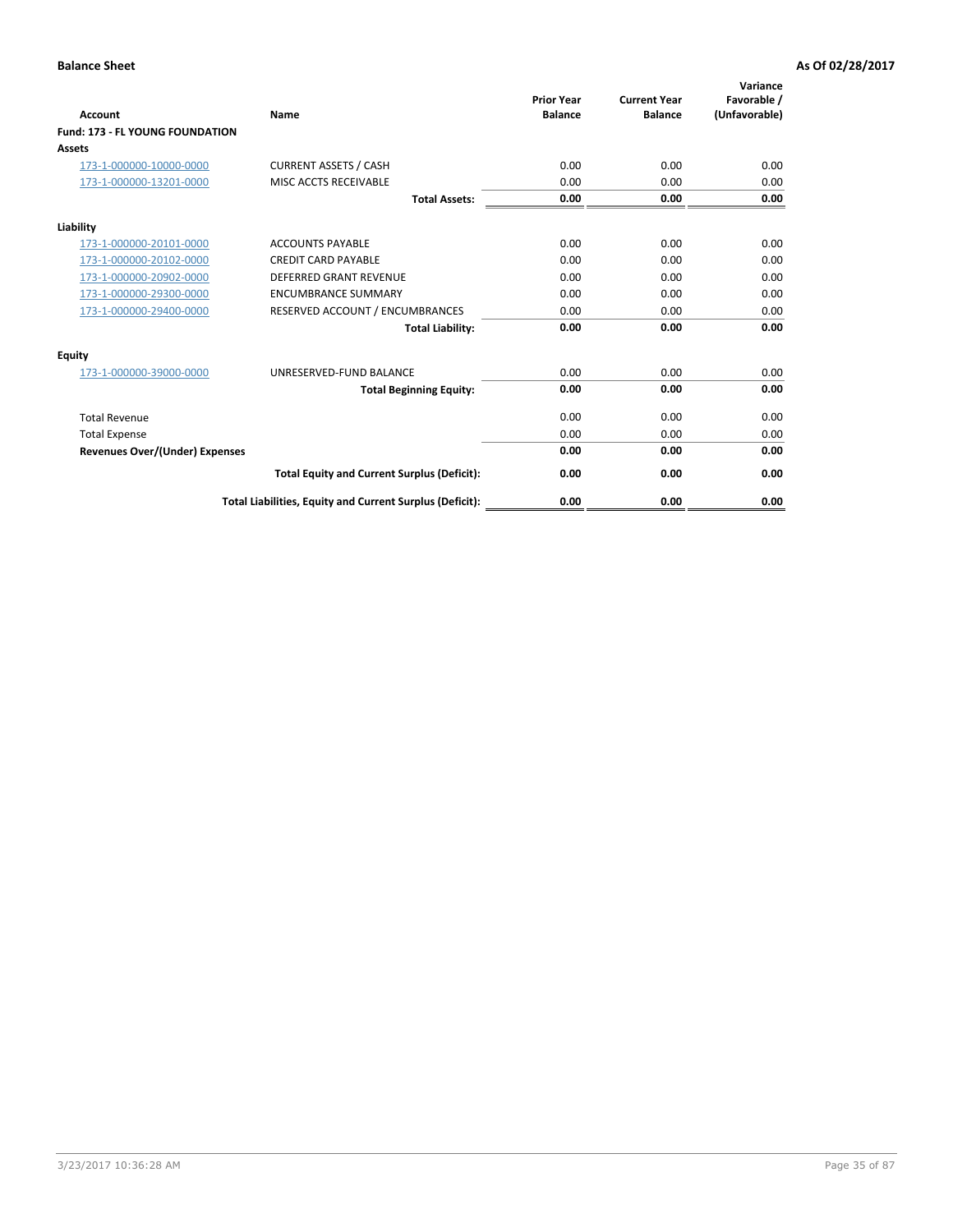|                                       |                                                          | <b>Prior Year</b> | <b>Current Year</b> | Variance<br>Favorable / |
|---------------------------------------|----------------------------------------------------------|-------------------|---------------------|-------------------------|
| <b>Account</b>                        | Name                                                     | <b>Balance</b>    | <b>Balance</b>      | (Unfavorable)           |
| Fund: 174 - FEMA GRANT                |                                                          |                   |                     |                         |
| <b>Assets</b>                         |                                                          |                   |                     |                         |
| 174-1-000000-10000-0000               | <b>CURRENT ASSETS / CASH</b>                             | 1.08              | 71.08               | 70.00                   |
| 174-1-000000-13201-0000               | MISC ACCTS RECEIVABLE                                    | 0.00              | 0.00                | 0.00                    |
| 174-1-000000-13205-0000               | <b>INTEREST RECEIVABLE</b>                               | 0.00              | 0.00                | 0.00                    |
|                                       | <b>Total Assets:</b>                                     | 1.08              | 71.08               | 70.00                   |
| Liability                             |                                                          |                   |                     |                         |
| 174-1-000000-20101-0000               | <b>ACCOUNTS PAYABLE</b>                                  | 0.00              | 0.00                | 0.00                    |
| 174-1-000000-20102-0000               | <b>CREDIT CARD PAYABLE</b>                               | 0.00              | 0.00                | 0.00                    |
| 174-1-000000-20103-0000               | <b>ACCRUED ACCOUNTS PAYABLE</b>                          | 0.00              | 0.00                | 0.00                    |
| 174-1-000000-20902-0000               | <b>DEFERRED GRANT REVENUE</b>                            | 0.00              | 0.00                | 0.00                    |
| 174-1-000000-29300-0000               | <b>ENCUMBRANCE SUMMARY</b>                               | 0.00              | 0.00                | 0.00                    |
| 174-1-000000-29400-0000               | RESERVED ACCOUNT / ENCUMBRANCES                          | 0.00              | 0.00                | 0.00                    |
|                                       | <b>Total Liability:</b>                                  | 0.00              | 0.00                | 0.00                    |
| <b>Equity</b>                         |                                                          |                   |                     |                         |
| 174-1-000000-39000-0000               | UNRESERVED-FUND BALANCE                                  | 1.08              | 1.08                | 0.00                    |
|                                       | <b>Total Beginning Equity:</b>                           | 1.08              | 1.08                | 0.00                    |
| <b>Total Revenue</b>                  |                                                          | 0.00              | 182,810.00          | 182,810.00              |
| <b>Total Expense</b>                  |                                                          | 0.00              | 182,740.00          | $-182,740.00$           |
| <b>Revenues Over/(Under) Expenses</b> |                                                          | 0.00              | 70.00               | 70.00                   |
|                                       | <b>Total Equity and Current Surplus (Deficit):</b>       | 1.08              | 71.08               | 70.00                   |
|                                       | Total Liabilities, Equity and Current Surplus (Deficit): | 1.08              | 71.08               | 70.00                   |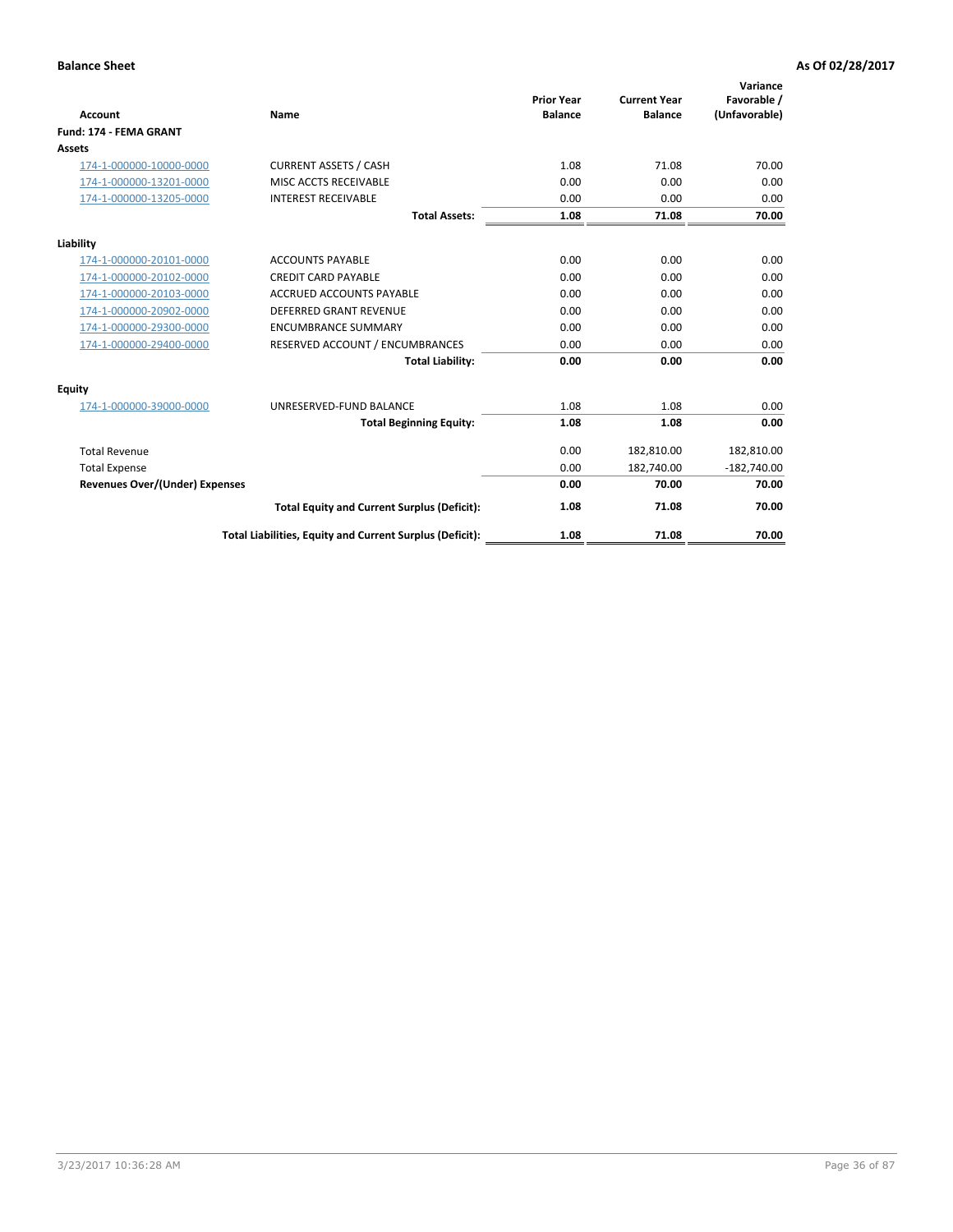| <b>Account</b>                             | Name                                                     | <b>Prior Year</b><br><b>Balance</b> | <b>Current Year</b><br><b>Balance</b> | Variance<br>Favorable /<br>(Unfavorable) |
|--------------------------------------------|----------------------------------------------------------|-------------------------------------|---------------------------------------|------------------------------------------|
| Fund: 175 - JUSTICE ASSISTANCE GRANT - JAG |                                                          |                                     |                                       |                                          |
| <b>Assets</b>                              |                                                          |                                     |                                       |                                          |
| 175-1-000000-10000-0000                    | <b>CURRENT ASSETS / CASH</b>                             | $-1,909.35$                         | 30.65                                 | 1,940.00                                 |
| 175-1-000000-13201-0000                    | MISC ACCTS RECEIVABLE                                    | 0.00                                | 0.00                                  | 0.00                                     |
|                                            | <b>Total Assets:</b>                                     | $-1,909.35$                         | 30.65                                 | 1,940.00                                 |
| Liability                                  |                                                          |                                     |                                       |                                          |
| 175-1-000000-20101-0000                    | <b>ACCOUNTS PAYABLE</b>                                  | 0.00                                | 0.00                                  | 0.00                                     |
| 175-1-000000-20102-0000                    | <b>CREDIT CARD PAYABLE</b>                               | 0.00                                | 0.00                                  | 0.00                                     |
| 175-1-000000-20902-0000                    | DEFERRED GRANT REVENUE                                   | 0.00                                | 0.00                                  | 0.00                                     |
| 175-1-000000-29300-0000                    | <b>ENCUMBRANCE SUMMARY</b>                               | 0.00                                | 0.00                                  | 0.00                                     |
| 175-1-000000-29400-0000                    | RESERVED ACCOUNT / ENCUMBRANCES                          | 0.00                                | 0.00                                  | 0.00                                     |
|                                            | <b>Total Liability:</b>                                  | 0.00                                | 0.00                                  | 0.00                                     |
| <b>Equity</b>                              |                                                          |                                     |                                       |                                          |
| 175-1-000000-39000-0000                    | UNRESERVED-FUND BALANCE                                  | 30.65                               | 30.65                                 | 0.00                                     |
|                                            | <b>Total Beginning Equity:</b>                           | 30.65                               | 30.65                                 | 0.00                                     |
| <b>Total Revenue</b>                       |                                                          | 0.00                                | 6,165.00                              | 6,165.00                                 |
| <b>Total Expense</b>                       |                                                          | 1,940.00                            | 6,165.00                              | $-4,225.00$                              |
| <b>Revenues Over/(Under) Expenses</b>      |                                                          | $-1,940.00$                         | 0.00                                  | 1,940.00                                 |
|                                            | <b>Total Equity and Current Surplus (Deficit):</b>       | $-1,909.35$                         | 30.65                                 | 1,940.00                                 |
|                                            | Total Liabilities, Equity and Current Surplus (Deficit): | $-1.909.35$                         | 30.65                                 | 1,940.00                                 |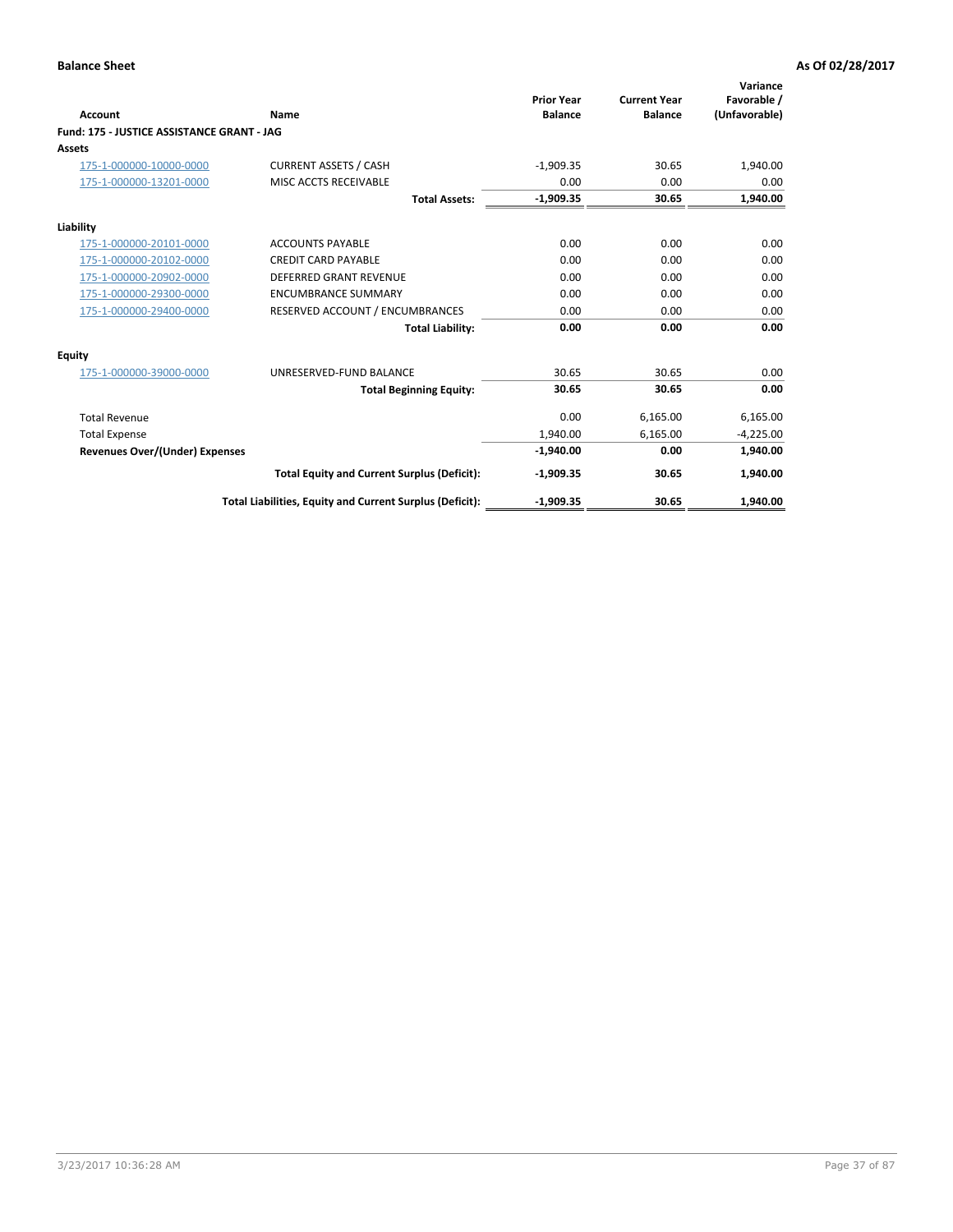| Account                               | Name                                                     | <b>Prior Year</b><br><b>Balance</b> | <b>Current Year</b><br><b>Balance</b> | Variance<br>Favorable /<br>(Unfavorable) |
|---------------------------------------|----------------------------------------------------------|-------------------------------------|---------------------------------------|------------------------------------------|
| Fund: 176 - HOME GRANT FUND           |                                                          |                                     |                                       |                                          |
| Assets                                |                                                          |                                     |                                       |                                          |
| 176-1-000000-10000-0000               | <b>CURRENT ASSETS / CASH</b>                             | 0.00                                | 0.00                                  | 0.00                                     |
| 176-1-000000-13201-0000               | MISC ACCTS RECEIVABLE                                    | 0.00                                | 0.00                                  | 0.00                                     |
| 176-1-000000-13205-0000               | <b>INTEREST RECEIVABLE</b>                               | 0.00                                | 0.00                                  | 0.00                                     |
|                                       | <b>Total Assets:</b>                                     | 0.00                                | 0.00                                  | 0.00                                     |
| Liability                             |                                                          |                                     |                                       |                                          |
| 176-1-000000-20101-0000               | <b>ACCOUNTS PAYABLE</b>                                  | 0.00                                | 0.00                                  | 0.00                                     |
| 176-1-000000-20102-0000               | <b>CREDIT CARD PAYABLE</b>                               | 0.00                                | 0.00                                  | 0.00                                     |
| 176-1-000000-20103-0000               | <b>ACCRUED ACCOUNTS PAYABLE</b>                          | 0.00                                | 0.00                                  | 0.00                                     |
| 176-1-000000-20902-0000               | <b>DEFERRED GRANT REVENUE</b>                            | 0.00                                | 0.00                                  | 0.00                                     |
| 176-1-000000-29300-0000               | <b>ENCUMBRANCE SUMMARY</b>                               | 0.00                                | 0.00                                  | 0.00                                     |
| 176-1-000000-29400-0000               | RESERVED ACCOUNT / ENCUMBRANCES                          | 0.00                                | 0.00                                  | 0.00                                     |
|                                       | <b>Total Liability:</b>                                  | 0.00                                | 0.00                                  | 0.00                                     |
| <b>Equity</b>                         |                                                          |                                     |                                       |                                          |
| 176-1-000000-39000-0000               | UNRESERVED-FUND BALANCE                                  | 0.00                                | 0.00                                  | 0.00                                     |
|                                       | <b>Total Beginning Equity:</b>                           | 0.00                                | 0.00                                  | 0.00                                     |
| <b>Total Revenue</b>                  |                                                          | 0.00                                | 0.00                                  | 0.00                                     |
| <b>Total Expense</b>                  |                                                          | 0.00                                | 0.00                                  | 0.00                                     |
| <b>Revenues Over/(Under) Expenses</b> |                                                          | 0.00                                | 0.00                                  | 0.00                                     |
|                                       | <b>Total Equity and Current Surplus (Deficit):</b>       | 0.00                                | 0.00                                  | 0.00                                     |
|                                       | Total Liabilities, Equity and Current Surplus (Deficit): | 0.00                                | 0.00                                  | 0.00                                     |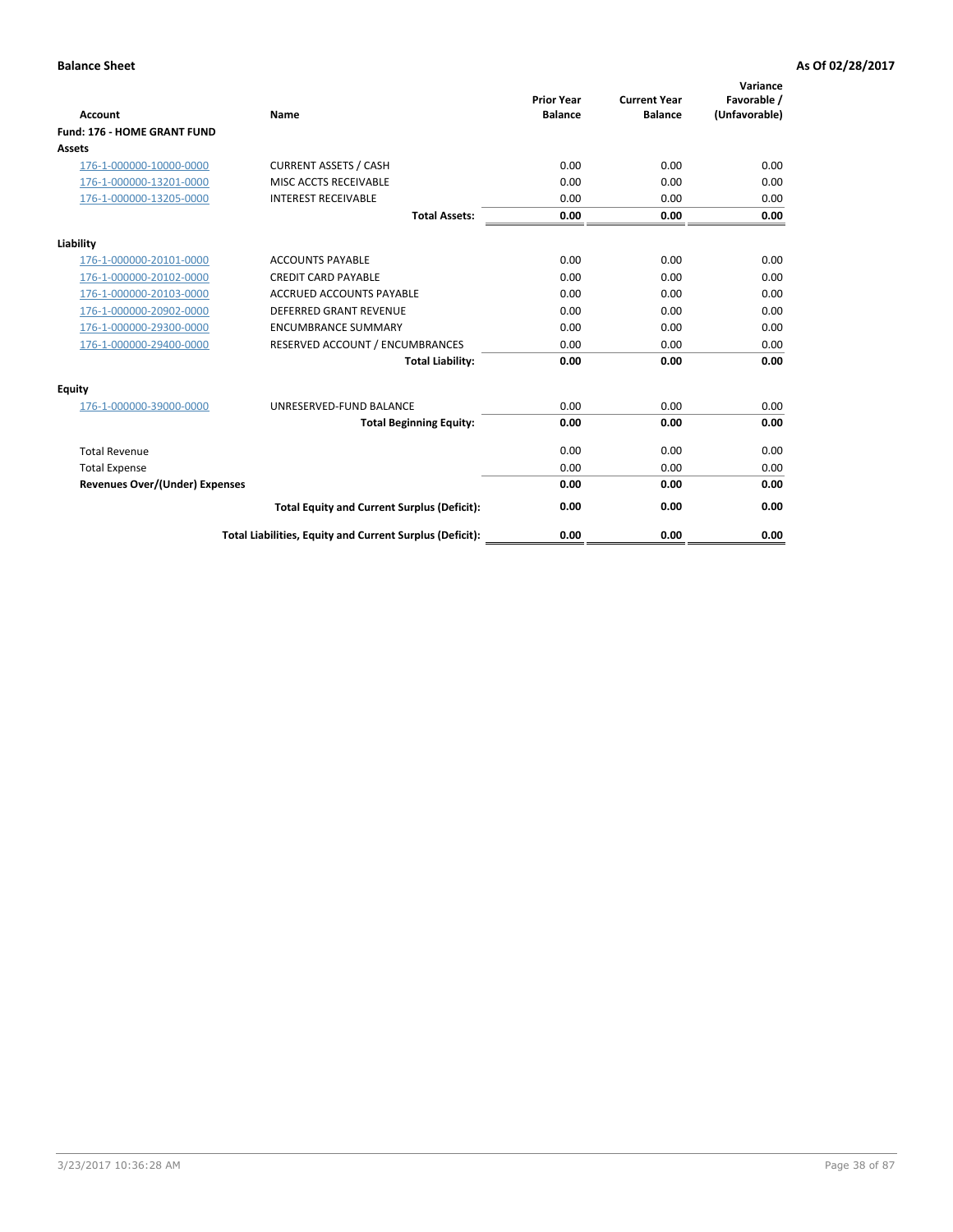| Account                                        | Name                                                     | <b>Prior Year</b><br><b>Balance</b> | <b>Current Year</b><br><b>Balance</b> | Variance<br>Favorable /<br>(Unfavorable) |
|------------------------------------------------|----------------------------------------------------------|-------------------------------------|---------------------------------------|------------------------------------------|
| <b>Fund: 177 - SAFE ROUTES TO SCHOOL GRANT</b> |                                                          |                                     |                                       |                                          |
| <b>Assets</b>                                  |                                                          |                                     |                                       |                                          |
| 177-1-000000-10000-0000                        | <b>CURRENT ASSETS / CASH</b>                             | 0.02                                | 0.02                                  | 0.00                                     |
| 177-1-000000-13201-0000                        | MISC ACCTS RECEIVABLE                                    | 0.00                                | 0.00                                  | 0.00                                     |
| 177-1-000000-13205-0000                        | <b>INTEREST RECEIVABLE</b>                               | 0.00                                | 0.00                                  | 0.00                                     |
|                                                | <b>Total Assets:</b>                                     | 0.02                                | 0.02                                  | 0.00                                     |
| Liability                                      |                                                          |                                     |                                       |                                          |
| 177-1-000000-20101-0000                        | <b>ACCOUNTS PAYABLE</b>                                  | 0.00                                | 0.00                                  | 0.00                                     |
| 177-1-000000-20102-0000                        | <b>CREDIT CARD PAYABLE</b>                               | 0.00                                | 0.00                                  | 0.00                                     |
| 177-1-000000-20139-0000                        | <b>RETAINAGES PAYABLE</b>                                | 0.00                                | 0.00                                  | 0.00                                     |
| 177-1-000000-20902-0000                        | <b>DEFERRED GRANT REVENUE</b>                            | 0.00                                | 0.00                                  | 0.00                                     |
|                                                | <b>Total Liability:</b>                                  | 0.00                                | 0.00                                  | 0.00                                     |
| Equity                                         |                                                          |                                     |                                       |                                          |
| 177-1-000000-39000-0000                        | UNRESERVED-FUND BALANCE                                  | 0.02                                | 0.02                                  | 0.00                                     |
|                                                | <b>Total Beginning Equity:</b>                           | 0.02                                | 0.02                                  | 0.00                                     |
| <b>Total Revenue</b>                           |                                                          | 0.00                                | 0.00                                  | 0.00                                     |
| <b>Total Expense</b>                           |                                                          | 0.00                                | 0.00                                  | 0.00                                     |
| <b>Revenues Over/(Under) Expenses</b>          |                                                          | 0.00                                | 0.00                                  | 0.00                                     |
|                                                | <b>Total Equity and Current Surplus (Deficit):</b>       | 0.02                                | 0.02                                  | 0.00                                     |
|                                                | Total Liabilities, Equity and Current Surplus (Deficit): | 0.02                                | 0.02                                  | 0.00                                     |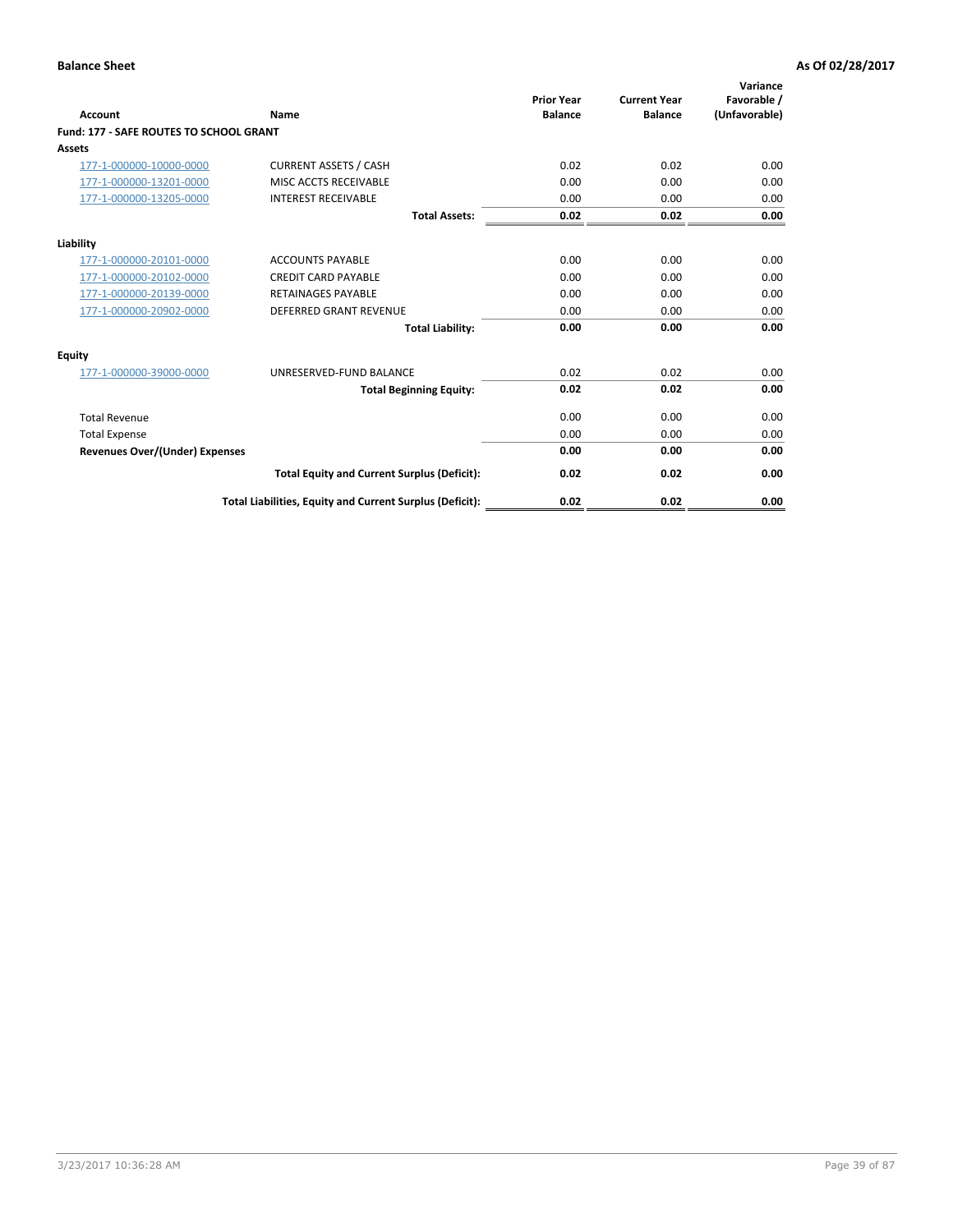| <b>Account</b>                 | Name                                                     | <b>Prior Year</b><br><b>Balance</b> | <b>Current Year</b><br><b>Balance</b> | Variance<br>Favorable /<br>(Unfavorable) |
|--------------------------------|----------------------------------------------------------|-------------------------------------|---------------------------------------|------------------------------------------|
| Fund: 190 - FIXED ASSETS       |                                                          |                                     |                                       |                                          |
| Assets                         |                                                          |                                     |                                       |                                          |
| 190-1-000000-10000-0000        | <b>CURRENT ASSETS / CASH</b>                             | 0.00                                | 4,371,956.00                          | 4,371,956.00                             |
| 190-1-000000-16001-0000        | FIXED ASSETS / LAND                                      | 1,432,334.75                        | 4,307,194.43                          | 2,874,859.68                             |
| 190-1-000000-16002-0000        | FIXED ASSETS / IMPROVMENTS-NON BUILDI                    | 8,469,732.94                        | 8,469,732.94                          | 0.00                                     |
| 190-1-000000-16003-0000        | ACCUM DEPR / IMPROVEMENTS- NON BUIL                      | $-3,471,050.55$                     | $-3,726,578.80$                       | $-255,528.25$                            |
| 190-1-000000-16004-0000        | FIXED ASSETS / BUILDINGS                                 | 23,501,256.14                       | 17,492,600.85                         | $-6,008,655.29$                          |
| 190-1-000000-16005-0000        | <b>ACCUM DEPR / BUILDINGS</b>                            | -7,547,999.04                       | $-6,272,081.85$                       | 1,275,917.19                             |
| 190-1-000000-16109-0000        | FIXED ASSETS / INFRASTRUCTURE                            | 36,030,072.95                       | 36,030,072.95                         | 0.00                                     |
| 190-1-000000-16110-0000        | ACCUM DEPR / INFRASTRUCTURE                              | $-16,216,860.87$                    | $-16,666,333.14$                      | $-449,472.27$                            |
| 190-1-000000-16201-0000        | FIXED ASSETS / MACHINERY AND EQUIPMEN                    | 6,012,215.41                        | 6,025,139.41                          | 12,924.00                                |
| 190-1-000000-16202-0000        | ACCUM DEPR / MACHINERY AND EQUIPMEI                      | -3,959,622.39                       | -4,273,806.33                         | $-314,183.94$                            |
| 190-1-000000-16205-0000        | FIXED ASSETS / SEIZURE FUNDED VEHICLES                   | 109,736.85                          | 109,736.85                            | 0.00                                     |
| 190-1-000000-16206-0000        | ACCUM DEPR / SEIZURE FUNDED VEHICLES                     | $-67,386.30$                        | -76,797.54                            | $-9,411.24$                              |
| 190-1-000000-16301-0000        | FIXED ASSETS / C W I P                                   | 2,161,466.35                        | 5,434,233.92                          | 3,272,767.57                             |
|                                | <b>Total Assets:</b>                                     | 46,453,896.24                       | 51,225,069.69                         | 4,771,173.45                             |
|                                |                                                          |                                     |                                       |                                          |
| Liability                      |                                                          |                                     |                                       |                                          |
| 190-1-000000-20101-0000        | <b>ACCOUNTS PAYABLE</b>                                  | 0.00                                | 0.00                                  | 0.00                                     |
| 190-1-000000-20102-0000        | <b>CREDIT CARD PAYABLE</b>                               | 0.00                                | 0.00                                  | 0.00                                     |
| 190-1-000000-27001-0000        | <b>CONTRIBUTED CAPITAL / DEVELOPERS</b>                  | 7,196,125.29                        | 7,196,125.29                          | 0.00                                     |
| 190-1-000000-27101-0000        | INVESTMENT IN GFA / GENERAL FUND                         | 2,194,657.07                        | 2,194,657.07                          | 0.00                                     |
| 190-1-000000-27102-0000        | SPECIAL REVENUE FUNDS                                    | 4,861,998.29                        | 4,861,998.29                          | 0.00                                     |
| 190-1-000000-27103-0000        | <b>GENERAL CIP FUND</b>                                  | 48,860,879.81                       | 55,066,479.06                         | $-6,205,599.25$                          |
| 190-1-000000-27104-0000        | PROPRIETARY FUNDS                                        | 13,885,324.34                       | 13,885,324.34                         | 0.00                                     |
| 190-1-000000-27105-0000        | <b>INTERNAL SERVICE FUNDS</b>                            | 0.00                                | 0.00                                  | 0.00                                     |
| 190-1-000000-27106-0000        | <b>EXPENDABLE TRUST FUNDS</b>                            | 0.00                                | 0.00                                  | 0.00                                     |
| 190-1-000000-27107-0000        | INVESTMENT IN GFA / SEIZURE FUNDS                        | 127,680.68                          | 127,680.68                            | 0.00                                     |
| 190-1-000000-27108-0000        | INVESTMENT IN GFA / FIRE DEPARTMEN                       | 0.00                                | 0.00                                  | 0.00                                     |
| 190-1-000000-27109-0000        | PARKS & RECREATION DEPT                                  | 0.00                                | 0.00                                  | 0.00                                     |
| 190-1-000000-27110-0000        | INVESTMENT IN GFA / 4A EDC                               | 524,560.49                          | 524,560.49                            | 0.00                                     |
| 190-1-000000-27201-0000        | CAFR USE / MUNICIPAL BUILDINGS                           | 1,862,037.81                        | 1,862,037.81                          | 0.00                                     |
| 190-1-000000-27202-0000        | CAFR USE / OTHER GENERAL GOVERNMEN                       | 363,987.04                          | 363,987.04                            | 0.00                                     |
| 190-1-000000-27203-0000        | CAFR USE / POLICE PROTECTION                             | 1,742,383.46                        | 1,742,383.46                          | 0.00                                     |
| 190-1-000000-27204-0000        | CAFR USE / FIRE PROTECTION                               | 2,609,936.84                        | 2,609,936.84                          | 0.00                                     |
| 190-1-000000-27205-0000        | CAFR USE / PUBLIC WORKS                                  | 2,509,263.59                        | 2,509,263.59                          | 0.00                                     |
| 190-1-000000-27206-0000        | CAFR USE / LIBRARIES                                     | 2,147,054.00                        | 2,147,054.00                          | 0.00                                     |
| 190-1-000000-27207-0000        | CAFR USE / RECREATION                                    | 4,153,623.63                        | 4,153,623.63                          | 0.00                                     |
| 190-1-000000-27208-0000        | CAFR USE / CEMETERY                                      | 246,894.00                          | 246,894.00                            | 0.00                                     |
| 190-1-000000-27209-0000        | CAFR USE / EXCHANGE BUILDING                             | 6,053,703.29                        | 6,053,703.29                          | 0.00                                     |
| 190-1-000000-27210-0000        | CAFR USE / INVESTMENT IN GFA                             | $-21,688,883.66$                    | $-21,688,883.66$                      | 0.00                                     |
| 190-1-000000-27301-0000        | DONATIONS/GRANTS                                         | 2,092,706.06                        | 2,092,706.06                          | 0.00                                     |
|                                | <b>Total Liability:</b>                                  | 79,743,932.03                       | 85,949,531.28                         | $-6,205,599.25$                          |
| <b>Equity</b>                  |                                                          |                                     |                                       |                                          |
| 190-1-000000-39000-0000        | UNRESERVED-FUND BALANCE                                  | -33,290,035.79                      | -34,858,988.31                        | -1,568,952.52                            |
|                                | <b>Total Beginning Equity:</b>                           | -33,290,035.79                      | -34,858,988.31                        | -1,568,952.52                            |
|                                |                                                          |                                     |                                       |                                          |
| <b>Total Expense</b>           |                                                          | 0.00                                | -134,526.72                           | 134,526.72                               |
| Revenues Over/(Under) Expenses |                                                          | 0.00                                | 134,526.72                            | 134,526.72                               |
|                                | <b>Total Equity and Current Surplus (Deficit):</b>       | -33,290,035.79                      | -34,724,461.59                        | -1,434,425.80                            |
|                                | Total Liabilities, Equity and Current Surplus (Deficit): | 46,453,896.24                       | 51,225,069.69                         | 4,771,173.45                             |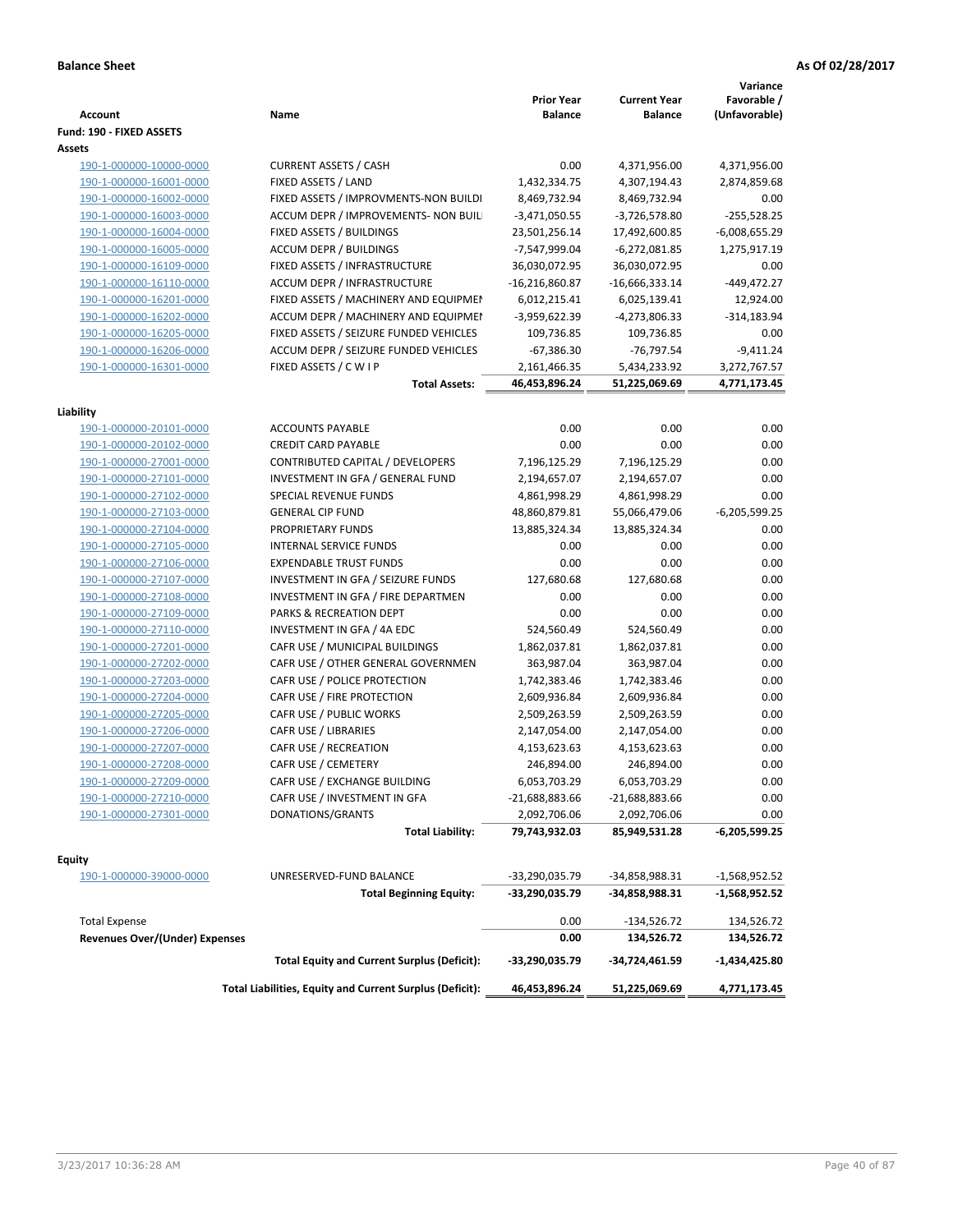| <b>Account</b>                        | Name                                                     | <b>Prior Year</b><br><b>Balance</b> | <b>Current Year</b><br><b>Balance</b> | Variance<br>Favorable /<br>(Unfavorable) |
|---------------------------------------|----------------------------------------------------------|-------------------------------------|---------------------------------------|------------------------------------------|
| <b>Fund: 191 - DEBT</b>               |                                                          |                                     |                                       |                                          |
| Assets                                |                                                          |                                     |                                       |                                          |
| 191-1-000000-12101-0000               | <b>BOND ISSUANCE COSTS</b>                               | 0.00                                | 0.00                                  | 0.00                                     |
| 191-1-000000-12201-0000               | DEFERRED CHARGES / BOND DISCOUNT                         | $-1,172,824.22$                     | $-1,044,044.26$                       | 128,779.96                               |
| 191-1-000000-14101-0000               | WTR/WWTR UTILITY FUND                                    | 0.00                                | 0.00                                  | 0.00                                     |
| 191-1-000000-17101-0000               | LONG-TERM DEBT / AMT TO BE PROVIDE                       | 7,551,515.46                        | 4,540,652.77                          | $-3,010,862.69$                          |
|                                       | <b>Total Assets:</b>                                     | 6,378,691.24                        | 3,496,608.51                          | -2,882,082.73                            |
| Liability                             |                                                          |                                     |                                       |                                          |
| 191-1-000000-20102-0000               | <b>CREDIT CARD PAYABLE</b>                               | 0.00                                | 0.00                                  | 0.00                                     |
| 191-1-000000-22002-0000               | <b>VACATION/SICK PAYABLE</b>                             | 1,656,587.16                        | 1,631,580.90                          | 25,006.26                                |
| 191-1-000000-26001-0000               | <b>COMPENSATED ABSENCES PAY</b>                          | 1,600,423.44                        | 1,574,930.61                          | 25,492.83                                |
| 191-1-000000-26003-0000               | EXCESS SALES TAX DUE TO STATE OF TEXAS                   | 3,311,269.60                        | 3,241,906.00                          | 69,363.60                                |
| 191-1-000000-26101-0000               | <b>GENERAL OBLIG BONDS PAY</b>                           | 40,710,000.00                       | 37,819,000.00                         | 2,891,000.00                             |
| 191-1-000000-26103-0000               | DEFERRED LOSS/DEFEASEMENT                                | -976,585.99                         | $-931,282.95$                         | $-45,303.04$                             |
| 191-1-000000-26104-0000               | <b>ACCRETED INTEREST</b>                                 | 190,256.14                          | 165,929.14                            | 24,327.00                                |
| 191-1-000000-26105-0000               | INV NET OF RELATED DEBT                                  | -34,384,329.59                      | -34,384,329.59                        | 0.00                                     |
| 191-1-000000-26106-0000               | <b>RESTRICTED DEBT SERVICE</b>                           | 621,308.00                          | 621,308.00                            | 0.00                                     |
|                                       | <b>Total Liability:</b>                                  | 12,728,928.76                       | 9,739,042.11                          | 2,989,886.65                             |
| Equity                                |                                                          |                                     |                                       |                                          |
| 191-1-000000-39000-0000               | UNRESERVED-FUND BALANCE                                  | $-6,350,237.52$                     | $-6,242,433.60$                       | 107,803.92                               |
|                                       | <b>Total Beginning Equity:</b>                           | $-6,350,237.52$                     | $-6,242,433.60$                       | 107,803.92                               |
| <b>Total Expense</b>                  |                                                          | 0.00                                | 0.00                                  | 0.00                                     |
| <b>Revenues Over/(Under) Expenses</b> |                                                          | 0.00                                | 0.00                                  | 0.00                                     |
|                                       | <b>Total Equity and Current Surplus (Deficit):</b>       | $-6,350,237.52$                     | $-6,242,433.60$                       | 107,803.92                               |
|                                       | Total Liabilities, Equity and Current Surplus (Deficit): | 6,378,691.24                        | 3,496,608.51                          | -2,882,082.73                            |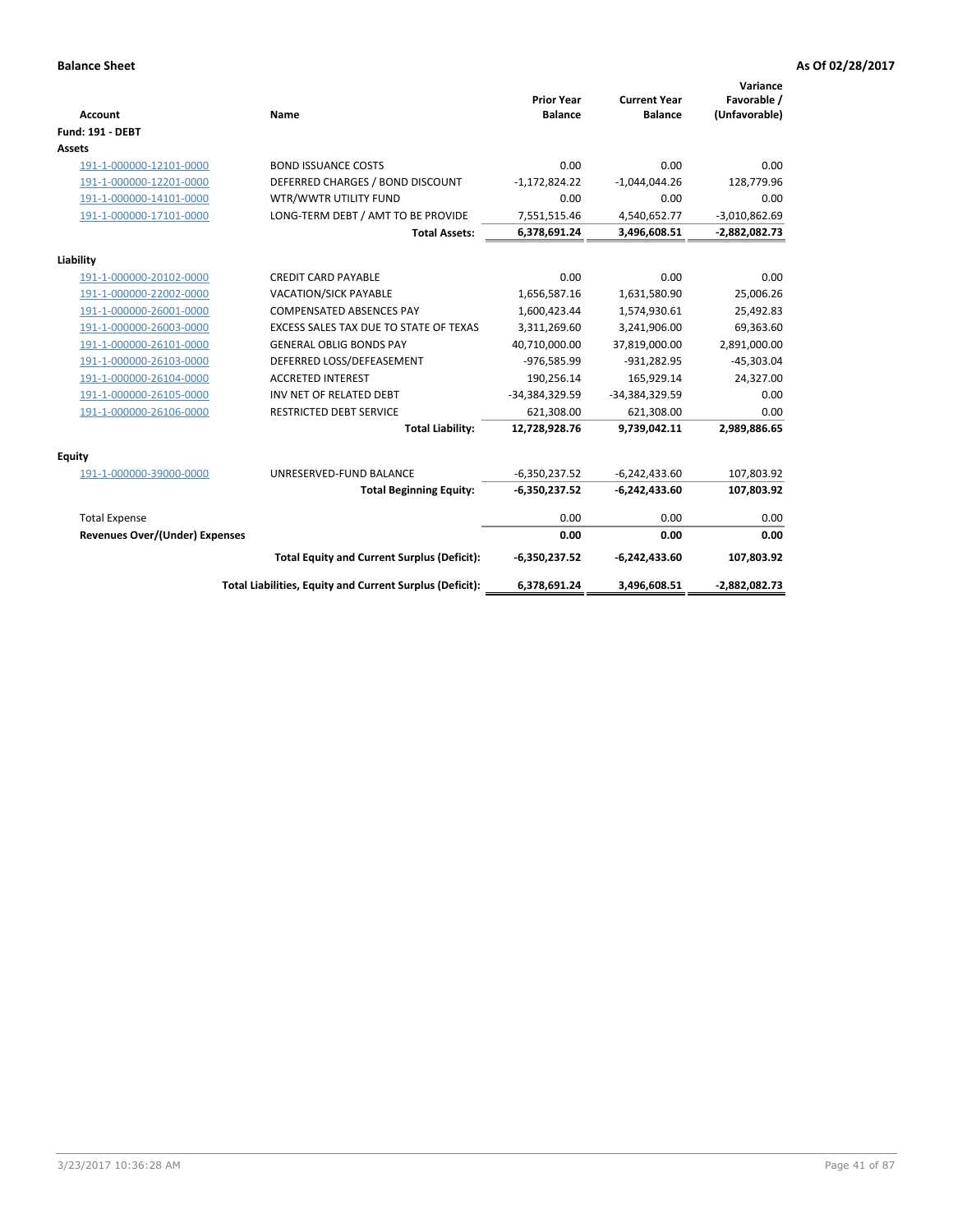|                                                    |                                                                       | <b>Prior Year</b>  | <b>Current Year</b> | Variance<br>Favorable / |
|----------------------------------------------------|-----------------------------------------------------------------------|--------------------|---------------------|-------------------------|
| <b>Account</b>                                     | Name                                                                  | <b>Balance</b>     | <b>Balance</b>      | (Unfavorable)           |
| Fund: 192 - PAYROLL CLEARING                       |                                                                       |                    |                     |                         |
| Assets                                             |                                                                       |                    |                     |                         |
| 192-1-000000-10000-0000                            | <b>CURRENT ASSETS / CASH</b>                                          | 186,591.17         | 246,403.14          | 59,811.97               |
| 192-1-000000-13201-0000                            | MISC ACCTS RECEIVABLE                                                 | 2,228.78           | 1,482.18            | $-746.60$               |
| 192-1-000000-13203-0000                            | NON-CURRENT ASSETS / PREPAYMENTS                                      | 0.00               | 0.00                | 0.00                    |
| 192-1-000000-13205-0000                            | <b>INTEREST RECEIVABLE</b>                                            | 0.00<br>188,819.95 | 0.00                | 0.00<br>59,065.37       |
|                                                    | <b>Total Assets:</b>                                                  |                    | 247,885.32          |                         |
| Liability                                          |                                                                       |                    |                     |                         |
| 192-1-000000-20101-0000                            | <b>ACCOUNTS PAYABLE</b>                                               | 7,460.52           | 0.00                | 7,460.52                |
| 192-1-000000-20102-0000                            | <b>CREDIT CARD PAYABLE</b>                                            | 0.00               | 0.00                | 0.00                    |
| 192-1-000000-20103-0000                            | ACCRUED ACCOUNTS PAYABLE                                              | 0.00               | 0.00                | 0.00                    |
| 192-1-000000-22001-0000                            | SALARIES PAYABLE                                                      | 0.00               | 0.00                | 0.00                    |
| 192-1-000000-22002-0000                            | <b>VACATION/SICK PAYABLE</b>                                          | 0.00               | 0.00                | 0.00                    |
| 192-1-000000-22101-0000                            | TAXES - FEDERAL WITHHOLDING                                           | 0.00               | 0.00                | 0.00                    |
| 192-1-000000-22102-0000                            | <b>TAXES - FICA</b>                                                   | $-0.01$            | 0.00                | $-0.01$                 |
| 192-1-000000-22103-0000                            | <b>TAXES - MEDICARE</b>                                               | 0.00               | 0.00                | 0.00                    |
| 192-1-000000-22201-0000                            | <b>INS - AFLAC</b>                                                    | 6,930.85           | 7,037.61            | $-106.76$               |
| 192-1-000000-22202-0000                            | <b>INS - LIFE INSURANCE</b>                                           | 0.00               | 0.00                | 0.00                    |
| 192-1-000000-22203-0000                            | INS - CITY EMPLOYEE PORTION                                           | 0.00               | 0.00                | 0.00                    |
| 192-1-000000-22204-0000                            | INS - GEUS EMPLOYEE PORTION                                           | 0.00               | 0.00                | 0.00                    |
| 192-1-000000-22205-0000                            | INS - CITY EMPL-FLEXCARD                                              | 552.02             | 6,485.69            | $-5,933.67$             |
| 192-1-000000-22206-0000                            | INS - CITY EMPL-DEPENDENT CARE                                        | 0.00               | 0.00                | 0.00                    |
| 192-1-000000-22207-0000                            | INS - GEUS EMPL-HEALTH CARE                                           | 0.00               | 0.00                | 0.00                    |
| 192-1-000000-22208-0000                            | INS - AMERICAN FIDELITY                                               | 0.00               | 0.00                | 0.00                    |
| 192-1-000000-22209-0000                            | INS - GEUS EMPL-DEPENDENT CARE                                        | 0.00               | 0.00                | 0.00                    |
| 192-1-000000-22210-0000                            | INS - CITY EMPLOYEE - OPT OU                                          | 0.00               | 0.00                | 0.00                    |
| 192-1-000000-22211-0000                            | INS - GEUS EMP - OPT OU                                               | 0.00               | 0.00                | 0.00                    |
| 192-1-000000-22212-0000                            | <b>INS - VISION PLAN</b>                                              | $-4,089.20$        | $-5,019.64$         | 930.44                  |
| 192-1-000000-22213-0000                            | INS - AIG CRITICAL CARE                                               | 0.00               | 0.00                | 0.00                    |
| 192-1-000000-22214-0000                            | INS - AIG ACCIDENT                                                    | 0.00               | 0.00                | 0.00                    |
| 192-1-000000-22215-0000                            | INS - ALLSTATE CANCER                                                 | 0.00               | 0.00                | 0.00                    |
| 192-1-000000-22216-0000                            | INS - CRITICAL ILLNESS/CHARTIS                                        | 0.00               | 0.00                | 0.00                    |
| 192-1-000000-22217-0000                            | INS - MUTUAL OF OMAHA                                                 | $-5,988.45$        | $-2,135.60$         | $-3,852.85$             |
| 192-1-000000-22218-0000                            | INS - TX LIFE                                                         | 1,607.71           | $-1,499.87$         | 3,107.58                |
| 192-1-000000-22219-0000                            | <b>INS - NEW YORK LIFE</b>                                            | 70.00              | 0.00                | 70.00                   |
| 192-1-000000-22220-0000                            | INS - AFLAC CRITICAL INSURANCE                                        | 895.64             | 73.22               | 822.42                  |
| 192-1-000000-22223-0000                            | INS - DENTAL PLAN                                                     | $-36,216.80$       | $-4,610.55$         | $-31,606.25$            |
| 192-1-000000-22301-0000                            | <b>RETIREMENT - TMRS</b>                                              | 218,840.24         | 249,596.51          | $-30,756.27$            |
| 192-1-000000-22302-0000                            | RETIREMENT - F R & R                                                  | -1,423.92          | $-2,145.70$         | 721.78                  |
| 192-1-000000-22303-0000                            | RETIREMENT - NATIONWIDE / PEBSCO                                      | 0.00               | 0.00                | 0.00                    |
| 192-1-000000-22304-0000                            | RETIREMENT - 401 ICMA RETIREMENT                                      | 0.00               | 0.00                | 0.00                    |
| 192-1-000000-22305-0000                            | RETIREMENT - VANTAGE CARE PRE-TAX RSP                                 | 0.00               | 0.00                | 0.00                    |
| 192-1-000000-22401-0000<br>192-1-000000-22402-0000 | <b>GARNISHMENT - TAX LEVY</b>                                         | 0.00<br>0.00       | 0.00<br>0.00        | 0.00<br>0.00            |
| 192-1-000000-22403-0000                            | <b>GARNISHMENT - CHILD SUPPORT</b><br><b>GARNISHMENT - CHAPTER 13</b> | 0.00               | 0.00                | 0.00                    |
| 192-1-000000-22404-0000                            | <b>GARNISHMENT - STUDENT LOAN</b>                                     | 0.00               | 0.00                | 0.00                    |
| 192-1-000000-22501-0000                            | <b>CHARITY PAYABLE</b>                                                | 0.00               | 0.00                | 0.00                    |
| 192-1-000000-22502-0000                            | UNITED WAY                                                            | 0.00               | 0.00                | 0.00                    |
| 192-1-000000-22503-0000                            | AMERICAN CANCER SOCIETY                                               | 0.00               | 0.00                | 0.00                    |
| 192-1-000000-22601-0000                            | PR DEDUCT - SAVINGS BOND                                              | 0.00               | 0.00                | 0.00                    |
| 192-1-000000-22602-0000                            | PR DEDUCT - CREDIT UNION                                              | 0.00               | 0.00                | 0.00                    |
| 192-1-000000-22603-0000                            | PR DEDUCT - PRE PAID LEGAL FEE                                        | 181.35             | 103.65              | 77.70                   |
| 192-1-000000-22604-0000                            | PR DEDUCT - AUTO LEASE AGREEMENT                                      | 0.00               | 0.00                | 0.00                    |
| 192-1-000000-22605-0000                            | PR DEDUCT - YMCA                                                      | 0.00               | 0.00                | 0.00                    |
| 192-1-000000-22606-0000                            | PR DEDUCT - GAC                                                       | 0.00               | 0.00                | 0.00                    |
| 192-1-000000-22607-0000                            | PR DEDUCT - WEIGHT WATCHERS                                           | 0.00               | 0.00                | 0.00                    |
| 192-1-000000-22608-0000                            | PR DEDUCT - HUNT REG-FITNESS CTR                                      | 0.00               | 0.00                | 0.00                    |
| 192-1-000000-22609-0000                            | PR DEDUCT - MISCELLANEOUS                                             | 0.00               | 0.00                | 0.00                    |
|                                                    |                                                                       |                    |                     |                         |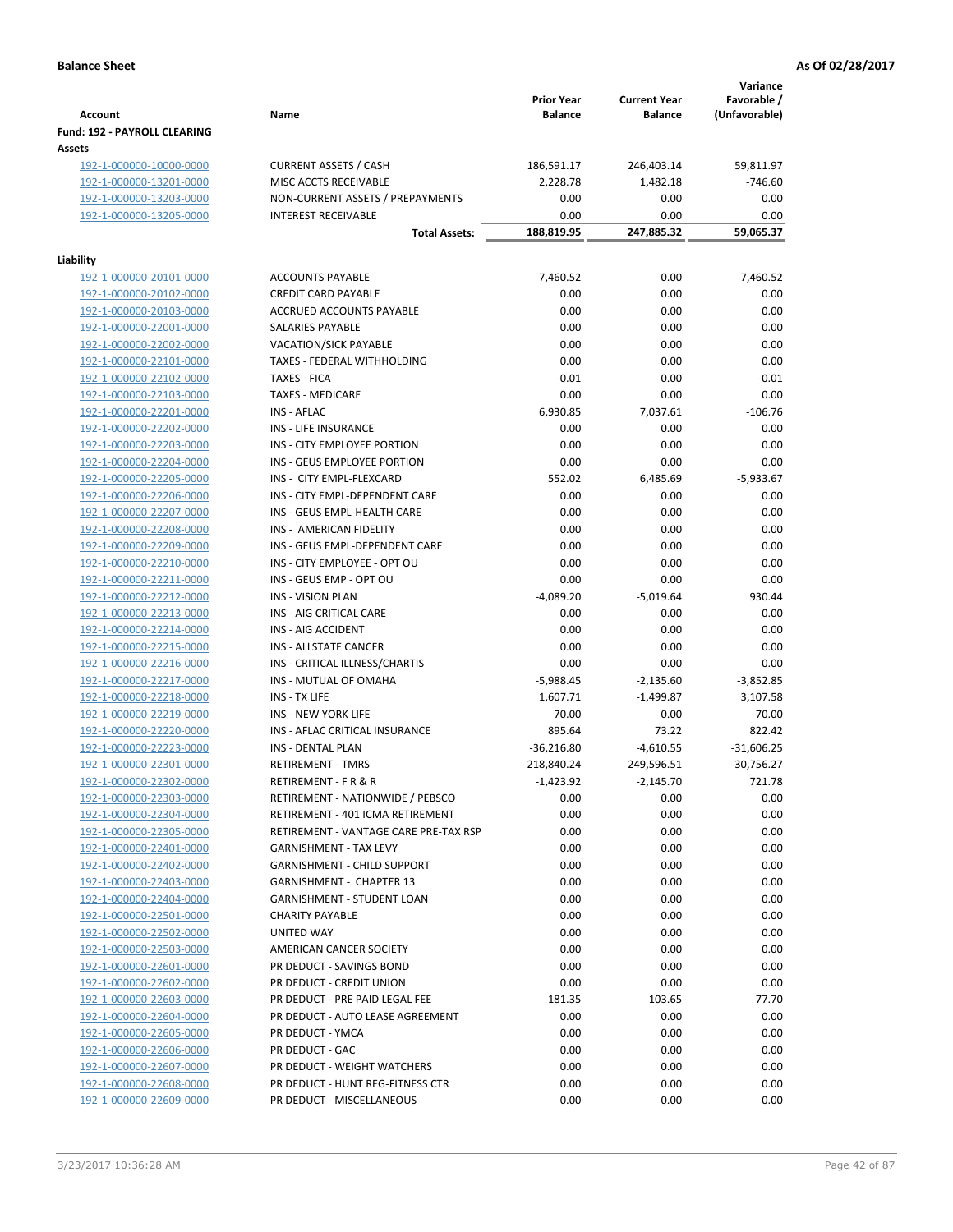| Account                 | Name                                                     | <b>Prior Year</b><br><b>Balance</b> | <b>Current Year</b><br><b>Balance</b> | Variance<br>Favorable /<br>(Unfavorable) |
|-------------------------|----------------------------------------------------------|-------------------------------------|---------------------------------------|------------------------------------------|
| 192-1-000000-22610-0000 | PR DEDUCT - MISC REIMB                                   | 0.00                                | 0.00                                  | 0.00                                     |
| 192-1-000000-22611-0000 | PR DEDUCT - GOLF COURSE FEES                             | 0.00                                | 0.00                                  | 0.00                                     |
| 192-1-000000-22612-0000 | PR DEDUCT - WEARING APPAREL                              | 0.00                                | 0.00                                  | 0.00                                     |
| 192-1-000000-22613-0000 | PR DEDUCT - SNAP FITNESS                                 | 0.00                                | 0.00                                  | 0.00                                     |
|                         | <b>Total Liability:</b>                                  | 188,819.95                          | 247,885.32                            | $-59,065.37$                             |
| Equity                  |                                                          |                                     |                                       |                                          |
| 192-1-000000-39000-0000 | UNRESERVED-FUND BALANCE                                  | 0.00                                | 0.00                                  | 0.00                                     |
|                         | <b>Total Beginning Equity:</b>                           | 0.00                                | 0.00                                  | 0.00                                     |
|                         | <b>Total Equity and Current Surplus (Deficit):</b>       | 0.00                                | 0.00                                  | 0.00                                     |
|                         | Total Liabilities, Equity and Current Surplus (Deficit): | 188,819.95                          | 247,885.32                            | 59,065.37                                |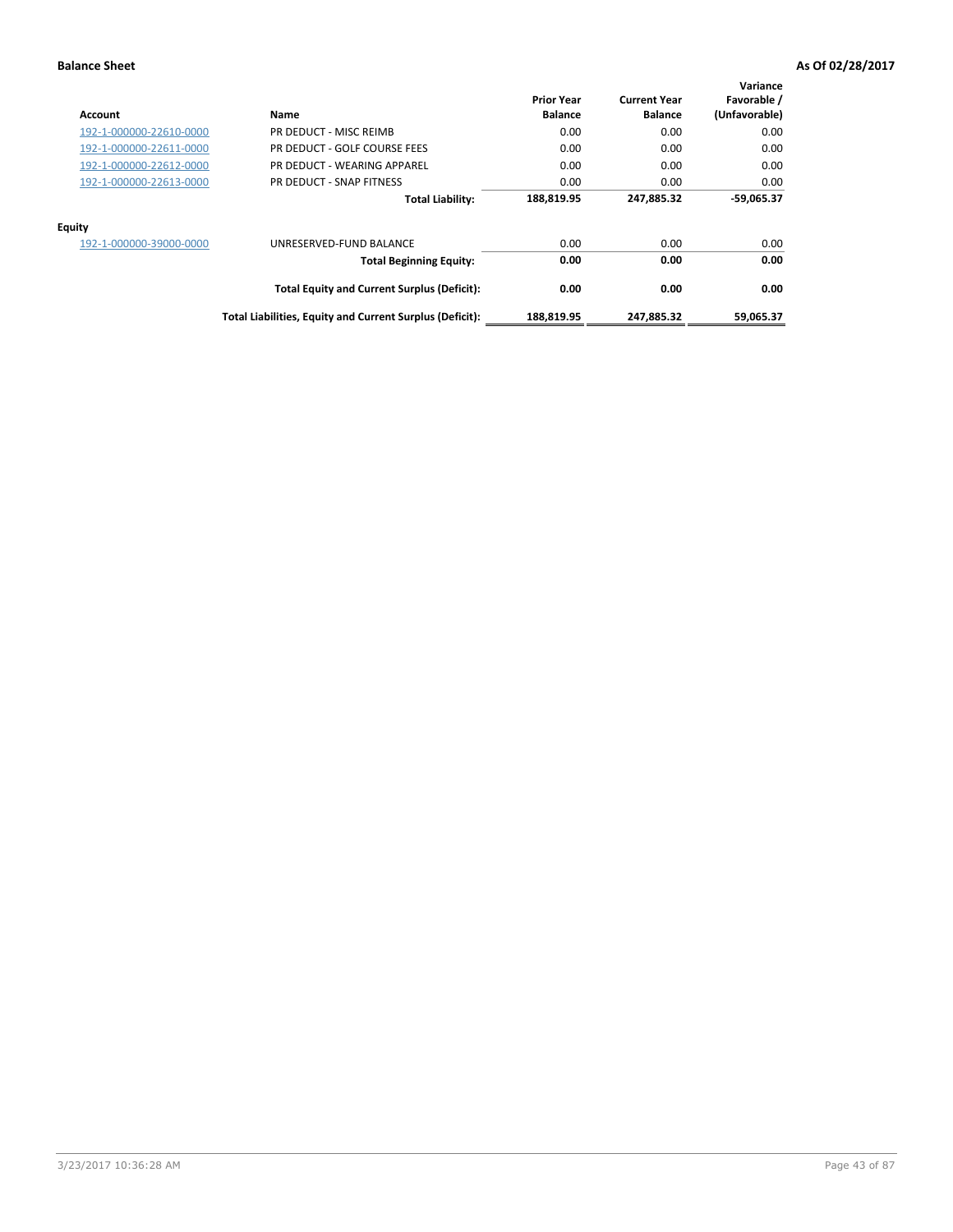|                                                    |                                                           |                                     |                                       | Variance                     |
|----------------------------------------------------|-----------------------------------------------------------|-------------------------------------|---------------------------------------|------------------------------|
| Account                                            | Name                                                      | <b>Prior Year</b><br><b>Balance</b> | <b>Current Year</b><br><b>Balance</b> | Favorable /<br>(Unfavorable) |
| Fund: 200 - WATER / WASTEWATER FUND                |                                                           |                                     |                                       |                              |
| Assets                                             |                                                           |                                     |                                       |                              |
| 200-2-000000-10000-0000                            | <b>CURRENT ASSETS / CASH</b>                              | 5,488,909.68                        | 4,613,535.59                          | -875,374.09                  |
| 200-2-000000-12101-0000                            | <b>BOND ISSUANCE COSTS</b>                                | 0.00                                | 0.00                                  | 0.00                         |
| 200-2-000000-12201-0000                            | DEFERRED CHARGES / BOND DISCOUNT                          | $-45,740.73$                        | $-40,463.35$                          | 5,277.38                     |
| 200-2-000000-13000-0000                            | <b>CUSTOMER ACCTS RECEIVABLE</b>                          | 463,229.72                          | 318,229.26                            | $-145,000.46$                |
| 200-2-000000-13001-0000                            | NON CURRENT CUSTOMER ACCTS RECEIVAE                       | 149,479.86                          | 168,787.63                            | 19,307.77                    |
| 200-2-000000-13002-0000                            | ALLOW FOR UNCOLLECT REC                                   | $-146,301.30$                       | $-180,628.30$                         | $-34,327.00$                 |
| 200-2-000000-13003-0000                            | UNBILLED YEAR-END ACCRUAL                                 | 1,289,398.91                        | 993,472.42                            | -295,926.49                  |
| 200-2-000000-13004-0000                            | <b>WASTE HAULER RECEIVABLE</b>                            | 9,247.60                            | 42,482.35                             | 33,234.75                    |
| 200-2-000000-13007-0000                            | <b>RETURNED CHECKS</b>                                    | 0.00                                | 0.00                                  | 0.00                         |
| 200-2-000000-13010-0000                            | <b>CADDO MILLS</b>                                        | 0.00                                | 0.00                                  | 0.00                         |
| 200-2-000000-13201-0000                            | MISC ACCTS RECEIVABLE                                     | 0.00                                | 0.00                                  | 0.00                         |
| 200-2-000000-13202-0000                            | <b>EMPLOYEE ADVANCES</b>                                  | 0.00                                | 0.00                                  | 0.00                         |
| 200-2-000000-13203-0000                            | NON-CURRENT ASSETS / PREPAYMENTS                          | 0.00                                | 0.00                                  | 0.00                         |
| 200-2-000000-13205-0000                            | <b>INTEREST RECEIVABLE</b>                                | 0.00                                | 0.00                                  | 0.00                         |
| 200-2-000000-14001-0000                            | DUE FROM / GENERAL FUND                                   | 0.00                                | 0.00                                  | 0.00                         |
| 200-2-000000-14040-0000                            | <b>GENERAL CIP / GENERAL CIP</b>                          | 0.00                                | 0.00                                  | 0.00                         |
| 200-2-000000-14120-0000                            | DUE FROM UTILITY CIP                                      | 38,336,026.85                       | 38,336,026.85                         | 0.00                         |
| 200-2-000000-15401-0000                            | <b>INVENTORIES / WATER STOCK</b>                          | 202,948.36                          | 255,981.59                            | 53,033.23                    |
| 200-2-000000-15501-0000                            | <b>INVENTORIES / WASTEWATER STOCK</b>                     | 27,268.29                           | 37,338.12                             | 10,069.83                    |
| 200-2-000000-16001-0000                            | FIXED ASSETS / LAND                                       | 685,983.11                          | 685,983.11                            | 0.00                         |
| 200-2-000000-16002-0000                            | FIXED ASSETS / IMPROVMENTS-NON BUILDI                     | 5,396,182.49                        | 5,396,182.49                          | 0.00                         |
| 200-2-000000-16003-0000                            | ACCUM DEPR / IMPROVEMENTS-NON BUILI                       | $-1,609,654.50$                     | -1,804,747.08                         | -195,092.58                  |
| 200-2-000000-16004-0000<br>200-2-000000-16005-0000 | FIXED ASSETS / BUILDINGS<br><b>ACCUM DEPR / BUILDINGS</b> | 23,420,667.00                       | 23,420,073.36<br>$-1,845,303.04$      | $-593.64$<br>$-465,377.58$   |
| 200-2-000000-16006-0000                            | FIXED ASSETS / FILTRATION PLANT                           | $-1,379,925.46$<br>10,529,295.00    | 10,529,295.00                         | 0.00                         |
| 200-2-000000-16007-0000                            | ACCUM DEPR / FILTRATION PLANT                             | -6,628,314.94                       | -6,841,360.24                         | $-213,045.30$                |
| 200-2-000000-16008-0000                            | FIXED ASSETS / WATER RECLAMATION PLAN                     | 6,424,693.00                        | 7,272,907.47                          | 848,214.47                   |
| 200-2-000000-16009-0000                            | ACCUM DEPR / WATER RECLAMATION PLAN                       | -5,797,976.53                       | -5,958,539.29                         | $-160,562.76$                |
| 200-2-000000-16101-0000                            | FIXED ASSETS / WATER MAINS                                | 19,560,838.81                       | 19,560,838.81                         | 0.00                         |
| 200-2-000000-16102-0000                            | <b>ACCUM DEPR / WATER MAINS</b>                           | -8,898,988.27                       | -9,312,839.49                         | $-413,851.22$                |
| 200-2-000000-16103-0000                            | FIXED ASSETS / SANITARY SEWERS                            | 25,544,578.76                       | 25,544,578.76                         | 0.00                         |
| 200-2-000000-16104-0000                            | <b>ACCUM DEPR / SANITARY SEWERS</b>                       | $-9,628,469.08$                     | $-10,208,802.70$                      | -580,333.62                  |
| 200-2-000000-16105-0000                            | FIXED ASSETS / RESERVOIRS & TANKS                         | 1,023,525.00                        | 1,023,525.00                          | 0.00                         |
| 200-2-000000-16106-0000                            | ACCUM DEPR / RESERVOIRS & TANKS                           | -796,294.04                         | $-805,299.50$                         | $-9,005.46$                  |
| 200-2-000000-16107-0000                            | FIXED ASSETS / PUMP STATIONS                              | 366,796.61                          | 366,796.61                            | 0.00                         |
| 200-2-000000-16108-0000                            | <b>ACCUM DEPR / PUMP STATIONS</b>                         | $-265,667.46$                       | $-279,980.46$                         | $-14,313.00$                 |
| 200-2-000000-16201-0000                            | FIXED ASSETS / MACHINERY AND EQUIPMEN                     | 2,680,080.80                        | 2,988,889.05                          | 308,808.25                   |
| 200-2-000000-16202-0000                            | ACCUM DEPR / MACHINERY AND EQUIPMEI                       | -1,267,769.25                       | $-1,389,601.03$                       | $-121,831.78$                |
| 200-2-000000-16301-0000                            | FIXED ASSETS / C W I P                                    | 0.00                                | 0.00                                  | 0.00                         |
| 200-2-000000-17501-0000                            | <b>EMPLOYEE CONTRIBUTIONS</b>                             | 146,294.00                          | 143,748.00                            | $-2,546.00$                  |
| 200-2-000000-17504-0000                            | <b>INVESTMENT RETURN</b>                                  | 106,189.00                          | 670,725.00                            | 564,536.00                   |
| 200-2-000000-17508-0000                            | <b>EXPERIENCE DIFFERENCE</b>                              | 1,275.00                            | 13,590.00                             | 12,315.00                    |
| 200-2-000000-17520-0000                            | <b>ASSUMPTION CHANGES</b>                                 | 0.00                                | 178,221.00                            | 178,221.00                   |
|                                                    | <b>Total Assets:</b>                                      | 105,387,806.29                      | 103,893,642.99                        | -1,494,163.30                |
| Liability                                          |                                                           |                                     |                                       |                              |
| 200-2-000000-20101-0000                            | <b>ACCOUNTS PAYABLE</b>                                   | 0.00                                | $-2,667.54$                           | 2,667.54                     |
| 200-2-000000-20102-0000                            | <b>CREDIT CARD PAYABLE</b>                                | 0.00                                | 0.00                                  | 0.00                         |
| 200-2-000000-20103-0000                            | ACCRUED ACCOUNTS PAYABLE                                  | 0.00                                | 10,000.00                             | $-10,000.00$                 |
| 200-2-000000-20104-0000                            | <b>ESCHEATED LIABILITY</b>                                | 0.00                                | 0.00                                  | 0.00                         |
| 200-2-000000-20109-0000                            | <b>GENERAL OBLIG BONDS PAY</b>                            | 1,334,000.00                        | 0.00                                  | 1,334,000.00                 |
| 200-2-000000-20110-0000                            | REVENUE BONDS PAYABLE                                     | 910,000.00                          | 925,000.00                            | $-15,000.00$                 |
| 200-2-000000-20112-0000                            | ACCRUED INTEREST PAYABLE                                  | 77,667.06                           | 77,667.06                             | 0.00                         |
| 200-2-000000-20125-0000                            | SALES TAX PAYABLE / IN THE CITY                           | 0.00                                | 0.00                                  | 0.00                         |
| 200-2-000000-20139-0000                            | RETAINAGES PAYABLE                                        | 0.00                                | 0.00                                  | 0.00                         |
| 200-2-000000-20141-0000                            | <b>TELEPHONE CLEARING</b>                                 | 0.01                                | 0.01                                  | 0.00                         |
| 200-2-000000-20160-0000                            | UNAPPLIED CREDIT                                          | 0.00                                | 0.00                                  | 0.00                         |
|                                                    |                                                           |                                     |                                       |                              |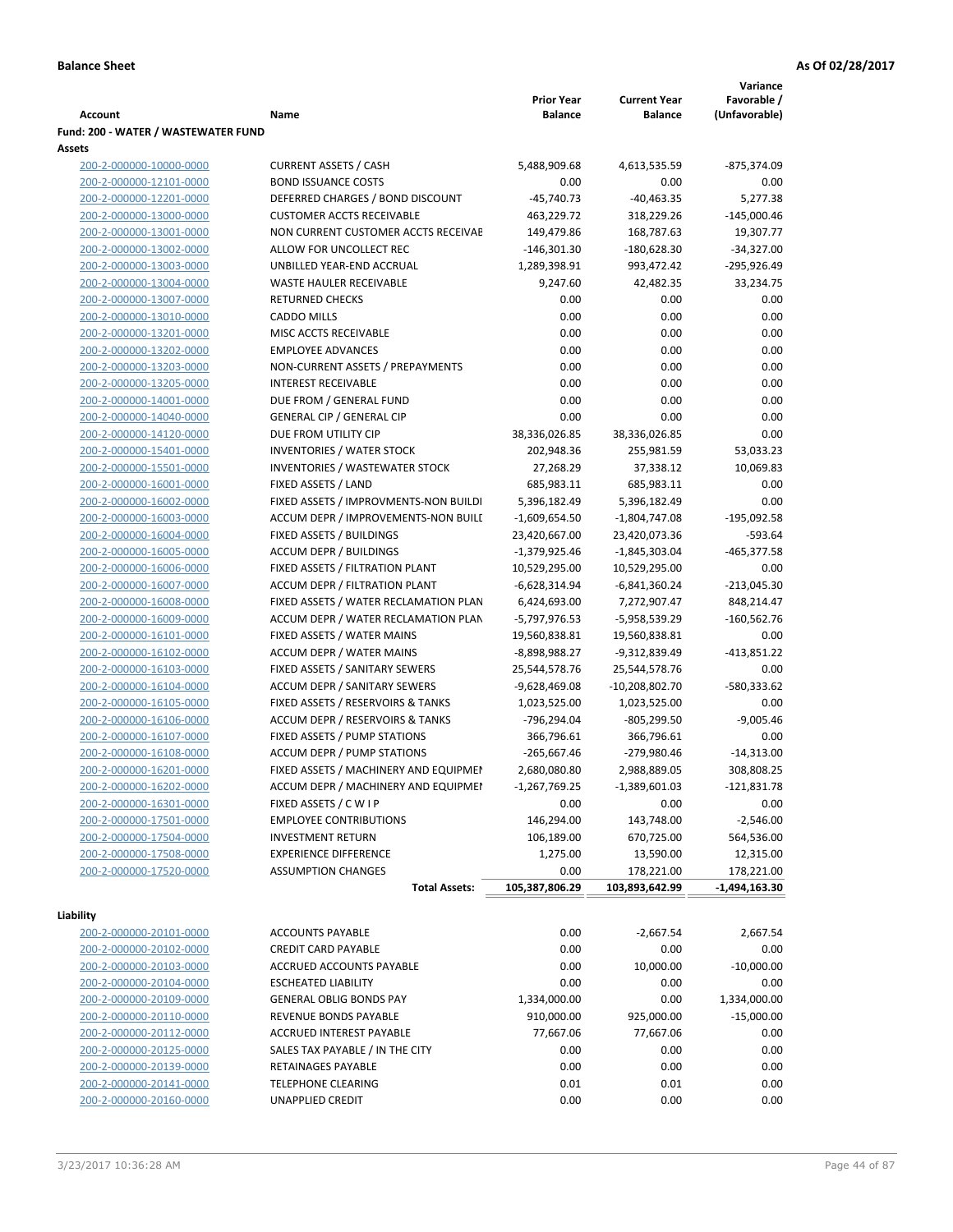|                                       |                                                          |                                     |                                       | Variance                     |
|---------------------------------------|----------------------------------------------------------|-------------------------------------|---------------------------------------|------------------------------|
| <b>Account</b>                        | Name                                                     | <b>Prior Year</b><br><b>Balance</b> | <b>Current Year</b><br><b>Balance</b> | Favorable /<br>(Unfavorable) |
| 200-2-000000-21001-0000               | <b>GENERAL FUND / GENERAL FUND</b>                       | 0.00                                | 0.00                                  | 0.00                         |
| 200-2-000000-21101-0000               | ENTERPRISE / WTR/WWTR UTILITY FUND                       | 0.00                                | 0.00                                  | 0.00                         |
| 200-2-000000-22001-0000               | <b>SALARIES PAYABLE</b>                                  | 66,832.69                           | 72,876.25                             | $-6,043.56$                  |
| 200-2-000000-22002-0000               | <b>VACATION/SICK PAYABLE</b>                             | 184,901.55                          | 184,856.65                            | 44.90                        |
| 200-2-000000-23001-0000               | CAPITAL LEASE PAYABLE                                    | 0.00                                | 0.00                                  | 0.00                         |
| 200-2-000000-24001-0000               | O/S CHECKS PAYABLE                                       | 0.00                                | 0.00                                  | 0.00                         |
| 200-2-000000-24002-0000               | <b>CUSTOMER DEPOSITS</b>                                 | 597,693.46                          | 645,785.74                            | $-48,092.28$                 |
| 200-2-000000-24003-0000               | <b>CUSTOMER OVERPMT SUSPENSE</b>                         | 74,795.22                           | 67,873.89                             | 6,921.33                     |
| 200-2-000000-24004-0000               | <b>INTEREST PAYABLE ON DEP</b>                           | 0.00                                | 0.00                                  | 0.00                         |
| 200-2-000000-24005-0000               | <b>ACCRUED INT PAY ON DEP</b>                            | 0.00                                | 0.00                                  | 0.00                         |
| 200-2-000000-24006-0000               | AWAITING CUSTOMER SETUP                                  | 1,955.61                            | 1,955.61                              | 0.00                         |
| 200-2-000000-24007-0000               | <b>BILLED DEPOSITS SUSPENSE</b>                          | 0.00                                | 0.00                                  | 0.00                         |
| 200-2-000000-26001-0000               | <b>COMPENSATED ABSENCES PAY</b>                          | 251,537.37                          | 238,102.66                            | 13,434.71                    |
| 200-2-000000-26101-0000               | <b>GENERAL OBLIG BONDS PAY</b>                           | 10,207,000.00                       | 10,207,000.00                         | 0.00                         |
| 200-2-000000-26102-0000               | <b>REVENUE BONDS PAYABLE</b>                             | 15,070,000.00                       | 14,145,000.00                         | 925,000.00                   |
| 200-2-000000-26103-0000               | DEFERRED LOSS/DEFEASEMENT                                | $-363,302.13$                       | $-317,889.28$                         | $-45,412.85$                 |
| 200-2-000000-27001-0000               | <b>CONTRIBUTED CAPITAL</b>                               | 0.00                                | 0.00                                  | 0.00                         |
| 200-2-000000-27002-0000               | CONTRIBUTED CAPITAL / DEVELOPERS                         | 0.00                                | 0.00                                  | 0.00                         |
| 200-2-000000-29300-0000               | <b>ENCUMBRANCE SUMMARY</b>                               | 0.00                                | 0.00                                  | 0.00                         |
| 200-2-000000-29400-0100               | RESERVED ACCOUNT / ENCUMBRANCES                          | 0.00                                | 0.00                                  | 0.00                         |
| 200-2-000000-29999-0000               | <b>NET PENSION LIABILITY</b>                             | 191,698.00                          | 1,133,409.00                          | $-941,711.00$                |
| 200-2-000000-92080-0000               | <b>GLTDAG</b>                                            | 0.00                                | 0.00                                  | 0.00                         |
|                                       | <b>Total Liability:</b>                                  | 28,604,778.84                       | 27,388,970.05                         | 1,215,808.79                 |
| Equity                                |                                                          |                                     |                                       |                              |
| 200-2-000000-39000-0000               | UNRESERVED-FUND BALANCE                                  | 0.00                                | 0.00                                  | 0.00                         |
| 200-2-000000-39100-0000               | UNRESERVED-RET. EARNINGS                                 | 77,295,959.47                       | 77,527,044.89                         | 231,085.42                   |
| 200-2-000000-39150-0000               | RESERVED-RET. EARNINGS                                   | 0.00                                | 0.00                                  | 0.00                         |
| 200-2-000000-39500-0000               | NET POSITION - PENSION                                   | $-965.00$                           | $-965.00$                             | 0.00                         |
|                                       | <b>Total Beginning Equity:</b>                           | 77,294,994.47                       | 77,526,079.89                         | 231,085.42                   |
| <b>Total Revenue</b>                  |                                                          | 5,362,483.73                        | 5,198,415.80                          | $-164,067.93$                |
| <b>Total Expense</b>                  |                                                          | 5,874,450.75                        | 6,219,822.75                          | $-345,372.00$                |
| <b>Revenues Over/(Under) Expenses</b> |                                                          | $-511,967.02$                       | -1,021,406.95                         | -509,439.93                  |
|                                       | <b>Total Equity and Current Surplus (Deficit):</b>       | 76,783,027.45                       | 76,504,672.94                         | $-278,354.51$                |
|                                       | Total Liabilities, Equity and Current Surplus (Deficit): | 105,387,806.29                      | 103,893,642.99                        | $-1,494,163.30$              |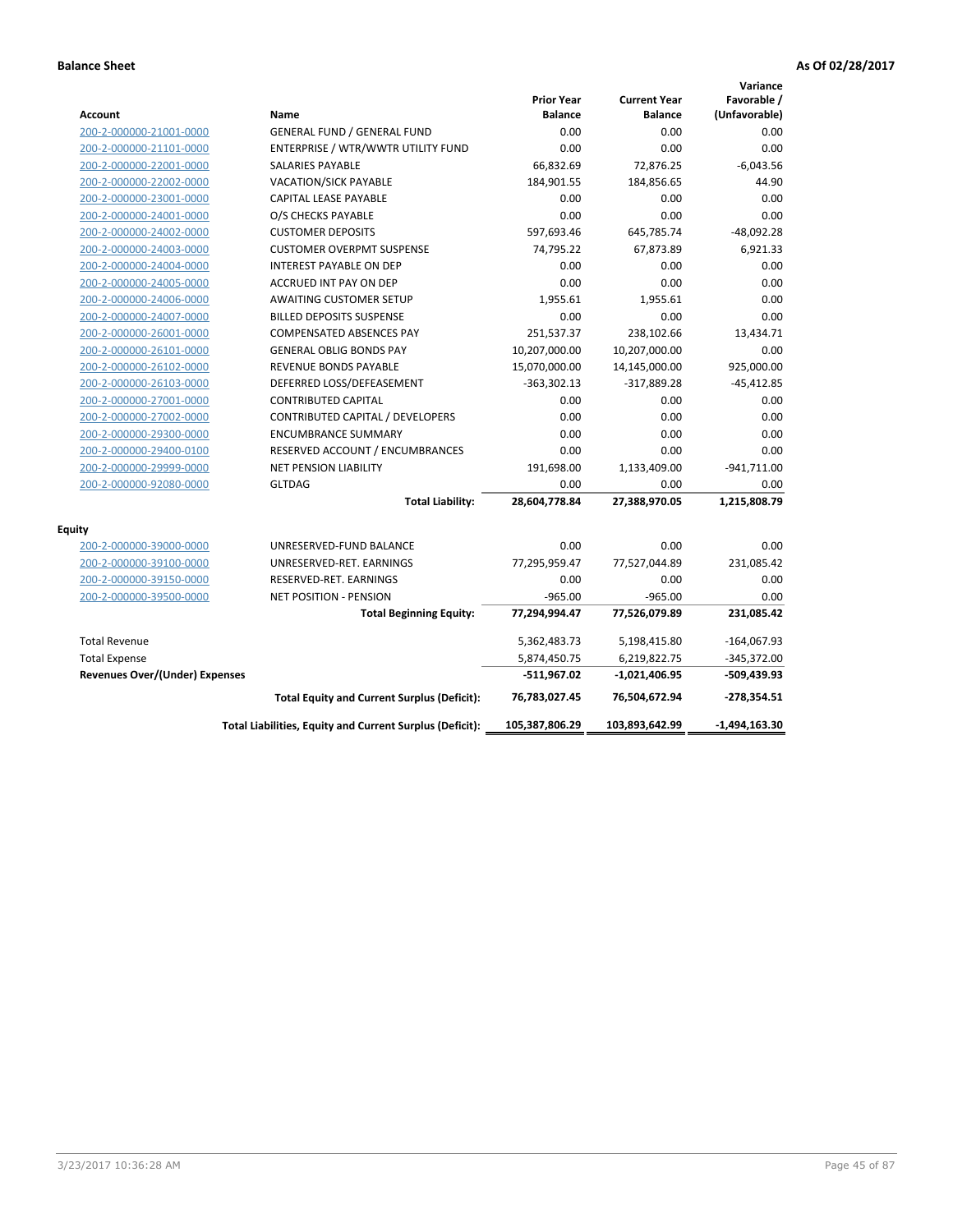|                                       |                                                          | <b>Prior Year</b> | <b>Current Year</b> | Variance                     |
|---------------------------------------|----------------------------------------------------------|-------------------|---------------------|------------------------------|
| <b>Account</b>                        | Name                                                     | <b>Balance</b>    | <b>Balance</b>      | Favorable /<br>(Unfavorable) |
| <b>Fund: 210 - WATER IMPACT FEES</b>  |                                                          |                   |                     |                              |
| <b>Assets</b>                         |                                                          |                   |                     |                              |
| 210-2-000000-10000-0000               | <b>CURRENT ASSETS / CASH</b>                             | 36.67             | 36.78               | 0.11                         |
| 210-2-000000-13201-0000               | MISC ACCTS RECEIVABLE                                    | 0.00              | 0.00                | 0.00                         |
| 210-2-000000-13205-0000               | <b>INTEREST RECEIVABLE</b>                               | 0.00              | 0.00                | 0.00                         |
|                                       | <b>Total Assets:</b>                                     | 36.67             | 36.78               | 0.11                         |
| Liability                             |                                                          |                   |                     |                              |
| 210-2-000000-20101-0000               | <b>ACCOUNTS PAYABLE</b>                                  | 0.00              | 0.00                | 0.00                         |
| 210-2-000000-20103-0000               | <b>ACCRUED ACCOUNTS PAYABLE</b>                          | 0.00              | 0.00                | 0.00                         |
| 210-2-000000-29300-0000               | <b>ENCUMBRANCE SUMMARY</b>                               | 0.00              | 0.00                | 0.00                         |
| 210-2-000000-29400-0000               | RESERVED ACCOUNT / ENCUMBRANCES                          | 0.00              | 0.00                | 0.00                         |
|                                       | <b>Total Liability:</b>                                  | 0.00              | 0.00                | 0.00                         |
| <b>Equity</b>                         |                                                          |                   |                     |                              |
| 210-2-000000-39000-0000               | UNRESERVED-FUND BALANCE                                  | 0.00              | 0.00                | 0.00                         |
| 210-2-000000-39100-0000               | UNRESERVED-RET. EARNINGS                                 | 36.65             | 36.78               | 0.13                         |
|                                       | <b>Total Beginning Equity:</b>                           | 36.65             | 36.78               | 0.13                         |
| <b>Total Revenue</b>                  |                                                          | 0.03              | 0.00                | $-0.03$                      |
| <b>Total Expense</b>                  |                                                          | 0.01              | 0.00                | 0.01                         |
| <b>Revenues Over/(Under) Expenses</b> |                                                          | 0.02              | 0.00                | $-0.02$                      |
|                                       | <b>Total Equity and Current Surplus (Deficit):</b>       | 36.67             | 36.78               | 0.11                         |
|                                       | Total Liabilities, Equity and Current Surplus (Deficit): | 36.67             | 36.78               | 0.11                         |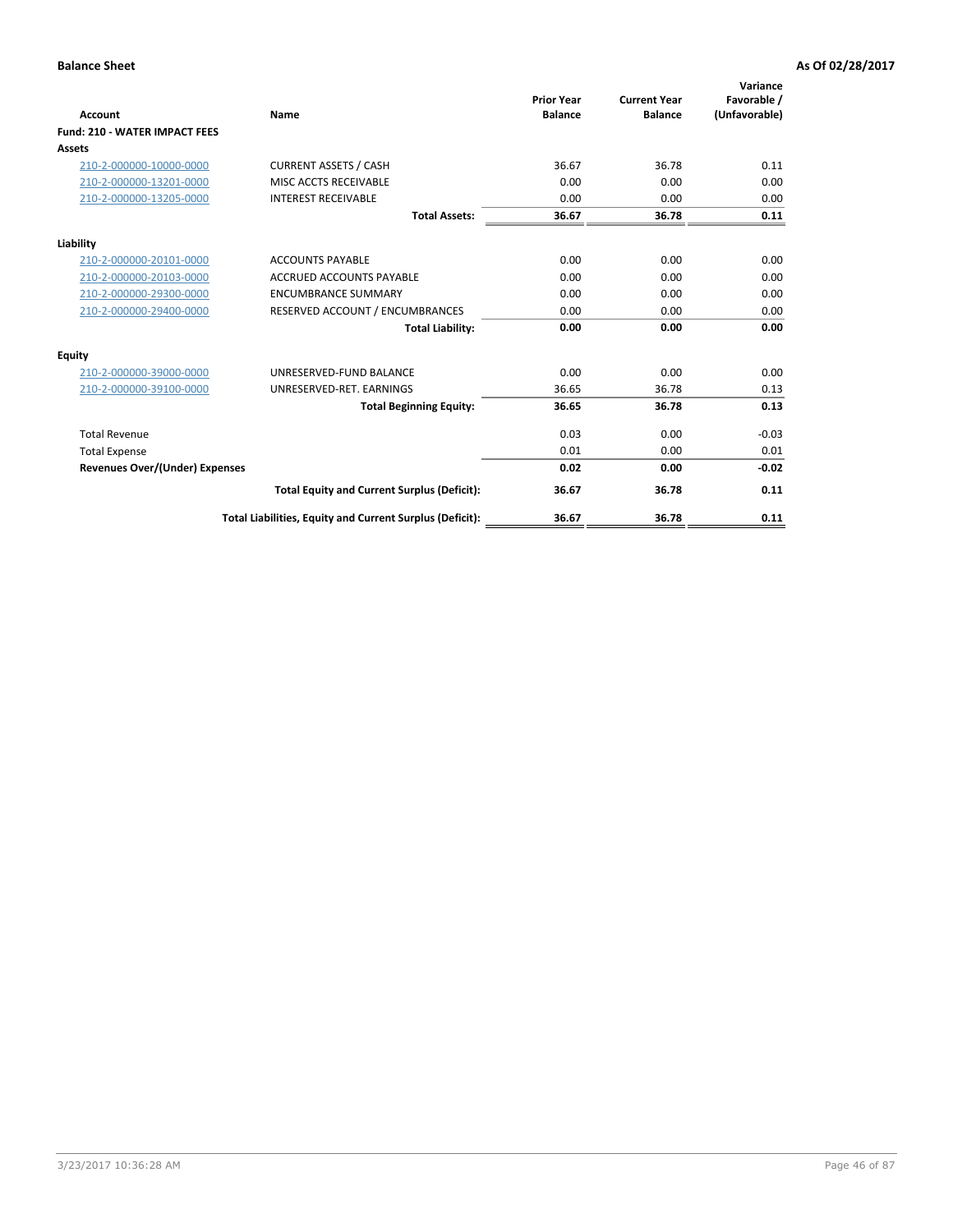| <b>Account</b>                            | Name                                                     | <b>Prior Year</b><br><b>Balance</b> | <b>Current Year</b><br><b>Balance</b> | Variance<br>Favorable /<br>(Unfavorable) |
|-------------------------------------------|----------------------------------------------------------|-------------------------------------|---------------------------------------|------------------------------------------|
| <b>Fund: 211 - WASTEWATER IMPACT FEES</b> |                                                          |                                     |                                       |                                          |
| <b>Assets</b>                             |                                                          |                                     |                                       |                                          |
| 211-2-000000-10000-0000                   | <b>CURRENT ASSETS / CASH</b>                             | 1,991.95                            | 1,995.94                              | 3.99                                     |
| 211-2-000000-13201-0000                   | MISC ACCTS RECEIVABLE                                    | 0.00                                | 0.00                                  | 0.00                                     |
| 211-2-000000-13205-0000                   | <b>INTEREST RECEIVABLE</b>                               | 0.00                                | 0.00                                  | 0.00                                     |
|                                           | <b>Total Assets:</b>                                     | 1,991.95                            | 1,995.94                              | 3.99                                     |
| Liability                                 |                                                          |                                     |                                       |                                          |
| 211-2-000000-20101-0000                   | <b>ACCOUNTS PAYABLE</b>                                  | 0.00                                | 0.00                                  | 0.00                                     |
| 211-2-000000-20103-0000                   | <b>ACCRUED ACCOUNTS PAYABLE</b>                          | 0.00                                | 0.00                                  | 0.00                                     |
|                                           | <b>Total Liability:</b>                                  | 0.00                                | 0.00                                  | 0.00                                     |
| Equity                                    |                                                          |                                     |                                       |                                          |
| 211-2-000000-39000-0000                   | UNRESERVED-FUND BALANCE                                  | 0.00                                | 0.00                                  | 0.00                                     |
| 211-2-000000-39100-0000                   | UNRESERVED-RET. EARNINGS                                 | 1,991.86                            | 1,996.75                              | 4.89                                     |
|                                           | <b>Total Beginning Equity:</b>                           | 1,991.86                            | 1.996.75                              | 4.89                                     |
| <b>Total Revenue</b>                      |                                                          | 1.46                                | $-0.18$                               | $-1.64$                                  |
| <b>Total Expense</b>                      |                                                          | 1.37                                | 0.63                                  | 0.74                                     |
| <b>Revenues Over/(Under) Expenses</b>     |                                                          | 0.09                                | $-0.81$                               | $-0.90$                                  |
|                                           | <b>Total Equity and Current Surplus (Deficit):</b>       | 1,991.95                            | 1,995.94                              | 3.99                                     |
|                                           | Total Liabilities, Equity and Current Surplus (Deficit): | 1,991.95                            | 1,995.94                              | 3.99                                     |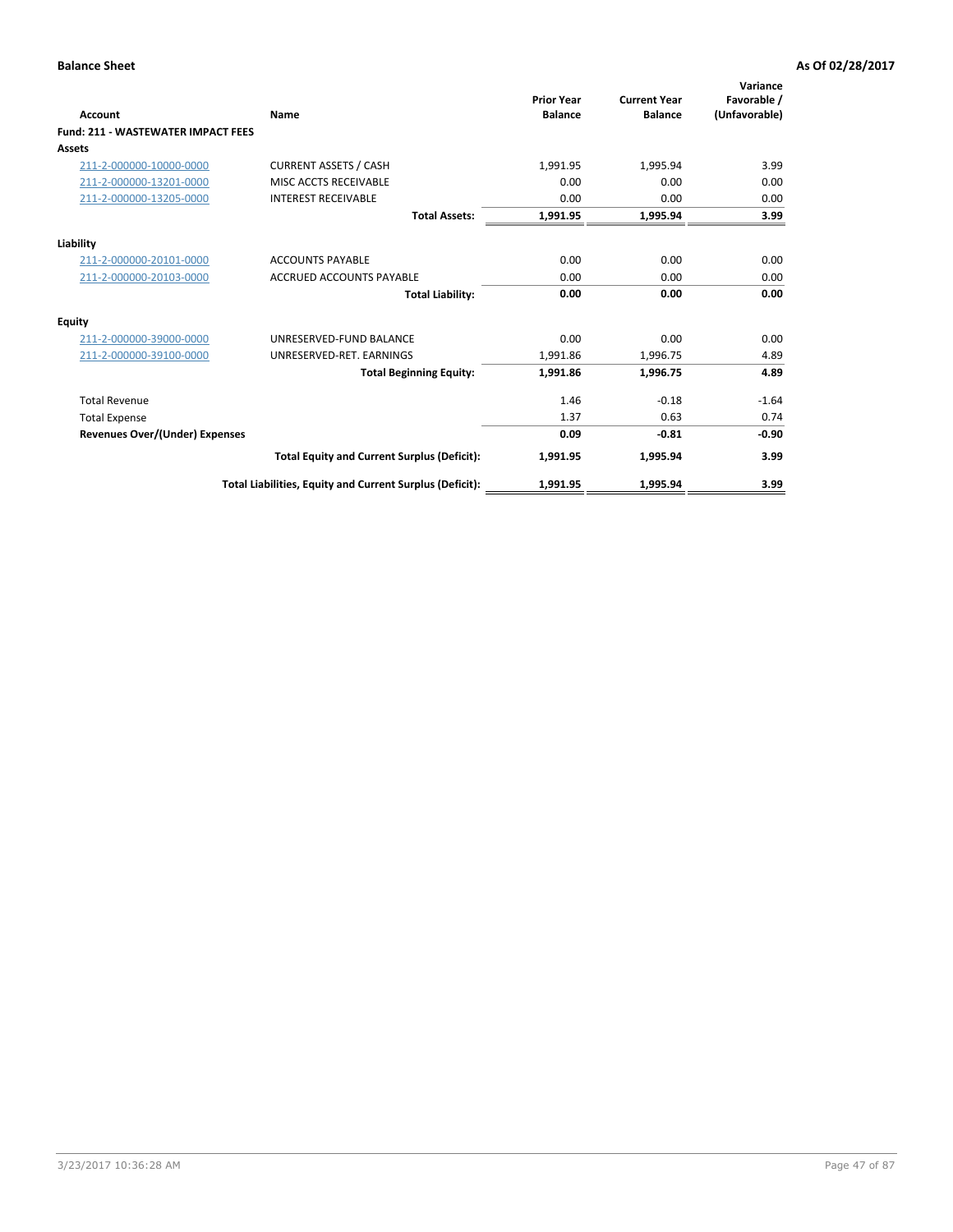| <b>Account</b>                        | Name                                                      | <b>Prior Year</b><br><b>Balance</b> | <b>Current Year</b><br><b>Balance</b> | Variance<br>Favorable /<br>(Unfavorable) |
|---------------------------------------|-----------------------------------------------------------|-------------------------------------|---------------------------------------|------------------------------------------|
|                                       | Fund: 212 - TX COMMUNITY DEV SWR SYSTEM IMPROV PROG GRANT |                                     |                                       |                                          |
| <b>Assets</b>                         |                                                           |                                     |                                       |                                          |
| 212-2-000000-10000-0000               | <b>CURRENT ASSETS / CASH</b>                              | 0.00                                | 0.00                                  | 0.00                                     |
| 212-2-000000-13201-0000               | MISC ACCTS RECEIVABLE                                     | 0.00                                | 0.00                                  | 0.00                                     |
| 212-2-000000-13205-0000               | <b>INTEREST RECEIVABLE</b>                                | 0.00                                | 0.00                                  | 0.00                                     |
| 212-2-000000-16301-0000               | FIXED ASSETS / C W I P                                    | 0.00                                | 0.00                                  | 0.00                                     |
|                                       | <b>Total Assets:</b>                                      | 0.00                                | 0.00                                  | 0.00                                     |
| Liability                             |                                                           |                                     |                                       |                                          |
| 212-2-000000-20101-0000               | <b>ACCOUNTS PAYABLE</b>                                   | 0.00                                | 0.00                                  | 0.00                                     |
| 212-2-000000-20102-0000               | <b>CREDIT CARD PAYABLE</b>                                | 0.00                                | 0.00                                  | 0.00                                     |
| 212-2-000000-20103-0000               | <b>ACCRUED ACCOUNTS PAYABLE</b>                           | 0.00                                | 0.00                                  | 0.00                                     |
| 212-2-000000-20139-0000               | <b>RETAINAGES PAYABLE</b>                                 | 0.00                                | 0.00                                  | 0.00                                     |
| 212-2-000000-20902-0000               | DEFERRED GRANT REVENUE                                    | 0.00                                | 0.00                                  | 0.00                                     |
| 212-2-000000-21001-0000               | <b>GENERAL FUND / GENERAL FUND</b>                        | 0.00                                | 0.00                                  | 0.00                                     |
| 212-2-000000-29300-0000               | <b>ENCUMBRANCE SUMMARY</b>                                | 0.00                                | 0.00                                  | 0.00                                     |
| 212-2-000000-29400-0100               | RESERVED ACCOUNT / ENCUMBRANCES                           | 0.00                                | 0.00                                  | 0.00                                     |
|                                       | <b>Total Liability:</b>                                   | 0.00                                | 0.00                                  | 0.00                                     |
| <b>Equity</b>                         |                                                           |                                     |                                       |                                          |
| 212-2-000000-39100-0000               | UNRESERVED-RET. EARNINGS                                  | 0.00                                | 0.00                                  | 0.00                                     |
|                                       | <b>Total Beginning Equity:</b>                            | 0.00                                | 0.00                                  | 0.00                                     |
| <b>Total Revenue</b>                  |                                                           | 0.00                                | 0.00                                  | 0.00                                     |
| <b>Total Expense</b>                  |                                                           | 0.00                                | 0.00                                  | 0.00                                     |
| <b>Revenues Over/(Under) Expenses</b> |                                                           | 0.00                                | 0.00                                  | 0.00                                     |
|                                       | <b>Total Equity and Current Surplus (Deficit):</b>        | 0.00                                | 0.00                                  | 0.00                                     |
|                                       | Total Liabilities, Equity and Current Surplus (Deficit):  | 0.00                                | 0.00                                  | 0.00                                     |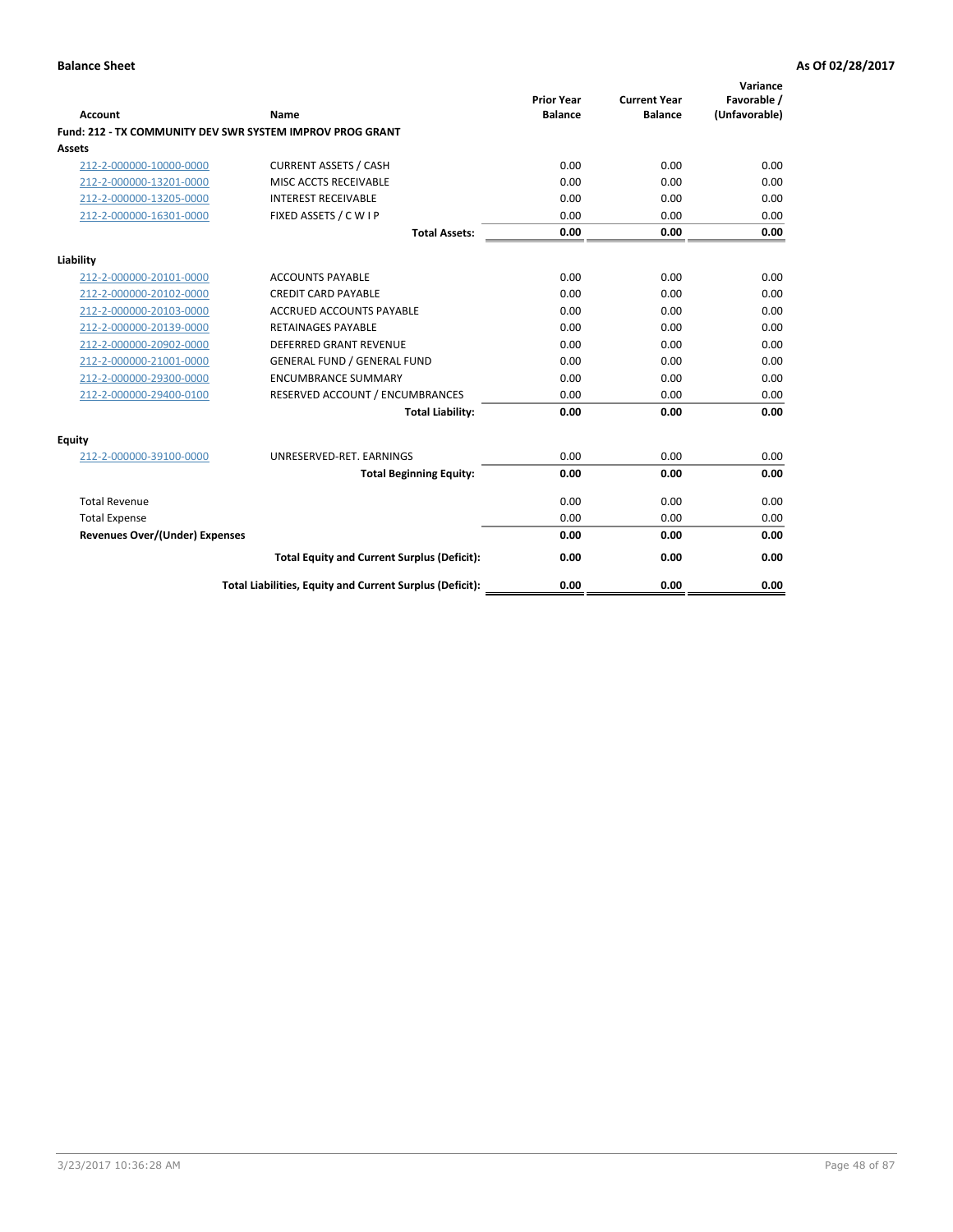| <b>Account</b>                        | Name                                                     | <b>Prior Year</b><br><b>Balance</b> | <b>Current Year</b><br><b>Balance</b> | Variance<br>Favorable /<br>(Unfavorable) |
|---------------------------------------|----------------------------------------------------------|-------------------------------------|---------------------------------------|------------------------------------------|
| Fund: 216 - UTILIITY CIP FUND         |                                                          |                                     |                                       |                                          |
| Assets                                |                                                          |                                     |                                       |                                          |
| 216-2-000000-10000-0000               | <b>CURRENT ASSETS / CASH</b>                             | 2,629,321.78                        | 4,492,574.03                          | 1,863,252.25                             |
| 216-2-000000-11101-0000               | MBIA ACCOUNTS / 2002 WSSR                                | 0.00                                | 0.00                                  | 0.00                                     |
| 216-2-000000-11103-0000               | 2005 WSSR                                                | 0.00                                | 0.00                                  | 0.00                                     |
| 216-2-000000-11403-0000               | RESERVE FUND / 2003 WSSR                                 | 0.01                                | 0.01                                  | 0.00                                     |
| 216-2-000000-11503-0000               | 2008WSSR CONST 486000273                                 | 0.00                                | 0.00                                  | 0.00                                     |
| 216-2-000000-13000-0000               | <b>CUSTOMER ACCTS RECEIVABLE</b>                         | 0.00                                | 0.00                                  | 0.00                                     |
| 216-2-000000-13002-0000               | ALLOW FOR UNCOLLECT REC                                  | 0.00                                | 0.00                                  | 0.00                                     |
| 216-2-000000-13003-0000               | UNBILLED YEAR-END ACCRUAL                                | 0.00                                | 0.00                                  | 0.00                                     |
| 216-2-000000-13201-0000               | MISC ACCTS RECEIVABLE                                    | 0.00                                | 0.00                                  | 0.00                                     |
| 216-2-000000-13205-0000               | <b>INTEREST RECEIVABLE</b>                               | 0.00                                | 0.00                                  | 0.00                                     |
| 216-2-000000-16301-0000               | FIXED ASSETS / C W I P                                   | 958,468.54                          | 342,655.91                            | $-615,812.63$                            |
|                                       | <b>Total Assets:</b>                                     | 3,587,790.33                        | 4,835,229.95                          | 1,247,439.62                             |
|                                       |                                                          |                                     |                                       |                                          |
| Liability                             |                                                          |                                     |                                       |                                          |
| 216-2-000000-20101-0000               | <b>ACCOUNTS PAYABLE</b>                                  | 0.00                                | 0.00                                  | 0.00                                     |
| 216-2-000000-20102-0000               | <b>CREDIT CARD PAYABLE</b>                               | 0.00                                | 0.00                                  | 0.00                                     |
| 216-2-000000-20103-0000               | <b>ACCRUED ACCOUNTS PAYABLE</b>                          | 0.00                                | 0.00                                  | 0.00                                     |
| 216-2-000000-20113-0000               | <b>DEVELOPERS ESCROW</b>                                 | 800.00                              | 0.00                                  | 800.00                                   |
| 216-2-000000-20139-0000               | <b>RETAINAGES PAYABLE</b>                                | 36,096.57                           | 0.00                                  | 36,096.57                                |
| 216-2-000000-21101-0000               | ENTERPRISE / WTR/WWTR UTILITY FUND                       | 18,939,652.64                       | 18,939,652.64                         | 0.00                                     |
| 216-2-000000-29300-0000               | <b>ENCUMBRANCE SUMMARY</b>                               | 0.00                                | 0.00                                  | 0.00                                     |
| 216-2-000000-29400-0100               | RESERVED ACCOUNT / ENCUMBRANCES                          | 0.00                                | 0.00                                  | 0.00                                     |
|                                       | <b>Total Liability:</b>                                  | 18,976,549.21                       | 18,939,652.64                         | 36,896.57                                |
| <b>Equity</b>                         |                                                          |                                     |                                       |                                          |
| 216-2-000000-39000-0000               | UNRESERVED-FUND BALANCE                                  | 0.00                                | 0.00                                  | 0.00                                     |
| 216-2-000000-39100-0000               | UNRESERVED-RET. EARNINGS                                 | -15,886,357.89                      | $-15, 153, 579.94$                    | 732,777.95                               |
|                                       | <b>Total Beginning Equity:</b>                           | $-15,886,357.89$                    | $-15,153,579.94$                      | 732,777.95                               |
|                                       |                                                          |                                     |                                       |                                          |
| <b>Total Revenue</b>                  |                                                          | 748,302.71                          | 1,233,951.43                          | 485,648.72                               |
| <b>Total Expense</b>                  |                                                          | 250,703.70                          | 184,794.18                            | 65,909.52                                |
| <b>Revenues Over/(Under) Expenses</b> |                                                          | 497,599.01                          | 1,049,157.25                          | 551,558.24                               |
|                                       | <b>Total Equity and Current Surplus (Deficit):</b>       | -15,388,758.88                      | -14,104,422.69                        | 1,284,336.19                             |
|                                       | Total Liabilities, Equity and Current Surplus (Deficit): | 3,587,790.33                        | 4,835,229.95                          | 1,247,439.62                             |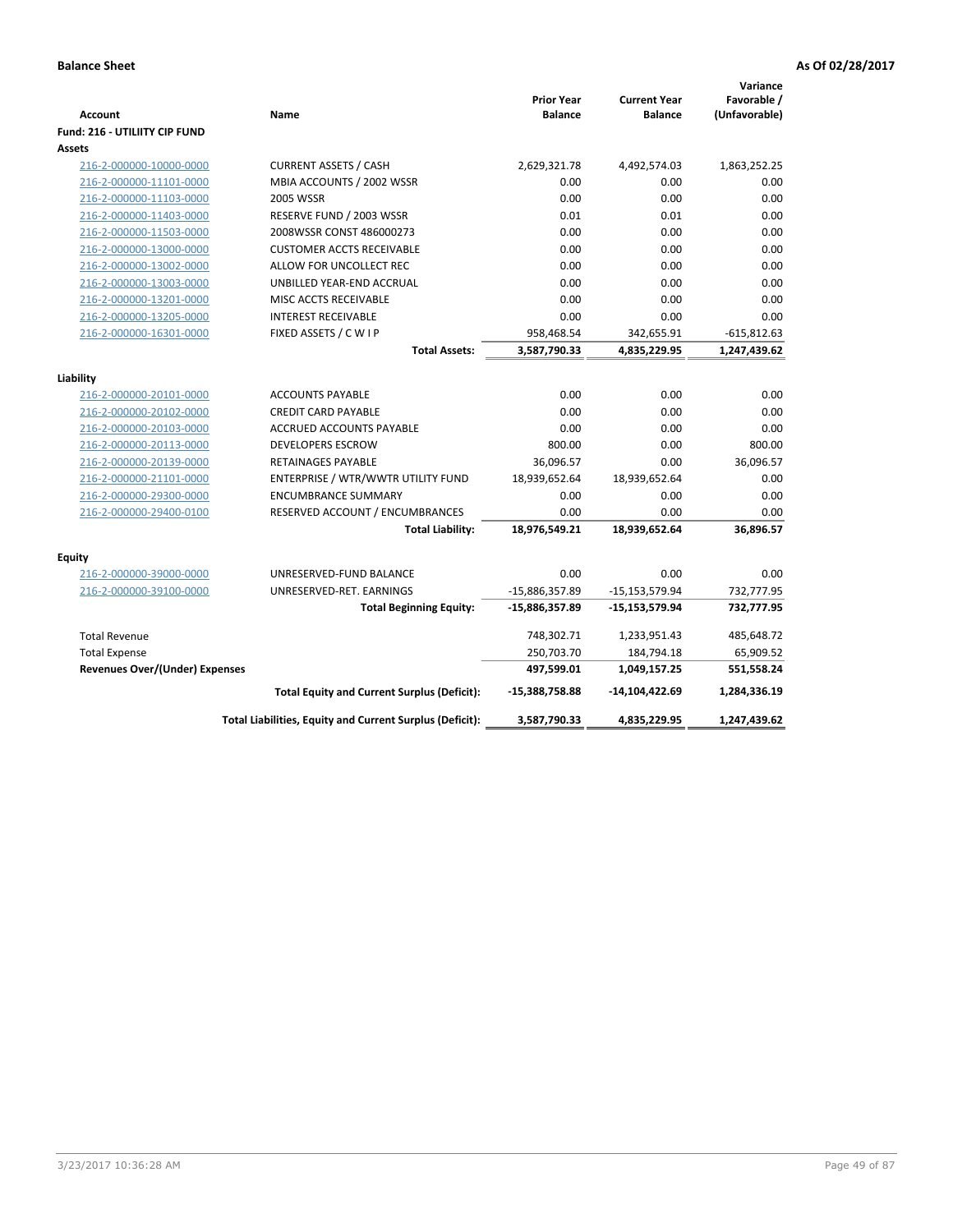| <b>Account</b>                                 | <b>Name</b>                                              | <b>Prior Year</b><br><b>Balance</b> | <b>Current Year</b><br><b>Balance</b> | Variance<br>Favorable /<br>(Unfavorable) |
|------------------------------------------------|----------------------------------------------------------|-------------------------------------|---------------------------------------|------------------------------------------|
| <b>Fund: 217 - WASTEWATER RECLAMATION FUND</b> |                                                          |                                     |                                       |                                          |
| Assets                                         |                                                          |                                     |                                       |                                          |
| 217-2-000000-10000-0000                        | <b>CURRENT ASSETS / CASH</b>                             | 0.00                                | 0.00                                  | 0.00                                     |
| 217-2-000000-11301-0000                        | TEXASTERM / 2008 WSSR REVENUE BOND                       | 0.00                                | 0.00                                  | 0.00                                     |
| 217-2-000000-11302-0000                        | 2008 WSSR REVENUE BOND                                   | 0.00                                | 0.00                                  | 0.00                                     |
| 217-2-000000-11503-0000                        | 2008WSSR CONST 486000273                                 | 733,952.15                          | 737,665.34                            | 3,713.19                                 |
| 217-2-000000-13000-0000                        | <b>CUSTOMER ACCTS RECEIVABLE</b>                         | 0.00                                | 0.00                                  | 0.00                                     |
| 217-2-000000-13002-0000                        | ALLOW FOR UNCOLLECT REC                                  | 0.00                                | 0.00                                  | 0.00                                     |
| 217-2-000000-13201-0000                        | MISC ACCTS RECEIVABLE                                    | 0.00                                | 0.00                                  | 0.00                                     |
| 217-2-000000-13205-0000                        | <b>INTEREST RECEIVABLE</b>                               | 0.00                                | 0.00                                  | 0.00                                     |
| 217-2-000000-16301-0000                        | FIXED ASSETS / C W I P                                   | 0.00                                | 0.00                                  | 0.00                                     |
|                                                | <b>Total Assets:</b>                                     | 733,952.15                          | 737,665.34                            | 3,713.19                                 |
|                                                |                                                          |                                     |                                       |                                          |
| Liability                                      |                                                          |                                     |                                       |                                          |
| 217-2-000000-20101-0000                        | <b>ACCOUNTS PAYABLE</b>                                  | 0.00                                | 0.00                                  | 0.00                                     |
| 217-2-000000-20102-0000                        | <b>CREDIT CARD PAYABLE</b>                               | 0.00                                | 0.00                                  | 0.00                                     |
| 217-2-000000-20103-0000                        | <b>ACCRUED ACCOUNTS PAYABLE</b>                          | 0.00                                | 0.00                                  | 0.00                                     |
| 217-2-000000-20139-0000                        | <b>RETAINAGES PAYABLE</b>                                | 0.00                                | 0.00                                  | 0.00                                     |
| 217-2-000000-21101-0000                        | ENTERPRISE / WTR/WWTR UTILITY FUND                       | 19,396,374.21                       | 19,396,374.21                         | 0.00                                     |
| 217-2-000000-29300-0000                        | <b>ENCUMBRANCE SUMMARY</b>                               | 0.00                                | 0.00                                  | 0.00                                     |
| 217-2-000000-29400-0100                        | RESERVED ACCOUNT / ENCUMBRANCES                          | 0.00                                | 0.00                                  | 0.00                                     |
|                                                | <b>Total Liability:</b>                                  | 19,396,374.21                       | 19,396,374.21                         | 0.00                                     |
| <b>Equity</b>                                  |                                                          |                                     |                                       |                                          |
| 217-2-000000-39100-0000                        | UNRESERVED-RET. EARNINGS                                 | $-18,662,962.72$                    | -18,660,279.37                        | 2,683.35                                 |
|                                                | <b>Total Beginning Equity:</b>                           | $-18,662,962.72$                    | -18,660,279.37                        | 2,683.35                                 |
| <b>Total Revenue</b>                           |                                                          | 540.66                              | 1,570.50                              | 1,029.84                                 |
| <b>Total Expense</b>                           |                                                          | 0.00                                | 0.00                                  | 0.00                                     |
| Revenues Over/(Under) Expenses                 |                                                          | 540.66                              | 1,570.50                              | 1,029.84                                 |
|                                                | <b>Total Equity and Current Surplus (Deficit):</b>       | $-18,662,422.06$                    | -18,658,708.87                        | 3,713.19                                 |
|                                                | Total Liabilities, Equity and Current Surplus (Deficit): | 733,952.15                          | 737,665.34                            | 3,713.19                                 |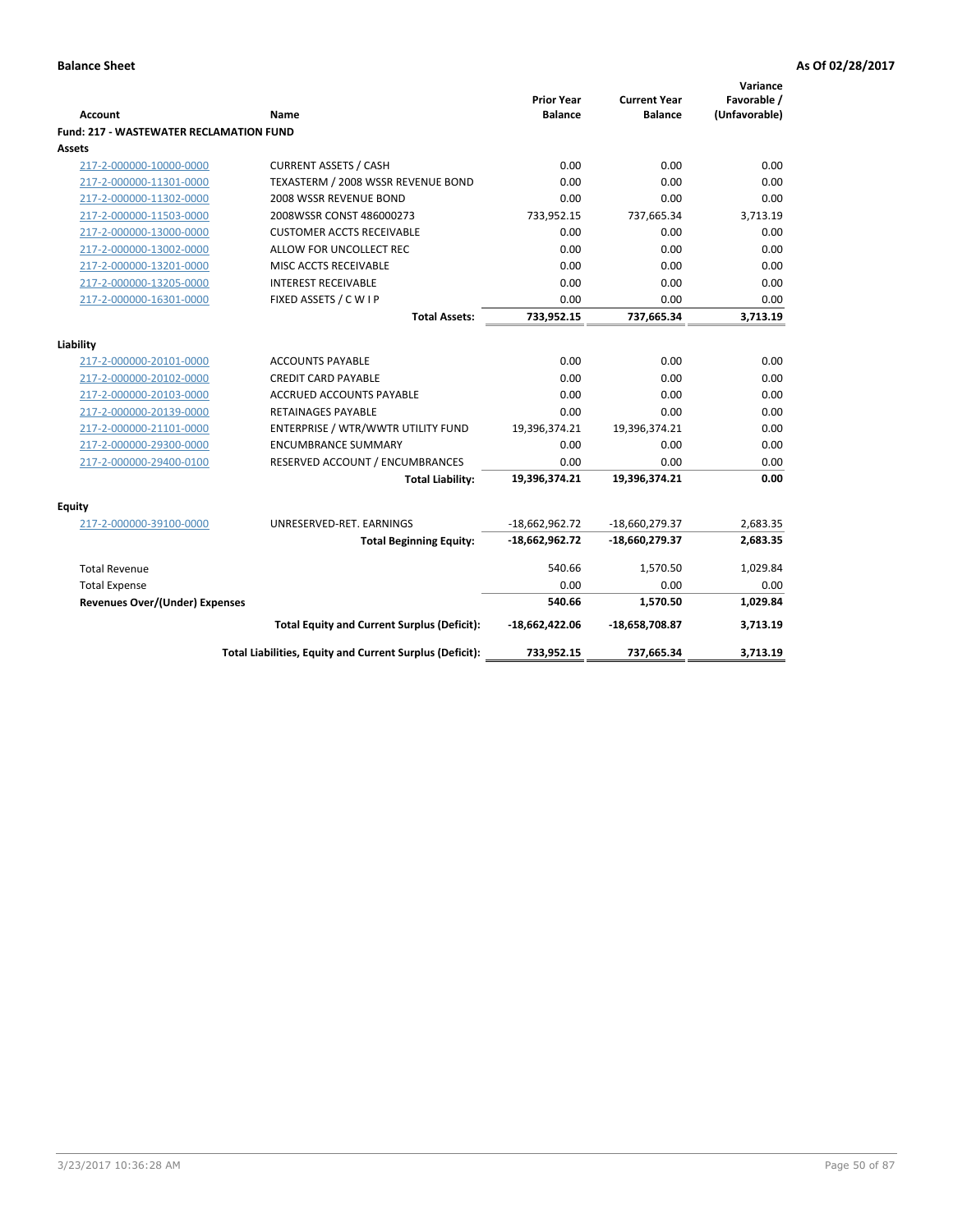| <b>Account</b>                                     | Name                                                    | <b>Prior Year</b><br><b>Balance</b> | <b>Current Year</b><br><b>Balance</b> | Variance<br>Favorable /<br>(Unfavorable) |
|----------------------------------------------------|---------------------------------------------------------|-------------------------------------|---------------------------------------|------------------------------------------|
| <b>Fund: 300 - AIRPORT FUND</b>                    |                                                         |                                     |                                       |                                          |
| Assets                                             |                                                         |                                     |                                       |                                          |
| 300-2-000000-10000-0000                            | <b>CURRENT ASSETS / CASH</b>                            | 11,628,771.54                       | 14,703,068.68                         | 3,074,297.14                             |
| 300-2-000000-13201-0000                            | MISC ACCTS RECEIVABLE                                   | 0.00                                | 0.00                                  | 0.00                                     |
| 300-2-000000-13202-0000                            | <b>EMPLOYEE ADVANCES</b>                                | 0.00                                | 0.00                                  | 0.00                                     |
| 300-2-000000-13203-0000                            | NON-CURRENT ASSETS / PREPAYMENTS                        | 0.00                                | 0.00                                  | 0.00                                     |
| 300-2-000000-13205-0000                            | <b>INTEREST RECEIVABLE</b>                              | 0.00                                | 0.00                                  | 0.00                                     |
| 300-2-000000-14126-0000                            | <b>GRANT FUND / AIRPORT GRANT FUND</b>                  | 0.00                                | 0.00                                  | 0.00                                     |
| 300-2-000000-16001-0000                            | FIXED ASSETS / LAND                                     | 813,937.00                          | 813,937.00                            | 0.00                                     |
| 300-2-000000-16002-0000                            | FIXED ASSETS / IMPROVMENTS-NON BUILDI                   | 64,531,290.21                       | 69,702,644.98                         | 5,171,354.77                             |
| 300-2-000000-16003-0000                            | ACCUM DEPR / IMPROVEMENTS-NON BUILI                     | -32,694,577.61                      | -34,642,939.56                        | $-1,948,361.95$                          |
| 300-2-000000-16004-0000                            | FIXED ASSETS / BUILDINGS                                | 60,824,408.10                       | 60,824,408.10                         | 0.00                                     |
| 300-2-000000-16005-0000                            | <b>ACCUM DEPR / BUILDINGS</b>                           | -22,157,381.37                      | -23,390,672.25                        | $-1,233,290.88$                          |
| 300-2-000000-16201-0000                            | FIXED ASSETS / MACHINERY AND EQUIPMEN                   | 12,340.00                           | 12,340.00                             | 0.00                                     |
| 300-2-000000-16202-0000                            | ACCUM DEPR / MACHINERY AND EQUIPMEI                     | $-12,339.94$                        | $-12,339.94$                          | 0.00                                     |
| 300-2-000000-16301-0000                            | FIXED ASSETS / C W I P<br><b>EMPLOYEE CONTRIBUTIONS</b> | 1,024,406.10<br>0.00                | -386,231.21<br>0.00                   | $-1,410,637.31$<br>0.00                  |
| 300-2-000000-17501-0000<br>300-2-000000-17504-0000 | <b>INVESTMENT RETURN</b>                                | 0.00                                | 0.00                                  | 0.00                                     |
| 300-2-000000-17508-0000                            | <b>EXPERIENCE DIFFERENCE</b>                            | 0.00                                | 0.00                                  | 0.00                                     |
| 300-2-000000-17520-0000                            | <b>ASSUMPTION CHANGES</b>                               | 0.00                                | 0.00                                  | 0.00                                     |
|                                                    | <b>Total Assets:</b>                                    | 83,970,854.03                       | 87,624,215.80                         | 3,653,361.77                             |
|                                                    |                                                         |                                     |                                       |                                          |
| Liability                                          |                                                         |                                     |                                       |                                          |
| 300-2-000000-20101-0000                            | <b>ACCOUNTS PAYABLE</b>                                 | 0.00                                | 0.00                                  | 0.00                                     |
| 300-2-000000-20102-0000                            | <b>CREDIT CARD PAYABLE</b>                              | 0.00                                | 0.00                                  | 0.00                                     |
| 300-2-000000-20103-0000                            | ACCRUED ACCOUNTS PAYABLE                                | 0.00                                | 0.00                                  | 0.00                                     |
| 300-2-000000-20105-0000                            | <b>L-3 FUNDS PAYABLE</b>                                | 0.00                                | 0.00                                  | 0.00                                     |
| 300-2-000000-20106-0000                            | <b>GRANT MATCH</b>                                      | 0.00                                | 0.00                                  | 0.00                                     |
| 300-2-000000-20108-0000                            | <b>MATURED BONDS PAYABLE</b>                            | 0.00                                | 0.00                                  | 0.00                                     |
| 300-2-000000-20110-0000                            | REVENUE BONDS PAYABLE                                   | 0.00                                | 0.00                                  | 0.00                                     |
| 300-2-000000-20111-0000                            | MATURED INTEREST PAYABLE                                | 0.00                                | 0.00                                  | 0.00                                     |
| 300-2-000000-20112-0000                            | <b>ACCRUED INTEREST PAYABLE</b>                         | 0.00                                | 0.00                                  | 0.00                                     |
| 300-2-000000-20139-0000                            | RETAINAGES PAYABLE                                      | 0.00                                | 0.00                                  | 0.00                                     |
| 300-2-000000-20141-0000                            | <b>TELEPHONE CLEARING</b><br><b>UNAPPLIED CREDIT</b>    | 0.00                                | 0.00<br>0.00                          | 0.00<br>0.00                             |
| 300-2-000000-20160-0000<br>300-2-000000-20201-0000 | DEFERRED REVENUE                                        | 0.00<br>0.00                        | 16,671.00                             | $-16,671.00$                             |
| 300-2-000000-21001-0000                            | <b>GENERAL FUND / GENERAL FUND</b>                      | 0.00                                | 0.00                                  | 0.00                                     |
| 300-2-000000-22001-0000                            | <b>SALARIES PAYABLE</b>                                 | 1,078.43                            | 2,099.43                              | $-1,021.00$                              |
| 300-2-000000-22002-0000                            | <b>VACATION/SICK PAYABLE</b>                            | 966.57                              | 3,882.01                              | $-2,915.44$                              |
| 300-2-000000-26001-0000                            | COMPENSATED ABSENCES PAY                                | 1,112.85                            | $-161.09$                             | 1,273.94                                 |
| 300-2-000000-26101-0000                            | <b>GENERAL OBLIG BONDS PAY</b>                          | 0.00                                | 0.00                                  | 0.00                                     |
| 300-2-000000-26102-0000                            | REVENUE BONDS PAYABLE                                   | 0.00                                | 0.00                                  | 0.00                                     |
| 300-2-000000-27001-0000                            | CONTRIBUTED CAPITAL                                     | 17,414,034.31                       | 19,400,632.61                         | $-1,986,598.30$                          |
| 300-2-000000-29300-0000                            | <b>ENCUMBRANCE SUMMARY</b>                              | 0.00                                | 0.00                                  | 0.00                                     |
| 300-2-000000-29400-0100                            | RESERVED ACCOUNT / ENCUMBRANCES                         | 0.00                                | 0.00                                  | 0.00                                     |
| 300-2-000000-29999-0000                            | <b>NET PENSION LIABILITY</b>                            | 0.00                                | 0.00                                  | 0.00                                     |
|                                                    | <b>Total Liability:</b>                                 | 17,417,192.16                       | 19,423,123.96                         | $-2,005,931.80$                          |
|                                                    |                                                         |                                     |                                       |                                          |
| <b>Equity</b>                                      |                                                         |                                     |                                       |                                          |
| 300-2-000000-39000-0000                            | UNRESERVED-FUND BALANCE<br>UNRESERVED-RET. EARNINGS     | 0.00<br>66,336,537.40               | 0.00<br>68,000,093.16                 | 0.00<br>1,663,555.76                     |
| 300-2-000000-39100-0000<br>300-2-000000-39500-0000 | <b>NET POSITION - PENSION</b>                           | 0.00                                | 0.00                                  | 0.00                                     |
|                                                    | <b>Total Beginning Equity:</b>                          | 66,336,537.40                       | 68,000,093.16                         | 1,663,555.76                             |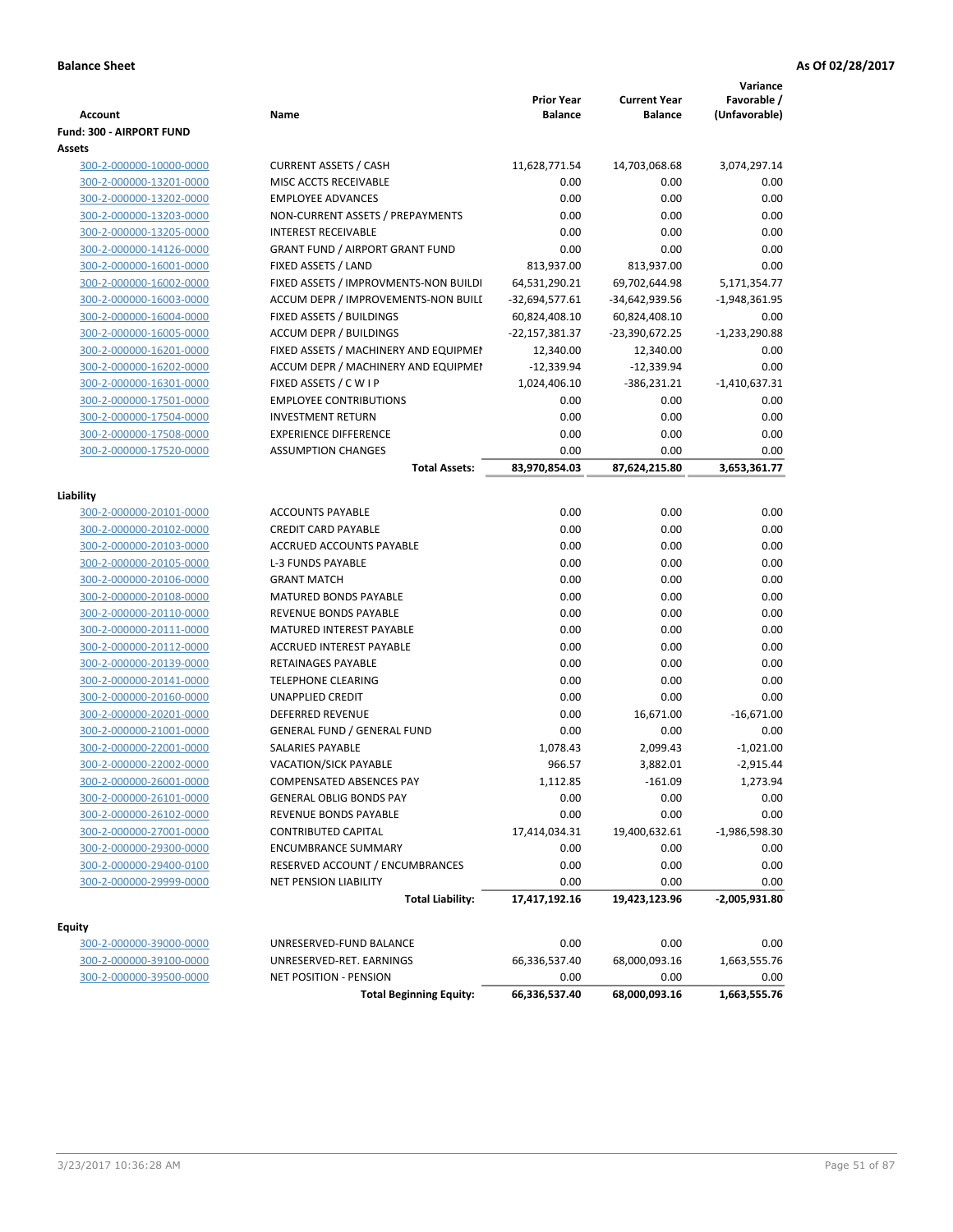| <b>Account</b>                 | Name                                                     | <b>Prior Year</b><br><b>Balance</b> | <b>Current Year</b><br><b>Balance</b> | Variance<br>Favorable /<br>(Unfavorable) |
|--------------------------------|----------------------------------------------------------|-------------------------------------|---------------------------------------|------------------------------------------|
| <b>Total Revenue</b>           |                                                          | 310,398.28                          | 264,135.30                            | $-46,262.98$                             |
| <b>Total Expense</b>           |                                                          | 93,273.81                           | 63.136.61                             | 30,137.20                                |
| Revenues Over/(Under) Expenses |                                                          | 217.124.47                          | 200.998.69                            | $-16, 125.78$                            |
|                                | <b>Total Equity and Current Surplus (Deficit):</b>       | 66,553,661.87                       | 68.201.091.85                         | 1,647,429.98                             |
|                                | Total Liabilities, Equity and Current Surplus (Deficit): | 83,970,854.03                       | 87,624,215.81                         | 3,653,361.78                             |

**\*\*\*Warning: Account Authorization is turned on. Please run the Unauthorized Account Listing Report to see if you are out of balance due to missing accounts \*\*\***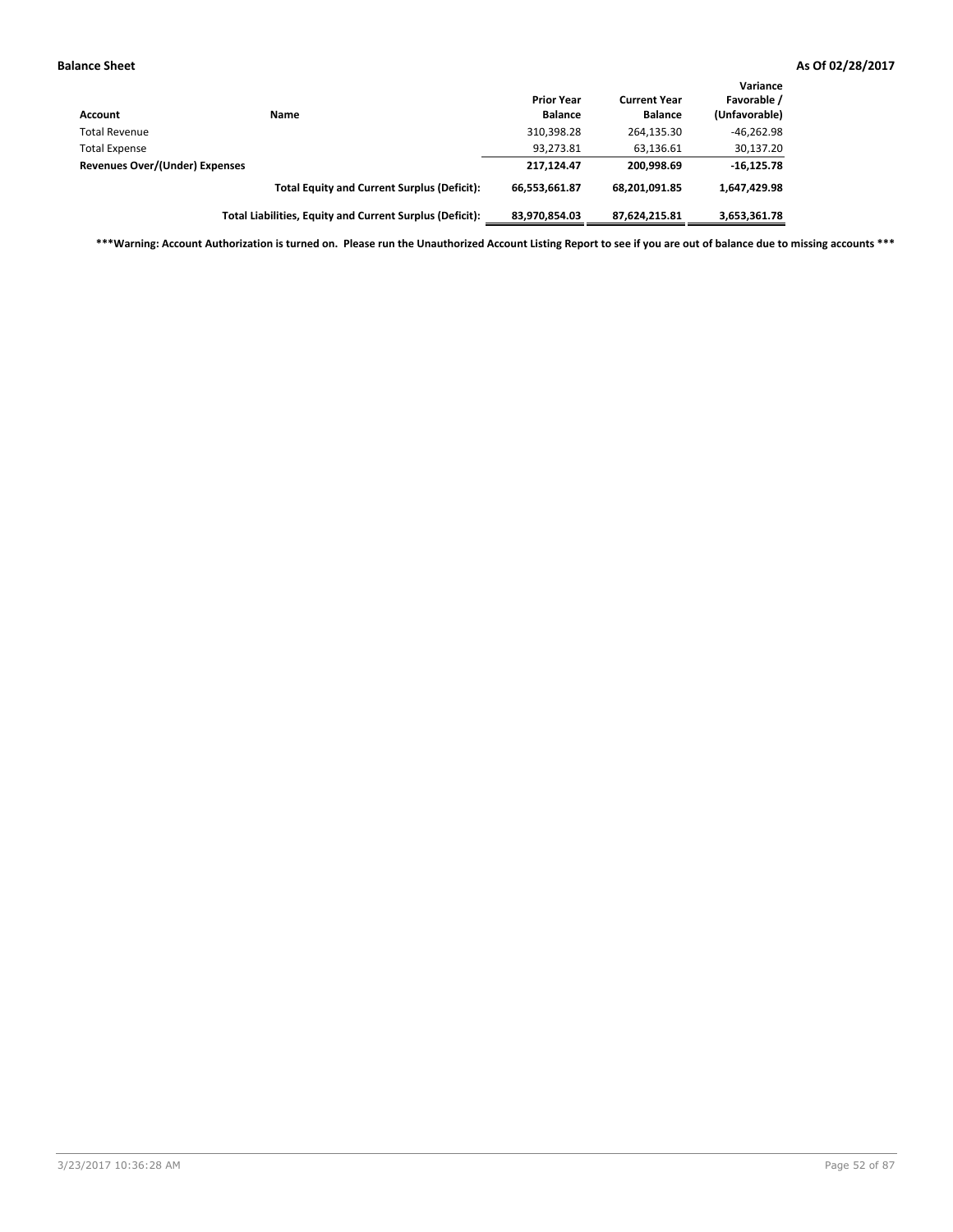|                                       |                                                          |                                     |                                       | Variance                     |
|---------------------------------------|----------------------------------------------------------|-------------------------------------|---------------------------------------|------------------------------|
| <b>Account</b>                        | Name                                                     | <b>Prior Year</b><br><b>Balance</b> | <b>Current Year</b><br><b>Balance</b> | Favorable /<br>(Unfavorable) |
| Fund: 320 - AIRPORT TXDOT GRANT       |                                                          |                                     |                                       |                              |
| Assets                                |                                                          |                                     |                                       |                              |
| 320-2-000000-10000-0000               | <b>CURRENT ASSETS / CASH</b>                             | 69,646.56                           | 214,975.84                            | 145,329.28                   |
| 320-2-000000-13201-0000               | MISC ACCTS RECEIVABLE                                    | 0.00                                | 0.00                                  | 0.00                         |
| 320-2-000000-13205-0000               | <b>INTEREST RECEIVABLE</b>                               | 0.00                                | 0.00                                  | 0.00                         |
|                                       | <b>Total Assets:</b>                                     | 69,646.56                           | 214,975.84                            | 145,329.28                   |
| Liability                             |                                                          |                                     |                                       |                              |
| 320-2-000000-20101-0000               | <b>ACCOUNTS PAYABLE</b>                                  | 0.00                                | 0.00                                  | 0.00                         |
| 320-2-000000-20102-0000               | <b>CREDIT CARD PAYABLE</b>                               | 0.00                                | 0.00                                  | 0.00                         |
| 320-2-000000-20103-0000               | <b>ACCRUED ACCOUNTS PAYABLE</b>                          | 0.00                                | 0.00                                  | 0.00                         |
| 320-2-000000-20902-0000               | <b>DEFERRED GRANT REVENUE</b>                            | 0.00                                | 0.00                                  | 0.00                         |
| 320-2-000000-21125-0000               | DUE TO / AIRPORT FUND                                    | 0.00                                | 0.00                                  | 0.00                         |
| 320-2-000000-29300-0000               | <b>ENCUMBRANCE SUMMARY</b>                               | 0.00                                | 0.00                                  | 0.00                         |
| 320-2-000000-29400-0100               | RESERVED ACCOUNT / ENCUMBRANCES                          | 0.00                                | 0.00                                  | 0.00                         |
|                                       | <b>Total Liability:</b>                                  | 0.00                                | 0.00                                  | 0.00                         |
| <b>Equity</b>                         |                                                          |                                     |                                       |                              |
| 320-2-000000-39000-0000               | UNRESERVED-FUND BALANCE                                  | 69,646.56                           | 14,975.84                             | $-54,670.72$                 |
|                                       | <b>Total Beginning Equity:</b>                           | 69,646.56                           | 14,975.84                             | $-54,670.72$                 |
| <b>Total Revenue</b>                  |                                                          | 0.00                                | 200,000.00                            | 200,000.00                   |
| <b>Total Expense</b>                  |                                                          | 0.00                                | 0.00                                  | 0.00                         |
| <b>Revenues Over/(Under) Expenses</b> |                                                          | 0.00                                | 200,000.00                            | 200,000.00                   |
|                                       | <b>Total Equity and Current Surplus (Deficit):</b>       | 69,646.56                           | 214,975.84                            | 145,329.28                   |
|                                       | Total Liabilities, Equity and Current Surplus (Deficit): | 69,646.56                           | 214,975.84                            | 145,329.28                   |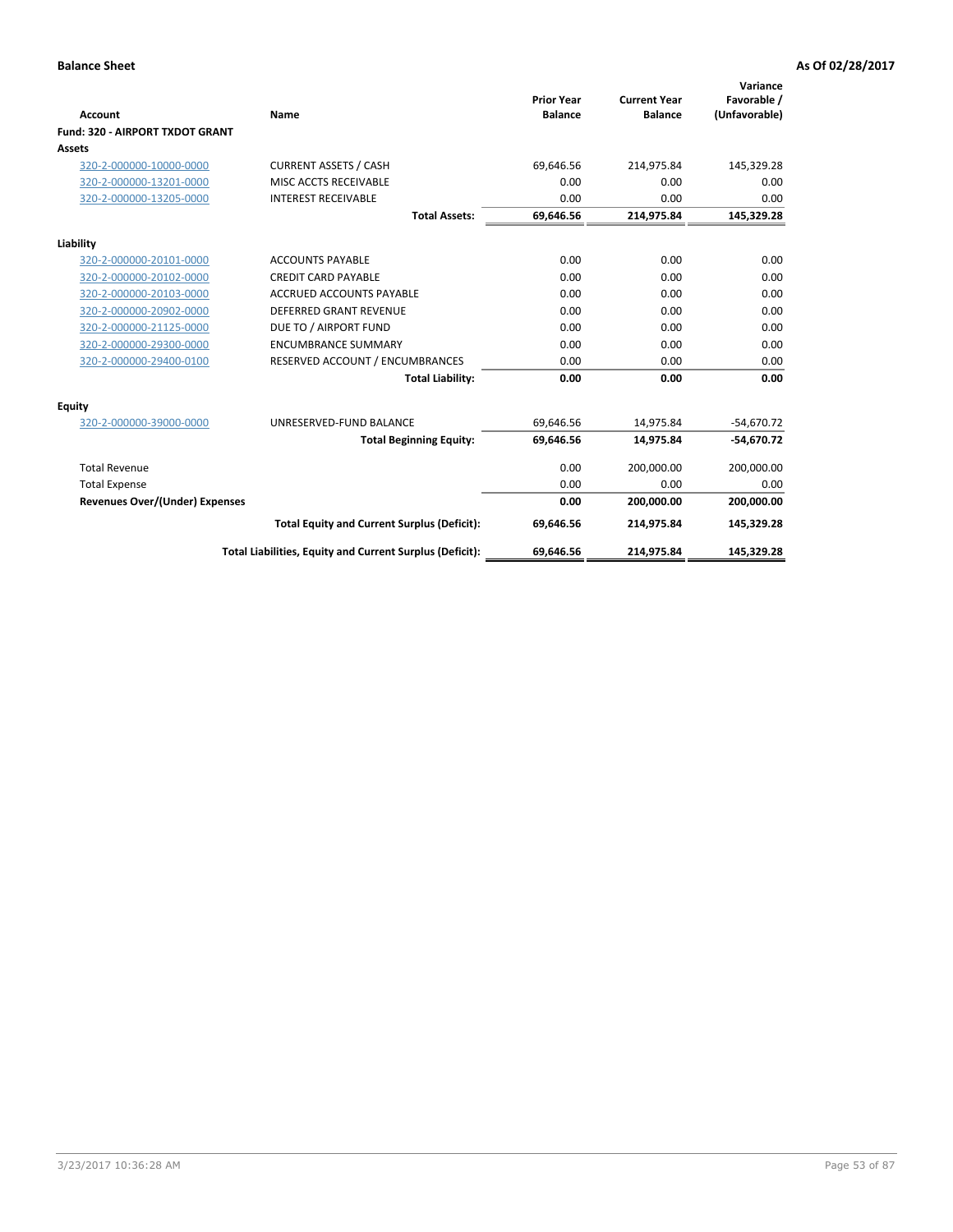| <b>Account</b><br>Fund: 360 - AIRPORT CAPITAL FUND | Name                                                     | <b>Prior Year</b><br><b>Balance</b> | <b>Current Year</b><br><b>Balance</b> | Variance<br>Favorable /<br>(Unfavorable) |
|----------------------------------------------------|----------------------------------------------------------|-------------------------------------|---------------------------------------|------------------------------------------|
| Assets                                             |                                                          |                                     |                                       |                                          |
| 360-2-000000-10000-0000                            | <b>CURRENT ASSETS / CASH</b>                             | 747,881.26                          | 1,589,371.08                          | 841,489.82                               |
| 360-2-000000-13201-0000                            | MISC ACCTS RECEIVABLE                                    | 0.00                                | 0.00                                  | 0.00                                     |
| 360-2-000000-13205-0000                            | <b>INTEREST RECEIVABLE</b>                               | 0.00                                | 0.00                                  | 0.00                                     |
| 360-2-000000-16301-0000                            | FIXED ASSETS / C W I P                                   | 146,068.31                          | 518,848.09                            | 372,779.78                               |
|                                                    | <b>Total Assets:</b>                                     | 893,949.57                          | 2,108,219.17                          | 1,214,269.60                             |
| Liability                                          |                                                          |                                     |                                       |                                          |
| 360-2-000000-20101-0000                            | <b>ACCOUNTS PAYABLE</b>                                  | 0.00                                | 0.00                                  | 0.00                                     |
| 360-2-000000-20102-0000                            | <b>CREDIT CARD PAYABLE</b>                               | 0.00                                | 0.00                                  | 0.00                                     |
| 360-2-000000-20103-0000                            | ACCRUED ACCOUNTS PAYABLE                                 | 0.00                                | 0.00                                  | 0.00                                     |
| 360-2-000000-20125-0000                            | SALES TAX PAYABLE / IN THE CITY                          | 0.00                                | 0.00                                  | 0.00                                     |
| 360-2-000000-20139-0000                            | <b>RETAINAGES PAYABLE</b>                                | 0.00                                | 0.00                                  | 0.00                                     |
| 360-2-000000-21001-0000                            | <b>GENERAL FUND / GENERAL FUND</b>                       | 0.00                                | 0.00                                  | 0.00                                     |
| 360-2-000000-27001-0000                            | <b>CONTRIBUTED CAPITAL</b>                               | 0.00                                | 0.00                                  | 0.00                                     |
| 360-2-000000-29300-0000                            | <b>ENCUMBRANCE SUMMARY</b>                               | 0.00                                | 0.00                                  | 0.00                                     |
| 360-2-000000-29400-0000                            | RESERVED ACCOUNT / ENCUMBRANCES                          | 0.00                                | 0.00                                  | 0.00                                     |
|                                                    | <b>Total Liability:</b>                                  | 0.00                                | 0.00                                  | 0.00                                     |
| Equity                                             |                                                          |                                     |                                       |                                          |
| 360-2-000000-39000-0000                            | UNRESERVED-FUND BALANCE                                  | 0.00                                | 0.00                                  | 0.00                                     |
| 360-2-000000-39100-0000                            | UNRESERVED-RET. EARNINGS                                 | 847,601.72                          | 1,382,000.62                          | 534,398.90                               |
|                                                    | <b>Total Beginning Equity:</b>                           | 847,601.72                          | 1,382,000.62                          | 534,398.90                               |
| <b>Total Revenue</b>                               |                                                          | 61,907.63                           | 767,684.72                            | 705,777.09                               |
| <b>Total Expense</b>                               |                                                          | 15,559.78                           | 41,466.17                             | $-25,906.39$                             |
| <b>Revenues Over/(Under) Expenses</b>              |                                                          | 46,347.85                           | 726,218.55                            | 679,870.70                               |
|                                                    | <b>Total Equity and Current Surplus (Deficit):</b>       | 893,949.57                          | 2,108,219.17                          | 1,214,269.60                             |
|                                                    | Total Liabilities, Equity and Current Surplus (Deficit): | 893,949.57                          | 2,108,219.17                          | 1,214,269.60                             |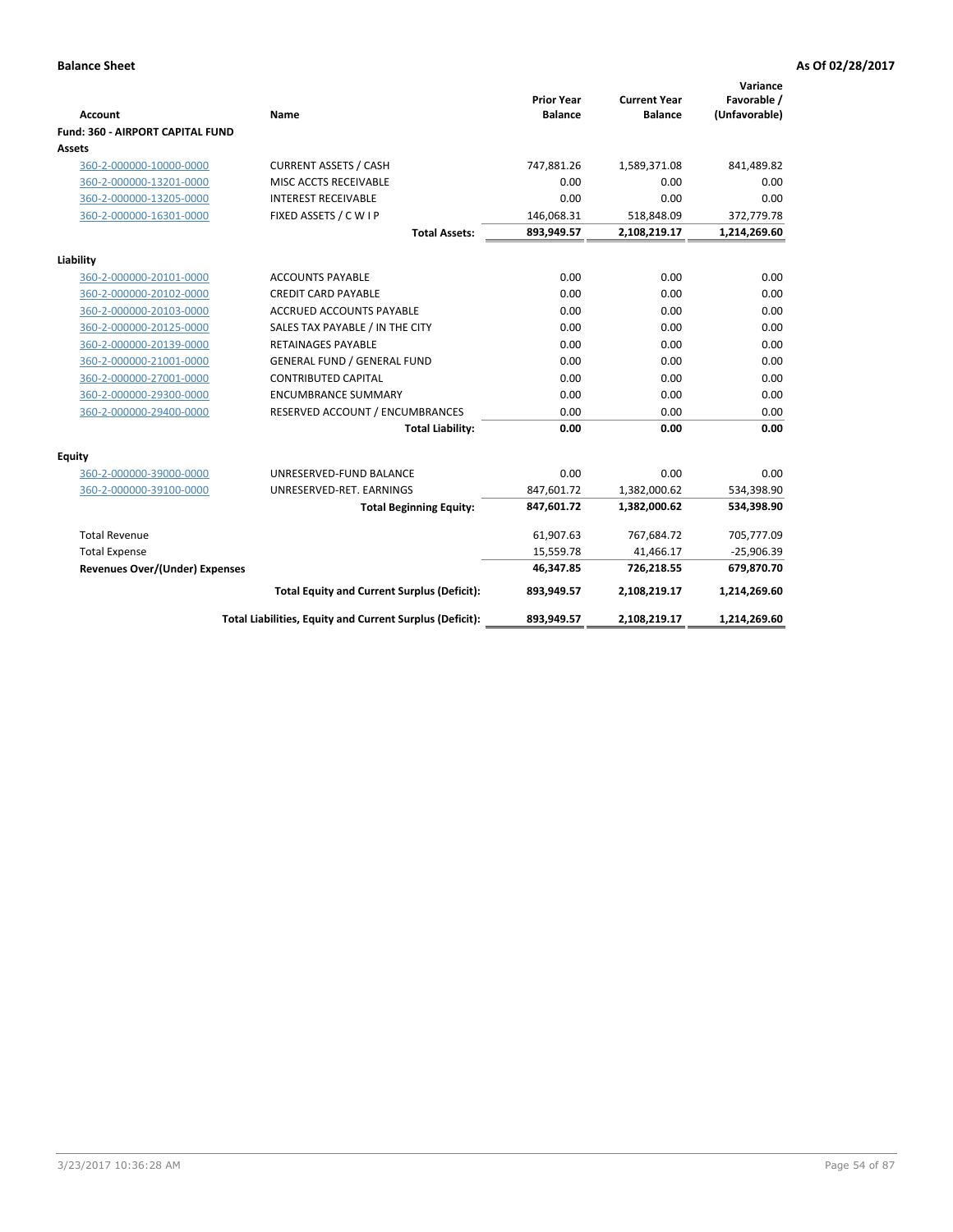| <b>Account</b>                        | <b>Name</b>                                              | <b>Prior Year</b><br><b>Balance</b> | <b>Current Year</b><br><b>Balance</b> | Variance<br>Favorable /<br>(Unfavorable) |
|---------------------------------------|----------------------------------------------------------|-------------------------------------|---------------------------------------|------------------------------------------|
| <b>Fund: 361 - L3-IDC FUND</b>        |                                                          |                                     |                                       |                                          |
| Assets                                |                                                          |                                     |                                       |                                          |
| 361-2-000000-10000-0000               | <b>CURRENT ASSETS / CASH</b>                             | 0.00                                | 0.00                                  | 0.00                                     |
| 361-2-000000-13201-0000               | MISC ACCTS RECEIVABLE                                    | 0.00                                | 0.00                                  | 0.00                                     |
| 361-2-000000-13205-0000               | <b>INTEREST RECEIVABLE</b>                               | 0.00                                | 0.00                                  | 0.00                                     |
|                                       | <b>Total Assets:</b>                                     | 0.00                                | 0.00                                  | 0.00                                     |
| Liability                             |                                                          |                                     |                                       |                                          |
| 361-2-000000-20101-0000               | <b>ACCOUNTS PAYABLE</b>                                  | 0.00                                | 0.00                                  | 0.00                                     |
| 361-2-000000-20102-0000               | <b>CREDIT CARD PAYABLE</b>                               | 0.00                                | 0.00                                  | 0.00                                     |
| 361-2-000000-20103-0000               | MISCELLANEOUS LIABILITIES                                | 0.00                                | 0.00                                  | 0.00                                     |
| 361-2-000000-20108-0000               | <b>MATURED BONDS PAYABLE</b>                             | 0.00                                | 0.00                                  | 0.00                                     |
| 361-2-000000-20111-0000               | <b>MATURED INTEREST PAYABLE</b>                          | 0.00                                | 0.00                                  | 0.00                                     |
| 361-2-000000-20112-0000               | <b>ACCRUED INTEREST PAYABLE</b>                          | 0.00                                | 0.00                                  | 0.00                                     |
| 361-2-000000-20139-0000               | <b>RETAINAGES PAYABLE</b>                                | 0.00                                | 0.00                                  | 0.00                                     |
| 361-2-000000-21001-0000               | <b>GENERAL FUND / GENERAL FUND</b>                       | 0.00                                | 0.00                                  | 0.00                                     |
|                                       | <b>Total Liability:</b>                                  | 0.00                                | 0.00                                  | 0.00                                     |
| Equity                                |                                                          |                                     |                                       |                                          |
| 361-2-000000-39000-0000               | UNRESERVED-FUND BALANCE                                  | 0.00                                | 0.00                                  | 0.00                                     |
| 361-2-000000-39100-0000               | UNRESERVED-RET. EARNINGS                                 | $-2,881,924.85$                     | $-2,881,924.85$                       | 0.00                                     |
| 361-2-000000-39150-0000               | RESERVED-RET. EARNINGS                                   | 2,881,924.85                        | 2,881,924.85                          | 0.00                                     |
|                                       | <b>Total Beginning Equity:</b>                           | 0.00                                | 0.00                                  | 0.00                                     |
| <b>Total Revenue</b>                  |                                                          | 0.00                                | 0.00                                  | 0.00                                     |
| <b>Total Expense</b>                  |                                                          | 0.00                                | 0.00                                  | 0.00                                     |
| <b>Revenues Over/(Under) Expenses</b> |                                                          | 0.00                                | 0.00                                  | 0.00                                     |
|                                       | <b>Total Equity and Current Surplus (Deficit):</b>       | 0.00                                | 0.00                                  | 0.00                                     |
|                                       | Total Liabilities, Equity and Current Surplus (Deficit): | 0.00                                | 0.00                                  | 0.00                                     |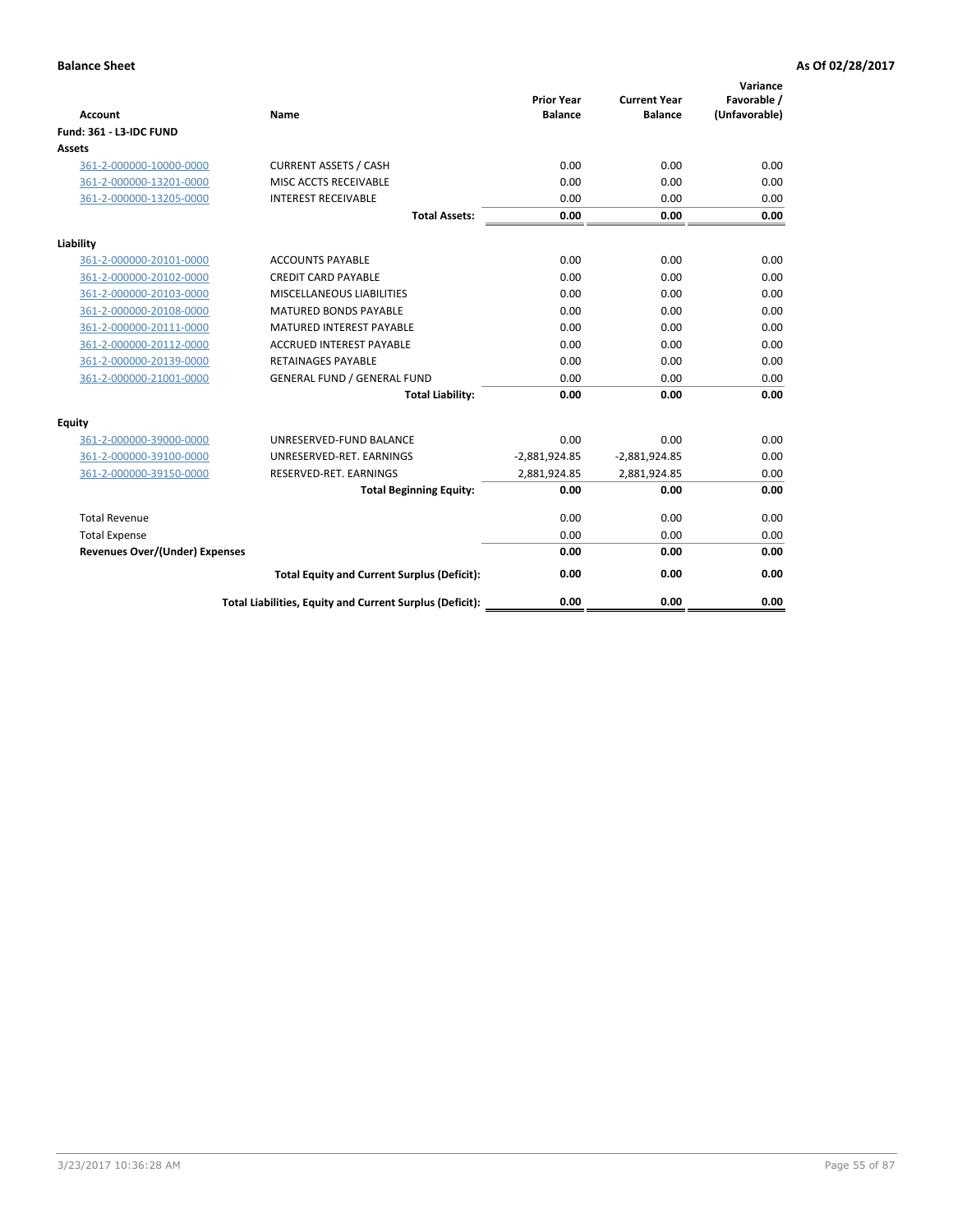|                                       |                                                          |                                     |                                       | Variance                     |
|---------------------------------------|----------------------------------------------------------|-------------------------------------|---------------------------------------|------------------------------|
| <b>Account</b>                        | <b>Name</b>                                              | <b>Prior Year</b><br><b>Balance</b> | <b>Current Year</b><br><b>Balance</b> | Favorable /<br>(Unfavorable) |
| Fund: 362 - AIRPORT FBO FUEL          |                                                          |                                     |                                       |                              |
| Assets                                |                                                          |                                     |                                       |                              |
| 362-2-000000-10000-0000               | <b>CURRENT ASSETS / CASH</b>                             | 0.00                                | 75.411.19                             | 75,411.19                    |
| 362-2-000000-13201-0000               | MISC ACCTS RECEIVABLE                                    | 0.00                                | 0.00                                  | 0.00                         |
| 362-2-000000-13205-0000               | <b>INTEREST RECEIVABLE</b>                               | 0.00                                | 0.00                                  | 0.00                         |
|                                       | <b>Total Assets:</b>                                     | 0.00                                | 75,411.19                             | 75,411.19                    |
| Liability                             |                                                          |                                     |                                       |                              |
| 362-2-000000-20101-0000               | <b>ACCOUNTS PAYABLE</b>                                  | 0.00                                | 0.00                                  | 0.00                         |
| 362-2-000000-20102-0000               | <b>CREDIT CARD PAYABLE</b>                               | 0.00                                | 0.00                                  | 0.00                         |
| 362-2-000000-20103-0000               | <b>ACCRUED ACCOUNTS PAYABLE</b>                          | 0.00                                | 0.00                                  | 0.00                         |
| 362-2-000000-20125-0000               | SALES TAX PAYABLE / IN THE CITY                          | 0.00                                | 41.70                                 | $-41.70$                     |
| 362-2-000000-29300-0000               | <b>ENCUMBRANCE SUMMARY</b>                               | 0.00                                | 0.00                                  | 0.00                         |
| 362-2-000000-29400-0000               | RESERVED ACCOUNT / ENCUMBRANCES                          | 0.00                                | 0.00                                  | 0.00                         |
|                                       | <b>Total Liability:</b>                                  | 0.00                                | 41.70                                 | $-41.70$                     |
| <b>Equity</b>                         |                                                          |                                     |                                       |                              |
| 362-2-000000-39000-0000               | UNRESERVED-FUND BALANCE                                  | 0.00                                | 0.00                                  | 0.00                         |
| 362-2-000000-39100-0000               | UNRESERVED-RET. EARNINGS                                 | 0.00                                | $-2.87$                               | $-2.87$                      |
|                                       | <b>Total Beginning Equity:</b>                           | 0.00                                | $-2.87$                               | $-2.87$                      |
| <b>Total Revenue</b>                  |                                                          | 0.00                                | 180,621.67                            | 180,621.67                   |
| <b>Total Expense</b>                  |                                                          | 0.00                                | 105,249.31                            | $-105,249.31$                |
| <b>Revenues Over/(Under) Expenses</b> |                                                          | 0.00                                | 75,372.36                             | 75,372.36                    |
|                                       | <b>Total Equity and Current Surplus (Deficit):</b>       | 0.00                                | 75,369.49                             | 75,369.49                    |
|                                       | Total Liabilities, Equity and Current Surplus (Deficit): | 0.00                                | 75,411.19                             | 75,411.19                    |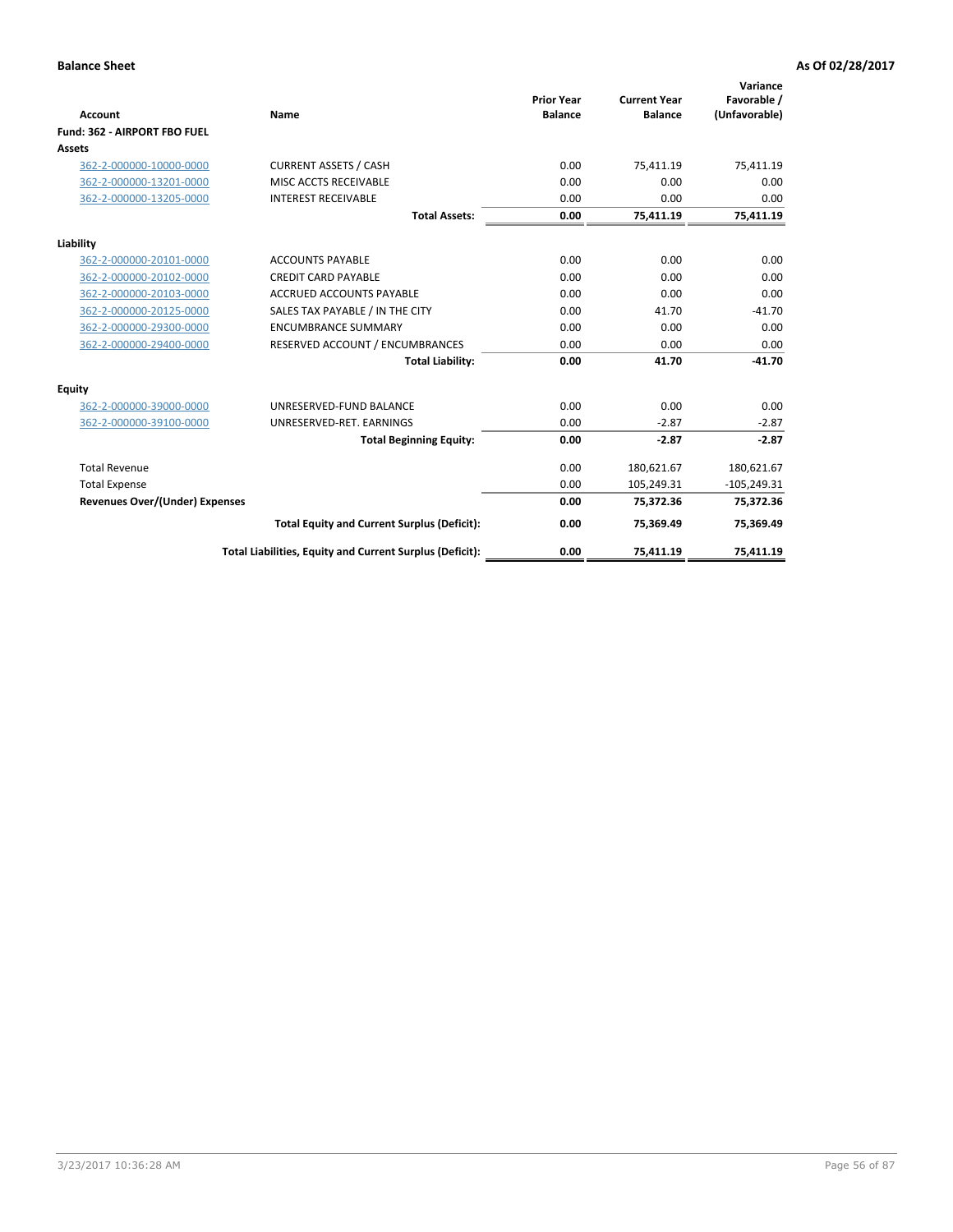|                                 |                                       | <b>Prior Year</b> | <b>Current Year</b>  | Variance<br>Favorable / |
|---------------------------------|---------------------------------------|-------------------|----------------------|-------------------------|
| <b>Account</b>                  | Name                                  | <b>Balance</b>    | <b>Balance</b>       | (Unfavorable)           |
| Fund: 400 - GOLF FUND<br>Assets |                                       |                   |                      |                         |
| 400-2-000000-10000-0000         | <b>CURRENT ASSETS / CASH</b>          | $-340,400.01$     | -338,267.04          | 2,132.97                |
| 400-2-000000-10304-0000         | CASH / PETTY CASH/CHANGE DRAWERS      | 200.00            | 200.00               | 0.00                    |
| 400-2-000000-13007-0000         | <b>RETURNED CHECKS</b>                | 0.00              | 0.00                 | 0.00                    |
| 400-2-000000-13201-0000         | MISC ACCTS RECEIVABLE                 | 2,035.02          | 3,623.00             | 1,587.98                |
| 400-2-000000-13202-0000         | <b>EMPLOYEE ADVANCES</b>              | 0.00              | 0.00                 | 0.00                    |
| 400-2-000000-13203-0000         | NON-CURRENT ASSETS / PREPAYMENTS      | 0.00              | 0.00                 | 0.00                    |
| 400-2-000000-13205-0000         | <b>INTEREST RECEIVABLE</b>            | 0.00              | 0.00                 | 0.00                    |
|                                 | <b>CHARGES RECEIVABLE</b>             | 2,192.20          |                      | 5,126.45                |
| 400-2-000000-13206-0000         |                                       | 7,253.50          | 7,318.65<br>7,272.38 |                         |
| 400-2-000000-15301-0000         | INVENTORIES / GOLF COURSE             |                   |                      | 18.88                   |
| 400-2-000000-16001-0000         | FIXED ASSETS / LAND                   | 93,000.00         | 93,000.00            | 0.00                    |
| 400-2-000000-16002-0000         | FIXED ASSETS / IMPROVMENTS-NON BUILDI | 521,160.58        | 521,160.58           | 0.00                    |
| 400-2-000000-16003-0000         | ACCUM DEPR / IMPROVEMENTS-NON BUILI   | $-244,919.68$     | $-262,245.70$        | $-17,326.02$            |
| 400-2-000000-16004-0000         | FIXED ASSETS / BUILDINGS              | 109,640.00        | 109,640.00           | 0.00                    |
| 400-2-000000-16005-0000         | <b>ACCUM DEPR / BUILDINGS</b>         | $-104,606.74$     | $-107,771.86$        | $-3,165.12$             |
| 400-2-000000-16201-0000         | FIXED ASSETS / MACHINERY AND EQUIPMEN | 67,625.00         | 51,957.00            | $-15,668.00$            |
| 400-2-000000-16202-0000         | ACCUM DEPR / MACHINERY AND EQUIPMEI   | $-67,625.00$      | $-51,957.00$         | 15,668.00               |
| 400-2-000000-16301-0000         | FIXED ASSETS / C W I P                | 0.00              | 0.00                 | 0.00                    |
| 400-2-000000-17501-0000         | <b>EMPLOYEE CONTRIBUTIONS</b>         | 6,650.00          | 6,534.00             | $-116.00$               |
| 400-2-000000-17504-0000         | <b>INVESTMENT RETURN</b>              | 4,827.00          | 30,487.00            | 25,660.00               |
| 400-2-000000-17508-0000         | <b>EXPERIENCE DIFFERENCE</b>          | 58.00             | 618.00               | 560.00                  |
| 400-2-000000-17520-0000         | <b>ASSUMPTION CHANGES</b>             | 0.00              | 8,101.00             | 8,101.00                |
|                                 | <b>Total Assets:</b>                  | 57,089.87         | 79,670.01            | 22,580.14               |
| Liability                       |                                       |                   |                      |                         |
| 400-2-000000-20101-0000         | <b>ACCOUNTS PAYABLE</b>               | 0.00              | 0.00                 | 0.00                    |
| 400-2-000000-20102-0000         | <b>CREDIT CARD PAYABLE</b>            | 0.00              | 0.00                 | 0.00                    |
| 400-2-000000-20103-0000         | ACCRUED ACCOUNTS PAYABLE              | 0.00              | 0.00                 | 0.00                    |
| 400-2-000000-20112-0000         | <b>ACCRUED INTEREST PAYABLE</b>       | 0.00              | 0.00                 | 0.00                    |
| 400-2-000000-20124-0000         | <b>GOLF COURSE RESALE</b>             | 0.00              | 0.00                 | 0.00                    |
| 400-2-000000-20125-0000         | SALES TAX PAYABLE / IN THE CITY       | 530.19            | 370.41               | 159.78                  |
| 400-2-000000-20139-0000         | RETAINAGES PAYABLE                    | 0.00              | 0.00                 | 0.00                    |
| 400-2-000000-20141-0000         | <b>TELEPHONE CLEARING</b>             | 0.00              | 0.00                 | 0.00                    |
| 400-2-000000-21001-0000         | <b>GENERAL FUND / GENERAL FUND</b>    | 0.00              | 0.00                 | 0.00                    |
| 400-2-000000-21101-0000         | ENTERPRISE / WTR/WWTR UTILITY FUND    | 0.00              | 0.00                 | 0.00                    |
| 400-2-000000-22001-0000         | SALARIES PAYABLE                      | 4,343.20          | 4,793.59             | $-450.39$               |
| 400-2-000000-22002-0000         | <b>VACATION/SICK PAYABLE</b>          | 12,984.33         | 9,962.69             | 3,021.64                |
| 400-2-000000-23001-0000         | CAPITAL LEASE PAYABLE                 | 0.00              | 0.00                 | 0.00                    |
| 400-2-000000-24001-0000         | O/S CHECKS PAYABLE                    | 0.00              | 0.00                 | 0.00                    |
| 400-2-000000-26001-0000         | COMPENSATED ABSENCES PAY              | 30,700.32         | 36,211.40            | -5,511.08               |
| 400-2-000000-27001-0000         | <b>CONTRIBUTED CAPITAL</b>            | 0.00              | 0.00                 | 0.00                    |
| 400-2-000000-27002-0000         | CONTRIBUTED CAPITAL / DEVELOPERS      | 0.00              | 0.00                 | 0.00                    |
| 400-2-000000-29300-0000         | <b>ENCUMBRANCE SUMMARY</b>            | 0.00              | 0.00                 | 0.00                    |
| 400-2-000000-29400-0100         | RESERVED ACCOUNT / ENCUMBRANCES       | 0.00              | 0.00                 | 0.00                    |
| 400-2-000000-29999-0000         | <b>NET PENSION LIABILITY</b>          |                   |                      |                         |
|                                 |                                       | 8,714.00          | 51,519.00            | $-42,805.00$            |
|                                 | <b>Total Liability:</b>               | 57,272.04         | 102,857.09           | -45,585.05              |
| <b>Equity</b>                   |                                       |                   |                      |                         |
| 400-2-000000-39000-0000         | UNRESERVED-FUND BALANCE               | 0.00              | 0.00                 | 0.00                    |
| 400-2-000000-39100-0000         | UNRESERVED-RET. EARNINGS              | 26,241.25         | $-13,008.54$         | -39,249.79              |
| 400-2-000000-39500-0000         | <b>NET POSITION - PENSION</b>         | $-44.00$          | $-44.00$             | 0.00                    |

**Total Beginning Equity: 26,197.25 -13,052.54 -39,249.79**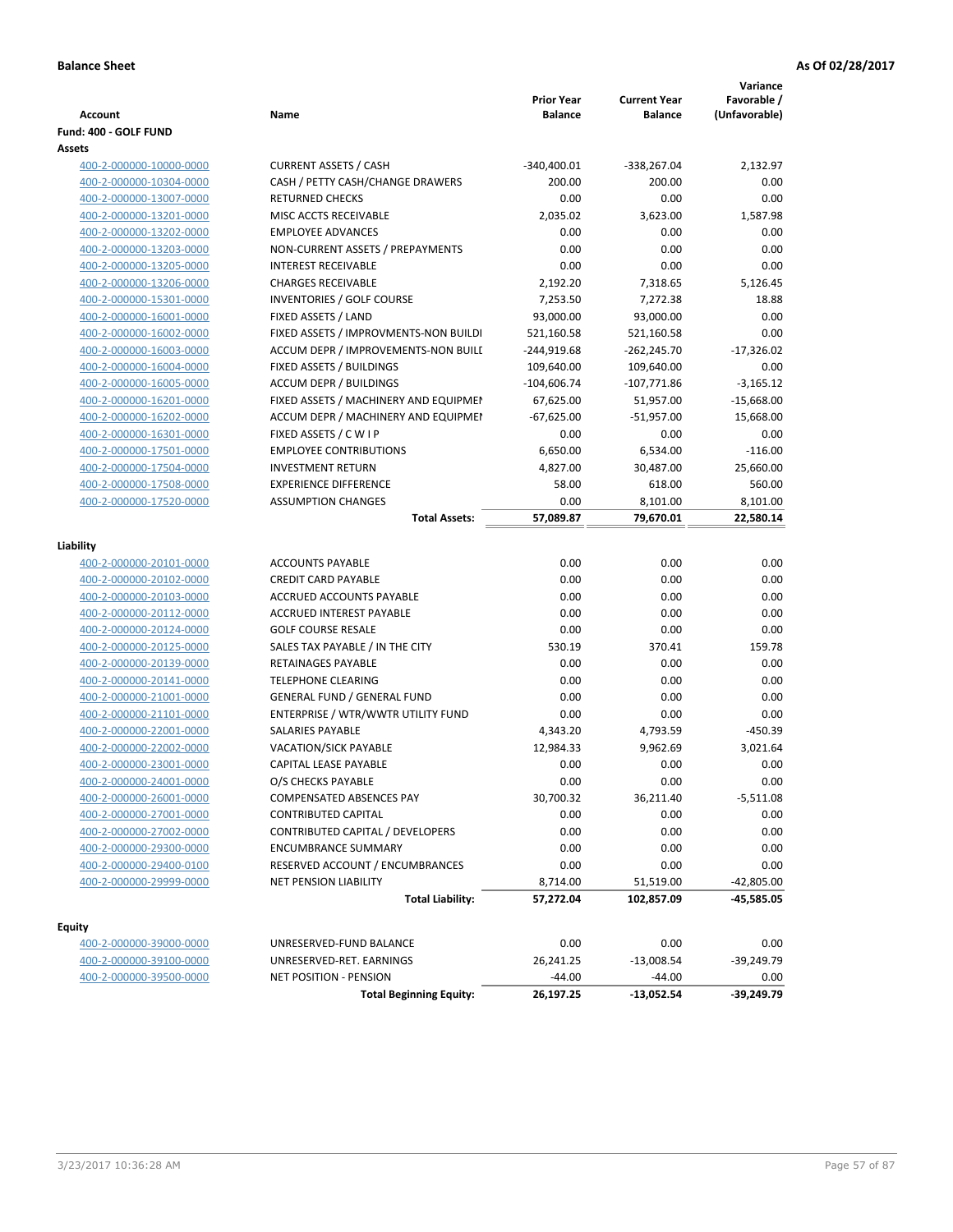| Account                        | <b>Name</b>                                              | <b>Prior Year</b><br><b>Balance</b> | <b>Current Year</b><br><b>Balance</b> | Variance<br>Favorable /<br>(Unfavorable) |
|--------------------------------|----------------------------------------------------------|-------------------------------------|---------------------------------------|------------------------------------------|
| <b>Total Revenue</b>           |                                                          | 58,591.33                           | 74.423.03                             | 15,831.70                                |
| <b>Total Expense</b>           |                                                          | 84,970.75                           | 84,557.56                             | 413.19                                   |
| Revenues Over/(Under) Expenses |                                                          | $-26,379.42$                        | $-10.134.53$                          | 16,244.89                                |
|                                | <b>Total Equity and Current Surplus (Deficit):</b>       | $-182.17$                           | $-23.187.07$                          | $-23,004.90$                             |
|                                | Total Liabilities, Equity and Current Surplus (Deficit): | 57,089.87                           | 79,670.02                             | 22,580.15                                |

**\*\*\*Warning: Account Authorization is turned on. Please run the Unauthorized Account Listing Report to see if you are out of balance due to missing accounts \*\*\***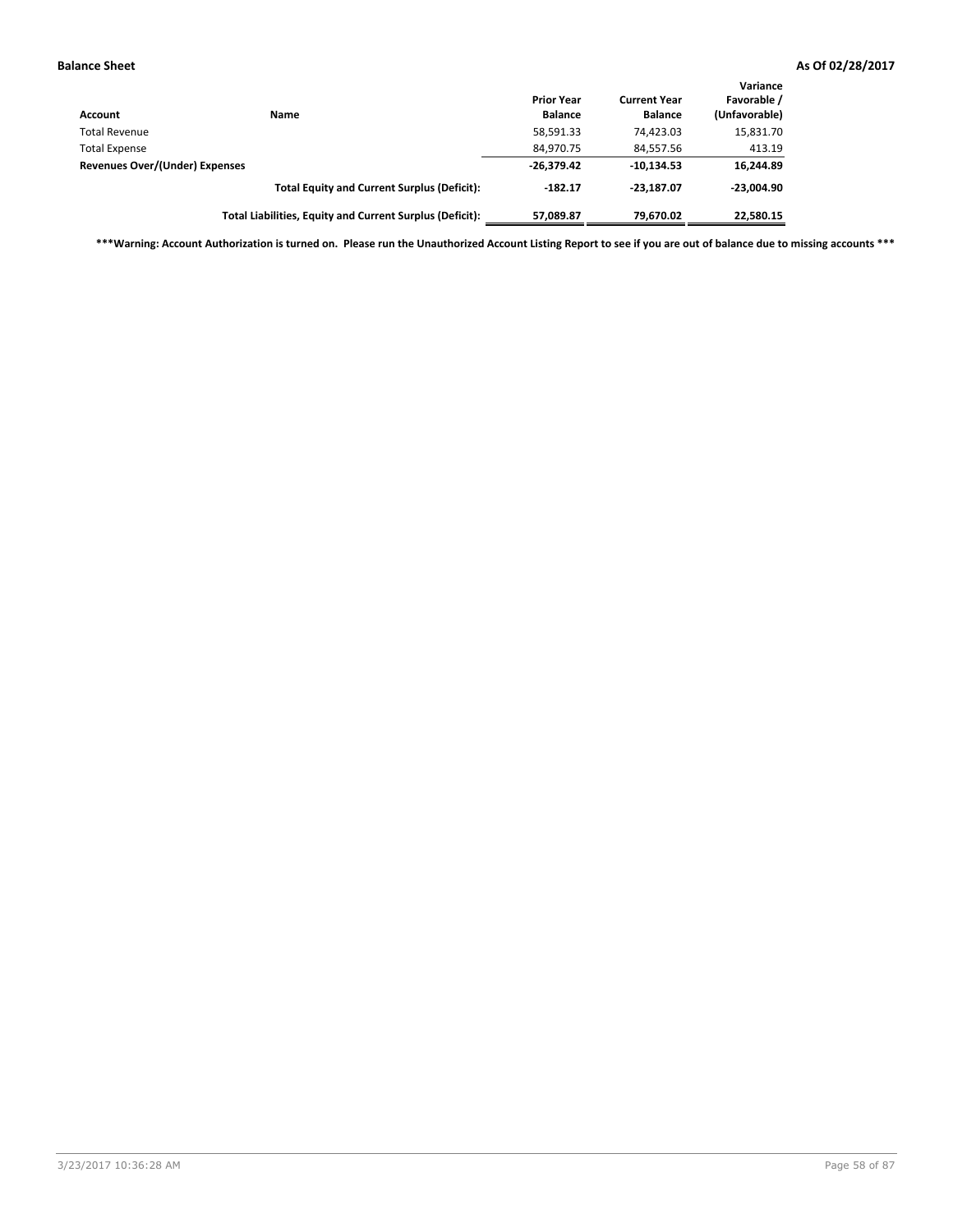|                                       |                                                          | <b>Prior Year</b> | <b>Current Year</b> | Variance<br>Favorable / |
|---------------------------------------|----------------------------------------------------------|-------------------|---------------------|-------------------------|
| <b>Account</b>                        | Name                                                     | <b>Balance</b>    | <b>Balance</b>      | (Unfavorable)           |
| <b>Fund: 500 - SANITATION FUND</b>    |                                                          |                   |                     |                         |
| Assets                                |                                                          |                   |                     |                         |
| 500-2-000000-10000-0000               | <b>CURRENT ASSETS / CASH</b>                             | 1,369,534.85      | 1,644,135.24        | 274,600.39              |
| 500-2-000000-13000-0000               | <b>CUSTOMER ACCTS RECEIVABLE</b>                         | 152,131.91        | 112,681.99          | $-39,449.92$            |
| 500-2-000000-13001-0000               | NON CURRENT CUSTOMER ACCTS RECEIVAE                      | 40,475.64         | 51,725.95           | 11,250.31               |
| 500-2-000000-13002-0000               | ALLOW FOR UNCOLLECT REC                                  | $-36,479.94$      | $-51,300.94$        | $-14,821.00$            |
| 500-2-000000-13003-0000               | UNBILLED YEAR-END ACCRUAL                                | 379,459.63        | 316,710.26          | $-62,749.37$            |
| 500-2-000000-13201-0000               | MISC ACCTS RECEIVABLE                                    | 185.00            | 185.00              | 0.00                    |
| 500-2-000000-17501-0000               | <b>EMPLOYEE CONTRIBUTIONS</b>                            | 6,650.00          | 6,534.00            | $-116.00$               |
| 500-2-000000-17504-0000               | <b>INVESTMENT RETURN</b>                                 | 4,827.00          | 30,487.00           | 25,660.00               |
| 500-2-000000-17508-0000               | <b>EXPERIENCE DIFFERENCE</b>                             | 58.00             | 618.00              | 560.00                  |
| 500-2-000000-17520-0000               | <b>ASSUMPTION CHANGES</b>                                | 0.00              | 8,101.00            | 8,101.00                |
|                                       | <b>Total Assets:</b>                                     | 1,916,842.09      | 2,119,877.50        | 203,035.41              |
| Liability                             |                                                          |                   |                     |                         |
| 500-2-000000-20101-0000               | <b>ACCOUNTS PAYABLE</b>                                  | 0.00              | 0.00                | 0.00                    |
| 500-2-000000-20102-0000               | <b>CREDIT CARD PAYABLE</b>                               | 0.00              | 0.00                | 0.00                    |
| 500-2-000000-20103-0000               | ACCRUED ACCOUNTS PAYABLE                                 | 0.00              | 0.00                | 0.00                    |
| 500-2-000000-20125-0000               | SALES TAX PAYABLE / IN THE CITY                          | 20,493.67         | 20,398.03           | 95.64                   |
| 500-2-000000-20126-0000               | SALES TAX PAYABLE / OUT OF CITY                          | 0.00              | 0.00                | 0.00                    |
| 500-2-000000-20133-0000               | <b>GARBAGE CLEARING</b>                                  | 0.00              | 0.00                | 0.00                    |
| 500-2-000000-20135-0000               | GARBAGE CLEARING / BAD DEBT EXPENS                       | 15,209.04         | 19,390.64           | $-4,181.60$             |
| 500-2-000000-20160-0000               | UNAPPLIED CREDIT                                         | 0.00              | 0.00                | 0.00                    |
| 500-2-000000-20201-0000               | DEFERRED REVENUE                                         | 0.00              | 0.00                | 0.00                    |
| 500-2-000000-21001-0000               | <b>GENERAL FUND / GENERAL FUND</b>                       | 0.00              | 0.00                | 0.00                    |
| 500-2-000000-22001-0000               | SALARIES PAYABLE                                         | 3,481.43          | 2,316.20            | 1,165.23                |
| 500-2-000000-22002-0000               | <b>VACATION/SICK PAYABLE</b>                             | 4,512.22          | 5,358.50            | $-846.28$               |
| 500-2-000000-24002-0000               | <b>CUSTOMER DEPOSITS</b>                                 | 158,127.47        | 189,996.37          | $-31,868.90$            |
| 500-2-000000-24007-0000               | <b>BILLED DEPOSITS SUSPENSE</b>                          | 0.00              | 0.00                | 0.00                    |
| 500-2-000000-26001-0000               | COMPENSATED ABSENCES PAY                                 | $-176.76$         | 2,594.17            | $-2,770.93$             |
| 500-2-000000-29300-0000               | <b>ENCUMBRANCE SUMMARY</b>                               | 0.00              | 0.00                | 0.00                    |
| 500-2-000000-29400-0100               | RESERVED ACCOUNT / ENCUMBRANCES                          | 0.00              | 0.00                | 0.00                    |
| 500-2-000000-29999-0000               | <b>NET PENSION LIABILITY</b>                             | 8,714.00          | 51,519.00           | $-42,805.00$            |
|                                       | <b>Total Liability:</b>                                  | 210,361.07        | 291,572.91          | $-81,211.84$            |
|                                       |                                                          |                   |                     |                         |
| <b>Equity</b>                         |                                                          |                   |                     |                         |
| 500-2-000000-39000-0000               | UNRESERVED-FUND BALANCE                                  | 0.00              | 0.00                | 0.00                    |
| 500-2-000000-39100-0000               | UNRESERVED-RET. EARNINGS                                 | 1,311,908.45      | 1.430.891.22        | 118,982.77              |
| 500-2-000000-39500-0000               | <b>NET POSITION - PENSION</b>                            | $-44.00$          | $-44.00$            | 0.00                    |
|                                       | Total Beginning Equity:                                  | 1,311,864.45      | 1,430,847.22        | 118,982.77              |
| <b>Total Revenue</b>                  |                                                          | 1,611,954.94      | 1,657,998.79        | 46,043.85               |
| <b>Total Expense</b>                  |                                                          | 1,217,338.37      | 1,260,541.42        | $-43,203.05$            |
| <b>Revenues Over/(Under) Expenses</b> |                                                          | 394,616.57        | 397,457.37          | 2,840.80                |
|                                       | <b>Total Equity and Current Surplus (Deficit):</b>       | 1,706,481.02      | 1,828,304.59        | 121,823.57              |
|                                       | Total Liabilities, Equity and Current Surplus (Deficit): | 1,916,842.09      | 2,119,877.50        | 203,035.41              |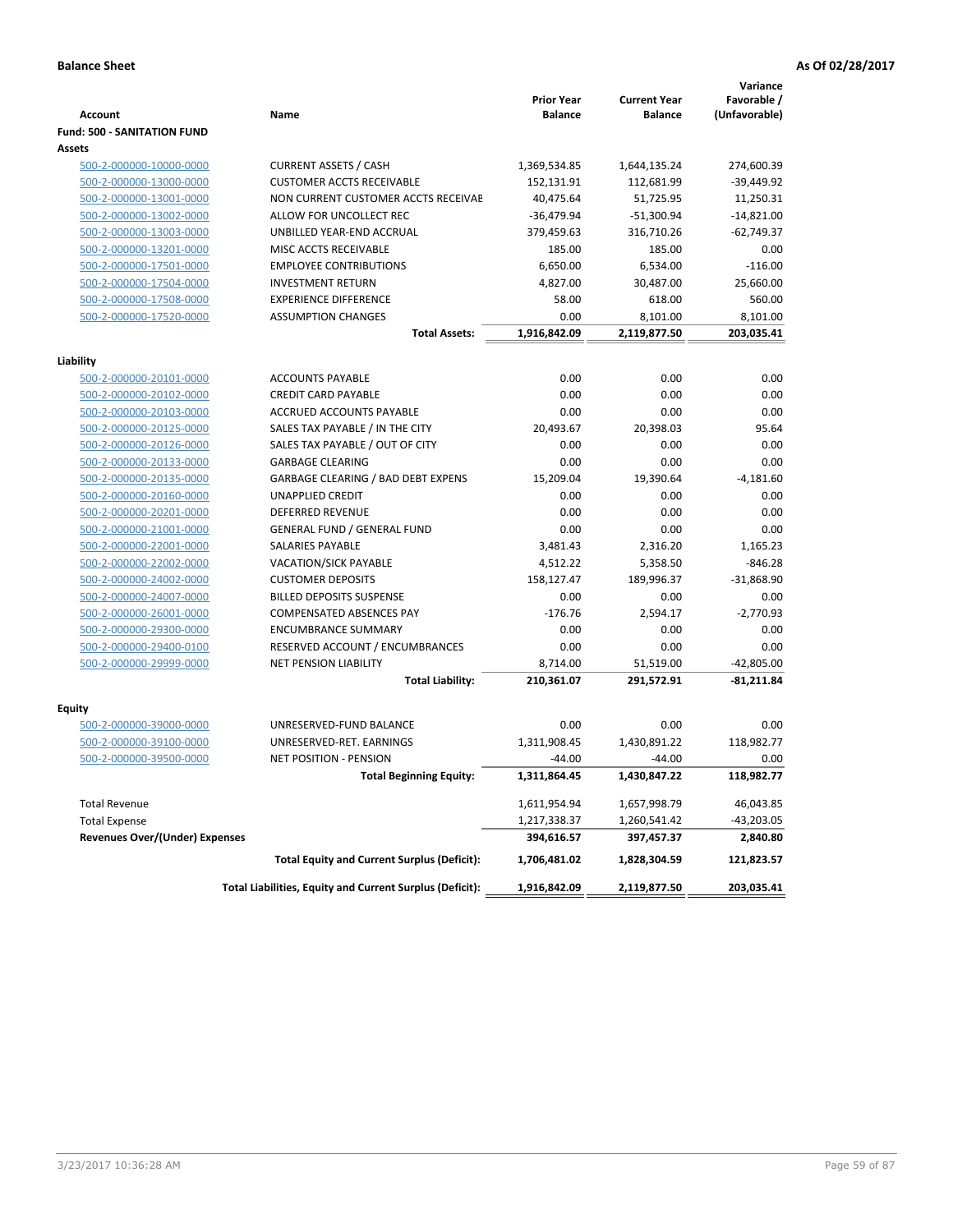| <b>Account</b>                        | Name                                                       | <b>Prior Year</b><br><b>Balance</b> | <b>Current Year</b><br><b>Balance</b> | Variance<br>Favorable /<br>(Unfavorable) |
|---------------------------------------|------------------------------------------------------------|-------------------------------------|---------------------------------------|------------------------------------------|
|                                       | <b>Fund: 561 - REGINAL HOUSEHOLD HAZARDOUS WASTE GRANT</b> |                                     |                                       |                                          |
| Assets                                |                                                            |                                     |                                       |                                          |
| 561-2-000000-10000-0000               | <b>CURRENT ASSETS / CASH</b>                               | 0.00                                | 0.00                                  | 0.00                                     |
| 561-2-000000-13201-0000               | MISC ACCTS RECEIVABLE                                      | 0.00                                | 0.00                                  | 0.00                                     |
| 561-2-000000-13205-0000               | <b>INTEREST RECEIVABLE</b>                                 | 0.00                                | 0.00                                  | 0.00                                     |
|                                       | <b>Total Assets:</b>                                       | 0.00                                | 0.00                                  | 0.00                                     |
| Liability                             |                                                            |                                     |                                       |                                          |
| 561-2-000000-20101-0000               | <b>ACCOUNTS PAYABLE</b>                                    | 0.00                                | 0.00                                  | 0.00                                     |
| 561-2-000000-20102-0000               | <b>CREDIT CARD PAYABLE</b>                                 | 0.00                                | 0.00                                  | 0.00                                     |
| 561-2-000000-20103-0000               | <b>ACCRUED ACCOUNTS PAYABLE</b>                            | 0.00                                | 0.00                                  | 0.00                                     |
| 561-2-000000-21140-0000               | DUE TO / SANITATION FUND                                   | 0.00                                | 0.00                                  | 0.00                                     |
| 561-2-000000-29300-0000               | <b>ENCUMBRANCE SUMMARY</b>                                 | 0.00                                | 0.00                                  | 0.00                                     |
| 561-2-000000-29400-0100               | RESERVED ACCOUNT / ENCUMBRANCES                            | 0.00                                | 0.00                                  | 0.00                                     |
|                                       | <b>Total Liability:</b>                                    | 0.00                                | 0.00                                  | 0.00                                     |
| <b>Equity</b>                         |                                                            |                                     |                                       |                                          |
| 561-2-000000-39100-0000               | UNRESERVED-RET. EARNINGS                                   | 0.00                                | 0.00                                  | 0.00                                     |
|                                       | <b>Total Beginning Equity:</b>                             | 0.00                                | 0.00                                  | 0.00                                     |
| <b>Total Revenue</b>                  |                                                            | 0.00                                | 0.00                                  | 0.00                                     |
| <b>Total Expense</b>                  |                                                            | 0.00                                | 0.00                                  | 0.00                                     |
| <b>Revenues Over/(Under) Expenses</b> |                                                            | 0.00                                | 0.00                                  | 0.00                                     |
|                                       | <b>Total Equity and Current Surplus (Deficit):</b>         | 0.00                                | 0.00                                  | 0.00                                     |
|                                       | Total Liabilities, Equity and Current Surplus (Deficit):   | 0.00                                | 0.00                                  | 0.00                                     |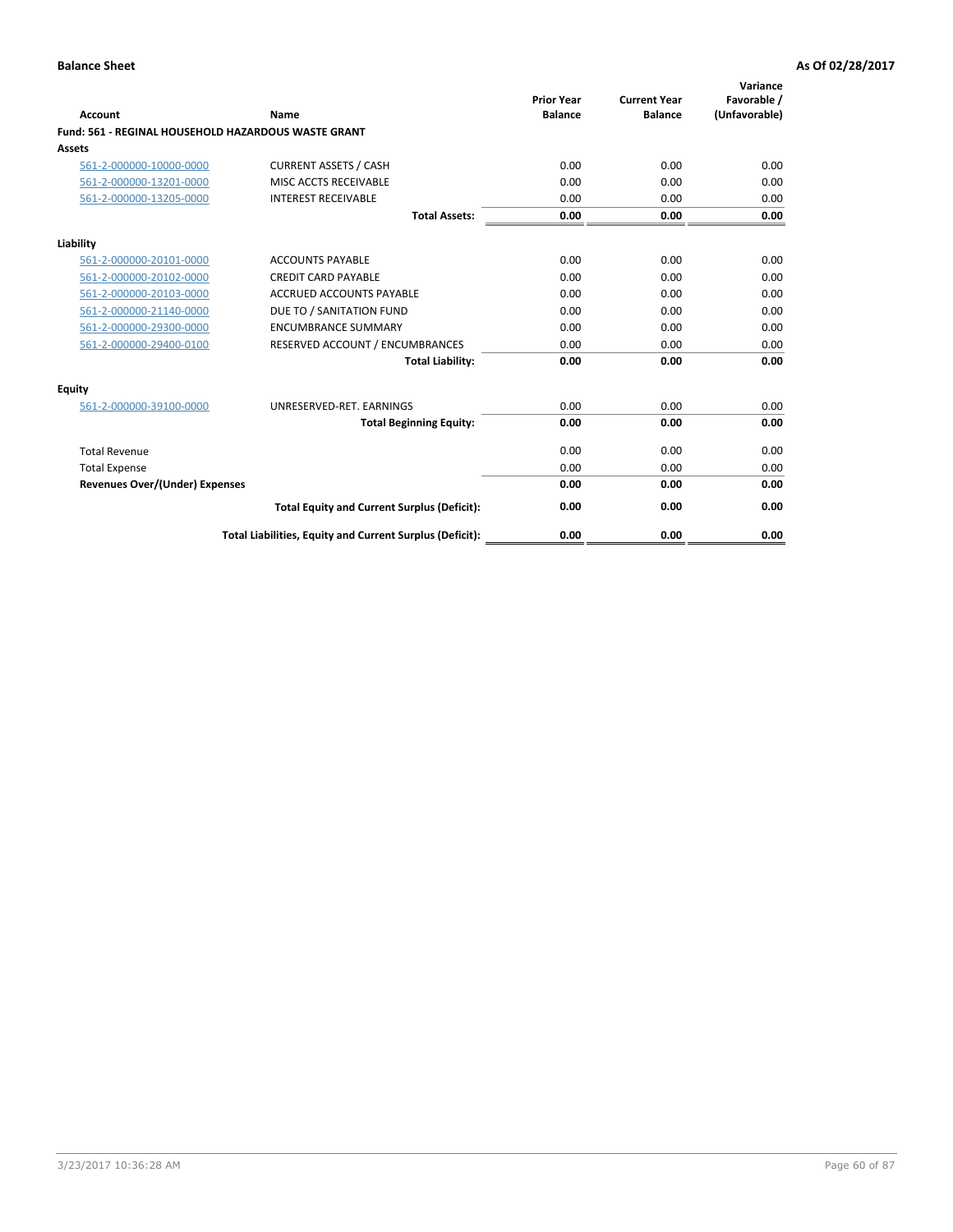| <b>CURRENT ASSETS / CASH</b><br>133,883.98<br>$-84,233.14$<br>601-2-000000-10000-0000<br>49,650.84<br>601-2-000000-13201-0000<br>MISC ACCTS RECEIVABLE<br>0.00<br>0.00<br>0.00<br>601-2-000000-13203-0000<br>NON-CURRENT ASSETS / PREPAYMENTS<br>0.00<br>0.00<br>0.00<br>0.00<br>601-2-000000-13204-0000<br>PREPAYMENTS / INSURANCE PREPAYMENT<br>0.00<br>0.00<br>0.00<br>601-2-000000-13205-0000<br><b>INTEREST RECEIVABLE</b><br>0.00<br>0.00<br>601-2-000000-15001-0000<br><b>INVENTORIES / POSTAGE</b><br>0.00<br>0.00<br>601-2-000000-15101-0000<br><b>FACILITIES MAINT STOCK</b><br>13,521.61<br>16,551.16<br>3,029.55<br>601-2-000000-15201-0000<br><b>INVENTORIES / GARAGE</b><br>87,896.47<br>177,340.78<br>89,444.31<br>601-2-000000-16001-0000<br>FIXED ASSETS / LAND<br>0.00<br>0.00<br>0.00<br>0.00<br>0.00<br>601-2-000000-16002-0000<br>FIXED ASSETS / IMPROVMENTS-NON BUILDI<br>0.00<br>0.00<br>0.00<br>601-2-000000-16003-0000<br>ACCUM DEPR / IMPROVEMENTS-NON BUILI<br>0.00<br>601-2-000000-16004-0000<br>FIXED ASSETS / BUILDINGS<br>100,832.00<br>100,832.00<br>0.00<br>601-2-000000-16005-0000<br><b>ACCUM DEPR / BUILDINGS</b><br>$-100,832.00$<br>$-100,832.00$<br>0.00<br>601-2-000000-16201-0000<br>FIXED ASSETS / MACHINERY AND EQUIPMEN<br>166,476.00<br>166,476.00<br>0.00<br>601-2-000000-16202-0000<br>ACCUM DEPR / MACHINERY AND EQUIPMEI<br>$-163,814.71$<br>$-166,476.00$<br>$-2,661.29$<br>$-463.00$<br>601-2-000000-17501-0000<br><b>EMPLOYEE CONTRIBUTIONS</b><br>26,599.00<br>26,136.00<br>601-2-000000-17504-0000<br><b>INVESTMENT RETURN</b><br>19,307.00<br>102,643.00<br>121,950.00<br>601-2-000000-17508-0000<br><b>EXPERIENCE DIFFERENCE</b><br>232.00<br>2,471.00<br>2,239.00<br>601-2-000000-17520-0000<br><b>ASSUMPTION CHANGES</b><br>0.00<br>32,404.00<br>32,404.00<br>284,101.35<br>426,503.78<br><b>Total Assets:</b><br>379.40<br>1,575.61<br>601-2-000000-20101-0000<br><b>ACCOUNTS PAYABLE</b><br>1,955.01<br><b>CREDIT CARD PAYABLE</b><br>0.00<br>0.00<br>0.00<br>601-2-000000-20102-0000<br>601-2-000000-20103-0000<br>ACCRUED ACCOUNTS PAYABLE<br>0.00<br>0.00<br>0.00<br>0.00<br>0.00<br>601-2-000000-20115-0000<br><b>DRINK SUPPLY</b><br>0.00<br>0.00<br>0.00<br>601-2-000000-20141-0000<br><b>TELEPHONE CLEARING</b><br>0.00<br>601-2-000000-20148-0000<br><b>FLEET FUEL CLEARING</b><br>0.00<br>0.00<br>0.00<br>FLEET MAINTENANCE CLEARING<br>0.00<br>$-16.48$<br>16.48<br>601-2-000000-20149-0000<br>601-2-000000-20201-0000<br><b>DEFERRED REVENUE</b><br>0.00<br>0.00<br>0.00<br>0.00<br>601-2-000000-21001-0000<br><b>GENERAL FUND / GENERAL FUND</b><br>0.00<br>0.00<br>0.00<br>0.00<br>601-2-000000-21101-0000<br>ENTERPRISE / WTR/WWTR UTILITY FUND<br>601-2-000000-22001-0000<br><b>SALARIES PAYABLE</b><br>12,654.55<br>16,959.79<br>$-4,305.24$<br>601-2-000000-22002-0000<br><b>VACATION/SICK PAYABLE</b><br>38,440.79<br>31,596.43<br>601-2-000000-24011-0000<br><b>CIVIC CENTER DEPOSITS</b><br>0.00<br>0.00<br>0.00<br>601-2-000000-24012-0000<br><b>AUDITORIUM DEPOSITS</b><br>0.00<br>0.00<br>0.00<br>601-2-000000-26001-0000<br><b>COMPENSATED ABSENCES PAY</b><br>22,239.02<br>47,153.34<br>$-24,914.32$<br><b>CONTRIBUTED CAPITAL</b><br>0.00<br>0.00<br>0.00<br>601-2-000000-27001-0000<br>601-2-000000-29300-0000<br><b>ENCUMBRANCE SUMMARY</b><br>0.00<br>0.00<br>601-2-000000-29400-0100<br>RESERVED ACCOUNT / ENCUMBRANCES<br>0.00<br>0.00<br>601-2-000000-29999-0000<br><b>NET PENSION LIABILITY</b><br>34,854.00<br>206,074.00<br>$-171,220.00$<br><b>Total Liability:</b><br>110,143.37<br>302,146.48<br>-192,003.11<br>Equity<br>0.00<br>0.00<br>601-2-000000-39000-0000<br>UNRESERVED-FUND BALANCE<br>0.00<br>218,033.60<br>146,820.97<br>$-71,212.63$<br>601-2-000000-39100-0000<br>UNRESERVED-RET. EARNINGS<br>601-2-000000-39500-0000<br><b>NET POSITION - PENSION</b><br>$-175.00$<br>$-175.00$<br>0.00<br><b>Total Beginning Equity:</b><br>217,858.60<br>146,645.97<br>-71,212.63<br><b>Total Revenue</b><br>350,781.65<br>338,835.85<br>$-11,945.80$<br>394,682.27<br>361,124.62<br><b>Total Expense</b><br>33,557.65<br><b>Revenues Over/(Under) Expenses</b><br>-43,900.62<br>-22,288.77<br>21,611.85<br><b>Total Equity and Current Surplus (Deficit):</b><br>-49,600.78<br>173,957.98<br>124,357.20<br>Total Liabilities, Equity and Current Surplus (Deficit):<br>284,101.35<br>426,503.68<br>142,402.33 | <b>Account</b>                   | Name | <b>Prior Year</b><br><b>Balance</b> | <b>Current Year</b><br><b>Balance</b> | Variance<br>Favorable /<br>(Unfavorable) |
|------------------------------------------------------------------------------------------------------------------------------------------------------------------------------------------------------------------------------------------------------------------------------------------------------------------------------------------------------------------------------------------------------------------------------------------------------------------------------------------------------------------------------------------------------------------------------------------------------------------------------------------------------------------------------------------------------------------------------------------------------------------------------------------------------------------------------------------------------------------------------------------------------------------------------------------------------------------------------------------------------------------------------------------------------------------------------------------------------------------------------------------------------------------------------------------------------------------------------------------------------------------------------------------------------------------------------------------------------------------------------------------------------------------------------------------------------------------------------------------------------------------------------------------------------------------------------------------------------------------------------------------------------------------------------------------------------------------------------------------------------------------------------------------------------------------------------------------------------------------------------------------------------------------------------------------------------------------------------------------------------------------------------------------------------------------------------------------------------------------------------------------------------------------------------------------------------------------------------------------------------------------------------------------------------------------------------------------------------------------------------------------------------------------------------------------------------------------------------------------------------------------------------------------------------------------------------------------------------------------------------------------------------------------------------------------------------------------------------------------------------------------------------------------------------------------------------------------------------------------------------------------------------------------------------------------------------------------------------------------------------------------------------------------------------------------------------------------------------------------------------------------------------------------------------------------------------------------------------------------------------------------------------------------------------------------------------------------------------------------------------------------------------------------------------------------------------------------------------------------------------------------------------------------------------------------------------------------------------------------------------------------------------------------------------------------------------------------------------------------------------------------------------------------------------------------------------------------------------------------------------------------------------------------------------------------------------------------------------------------------------------------------------------------------------------------------------------------------------------------------------------------------------------------------------------------------------------------------------------------------------------------------------------------------------------------------------------------------------------------------------------------------------------------|----------------------------------|------|-------------------------------------|---------------------------------------|------------------------------------------|
|                                                                                                                                                                                                                                                                                                                                                                                                                                                                                                                                                                                                                                                                                                                                                                                                                                                                                                                                                                                                                                                                                                                                                                                                                                                                                                                                                                                                                                                                                                                                                                                                                                                                                                                                                                                                                                                                                                                                                                                                                                                                                                                                                                                                                                                                                                                                                                                                                                                                                                                                                                                                                                                                                                                                                                                                                                                                                                                                                                                                                                                                                                                                                                                                                                                                                                                                                                                                                                                                                                                                                                                                                                                                                                                                                                                                                                                                                                                                                                                                                                                                                                                                                                                                                                                                                                                                                                                                                  | Fund: 601 - CENTRAL SERVICE FUND |      |                                     |                                       |                                          |
|                                                                                                                                                                                                                                                                                                                                                                                                                                                                                                                                                                                                                                                                                                                                                                                                                                                                                                                                                                                                                                                                                                                                                                                                                                                                                                                                                                                                                                                                                                                                                                                                                                                                                                                                                                                                                                                                                                                                                                                                                                                                                                                                                                                                                                                                                                                                                                                                                                                                                                                                                                                                                                                                                                                                                                                                                                                                                                                                                                                                                                                                                                                                                                                                                                                                                                                                                                                                                                                                                                                                                                                                                                                                                                                                                                                                                                                                                                                                                                                                                                                                                                                                                                                                                                                                                                                                                                                                                  | Assets                           |      |                                     |                                       |                                          |
|                                                                                                                                                                                                                                                                                                                                                                                                                                                                                                                                                                                                                                                                                                                                                                                                                                                                                                                                                                                                                                                                                                                                                                                                                                                                                                                                                                                                                                                                                                                                                                                                                                                                                                                                                                                                                                                                                                                                                                                                                                                                                                                                                                                                                                                                                                                                                                                                                                                                                                                                                                                                                                                                                                                                                                                                                                                                                                                                                                                                                                                                                                                                                                                                                                                                                                                                                                                                                                                                                                                                                                                                                                                                                                                                                                                                                                                                                                                                                                                                                                                                                                                                                                                                                                                                                                                                                                                                                  |                                  |      |                                     |                                       |                                          |
|                                                                                                                                                                                                                                                                                                                                                                                                                                                                                                                                                                                                                                                                                                                                                                                                                                                                                                                                                                                                                                                                                                                                                                                                                                                                                                                                                                                                                                                                                                                                                                                                                                                                                                                                                                                                                                                                                                                                                                                                                                                                                                                                                                                                                                                                                                                                                                                                                                                                                                                                                                                                                                                                                                                                                                                                                                                                                                                                                                                                                                                                                                                                                                                                                                                                                                                                                                                                                                                                                                                                                                                                                                                                                                                                                                                                                                                                                                                                                                                                                                                                                                                                                                                                                                                                                                                                                                                                                  |                                  |      |                                     |                                       |                                          |
|                                                                                                                                                                                                                                                                                                                                                                                                                                                                                                                                                                                                                                                                                                                                                                                                                                                                                                                                                                                                                                                                                                                                                                                                                                                                                                                                                                                                                                                                                                                                                                                                                                                                                                                                                                                                                                                                                                                                                                                                                                                                                                                                                                                                                                                                                                                                                                                                                                                                                                                                                                                                                                                                                                                                                                                                                                                                                                                                                                                                                                                                                                                                                                                                                                                                                                                                                                                                                                                                                                                                                                                                                                                                                                                                                                                                                                                                                                                                                                                                                                                                                                                                                                                                                                                                                                                                                                                                                  |                                  |      |                                     |                                       | 0.00                                     |
|                                                                                                                                                                                                                                                                                                                                                                                                                                                                                                                                                                                                                                                                                                                                                                                                                                                                                                                                                                                                                                                                                                                                                                                                                                                                                                                                                                                                                                                                                                                                                                                                                                                                                                                                                                                                                                                                                                                                                                                                                                                                                                                                                                                                                                                                                                                                                                                                                                                                                                                                                                                                                                                                                                                                                                                                                                                                                                                                                                                                                                                                                                                                                                                                                                                                                                                                                                                                                                                                                                                                                                                                                                                                                                                                                                                                                                                                                                                                                                                                                                                                                                                                                                                                                                                                                                                                                                                                                  |                                  |      |                                     |                                       |                                          |
|                                                                                                                                                                                                                                                                                                                                                                                                                                                                                                                                                                                                                                                                                                                                                                                                                                                                                                                                                                                                                                                                                                                                                                                                                                                                                                                                                                                                                                                                                                                                                                                                                                                                                                                                                                                                                                                                                                                                                                                                                                                                                                                                                                                                                                                                                                                                                                                                                                                                                                                                                                                                                                                                                                                                                                                                                                                                                                                                                                                                                                                                                                                                                                                                                                                                                                                                                                                                                                                                                                                                                                                                                                                                                                                                                                                                                                                                                                                                                                                                                                                                                                                                                                                                                                                                                                                                                                                                                  |                                  |      |                                     |                                       |                                          |
|                                                                                                                                                                                                                                                                                                                                                                                                                                                                                                                                                                                                                                                                                                                                                                                                                                                                                                                                                                                                                                                                                                                                                                                                                                                                                                                                                                                                                                                                                                                                                                                                                                                                                                                                                                                                                                                                                                                                                                                                                                                                                                                                                                                                                                                                                                                                                                                                                                                                                                                                                                                                                                                                                                                                                                                                                                                                                                                                                                                                                                                                                                                                                                                                                                                                                                                                                                                                                                                                                                                                                                                                                                                                                                                                                                                                                                                                                                                                                                                                                                                                                                                                                                                                                                                                                                                                                                                                                  |                                  |      |                                     |                                       |                                          |
|                                                                                                                                                                                                                                                                                                                                                                                                                                                                                                                                                                                                                                                                                                                                                                                                                                                                                                                                                                                                                                                                                                                                                                                                                                                                                                                                                                                                                                                                                                                                                                                                                                                                                                                                                                                                                                                                                                                                                                                                                                                                                                                                                                                                                                                                                                                                                                                                                                                                                                                                                                                                                                                                                                                                                                                                                                                                                                                                                                                                                                                                                                                                                                                                                                                                                                                                                                                                                                                                                                                                                                                                                                                                                                                                                                                                                                                                                                                                                                                                                                                                                                                                                                                                                                                                                                                                                                                                                  |                                  |      |                                     |                                       |                                          |
|                                                                                                                                                                                                                                                                                                                                                                                                                                                                                                                                                                                                                                                                                                                                                                                                                                                                                                                                                                                                                                                                                                                                                                                                                                                                                                                                                                                                                                                                                                                                                                                                                                                                                                                                                                                                                                                                                                                                                                                                                                                                                                                                                                                                                                                                                                                                                                                                                                                                                                                                                                                                                                                                                                                                                                                                                                                                                                                                                                                                                                                                                                                                                                                                                                                                                                                                                                                                                                                                                                                                                                                                                                                                                                                                                                                                                                                                                                                                                                                                                                                                                                                                                                                                                                                                                                                                                                                                                  |                                  |      |                                     |                                       |                                          |
|                                                                                                                                                                                                                                                                                                                                                                                                                                                                                                                                                                                                                                                                                                                                                                                                                                                                                                                                                                                                                                                                                                                                                                                                                                                                                                                                                                                                                                                                                                                                                                                                                                                                                                                                                                                                                                                                                                                                                                                                                                                                                                                                                                                                                                                                                                                                                                                                                                                                                                                                                                                                                                                                                                                                                                                                                                                                                                                                                                                                                                                                                                                                                                                                                                                                                                                                                                                                                                                                                                                                                                                                                                                                                                                                                                                                                                                                                                                                                                                                                                                                                                                                                                                                                                                                                                                                                                                                                  |                                  |      |                                     |                                       |                                          |
|                                                                                                                                                                                                                                                                                                                                                                                                                                                                                                                                                                                                                                                                                                                                                                                                                                                                                                                                                                                                                                                                                                                                                                                                                                                                                                                                                                                                                                                                                                                                                                                                                                                                                                                                                                                                                                                                                                                                                                                                                                                                                                                                                                                                                                                                                                                                                                                                                                                                                                                                                                                                                                                                                                                                                                                                                                                                                                                                                                                                                                                                                                                                                                                                                                                                                                                                                                                                                                                                                                                                                                                                                                                                                                                                                                                                                                                                                                                                                                                                                                                                                                                                                                                                                                                                                                                                                                                                                  |                                  |      |                                     |                                       |                                          |
|                                                                                                                                                                                                                                                                                                                                                                                                                                                                                                                                                                                                                                                                                                                                                                                                                                                                                                                                                                                                                                                                                                                                                                                                                                                                                                                                                                                                                                                                                                                                                                                                                                                                                                                                                                                                                                                                                                                                                                                                                                                                                                                                                                                                                                                                                                                                                                                                                                                                                                                                                                                                                                                                                                                                                                                                                                                                                                                                                                                                                                                                                                                                                                                                                                                                                                                                                                                                                                                                                                                                                                                                                                                                                                                                                                                                                                                                                                                                                                                                                                                                                                                                                                                                                                                                                                                                                                                                                  |                                  |      |                                     |                                       |                                          |
|                                                                                                                                                                                                                                                                                                                                                                                                                                                                                                                                                                                                                                                                                                                                                                                                                                                                                                                                                                                                                                                                                                                                                                                                                                                                                                                                                                                                                                                                                                                                                                                                                                                                                                                                                                                                                                                                                                                                                                                                                                                                                                                                                                                                                                                                                                                                                                                                                                                                                                                                                                                                                                                                                                                                                                                                                                                                                                                                                                                                                                                                                                                                                                                                                                                                                                                                                                                                                                                                                                                                                                                                                                                                                                                                                                                                                                                                                                                                                                                                                                                                                                                                                                                                                                                                                                                                                                                                                  |                                  |      |                                     |                                       |                                          |
|                                                                                                                                                                                                                                                                                                                                                                                                                                                                                                                                                                                                                                                                                                                                                                                                                                                                                                                                                                                                                                                                                                                                                                                                                                                                                                                                                                                                                                                                                                                                                                                                                                                                                                                                                                                                                                                                                                                                                                                                                                                                                                                                                                                                                                                                                                                                                                                                                                                                                                                                                                                                                                                                                                                                                                                                                                                                                                                                                                                                                                                                                                                                                                                                                                                                                                                                                                                                                                                                                                                                                                                                                                                                                                                                                                                                                                                                                                                                                                                                                                                                                                                                                                                                                                                                                                                                                                                                                  |                                  |      |                                     |                                       |                                          |
|                                                                                                                                                                                                                                                                                                                                                                                                                                                                                                                                                                                                                                                                                                                                                                                                                                                                                                                                                                                                                                                                                                                                                                                                                                                                                                                                                                                                                                                                                                                                                                                                                                                                                                                                                                                                                                                                                                                                                                                                                                                                                                                                                                                                                                                                                                                                                                                                                                                                                                                                                                                                                                                                                                                                                                                                                                                                                                                                                                                                                                                                                                                                                                                                                                                                                                                                                                                                                                                                                                                                                                                                                                                                                                                                                                                                                                                                                                                                                                                                                                                                                                                                                                                                                                                                                                                                                                                                                  |                                  |      |                                     |                                       |                                          |
|                                                                                                                                                                                                                                                                                                                                                                                                                                                                                                                                                                                                                                                                                                                                                                                                                                                                                                                                                                                                                                                                                                                                                                                                                                                                                                                                                                                                                                                                                                                                                                                                                                                                                                                                                                                                                                                                                                                                                                                                                                                                                                                                                                                                                                                                                                                                                                                                                                                                                                                                                                                                                                                                                                                                                                                                                                                                                                                                                                                                                                                                                                                                                                                                                                                                                                                                                                                                                                                                                                                                                                                                                                                                                                                                                                                                                                                                                                                                                                                                                                                                                                                                                                                                                                                                                                                                                                                                                  |                                  |      |                                     |                                       |                                          |
|                                                                                                                                                                                                                                                                                                                                                                                                                                                                                                                                                                                                                                                                                                                                                                                                                                                                                                                                                                                                                                                                                                                                                                                                                                                                                                                                                                                                                                                                                                                                                                                                                                                                                                                                                                                                                                                                                                                                                                                                                                                                                                                                                                                                                                                                                                                                                                                                                                                                                                                                                                                                                                                                                                                                                                                                                                                                                                                                                                                                                                                                                                                                                                                                                                                                                                                                                                                                                                                                                                                                                                                                                                                                                                                                                                                                                                                                                                                                                                                                                                                                                                                                                                                                                                                                                                                                                                                                                  |                                  |      |                                     |                                       |                                          |
|                                                                                                                                                                                                                                                                                                                                                                                                                                                                                                                                                                                                                                                                                                                                                                                                                                                                                                                                                                                                                                                                                                                                                                                                                                                                                                                                                                                                                                                                                                                                                                                                                                                                                                                                                                                                                                                                                                                                                                                                                                                                                                                                                                                                                                                                                                                                                                                                                                                                                                                                                                                                                                                                                                                                                                                                                                                                                                                                                                                                                                                                                                                                                                                                                                                                                                                                                                                                                                                                                                                                                                                                                                                                                                                                                                                                                                                                                                                                                                                                                                                                                                                                                                                                                                                                                                                                                                                                                  |                                  |      |                                     |                                       |                                          |
|                                                                                                                                                                                                                                                                                                                                                                                                                                                                                                                                                                                                                                                                                                                                                                                                                                                                                                                                                                                                                                                                                                                                                                                                                                                                                                                                                                                                                                                                                                                                                                                                                                                                                                                                                                                                                                                                                                                                                                                                                                                                                                                                                                                                                                                                                                                                                                                                                                                                                                                                                                                                                                                                                                                                                                                                                                                                                                                                                                                                                                                                                                                                                                                                                                                                                                                                                                                                                                                                                                                                                                                                                                                                                                                                                                                                                                                                                                                                                                                                                                                                                                                                                                                                                                                                                                                                                                                                                  |                                  |      |                                     |                                       |                                          |
|                                                                                                                                                                                                                                                                                                                                                                                                                                                                                                                                                                                                                                                                                                                                                                                                                                                                                                                                                                                                                                                                                                                                                                                                                                                                                                                                                                                                                                                                                                                                                                                                                                                                                                                                                                                                                                                                                                                                                                                                                                                                                                                                                                                                                                                                                                                                                                                                                                                                                                                                                                                                                                                                                                                                                                                                                                                                                                                                                                                                                                                                                                                                                                                                                                                                                                                                                                                                                                                                                                                                                                                                                                                                                                                                                                                                                                                                                                                                                                                                                                                                                                                                                                                                                                                                                                                                                                                                                  |                                  |      |                                     |                                       |                                          |
|                                                                                                                                                                                                                                                                                                                                                                                                                                                                                                                                                                                                                                                                                                                                                                                                                                                                                                                                                                                                                                                                                                                                                                                                                                                                                                                                                                                                                                                                                                                                                                                                                                                                                                                                                                                                                                                                                                                                                                                                                                                                                                                                                                                                                                                                                                                                                                                                                                                                                                                                                                                                                                                                                                                                                                                                                                                                                                                                                                                                                                                                                                                                                                                                                                                                                                                                                                                                                                                                                                                                                                                                                                                                                                                                                                                                                                                                                                                                                                                                                                                                                                                                                                                                                                                                                                                                                                                                                  |                                  |      |                                     |                                       | 142,402.43                               |
|                                                                                                                                                                                                                                                                                                                                                                                                                                                                                                                                                                                                                                                                                                                                                                                                                                                                                                                                                                                                                                                                                                                                                                                                                                                                                                                                                                                                                                                                                                                                                                                                                                                                                                                                                                                                                                                                                                                                                                                                                                                                                                                                                                                                                                                                                                                                                                                                                                                                                                                                                                                                                                                                                                                                                                                                                                                                                                                                                                                                                                                                                                                                                                                                                                                                                                                                                                                                                                                                                                                                                                                                                                                                                                                                                                                                                                                                                                                                                                                                                                                                                                                                                                                                                                                                                                                                                                                                                  | Liability                        |      |                                     |                                       |                                          |
|                                                                                                                                                                                                                                                                                                                                                                                                                                                                                                                                                                                                                                                                                                                                                                                                                                                                                                                                                                                                                                                                                                                                                                                                                                                                                                                                                                                                                                                                                                                                                                                                                                                                                                                                                                                                                                                                                                                                                                                                                                                                                                                                                                                                                                                                                                                                                                                                                                                                                                                                                                                                                                                                                                                                                                                                                                                                                                                                                                                                                                                                                                                                                                                                                                                                                                                                                                                                                                                                                                                                                                                                                                                                                                                                                                                                                                                                                                                                                                                                                                                                                                                                                                                                                                                                                                                                                                                                                  |                                  |      |                                     |                                       |                                          |
|                                                                                                                                                                                                                                                                                                                                                                                                                                                                                                                                                                                                                                                                                                                                                                                                                                                                                                                                                                                                                                                                                                                                                                                                                                                                                                                                                                                                                                                                                                                                                                                                                                                                                                                                                                                                                                                                                                                                                                                                                                                                                                                                                                                                                                                                                                                                                                                                                                                                                                                                                                                                                                                                                                                                                                                                                                                                                                                                                                                                                                                                                                                                                                                                                                                                                                                                                                                                                                                                                                                                                                                                                                                                                                                                                                                                                                                                                                                                                                                                                                                                                                                                                                                                                                                                                                                                                                                                                  |                                  |      |                                     |                                       |                                          |
|                                                                                                                                                                                                                                                                                                                                                                                                                                                                                                                                                                                                                                                                                                                                                                                                                                                                                                                                                                                                                                                                                                                                                                                                                                                                                                                                                                                                                                                                                                                                                                                                                                                                                                                                                                                                                                                                                                                                                                                                                                                                                                                                                                                                                                                                                                                                                                                                                                                                                                                                                                                                                                                                                                                                                                                                                                                                                                                                                                                                                                                                                                                                                                                                                                                                                                                                                                                                                                                                                                                                                                                                                                                                                                                                                                                                                                                                                                                                                                                                                                                                                                                                                                                                                                                                                                                                                                                                                  |                                  |      |                                     |                                       |                                          |
|                                                                                                                                                                                                                                                                                                                                                                                                                                                                                                                                                                                                                                                                                                                                                                                                                                                                                                                                                                                                                                                                                                                                                                                                                                                                                                                                                                                                                                                                                                                                                                                                                                                                                                                                                                                                                                                                                                                                                                                                                                                                                                                                                                                                                                                                                                                                                                                                                                                                                                                                                                                                                                                                                                                                                                                                                                                                                                                                                                                                                                                                                                                                                                                                                                                                                                                                                                                                                                                                                                                                                                                                                                                                                                                                                                                                                                                                                                                                                                                                                                                                                                                                                                                                                                                                                                                                                                                                                  |                                  |      |                                     |                                       |                                          |
|                                                                                                                                                                                                                                                                                                                                                                                                                                                                                                                                                                                                                                                                                                                                                                                                                                                                                                                                                                                                                                                                                                                                                                                                                                                                                                                                                                                                                                                                                                                                                                                                                                                                                                                                                                                                                                                                                                                                                                                                                                                                                                                                                                                                                                                                                                                                                                                                                                                                                                                                                                                                                                                                                                                                                                                                                                                                                                                                                                                                                                                                                                                                                                                                                                                                                                                                                                                                                                                                                                                                                                                                                                                                                                                                                                                                                                                                                                                                                                                                                                                                                                                                                                                                                                                                                                                                                                                                                  |                                  |      |                                     |                                       |                                          |
|                                                                                                                                                                                                                                                                                                                                                                                                                                                                                                                                                                                                                                                                                                                                                                                                                                                                                                                                                                                                                                                                                                                                                                                                                                                                                                                                                                                                                                                                                                                                                                                                                                                                                                                                                                                                                                                                                                                                                                                                                                                                                                                                                                                                                                                                                                                                                                                                                                                                                                                                                                                                                                                                                                                                                                                                                                                                                                                                                                                                                                                                                                                                                                                                                                                                                                                                                                                                                                                                                                                                                                                                                                                                                                                                                                                                                                                                                                                                                                                                                                                                                                                                                                                                                                                                                                                                                                                                                  |                                  |      |                                     |                                       |                                          |
|                                                                                                                                                                                                                                                                                                                                                                                                                                                                                                                                                                                                                                                                                                                                                                                                                                                                                                                                                                                                                                                                                                                                                                                                                                                                                                                                                                                                                                                                                                                                                                                                                                                                                                                                                                                                                                                                                                                                                                                                                                                                                                                                                                                                                                                                                                                                                                                                                                                                                                                                                                                                                                                                                                                                                                                                                                                                                                                                                                                                                                                                                                                                                                                                                                                                                                                                                                                                                                                                                                                                                                                                                                                                                                                                                                                                                                                                                                                                                                                                                                                                                                                                                                                                                                                                                                                                                                                                                  |                                  |      |                                     |                                       |                                          |
|                                                                                                                                                                                                                                                                                                                                                                                                                                                                                                                                                                                                                                                                                                                                                                                                                                                                                                                                                                                                                                                                                                                                                                                                                                                                                                                                                                                                                                                                                                                                                                                                                                                                                                                                                                                                                                                                                                                                                                                                                                                                                                                                                                                                                                                                                                                                                                                                                                                                                                                                                                                                                                                                                                                                                                                                                                                                                                                                                                                                                                                                                                                                                                                                                                                                                                                                                                                                                                                                                                                                                                                                                                                                                                                                                                                                                                                                                                                                                                                                                                                                                                                                                                                                                                                                                                                                                                                                                  |                                  |      |                                     |                                       |                                          |
|                                                                                                                                                                                                                                                                                                                                                                                                                                                                                                                                                                                                                                                                                                                                                                                                                                                                                                                                                                                                                                                                                                                                                                                                                                                                                                                                                                                                                                                                                                                                                                                                                                                                                                                                                                                                                                                                                                                                                                                                                                                                                                                                                                                                                                                                                                                                                                                                                                                                                                                                                                                                                                                                                                                                                                                                                                                                                                                                                                                                                                                                                                                                                                                                                                                                                                                                                                                                                                                                                                                                                                                                                                                                                                                                                                                                                                                                                                                                                                                                                                                                                                                                                                                                                                                                                                                                                                                                                  |                                  |      |                                     |                                       |                                          |
|                                                                                                                                                                                                                                                                                                                                                                                                                                                                                                                                                                                                                                                                                                                                                                                                                                                                                                                                                                                                                                                                                                                                                                                                                                                                                                                                                                                                                                                                                                                                                                                                                                                                                                                                                                                                                                                                                                                                                                                                                                                                                                                                                                                                                                                                                                                                                                                                                                                                                                                                                                                                                                                                                                                                                                                                                                                                                                                                                                                                                                                                                                                                                                                                                                                                                                                                                                                                                                                                                                                                                                                                                                                                                                                                                                                                                                                                                                                                                                                                                                                                                                                                                                                                                                                                                                                                                                                                                  |                                  |      |                                     |                                       | 0.00                                     |
|                                                                                                                                                                                                                                                                                                                                                                                                                                                                                                                                                                                                                                                                                                                                                                                                                                                                                                                                                                                                                                                                                                                                                                                                                                                                                                                                                                                                                                                                                                                                                                                                                                                                                                                                                                                                                                                                                                                                                                                                                                                                                                                                                                                                                                                                                                                                                                                                                                                                                                                                                                                                                                                                                                                                                                                                                                                                                                                                                                                                                                                                                                                                                                                                                                                                                                                                                                                                                                                                                                                                                                                                                                                                                                                                                                                                                                                                                                                                                                                                                                                                                                                                                                                                                                                                                                                                                                                                                  |                                  |      |                                     |                                       |                                          |
|                                                                                                                                                                                                                                                                                                                                                                                                                                                                                                                                                                                                                                                                                                                                                                                                                                                                                                                                                                                                                                                                                                                                                                                                                                                                                                                                                                                                                                                                                                                                                                                                                                                                                                                                                                                                                                                                                                                                                                                                                                                                                                                                                                                                                                                                                                                                                                                                                                                                                                                                                                                                                                                                                                                                                                                                                                                                                                                                                                                                                                                                                                                                                                                                                                                                                                                                                                                                                                                                                                                                                                                                                                                                                                                                                                                                                                                                                                                                                                                                                                                                                                                                                                                                                                                                                                                                                                                                                  |                                  |      |                                     |                                       | 6,844.36                                 |
|                                                                                                                                                                                                                                                                                                                                                                                                                                                                                                                                                                                                                                                                                                                                                                                                                                                                                                                                                                                                                                                                                                                                                                                                                                                                                                                                                                                                                                                                                                                                                                                                                                                                                                                                                                                                                                                                                                                                                                                                                                                                                                                                                                                                                                                                                                                                                                                                                                                                                                                                                                                                                                                                                                                                                                                                                                                                                                                                                                                                                                                                                                                                                                                                                                                                                                                                                                                                                                                                                                                                                                                                                                                                                                                                                                                                                                                                                                                                                                                                                                                                                                                                                                                                                                                                                                                                                                                                                  |                                  |      |                                     |                                       |                                          |
|                                                                                                                                                                                                                                                                                                                                                                                                                                                                                                                                                                                                                                                                                                                                                                                                                                                                                                                                                                                                                                                                                                                                                                                                                                                                                                                                                                                                                                                                                                                                                                                                                                                                                                                                                                                                                                                                                                                                                                                                                                                                                                                                                                                                                                                                                                                                                                                                                                                                                                                                                                                                                                                                                                                                                                                                                                                                                                                                                                                                                                                                                                                                                                                                                                                                                                                                                                                                                                                                                                                                                                                                                                                                                                                                                                                                                                                                                                                                                                                                                                                                                                                                                                                                                                                                                                                                                                                                                  |                                  |      |                                     |                                       |                                          |
|                                                                                                                                                                                                                                                                                                                                                                                                                                                                                                                                                                                                                                                                                                                                                                                                                                                                                                                                                                                                                                                                                                                                                                                                                                                                                                                                                                                                                                                                                                                                                                                                                                                                                                                                                                                                                                                                                                                                                                                                                                                                                                                                                                                                                                                                                                                                                                                                                                                                                                                                                                                                                                                                                                                                                                                                                                                                                                                                                                                                                                                                                                                                                                                                                                                                                                                                                                                                                                                                                                                                                                                                                                                                                                                                                                                                                                                                                                                                                                                                                                                                                                                                                                                                                                                                                                                                                                                                                  |                                  |      |                                     |                                       |                                          |
|                                                                                                                                                                                                                                                                                                                                                                                                                                                                                                                                                                                                                                                                                                                                                                                                                                                                                                                                                                                                                                                                                                                                                                                                                                                                                                                                                                                                                                                                                                                                                                                                                                                                                                                                                                                                                                                                                                                                                                                                                                                                                                                                                                                                                                                                                                                                                                                                                                                                                                                                                                                                                                                                                                                                                                                                                                                                                                                                                                                                                                                                                                                                                                                                                                                                                                                                                                                                                                                                                                                                                                                                                                                                                                                                                                                                                                                                                                                                                                                                                                                                                                                                                                                                                                                                                                                                                                                                                  |                                  |      |                                     |                                       |                                          |
|                                                                                                                                                                                                                                                                                                                                                                                                                                                                                                                                                                                                                                                                                                                                                                                                                                                                                                                                                                                                                                                                                                                                                                                                                                                                                                                                                                                                                                                                                                                                                                                                                                                                                                                                                                                                                                                                                                                                                                                                                                                                                                                                                                                                                                                                                                                                                                                                                                                                                                                                                                                                                                                                                                                                                                                                                                                                                                                                                                                                                                                                                                                                                                                                                                                                                                                                                                                                                                                                                                                                                                                                                                                                                                                                                                                                                                                                                                                                                                                                                                                                                                                                                                                                                                                                                                                                                                                                                  |                                  |      |                                     |                                       | 0.00                                     |
|                                                                                                                                                                                                                                                                                                                                                                                                                                                                                                                                                                                                                                                                                                                                                                                                                                                                                                                                                                                                                                                                                                                                                                                                                                                                                                                                                                                                                                                                                                                                                                                                                                                                                                                                                                                                                                                                                                                                                                                                                                                                                                                                                                                                                                                                                                                                                                                                                                                                                                                                                                                                                                                                                                                                                                                                                                                                                                                                                                                                                                                                                                                                                                                                                                                                                                                                                                                                                                                                                                                                                                                                                                                                                                                                                                                                                                                                                                                                                                                                                                                                                                                                                                                                                                                                                                                                                                                                                  |                                  |      |                                     |                                       | 0.00                                     |
|                                                                                                                                                                                                                                                                                                                                                                                                                                                                                                                                                                                                                                                                                                                                                                                                                                                                                                                                                                                                                                                                                                                                                                                                                                                                                                                                                                                                                                                                                                                                                                                                                                                                                                                                                                                                                                                                                                                                                                                                                                                                                                                                                                                                                                                                                                                                                                                                                                                                                                                                                                                                                                                                                                                                                                                                                                                                                                                                                                                                                                                                                                                                                                                                                                                                                                                                                                                                                                                                                                                                                                                                                                                                                                                                                                                                                                                                                                                                                                                                                                                                                                                                                                                                                                                                                                                                                                                                                  |                                  |      |                                     |                                       |                                          |
|                                                                                                                                                                                                                                                                                                                                                                                                                                                                                                                                                                                                                                                                                                                                                                                                                                                                                                                                                                                                                                                                                                                                                                                                                                                                                                                                                                                                                                                                                                                                                                                                                                                                                                                                                                                                                                                                                                                                                                                                                                                                                                                                                                                                                                                                                                                                                                                                                                                                                                                                                                                                                                                                                                                                                                                                                                                                                                                                                                                                                                                                                                                                                                                                                                                                                                                                                                                                                                                                                                                                                                                                                                                                                                                                                                                                                                                                                                                                                                                                                                                                                                                                                                                                                                                                                                                                                                                                                  |                                  |      |                                     |                                       |                                          |
|                                                                                                                                                                                                                                                                                                                                                                                                                                                                                                                                                                                                                                                                                                                                                                                                                                                                                                                                                                                                                                                                                                                                                                                                                                                                                                                                                                                                                                                                                                                                                                                                                                                                                                                                                                                                                                                                                                                                                                                                                                                                                                                                                                                                                                                                                                                                                                                                                                                                                                                                                                                                                                                                                                                                                                                                                                                                                                                                                                                                                                                                                                                                                                                                                                                                                                                                                                                                                                                                                                                                                                                                                                                                                                                                                                                                                                                                                                                                                                                                                                                                                                                                                                                                                                                                                                                                                                                                                  |                                  |      |                                     |                                       |                                          |
|                                                                                                                                                                                                                                                                                                                                                                                                                                                                                                                                                                                                                                                                                                                                                                                                                                                                                                                                                                                                                                                                                                                                                                                                                                                                                                                                                                                                                                                                                                                                                                                                                                                                                                                                                                                                                                                                                                                                                                                                                                                                                                                                                                                                                                                                                                                                                                                                                                                                                                                                                                                                                                                                                                                                                                                                                                                                                                                                                                                                                                                                                                                                                                                                                                                                                                                                                                                                                                                                                                                                                                                                                                                                                                                                                                                                                                                                                                                                                                                                                                                                                                                                                                                                                                                                                                                                                                                                                  |                                  |      |                                     |                                       |                                          |
|                                                                                                                                                                                                                                                                                                                                                                                                                                                                                                                                                                                                                                                                                                                                                                                                                                                                                                                                                                                                                                                                                                                                                                                                                                                                                                                                                                                                                                                                                                                                                                                                                                                                                                                                                                                                                                                                                                                                                                                                                                                                                                                                                                                                                                                                                                                                                                                                                                                                                                                                                                                                                                                                                                                                                                                                                                                                                                                                                                                                                                                                                                                                                                                                                                                                                                                                                                                                                                                                                                                                                                                                                                                                                                                                                                                                                                                                                                                                                                                                                                                                                                                                                                                                                                                                                                                                                                                                                  |                                  |      |                                     |                                       |                                          |
|                                                                                                                                                                                                                                                                                                                                                                                                                                                                                                                                                                                                                                                                                                                                                                                                                                                                                                                                                                                                                                                                                                                                                                                                                                                                                                                                                                                                                                                                                                                                                                                                                                                                                                                                                                                                                                                                                                                                                                                                                                                                                                                                                                                                                                                                                                                                                                                                                                                                                                                                                                                                                                                                                                                                                                                                                                                                                                                                                                                                                                                                                                                                                                                                                                                                                                                                                                                                                                                                                                                                                                                                                                                                                                                                                                                                                                                                                                                                                                                                                                                                                                                                                                                                                                                                                                                                                                                                                  |                                  |      |                                     |                                       |                                          |
|                                                                                                                                                                                                                                                                                                                                                                                                                                                                                                                                                                                                                                                                                                                                                                                                                                                                                                                                                                                                                                                                                                                                                                                                                                                                                                                                                                                                                                                                                                                                                                                                                                                                                                                                                                                                                                                                                                                                                                                                                                                                                                                                                                                                                                                                                                                                                                                                                                                                                                                                                                                                                                                                                                                                                                                                                                                                                                                                                                                                                                                                                                                                                                                                                                                                                                                                                                                                                                                                                                                                                                                                                                                                                                                                                                                                                                                                                                                                                                                                                                                                                                                                                                                                                                                                                                                                                                                                                  |                                  |      |                                     |                                       |                                          |
|                                                                                                                                                                                                                                                                                                                                                                                                                                                                                                                                                                                                                                                                                                                                                                                                                                                                                                                                                                                                                                                                                                                                                                                                                                                                                                                                                                                                                                                                                                                                                                                                                                                                                                                                                                                                                                                                                                                                                                                                                                                                                                                                                                                                                                                                                                                                                                                                                                                                                                                                                                                                                                                                                                                                                                                                                                                                                                                                                                                                                                                                                                                                                                                                                                                                                                                                                                                                                                                                                                                                                                                                                                                                                                                                                                                                                                                                                                                                                                                                                                                                                                                                                                                                                                                                                                                                                                                                                  |                                  |      |                                     |                                       |                                          |
|                                                                                                                                                                                                                                                                                                                                                                                                                                                                                                                                                                                                                                                                                                                                                                                                                                                                                                                                                                                                                                                                                                                                                                                                                                                                                                                                                                                                                                                                                                                                                                                                                                                                                                                                                                                                                                                                                                                                                                                                                                                                                                                                                                                                                                                                                                                                                                                                                                                                                                                                                                                                                                                                                                                                                                                                                                                                                                                                                                                                                                                                                                                                                                                                                                                                                                                                                                                                                                                                                                                                                                                                                                                                                                                                                                                                                                                                                                                                                                                                                                                                                                                                                                                                                                                                                                                                                                                                                  |                                  |      |                                     |                                       |                                          |
|                                                                                                                                                                                                                                                                                                                                                                                                                                                                                                                                                                                                                                                                                                                                                                                                                                                                                                                                                                                                                                                                                                                                                                                                                                                                                                                                                                                                                                                                                                                                                                                                                                                                                                                                                                                                                                                                                                                                                                                                                                                                                                                                                                                                                                                                                                                                                                                                                                                                                                                                                                                                                                                                                                                                                                                                                                                                                                                                                                                                                                                                                                                                                                                                                                                                                                                                                                                                                                                                                                                                                                                                                                                                                                                                                                                                                                                                                                                                                                                                                                                                                                                                                                                                                                                                                                                                                                                                                  |                                  |      |                                     |                                       |                                          |
|                                                                                                                                                                                                                                                                                                                                                                                                                                                                                                                                                                                                                                                                                                                                                                                                                                                                                                                                                                                                                                                                                                                                                                                                                                                                                                                                                                                                                                                                                                                                                                                                                                                                                                                                                                                                                                                                                                                                                                                                                                                                                                                                                                                                                                                                                                                                                                                                                                                                                                                                                                                                                                                                                                                                                                                                                                                                                                                                                                                                                                                                                                                                                                                                                                                                                                                                                                                                                                                                                                                                                                                                                                                                                                                                                                                                                                                                                                                                                                                                                                                                                                                                                                                                                                                                                                                                                                                                                  |                                  |      |                                     |                                       |                                          |
|                                                                                                                                                                                                                                                                                                                                                                                                                                                                                                                                                                                                                                                                                                                                                                                                                                                                                                                                                                                                                                                                                                                                                                                                                                                                                                                                                                                                                                                                                                                                                                                                                                                                                                                                                                                                                                                                                                                                                                                                                                                                                                                                                                                                                                                                                                                                                                                                                                                                                                                                                                                                                                                                                                                                                                                                                                                                                                                                                                                                                                                                                                                                                                                                                                                                                                                                                                                                                                                                                                                                                                                                                                                                                                                                                                                                                                                                                                                                                                                                                                                                                                                                                                                                                                                                                                                                                                                                                  |                                  |      |                                     |                                       |                                          |

**\*\*\*Warning: Account Authorization is turned on. Please run the Unauthorized Account Listing Report to see if you are out of balance due to missing accounts \*\*\***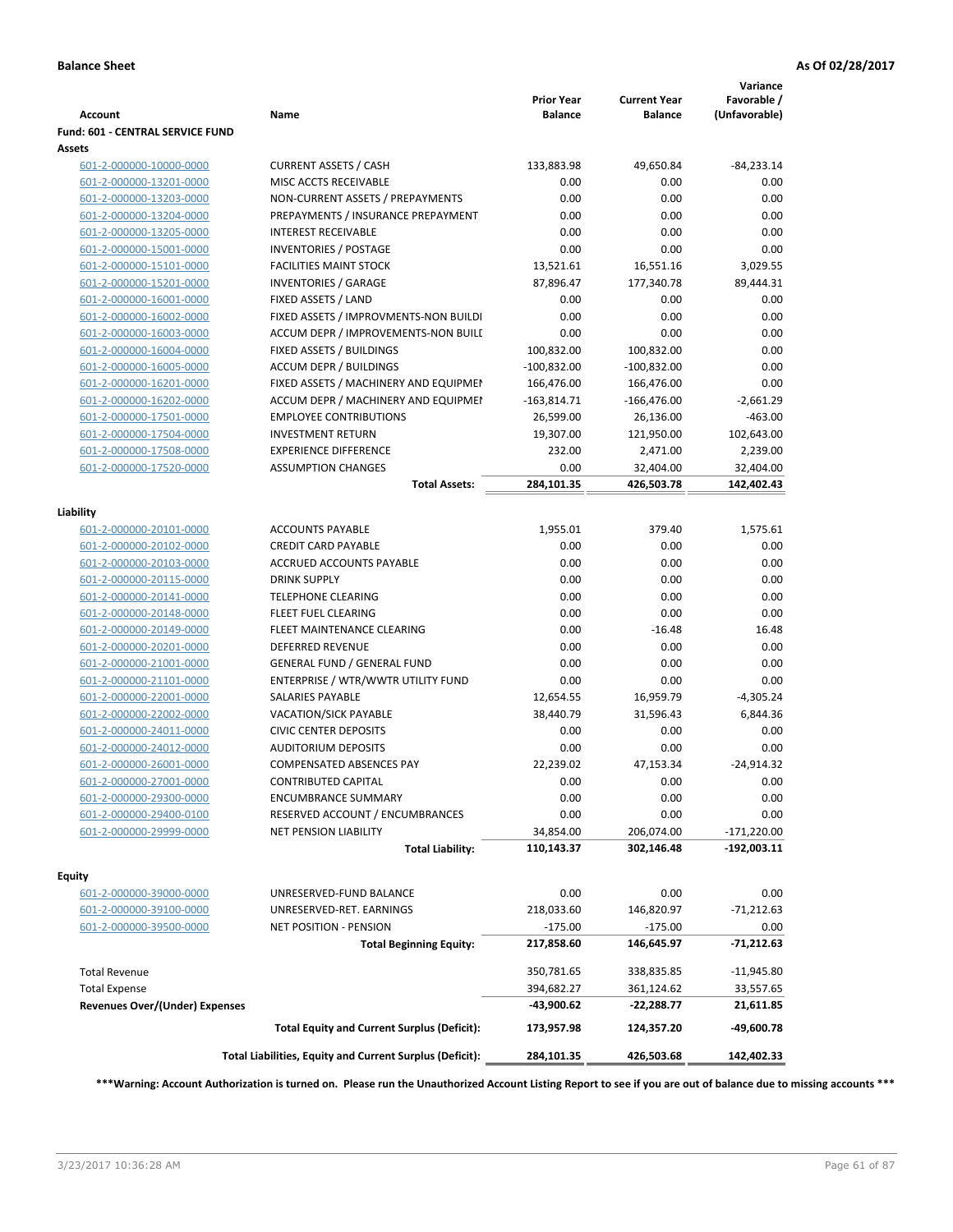| <b>Account</b>                        | Name                                                     | <b>Prior Year</b><br><b>Balance</b> | <b>Current Year</b><br><b>Balance</b> | Variance<br>Favorable /<br>(Unfavorable) |
|---------------------------------------|----------------------------------------------------------|-------------------------------------|---------------------------------------|------------------------------------------|
| <b>Fund: 602 - INSURANCE FUND</b>     |                                                          |                                     |                                       |                                          |
| <b>Assets</b>                         |                                                          |                                     |                                       |                                          |
| 602-2-000000-10000-0000               | <b>CURRENT ASSETS / CASH</b>                             | 455,151.98                          | $-79,265.86$                          | $-534,417.84$                            |
| 602-2-000000-13201-0000               | MISC ACCTS RECEIVABLE                                    | 0.00                                | 0.00                                  | 0.00                                     |
| 602-2-000000-13204-0000               | PREPAYMENTS / INSURANCE PREPAYMENT                       | 0.00                                | 0.00                                  | 0.00                                     |
| 602-2-000000-13205-0000               | <b>INTEREST RECEIVABLE</b>                               | 0.00                                | 0.00                                  | 0.00                                     |
|                                       | <b>Total Assets:</b>                                     | 455,151.98                          | $-79,265.86$                          | $-534,417.84$                            |
| Liability                             |                                                          |                                     |                                       |                                          |
| 602-2-000000-20101-0000               | <b>ACCOUNTS PAYABLE</b>                                  | 249.91                              | $-361.01$                             | 610.92                                   |
| 602-2-000000-20102-0000               | <b>CREDIT CARD PAYABLE</b>                               | 0.00                                | 0.00                                  | 0.00                                     |
| 602-2-000000-20103-0000               | <b>ACCRUED ACCOUNTS PAYABLE</b>                          | 0.00                                | 0.00                                  | 0.00                                     |
| 602-2-000000-20201-0000               | <b>DEFERRED REVENUE</b>                                  | 0.00                                | 0.00                                  | 0.00                                     |
| 602-2-000000-29300-0000               | <b>ENCUMBRANCE SUMMARY</b>                               | 0.00                                | 0.00                                  | 0.00                                     |
| 602-2-000000-29400-0100               | RESERVED ACCOUNT / ENCUMBRANCES                          | 0.00                                | 0.00                                  | 0.00                                     |
|                                       | <b>Total Liability:</b>                                  | 249.91                              | $-361.01$                             | 610.92                                   |
| <b>Equity</b>                         |                                                          |                                     |                                       |                                          |
| 602-2-000000-39000-0000               | UNRESERVED-FUND BALANCE                                  | 0.00                                | 0.00                                  | 0.00                                     |
| 602-2-000000-39100-0000               | UNRESERVED-RET. EARNINGS                                 | 1,390,194.04                        | 632,449.20                            | $-757,744.84$                            |
|                                       | <b>Total Beginning Equity:</b>                           | 1,390,194.04                        | 632,449.20                            | -757,744.84                              |
| <b>Total Revenue</b>                  |                                                          | 2,033,069.17                        | 2,076,167.68                          | 43,098.51                                |
| <b>Total Expense</b>                  |                                                          | 2,968,361.14                        | 2,787,521.73                          | 180,839.41                               |
| <b>Revenues Over/(Under) Expenses</b> |                                                          | $-935,291.97$                       | $-711,354.05$                         | 223,937.92                               |
|                                       | <b>Total Equity and Current Surplus (Deficit):</b>       | 454,902.07                          | $-78,904.85$                          | -533,806.92                              |
|                                       | Total Liabilities, Equity and Current Surplus (Deficit): | 455,151.98                          | $-79,265.86$                          | -534.417.84                              |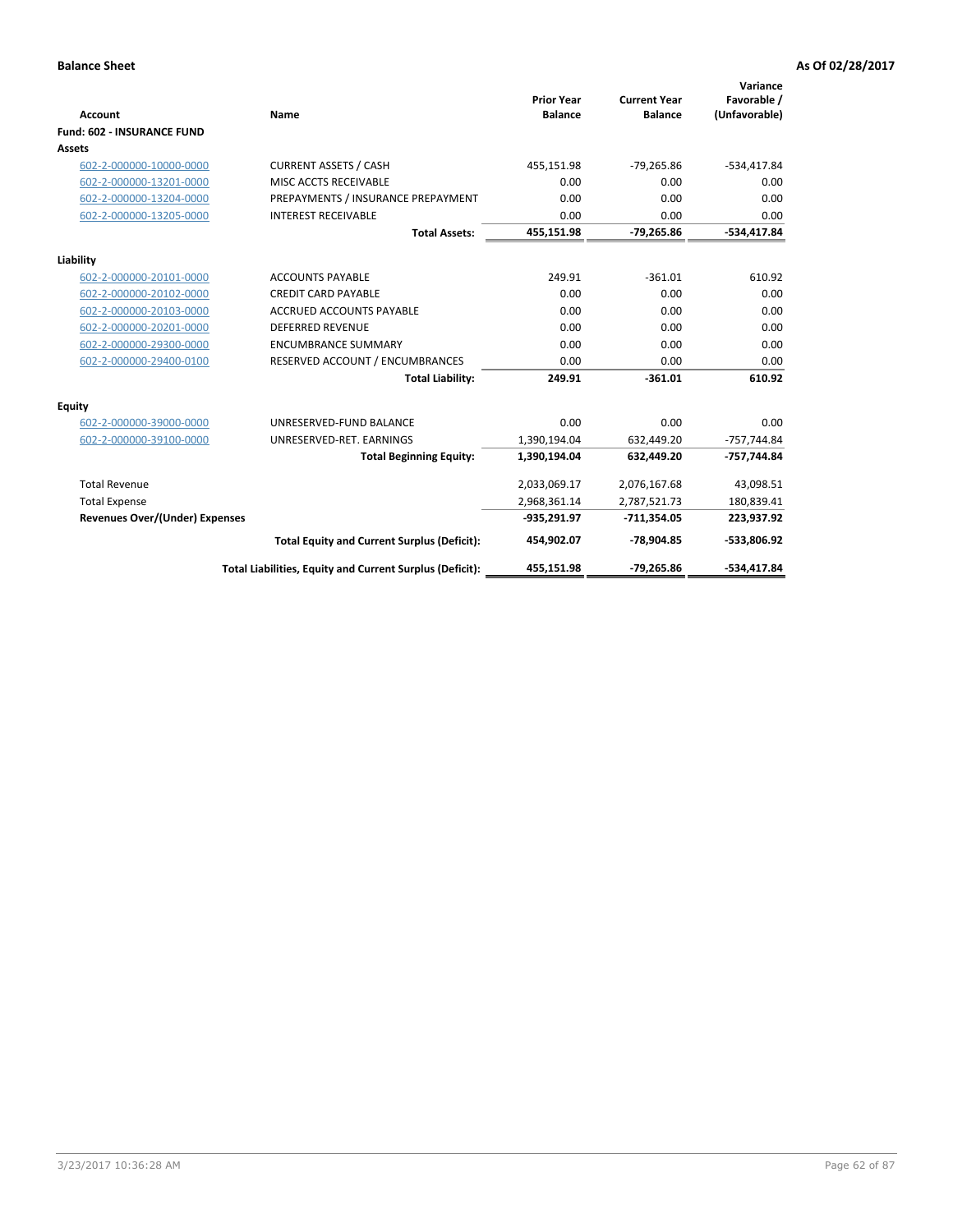| <b>Account</b>                        | Name                                                     | <b>Prior Year</b><br><b>Balance</b> | <b>Current Year</b><br><b>Balance</b> | Variance<br>Favorable /<br>(Unfavorable) |
|---------------------------------------|----------------------------------------------------------|-------------------------------------|---------------------------------------|------------------------------------------|
| Fund: 604 - MIS FUND                  |                                                          |                                     |                                       |                                          |
| <b>Assets</b>                         |                                                          |                                     |                                       |                                          |
| 604-2-000000-10000-0000               | <b>CURRENT ASSETS / CASH</b>                             | 27,265.66                           | 207,461.07                            | 180,195.41                               |
| 604-2-000000-13201-0000               | MISC ACCTS RECEIVABLE                                    | 0.00                                | 0.00                                  | 0.00                                     |
| 604-2-000000-13202-1400               | <b>EMPLOYEE ADVANCES</b>                                 | 0.00                                | 0.00                                  | 0.00                                     |
| 604-2-000000-13203-0000               | NON-CURRENT ASSETS / PREPAYMENTS                         | 0.00                                | 0.00                                  | 0.00                                     |
| 604-2-000000-13205-0000               | <b>INTEREST RECEIVABLE</b>                               | 0.00                                | 0.00                                  | 0.00                                     |
| 604-2-000000-15601-0000               | IT NETWORK PRINTER SUPPLY INVENTORY                      | 0.00                                | 0.00                                  | 0.00                                     |
| 604-2-000000-16004-0000               | FIXED ASSETS / BUILDINGS                                 | 0.00                                | 0.00                                  | 0.00                                     |
| 604-2-000000-16005-0000               | <b>ACCUM DEPR / BUILDINGS</b>                            | 0.00                                | 0.00                                  | 0.00                                     |
| 604-2-000000-16201-0000               | FIXED ASSETS / MACHINERY AND EQUIPMEN                    | 1,544,318.35                        | 1,587,000.47                          | 42,682.12                                |
| 604-2-000000-16202-0000               | ACCUM DEPR / MACHINERY AND EQUIPMEI                      | $-1,160,566.21$                     | $-1,324,554.90$                       | $-163,988.69$                            |
| 604-2-000000-16301-0000               | FIXED ASSETS / C W I P                                   | $-0.20$                             | $-0.20$                               | 0.00                                     |
| 604-2-000000-17501-0000               | <b>EMPLOYEE CONTRIBUTIONS</b>                            | 13,299.00                           | 13,068.00                             | $-231.00$                                |
| 604-2-000000-17504-0000               | <b>INVESTMENT RETURN</b>                                 | 9,654.00                            | 60,975.00                             | 51,321.00                                |
| 604-2-000000-17508-0000               | <b>EXPERIENCE DIFFERENCE</b>                             | 116.00                              | 1,235.00                              | 1,119.00                                 |
| 604-2-000000-17520-0000               | <b>ASSUMPTION CHANGES</b>                                | 0.00                                | 16,202.00                             | 16,202.00                                |
|                                       | <b>Total Assets:</b>                                     | 434,086.60                          | 561,386.44                            | 127,299.84                               |
|                                       |                                                          |                                     |                                       |                                          |
| Liability                             |                                                          |                                     |                                       |                                          |
| 604-2-000000-20101-0000               | <b>ACCOUNTS PAYABLE</b>                                  | 0.00                                | 0.00                                  | 0.00                                     |
| 604-2-000000-20102-0000               | <b>CREDIT CARD PAYABLE</b>                               | 0.00                                | 0.00                                  | 0.00                                     |
| 604-2-000000-20103-0000               | ACCRUED ACCOUNTS PAYABLE                                 | 0.00                                | 0.00                                  | 0.00                                     |
| 604-2-000000-20141-0000               | <b>TELEPHONE CLEARING</b>                                | 0.00                                | 0.00                                  | 0.00                                     |
| 604-2-000000-21035-0000               | DEBT SERVICE / DUE TO DEBT SERVICE                       | 0.00                                | 0.00                                  | 0.00                                     |
| 604-2-000000-22001-0000               | SALARIES PAYABLE                                         | 8,257.21                            | 9,550.49                              | $-1,293.28$                              |
| 604-2-000000-22002-0000               | <b>VACATION/SICK PAYABLE</b>                             | 14,533.72                           | 17,135.39                             | $-2,601.67$                              |
| 604-2-000000-22208-0000               | INSURANCE / AMERICAN FIDELITY                            | 0.00                                | 0.00                                  | 0.00                                     |
| 604-2-000000-23001-0000               | CAPITAL LEASE PAYABLE                                    | 56,149.62                           | 15,132.00                             | 41,017.62                                |
| 604-2-000000-23101-0000               | CAPITAL LEASE PAYABLE                                    | 15,133.95                           | $-0.40$                               | 15,134.35                                |
| 604-2-000000-26001-0000               | <b>COMPENSATED ABSENCES PAY</b>                          | 10,452.61                           | 13,875.77                             | $-3,423.16$                              |
| 604-2-000000-27001-0000               | <b>CONTRIBUTED CAPITAL</b>                               | 0.00                                | 0.00                                  | 0.00                                     |
| 604-2-000000-29300-0000               | <b>ENCUMBRANCE SUMMARY</b>                               | 0.00                                | 0.00                                  | 0.00                                     |
| 604-2-000000-29400-0100               | RESERVED ACCOUNT / ENCUMBRANCES                          | 0.27                                | 0.27                                  | 0.00                                     |
| 604-2-000000-29999-0000               | <b>NET PENSION LIABILITY</b>                             | 17,427.00                           | 103,037.00                            | $-85,610.00$                             |
| 604-2-000000-92194-0101               | <b>BANK ONE / DIGITEC</b>                                | 0.00                                | 0.00                                  | 0.00                                     |
|                                       | <b>Total Liability:</b>                                  | 121,954.38                          | 158,730.52                            | $-36,776.14$                             |
| Equity                                |                                                          |                                     |                                       |                                          |
| <u>604-2-000000-39000-0000</u>        | UNRESERVED-FUND BALANCE                                  | 0.00                                | 0.00                                  | 0.00                                     |
| 604-2-000000-39100-0000               | UNRESERVED-RET. EARNINGS                                 | 324,409.00                          | 335,832.26                            | 11,423.26                                |
| 604-2-000000-39500-0000               | <b>NET POSITION - PENSION</b>                            | $-88.00$                            | $-88.00$                              | 0.00                                     |
|                                       | <b>Total Beginning Equity:</b>                           | 324,321.00                          | 335,744.26                            | 11,423.26                                |
| <b>Total Revenue</b>                  |                                                          | 379,827.85                          | 336,729.60                            | $-43,098.25$                             |
| <b>Total Expense</b>                  |                                                          | 392,016.63                          | 269,817.94                            | 122,198.69                               |
| <b>Revenues Over/(Under) Expenses</b> |                                                          | $-12,188.78$                        | 66,911.66                             | 79,100.44                                |
|                                       | <b>Total Equity and Current Surplus (Deficit):</b>       | 312,132.22                          | 402,655.92                            | 90,523.70                                |
|                                       | Total Liabilities, Equity and Current Surplus (Deficit): | 434,086.60                          | 561,386.44                            | 127,299.84                               |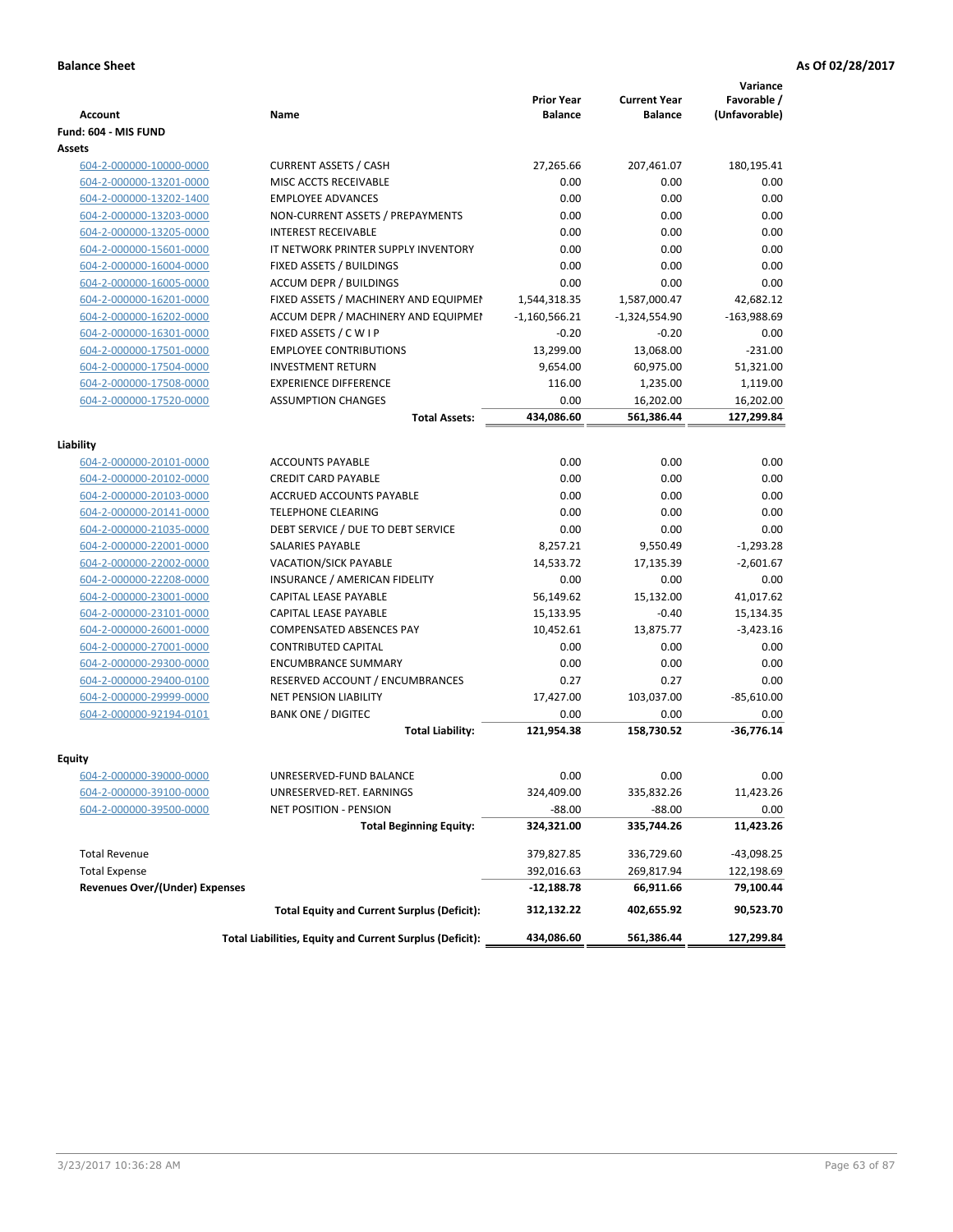|                                             |                                                          |                                     |                                       | Variance                     |
|---------------------------------------------|----------------------------------------------------------|-------------------------------------|---------------------------------------|------------------------------|
| <b>Account</b>                              | Name                                                     | <b>Prior Year</b><br><b>Balance</b> | <b>Current Year</b><br><b>Balance</b> | Favorable /<br>(Unfavorable) |
| <b>Fund: 660 - VEHICLE REPLACEMENT FUND</b> |                                                          |                                     |                                       |                              |
| Assets                                      |                                                          |                                     |                                       |                              |
| 660-2-000000-10000-0000                     | <b>CURRENT ASSETS / CASH</b>                             | 144,421.68                          | $-244,532.40$                         | -388,954.08                  |
| 660-2-000000-11309-0000                     | TAX ANTICIPATION NOTES                                   | 0.00                                | 0.00                                  | 0.00                         |
| 660-2-000000-11510-0000                     | PUBLIC SAFETY VEHICLE REPLACEMENT                        | 905.21                              | 55,038.14                             | 54,132.93                    |
| 660-2-000000-11520-0000                     | <b>CERTIFICATES OF DEPOSIT</b>                           | 300,000.00                          | 0.00                                  | $-300,000.00$                |
| 660-2-000000-11530-0000                     | <b>TexasTERM CP</b>                                      | 0.00                                | 500,000.00                            | 500,000.00                   |
| 660-2-000000-13201-0000                     | MISC ACCTS RECEIVABLE                                    | 0.00                                | 0.00                                  | 0.00                         |
| 660-2-000000-13205-0000                     | <b>INTEREST RECEIVABLE</b>                               | 0.00                                | 0.00                                  | 0.00                         |
| 660-2-000000-16201-0000                     | FIXED ASSETS / MACHINERY AND EQUIPMEN                    | 8,459,168.27                        | 8,329,381.62                          | $-129,786.65$                |
| 660-2-000000-16202-0000                     | ACCUM DEPR / MACHINERY AND EQUIPMEI                      | $-6,395,288.99$                     | $-6,402,547.37$                       | $-7,258.38$                  |
| 660-2-000000-16301-0000                     | FIXED ASSETS / C W I P                                   | 0.00                                | 0.00                                  | 0.00                         |
| 660-2-000000-39300-0000                     | RESERVED ACCOUNT / ESCROW BALANCE                        | 0.00                                | 0.00                                  | 0.00                         |
|                                             | <b>Total Assets:</b>                                     | 2,509,206.17                        | 2,237,339.99                          | $-271,866.18$                |
|                                             |                                                          |                                     |                                       |                              |
| Liability                                   |                                                          |                                     |                                       |                              |
| 660-2-000000-20101-0000                     | <b>ACCOUNTS PAYABLE</b>                                  | 0.00                                | 0.00                                  | 0.00                         |
| 660-2-000000-20102-0000                     | <b>CREDIT CARD PAYABLE</b>                               | 0.00                                | 0.00                                  | 0.00                         |
| 660-2-000000-20103-0000                     | ACCRUED ACCOUNTS PAYABLE                                 | 0.00                                | 0.00                                  | 0.00                         |
| 660-2-000000-21001-0000                     | <b>GENERAL FUND / GENERAL FUND</b>                       | 0.00                                | 0.00                                  | 0.00                         |
| 660-2-000000-23001-0000                     | <b>CAPITAL LEASE PAYABLE</b>                             | 55,705.00                           | 58,323.01                             | $-2,618.01$                  |
| 660-2-000000-23101-0000                     | <b>CAPITAL LEASE PAYABLE</b>                             | 172,458.92                          | 114,135.17                            | 58,323.75                    |
| 660-2-000000-27001-0000                     | <b>CONTRIBUTED CAPITAL</b>                               | 0.00                                | 0.00                                  | 0.00                         |
| 660-2-000000-29300-0000                     | <b>ENCUMBRANCE SUMMARY</b>                               | 0.00                                | 0.00                                  | 0.00                         |
| 660-2-000000-29400-0100                     | RESERVED ACCOUNT / ENCUMBRANCES                          | 0.00                                | 0.00                                  | 0.00                         |
|                                             | <b>Total Liability:</b>                                  | 228,163.92                          | 172,458.18                            | 55,705.74                    |
| <b>Equity</b>                               |                                                          |                                     |                                       |                              |
| 660-2-000000-39000-0000                     | UNRESERVED-FUND BALANCE                                  | 0.00                                | 0.00                                  | 0.00                         |
| 660-2-000000-39100-0000                     | UNRESERVED-RET. EARNINGS                                 | 2,066,622.07                        | 2,276,493.96                          | 209,871.89                   |
|                                             | <b>Total Beginning Equity:</b>                           | 2,066,622.07                        | 2,276,493.96                          | 209,871.89                   |
| <b>Total Revenue</b>                        |                                                          | 439,942.53                          | $-128,786.42$                         | -568,728.95                  |
| <b>Total Expense</b>                        |                                                          | 225,522.35                          | 82,825.73                             | 142,696.62                   |
| <b>Revenues Over/(Under) Expenses</b>       |                                                          | 214,420.18                          | $-211,612.15$                         | -426,032.33                  |
|                                             | <b>Total Equity and Current Surplus (Deficit):</b>       | 2,281,042.25                        | 2,064,881.81                          | $-216,160.44$                |
|                                             | Total Liabilities, Equity and Current Surplus (Deficit): | 2,509,206.17                        | 2,237,339.99                          | $-271,866.18$                |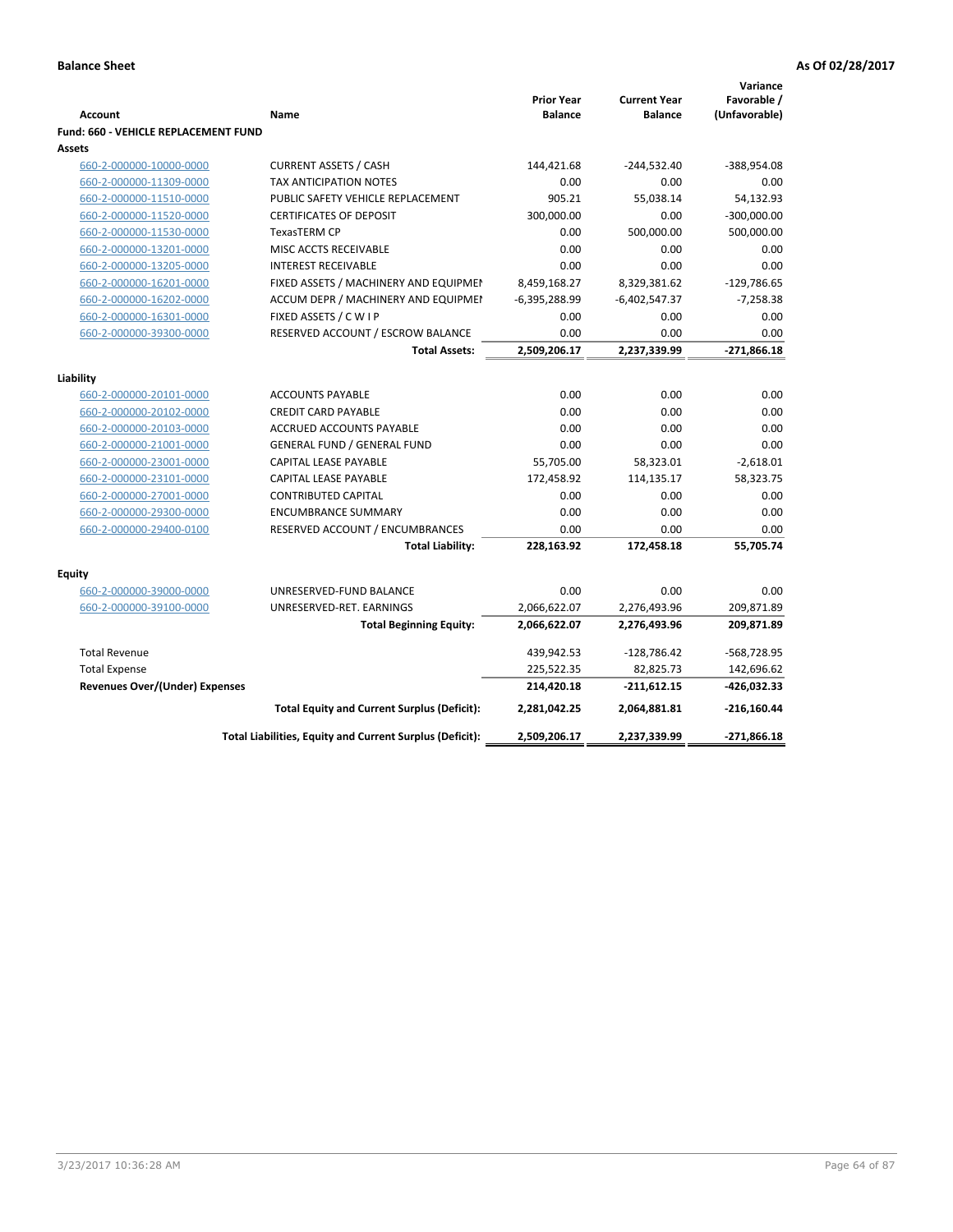| Account                               | Name                                                     | <b>Prior Year</b><br><b>Balance</b> | <b>Current Year</b><br><b>Balance</b> | Variance<br>Favorable /<br>(Unfavorable) |
|---------------------------------------|----------------------------------------------------------|-------------------------------------|---------------------------------------|------------------------------------------|
| Fund: 701 - FIREMEN'S PENSION         |                                                          |                                     |                                       |                                          |
| <b>Assets</b>                         |                                                          |                                     |                                       |                                          |
| 701-1-000000-10000-0000               | <b>CURRENT ASSETS / CASH</b>                             | 0.00                                | 0.00                                  | 0.00                                     |
|                                       | <b>Total Assets:</b>                                     | 0.00                                | 0.00                                  | 0.00                                     |
| Liability                             |                                                          |                                     |                                       |                                          |
| 701-1-000000-20103-0000               | <b>ACCOUNTS PAYABLE</b>                                  | 0.00                                | 0.00                                  | 0.00                                     |
| 701-1-000000-22306-1000               | UNREALIZED GAIN/LOSS                                     | 543,546.00                          | 543,546.00                            | 0.00                                     |
|                                       | <b>Total Liability:</b>                                  | 543,546.00                          | 543,546.00                            | 0.00                                     |
| <b>Equity</b>                         |                                                          |                                     |                                       |                                          |
| 701-1-000000-39000-0000               | UNRESERVED-FUND BALANCE                                  | $-543,546.00$                       | $-543,546.00$                         | 0.00                                     |
|                                       | <b>Total Beginning Equity:</b>                           | $-543,546.00$                       | $-543,546.00$                         | 0.00                                     |
| <b>Total Expense</b>                  |                                                          | 0.00                                | 0.00                                  | 0.00                                     |
| <b>Revenues Over/(Under) Expenses</b> |                                                          | 0.00                                | 0.00                                  | 0.00                                     |
|                                       | <b>Total Equity and Current Surplus (Deficit):</b>       | $-543,546.00$                       | $-543,546.00$                         | 0.00                                     |
|                                       | Total Liabilities, Equity and Current Surplus (Deficit): | 0.00                                | 0.00                                  | 0.00                                     |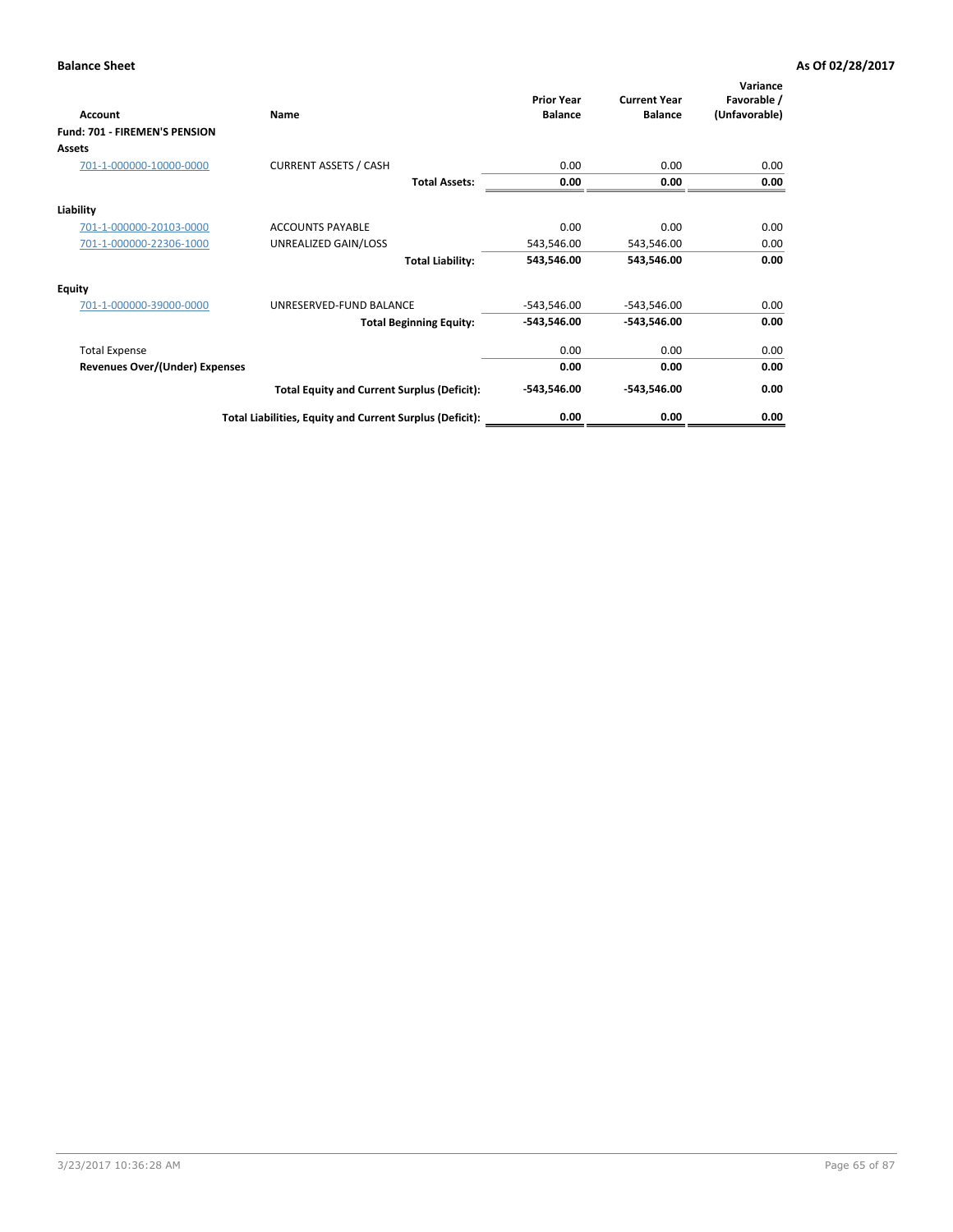|                                       |                                                          |                                     |                                       | Variance                     |
|---------------------------------------|----------------------------------------------------------|-------------------------------------|---------------------------------------|------------------------------|
| <b>Account</b>                        | Name                                                     | <b>Prior Year</b><br><b>Balance</b> | <b>Current Year</b><br><b>Balance</b> | Favorable /<br>(Unfavorable) |
| Fund: 800 - SPENCE FUND               |                                                          |                                     |                                       |                              |
|                                       |                                                          |                                     |                                       |                              |
| Assets                                |                                                          |                                     |                                       |                              |
| 800-3-000000-10000-0000               | <b>CURRENT ASSETS / CASH</b>                             | 351.19                              | $-248.38$                             | $-599.57$                    |
| 800-3-000000-11507-0000               | SPENCE ENDOWMENT                                         | 66.868.60                           | 71,440.82                             | 4,572.22                     |
| 800-3-000000-11520-0000               | <b>CERTIFICATES OF DEPOSIT</b>                           | 495.000.00                          | 494.000.00                            | $-1,000.00$                  |
| 800-3-000000-11605-0000               | <b>SPENCE ENDOWMENT</b>                                  | 0.00                                | 0.00                                  | 0.00                         |
| 800-3-000000-13205-0000               | <b>INTEREST RECEIVABLE</b>                               | 1,337.43                            | 1,337.43                              | 0.00                         |
|                                       | <b>Total Assets:</b>                                     | 563,557.22                          | 566,529.87                            | 2,972.65                     |
| Liability                             |                                                          |                                     |                                       |                              |
| 800-3-000000-20101-0000               | <b>ACCOUNTS PAYABLE</b>                                  | 0.00                                | 0.00                                  | 0.00                         |
| 800-3-000000-20102-0000               | <b>CREDIT CARD PAYABLE</b>                               | 0.00                                | 0.00                                  | 0.00                         |
| 800-3-000000-20103-0000               | <b>ACCRUED ACCOUNTS PAYABLE</b>                          | 0.00                                | 0.00                                  | 0.00                         |
| 800-3-000000-20139-0000               | <b>RETAINAGES PAYABLE</b>                                | 0.00                                | 0.00                                  | 0.00                         |
| 800-3-000000-21001-0000               | <b>GENERAL FUND / GENERAL FUND</b>                       | 0.00                                | 0.00                                  | 0.00                         |
| 800-3-000000-29300-0000               | <b>ENCUMBRANCE SUMMARY</b>                               | 0.00                                | 0.00                                  | 0.00                         |
| 800-3-000000-29400-0000               | RESERVED ACCOUNT / ENCUMBRANCES                          | 0.00                                | 0.00                                  | 0.00                         |
|                                       | <b>Total Liability:</b>                                  | 0.00                                | 0.00                                  | 0.00                         |
| Equity                                |                                                          |                                     |                                       |                              |
| 800-3-000000-39000-0000               | UNRESERVED-FUND BALANCE                                  | 563,757.78                          | 566,627.77                            | 2,869.99                     |
|                                       | <b>Total Beginning Equity:</b>                           | 563,757.78                          | 566,627.77                            | 2,869.99                     |
| <b>Total Revenue</b>                  |                                                          | 49.66                               | 152.10                                | 102.44                       |
| <b>Total Expense</b>                  |                                                          | 250.22                              | 250.00                                | 0.22                         |
| <b>Revenues Over/(Under) Expenses</b> |                                                          | $-200.56$                           | $-97.90$                              | 102.66                       |
|                                       | <b>Total Equity and Current Surplus (Deficit):</b>       | 563,557.22                          | 566,529.87                            | 2,972.65                     |
|                                       | Total Liabilities, Equity and Current Surplus (Deficit): | 563,557.22                          | 566,529.87                            | 2,972.65                     |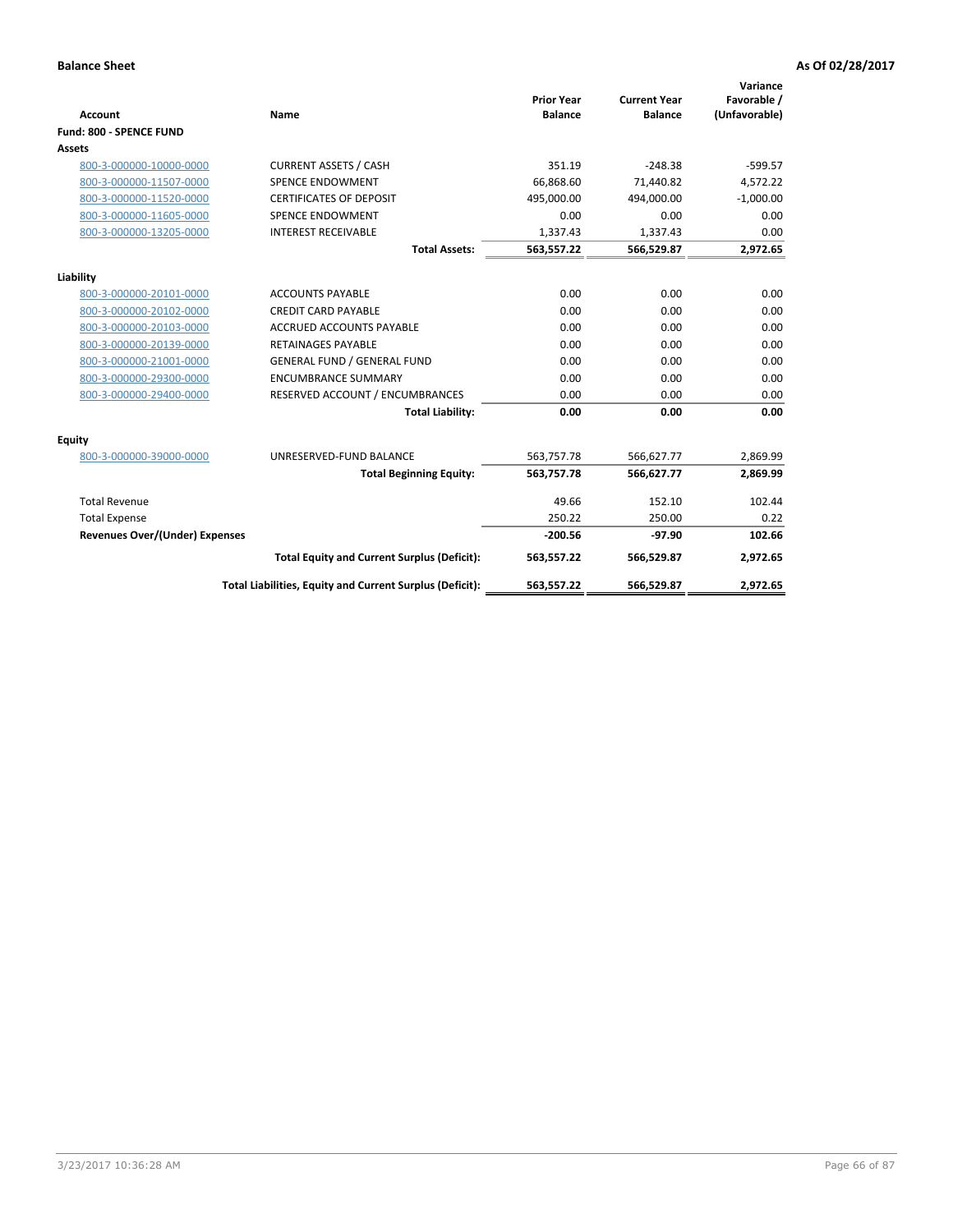| <b>Account</b>                         | Name                                                     | <b>Prior Year</b><br><b>Balance</b> | <b>Current Year</b><br><b>Balance</b> | Variance<br>Favorable /<br>(Unfavorable) |
|----------------------------------------|----------------------------------------------------------|-------------------------------------|---------------------------------------|------------------------------------------|
| <b>Fund: 801 - JONES LIBRARY TRUST</b> |                                                          |                                     |                                       |                                          |
| <b>Assets</b>                          |                                                          |                                     |                                       |                                          |
| 801-3-000000-10000-0000                | <b>CURRENT ASSETS / CASH</b>                             | 15,370.97                           | 15,400.82                             | 29.85                                    |
| 801-3-000000-13201-0000                | MISC ACCTS RECEIVABLE                                    | 0.00                                | 0.00                                  | 0.00                                     |
| 801-3-000000-13205-0000                | <b>INTEREST RECEIVABLE</b>                               | 0.00                                | 0.00                                  | 0.00                                     |
|                                        | <b>Total Assets:</b>                                     | 15,370.97                           | 15,400.82                             | 29.85                                    |
| Liability                              |                                                          |                                     |                                       |                                          |
| 801-3-000000-20101-0000                | <b>ACCOUNTS PAYABLE</b>                                  | 0.00                                | 0.00                                  | 0.00                                     |
| 801-3-000000-20102-0000                | <b>CREDIT CARD PAYABLE</b>                               | 0.00                                | 0.00                                  | 0.00                                     |
| 801-3-000000-20103-0000                | <b>ACCRUED ACCOUNTS PAYABLE</b>                          | 0.00                                | 0.00                                  | 0.00                                     |
|                                        | <b>Total Liability:</b>                                  | 0.00                                | 0.00                                  | 0.00                                     |
| Equity                                 |                                                          |                                     |                                       |                                          |
| 801-3-000000-39000-0000                | UNRESERVED-FUND BALANCE                                  | 15,370.31                           | 15,407.38                             | 37.07                                    |
|                                        | <b>Total Beginning Equity:</b>                           | 15,370.31                           | 15,407.38                             | 37.07                                    |
| <b>Total Revenue</b>                   |                                                          | 11.29                               | $-1.32$                               | $-12.61$                                 |
| <b>Total Expense</b>                   |                                                          | 10.63                               | 5.24                                  | 5.39                                     |
| <b>Revenues Over/(Under) Expenses</b>  |                                                          | 0.66                                | $-6.56$                               | $-7.22$                                  |
|                                        | <b>Total Equity and Current Surplus (Deficit):</b>       | 15,370.97                           | 15,400.82                             | 29.85                                    |
|                                        | Total Liabilities, Equity and Current Surplus (Deficit): | 15,370.97                           | 15,400.82                             | 29.85                                    |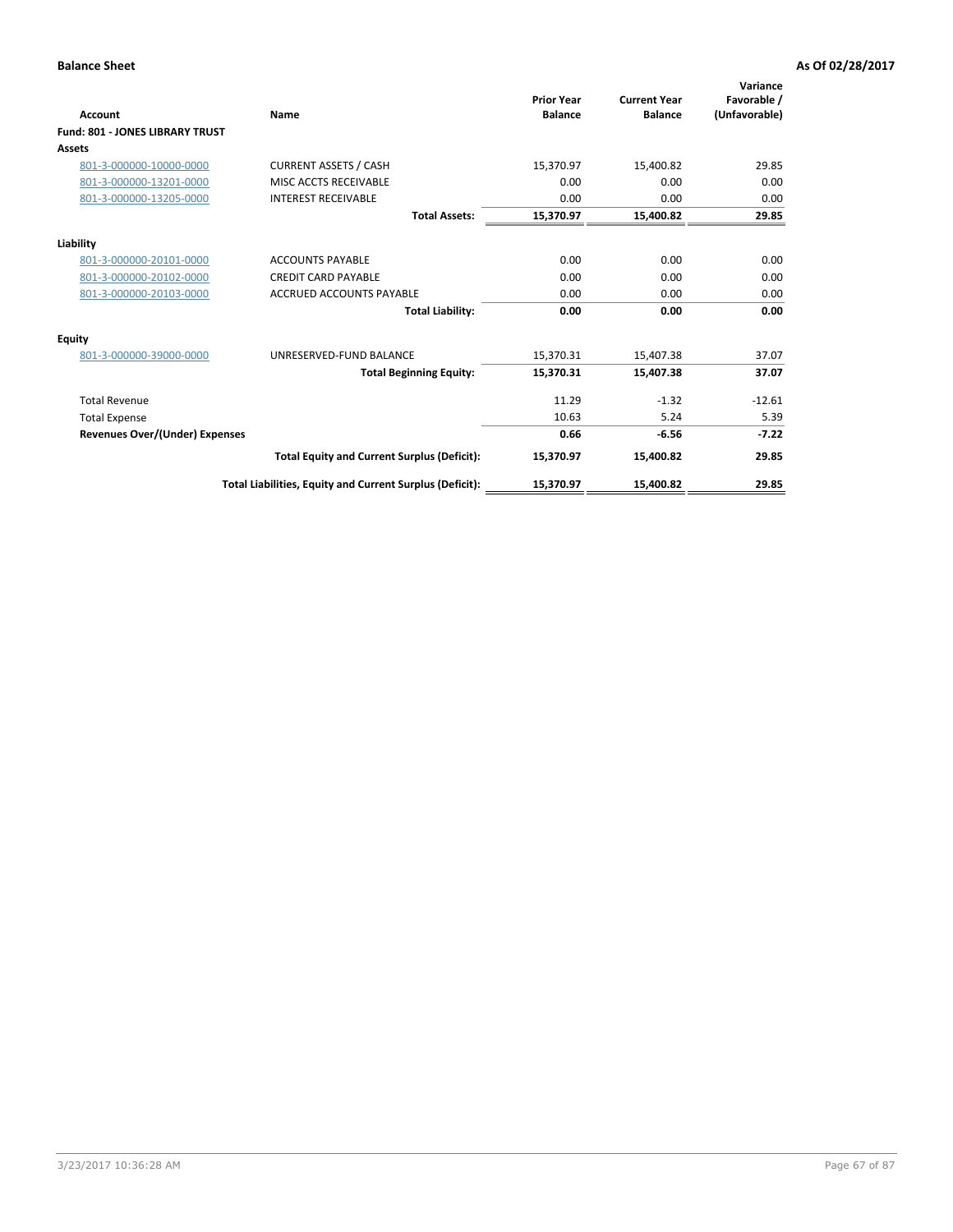| <b>Account</b>                              | Name                                                     | <b>Prior Year</b><br><b>Balance</b> | <b>Current Year</b><br><b>Balance</b> | Variance<br>Favorable /<br>(Unfavorable) |
|---------------------------------------------|----------------------------------------------------------|-------------------------------------|---------------------------------------|------------------------------------------|
| Fund: 803 - GREENVILLE BOARD OF DEVELOPMENT |                                                          |                                     |                                       |                                          |
| Assets                                      |                                                          |                                     |                                       |                                          |
| 803-3-000000-10000-0000                     | <b>CURRENT ASSETS / CASH</b>                             | 0.00                                | 0.00                                  | 0.00                                     |
| 803-3-000000-13201-0000                     | MISC ACCTS RECEIVABLE                                    | 0.00                                | 0.00                                  | 0.00                                     |
| 803-3-000000-13203-0000                     | NON-CURRENT ASSETS / PREPAYMENTS                         | 0.00                                | 0.00                                  | 0.00                                     |
|                                             | <b>Total Assets:</b>                                     | 0.00                                | 0.00                                  | 0.00                                     |
| Liability                                   |                                                          |                                     |                                       |                                          |
| 803-3-000000-20101-0000                     | <b>ACCOUNTS PAYABLE</b>                                  | 0.00                                | 0.00                                  | 0.00                                     |
| 803-3-000000-20102-0000                     | <b>ACCOUNTS PAYABLE</b>                                  | 0.00                                | 0.00                                  | 0.00                                     |
| 803-3-000000-20103-0000                     | <b>ACCRUED ACCOUNTS PAYABLE</b>                          | 0.00                                | 0.00                                  | 0.00                                     |
| 803-3-000000-20139-0000                     | RETAINAGES PAYABLE                                       | 0.00                                | 0.00                                  | 0.00                                     |
| 803-3-000000-20141-0000                     | <b>TELEPHONE CLEARING</b>                                | 0.00                                | 0.00                                  | 0.00                                     |
| 803-3-000000-21400-0000                     | <b>ELECTRIC OPERATING FUND</b>                           | 0.00                                | 0.00                                  | 0.00                                     |
| 803-3-000000-22001-0000                     | <b>ACCRUED SALARIES/WAGES</b>                            | 0.00                                | 0.00                                  | 0.00                                     |
| 803-3-000000-22002-0000                     | <b>ACCRUED SALARIES/WAGES</b>                            | 0.00                                | 0.00                                  | 0.00                                     |
| 803-3-000000-26001-0000                     | <b>COMPENSATED ABSENCES PAY</b>                          | 0.00                                | 0.00                                  | 0.00                                     |
| 803-3-000000-29300-0000                     | <b>ENCUMBRANCE SUMMARY</b>                               | 0.00                                | 0.00                                  | 0.00                                     |
| 803-3-000000-29400-0100                     | RESERVED ACCOUNT / ENCUMBRANCES                          | 103,228.62                          | 103,228.62                            | 0.00                                     |
|                                             | <b>Total Liability:</b>                                  | 103,228.62                          | 103,228.62                            | 0.00                                     |
| <b>Equity</b>                               |                                                          |                                     |                                       |                                          |
| 803-3-000000-39000-0000                     | UNRESERVED-FUND BALANCE                                  | $-103,228.62$                       | $-103,228.62$                         | 0.00                                     |
|                                             | <b>Total Beginning Equity:</b>                           | $-103,228.62$                       | $-103,228.62$                         | 0.00                                     |
| <b>Total Revenue</b>                        |                                                          | 0.00                                | 0.00                                  | 0.00                                     |
| <b>Total Expense</b>                        |                                                          | 0.00                                | 0.00                                  | 0.00                                     |
| <b>Revenues Over/(Under) Expenses</b>       |                                                          | 0.00                                | 0.00                                  | 0.00                                     |
|                                             | <b>Total Equity and Current Surplus (Deficit):</b>       | $-103,228.62$                       | $-103,228.62$                         | 0.00                                     |
|                                             | Total Liabilities, Equity and Current Surplus (Deficit): | 0.00                                | 0.00                                  | 0.00                                     |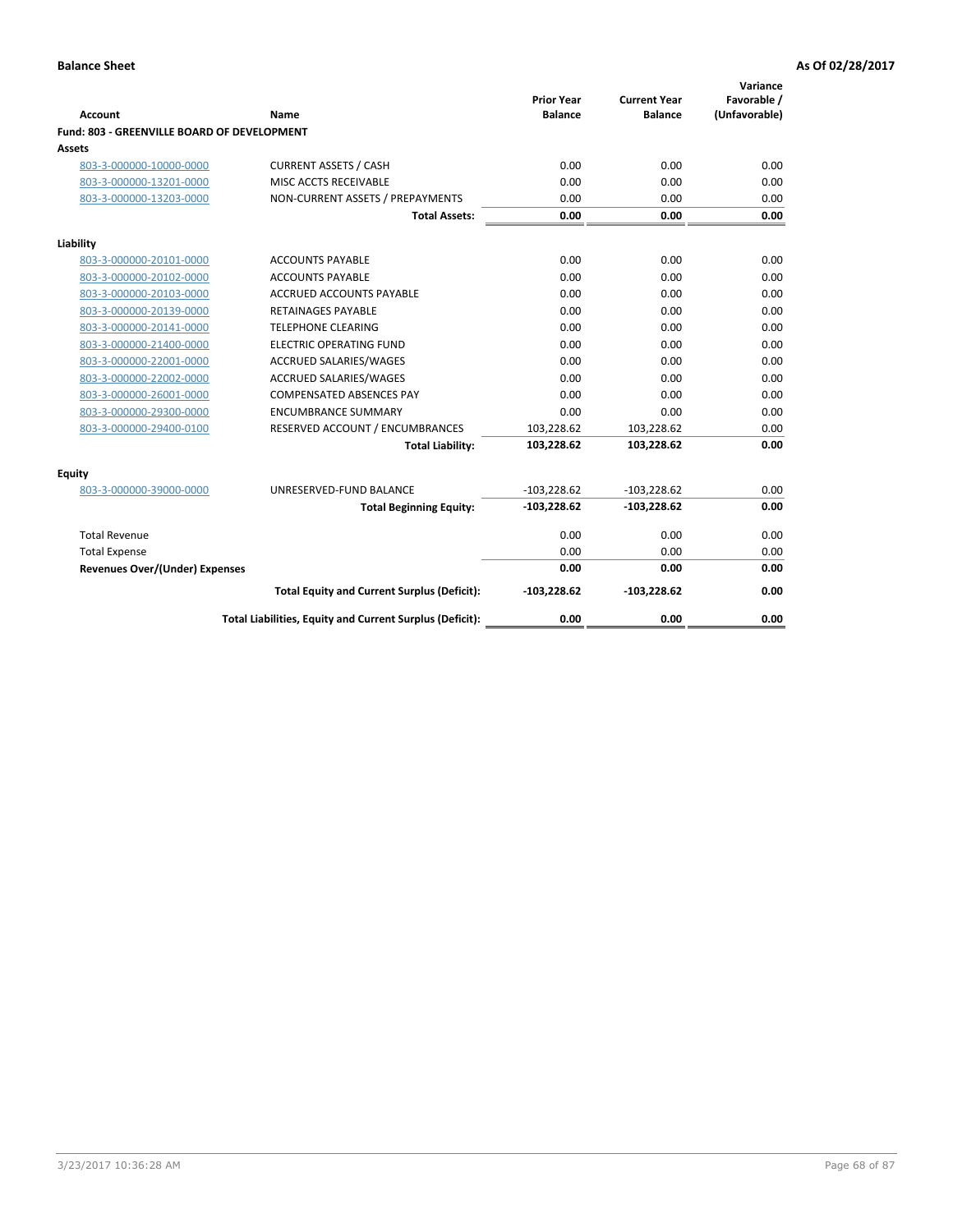| <b>Account</b>                        | Name                                                     | <b>Prior Year</b><br><b>Balance</b> | <b>Current Year</b><br><b>Balance</b> | Variance<br>Favorable /<br>(Unfavorable) |
|---------------------------------------|----------------------------------------------------------|-------------------------------------|---------------------------------------|------------------------------------------|
| <b>Fund: 807 - 4A-EDC</b>             |                                                          |                                     |                                       |                                          |
| <b>Assets</b>                         |                                                          |                                     |                                       |                                          |
| 807-3-000000-10000-0000               | <b>CURRENT ASSETS / CASH</b>                             | 0.00                                | 0.00                                  | 0.00                                     |
| 807-3-000000-13201-0000               | MISC ACCTS RECEIVABLE                                    | 0.00                                | 0.00                                  | 0.00                                     |
| 807-3-000000-16301-0000               | FIXED ASSETS / C W I P                                   | 0.00                                | 0.00                                  | 0.00                                     |
|                                       | <b>Total Assets:</b>                                     | 0.00                                | 0.00                                  | 0.00                                     |
| Liability                             |                                                          |                                     |                                       |                                          |
| 807-3-000000-20101-0000               | <b>ACCOUNTS PAYABLE</b>                                  | 0.00                                | 0.00                                  | 0.00                                     |
| 807-3-000000-20103-0000               | <b>ACCOUNTS PAYABLE</b>                                  | 0.00                                | 0.00                                  | 0.00                                     |
| 807-3-000000-20139-0000               | <b>RETAINAGES PAYABLE</b>                                | 0.00                                | 0.00                                  | 0.00                                     |
| 807-3-000000-26105-0000               | INV NET OF RELATED DEBT                                  | 305,846.00                          | 305,846.00                            | 0.00                                     |
| 807-3-000000-29300-0000               | <b>ENCUMBRANCE SUMMARY</b>                               | 0.00                                | 0.00                                  | 0.00                                     |
| 807-3-000000-29400-0100               | RESERVED ACCOUNT / ENCUMBRANCES                          | 18,078.76                           | 18,078.76                             | 0.00                                     |
| 807-3-495000-20180-0000               | <b>CURRENT DEBT</b>                                      | 0.00                                | 0.00                                  | 0.00                                     |
| 807-3-495000-26002-0000               | CA - LONG-TERM DEBT / AMT TO BE PROVIL                   | 0.00                                | 0.00                                  | 0.00                                     |
|                                       | <b>Total Liability:</b>                                  | 323,924.76                          | 323,924.76                            | 0.00                                     |
| Equity                                |                                                          |                                     |                                       |                                          |
| 807-3-000000-39000-0000               | UNRESERVED-FUND BALANCE                                  | $-323,924.76$                       | $-323,924.76$                         | 0.00                                     |
|                                       | <b>Total Beginning Equity:</b>                           | $-323,924.76$                       | $-323,924.76$                         | 0.00                                     |
| <b>Total Revenue</b>                  |                                                          | 0.00                                | 0.00                                  | 0.00                                     |
| <b>Total Expense</b>                  |                                                          | 0.00                                | 0.00                                  | 0.00                                     |
| <b>Revenues Over/(Under) Expenses</b> |                                                          | 0.00                                | 0.00                                  | 0.00                                     |
|                                       | <b>Total Equity and Current Surplus (Deficit):</b>       | $-323,924.76$                       | $-323,924.76$                         | 0.00                                     |
|                                       | Total Liabilities, Equity and Current Surplus (Deficit): | 0.00                                | 0.00                                  | 0.00                                     |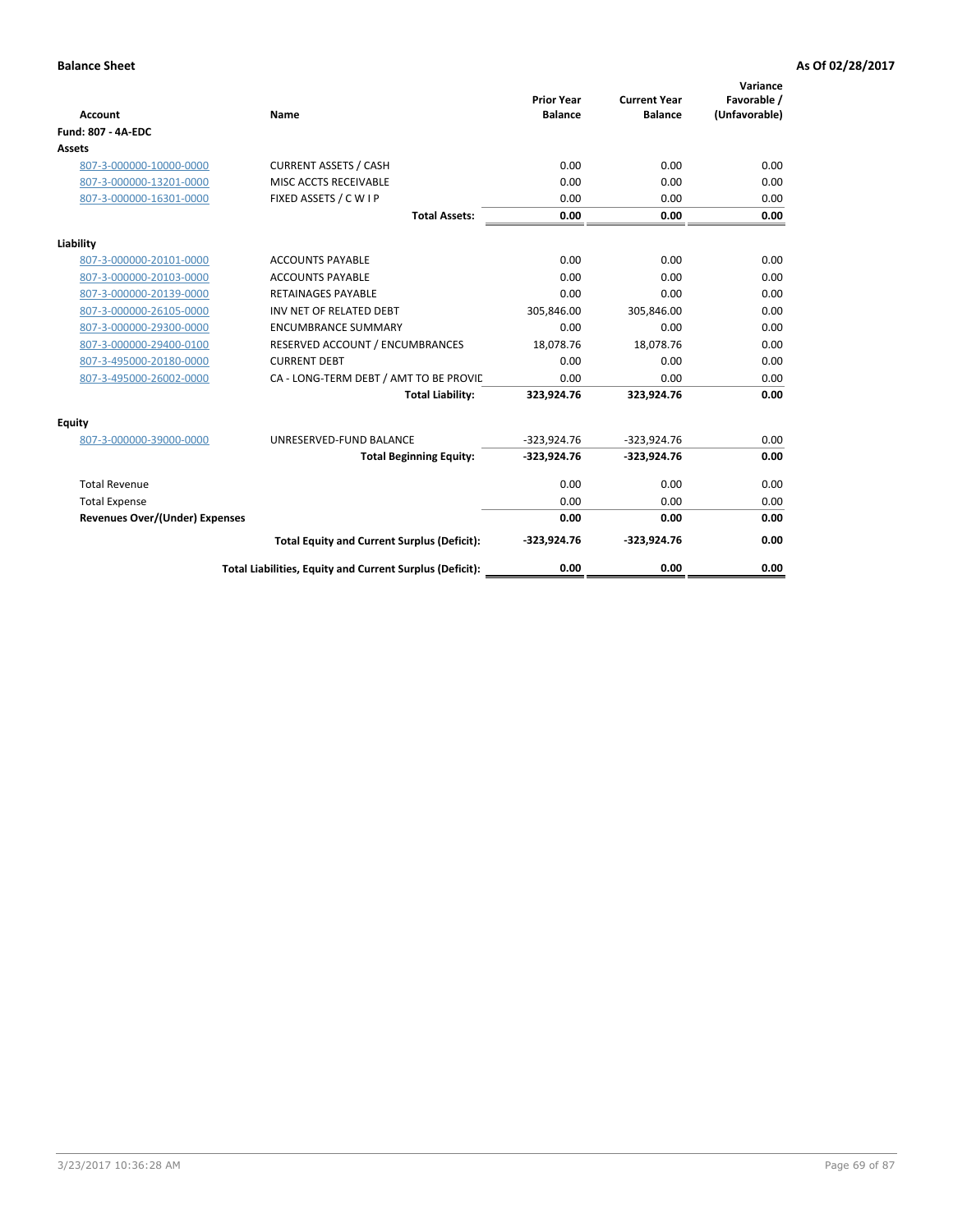| <b>Account</b>                   | Name                                                     | <b>Prior Year</b><br><b>Balance</b> | <b>Current Year</b><br><b>Balance</b> | Variance<br>Favorable /<br>(Unfavorable) |
|----------------------------------|----------------------------------------------------------|-------------------------------------|---------------------------------------|------------------------------------------|
| Fund: 809 - GREENVILLE IDC (L-3) |                                                          |                                     |                                       |                                          |
| Assets                           |                                                          |                                     |                                       |                                          |
| 809-3-000000-10000-0000          | <b>CURRENT ASSETS / CASH</b>                             | 0.00                                | 2,862,457.40                          | 2,862,457.40                             |
| 809-3-000000-13201-0000          | MISC ACCTS RECEIVABLE                                    | 0.00                                | 0.00                                  | 0.00                                     |
|                                  | <b>Total Assets:</b>                                     | 0.00                                | 2,862,457.40                          | 2,862,457.40                             |
| Liability                        |                                                          |                                     |                                       |                                          |
| 809-3-000000-20101-0000          | <b>ACCOUNTS PAYABLE</b>                                  | 0.00                                | 0.00                                  | 0.00                                     |
| 809-3-000000-20103-0000          | <b>ACCRUED ACCOUNTS PAYABLE</b>                          | 0.00                                | 0.00                                  | 0.00                                     |
| 809-3-000000-21001-0000          | <b>GENERAL FUND / GENERAL FUND</b>                       | 0.00                                | 0.00                                  | 0.00                                     |
|                                  | <b>Total Liability:</b>                                  | 0.00                                | 0.00                                  | 0.00                                     |
| Equity                           |                                                          |                                     |                                       |                                          |
| 809-3-000000-39000-0000          | UNRESERVED-FUND BALANCE                                  | 0.00                                | 2,862,457.40                          | 2,862,457.40                             |
| 809-3-000000-39100-0000          | UNRESERVED-RET, EARNINGS                                 | 0.00                                | 0.00                                  | 0.00                                     |
| 809-3-000000-39150-0000          | RESERVED-RET. EARNINGS                                   | 0.00                                | 0.00                                  | 0.00                                     |
|                                  | <b>Total Beginning Equity:</b>                           | 0.00                                | 2,862,457.40                          | 2,862,457.40                             |
| <b>Total Revenue</b>             |                                                          | 1,381,476.65                        | 1,511,636.66                          | 130,160.01                               |
| <b>Total Expense</b>             |                                                          | 1,381,476.65                        | 1,511,636.66                          | $-130,160.01$                            |
| Revenues Over/(Under) Expenses   |                                                          | 0.00                                | 0.00                                  | 0.00                                     |
|                                  | <b>Total Equity and Current Surplus (Deficit):</b>       | 0.00                                | 2,862,457.40                          | 2,862,457.40                             |
|                                  | Total Liabilities, Equity and Current Surplus (Deficit): | 0.00                                | 2,862,457.40                          | 2,862,457.40                             |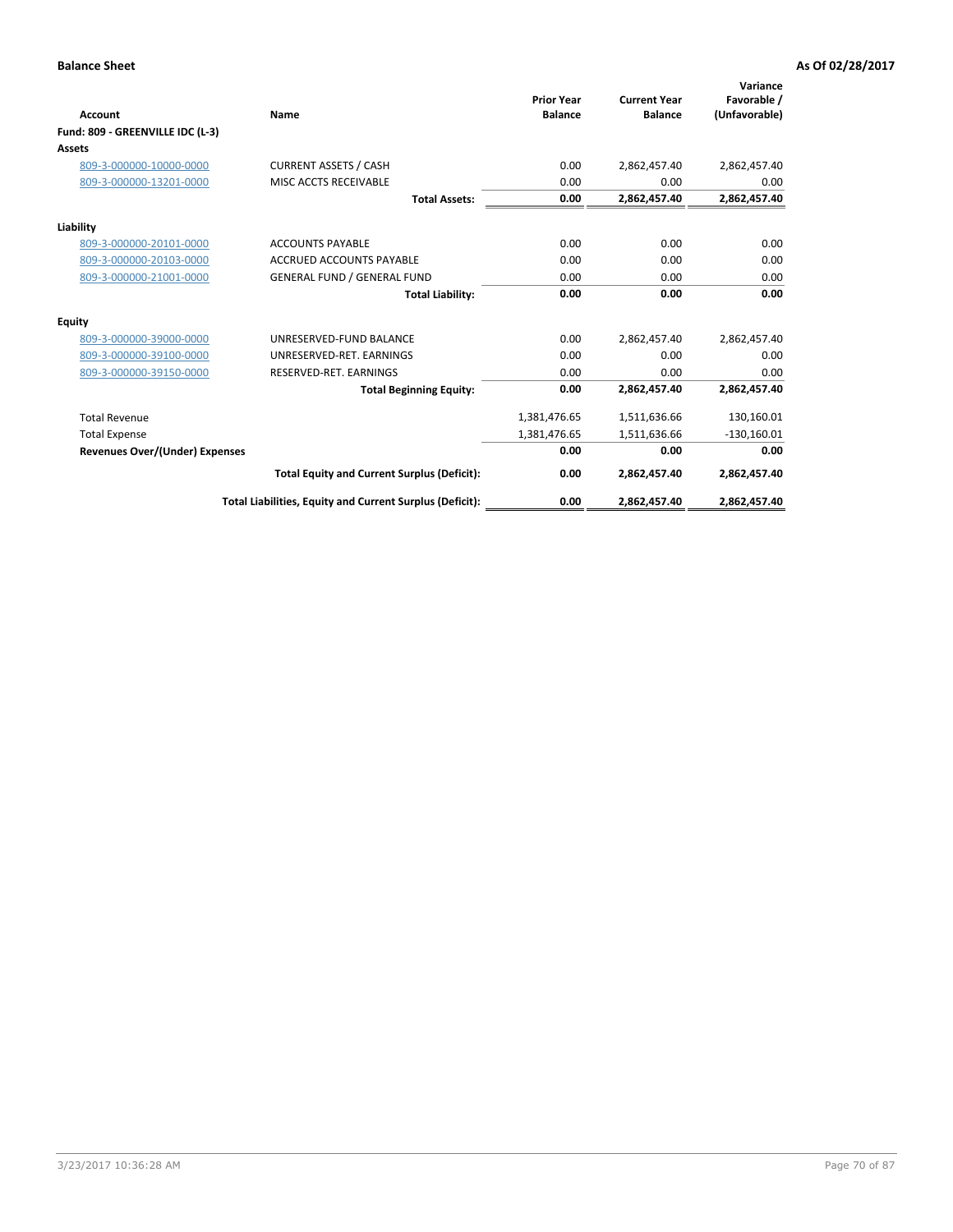| <b>Account</b>                                 | <b>Name</b>                                              | <b>Prior Year</b><br><b>Balance</b> | <b>Current Year</b><br><b>Balance</b> | Variance<br>Favorable /<br>(Unfavorable) |
|------------------------------------------------|----------------------------------------------------------|-------------------------------------|---------------------------------------|------------------------------------------|
| <b>Fund: 810 - SEIZURE FUNDS - STATE RULES</b> |                                                          |                                     |                                       |                                          |
| <b>Assets</b>                                  |                                                          |                                     |                                       |                                          |
| 810-3-000000-10000-0000                        | <b>CURRENT ASSETS / CASH</b>                             | 320,429.82                          | 328,534.31                            | 8,104.49                                 |
| 810-3-000000-13201-0000                        | MISC ACCTS RECEIVABLE                                    | 0.00                                | 0.00                                  | 0.00                                     |
| 810-3-000000-13202-1400                        | <b>EMPLOYEE ADVANCES</b>                                 | 0.00                                | 0.00                                  | 0.00                                     |
| 810-3-000000-13205-0000                        | <b>INTEREST RECEIVABLE</b>                               | 0.00                                | 0.00                                  | 0.00                                     |
| 810-3-000000-16201-0000                        | <b>MACHINERY AND EQUIPMENT</b>                           | 0.00                                | 0.00                                  | 0.00                                     |
| 810-3-000000-16202-0000                        | ACCUMULATED DEPRECATION                                  | 0.00                                | 0.00                                  | 0.00                                     |
|                                                | <b>Total Assets:</b>                                     | 320,429.82                          | 328,534.31                            | 8,104.49                                 |
| Liability                                      |                                                          |                                     |                                       |                                          |
| 810-3-000000-20101-0000                        | <b>ACCOUNTS PAYABLE</b>                                  | 0.00                                | 0.00                                  | 0.00                                     |
| 810-3-000000-20102-0000                        | <b>CREDIT CARD PAYABLE</b>                               | 0.00                                | 0.00                                  | 0.00                                     |
| 810-3-000000-20103-0000                        | <b>ACCRUED ACCOUNTS PAYABLE</b>                          | 0.00                                | 0.00                                  | 0.00                                     |
| 810-3-000000-29300-0000                        | <b>ENCUMBRANCE SUMMARY</b>                               | 0.00                                | 0.00                                  | 0.00                                     |
| 810-3-000000-29400-0100                        | RESERVED ACCOUNT / ENCUMBRANCES                          | 0.00                                | 0.00                                  | 0.00                                     |
| 810-3-000000-92520-0600                        | RESERVED ACCOUNT/HB65 SIEZURES                           | 0.00                                | 0.00                                  | 0.00                                     |
|                                                | <b>Total Liability:</b>                                  | 0.00                                | 0.00                                  | 0.00                                     |
| Equity                                         |                                                          |                                     |                                       |                                          |
| 810-3-000000-39000-0000                        | UNRESERVED-FUND BALANCE                                  | 320,424.68                          | 328,736.81                            | 8,312.13                                 |
|                                                | <b>Total Beginning Equity:</b>                           | 320,424.68                          | 328,736.81                            | 8,312.13                                 |
| <b>Total Revenue</b>                           |                                                          | 235.60                              | 563.17                                | 327.57                                   |
| <b>Total Expense</b>                           |                                                          | 230.46                              | 765.67                                | $-535.21$                                |
| Revenues Over/(Under) Expenses                 |                                                          | 5.14                                | $-202.50$                             | $-207.64$                                |
|                                                | <b>Total Equity and Current Surplus (Deficit):</b>       | 320,429.82                          | 328,534.31                            | 8,104.49                                 |
|                                                | Total Liabilities, Equity and Current Surplus (Deficit): | 320,429.82                          | 328,534.31                            | 8,104.49                                 |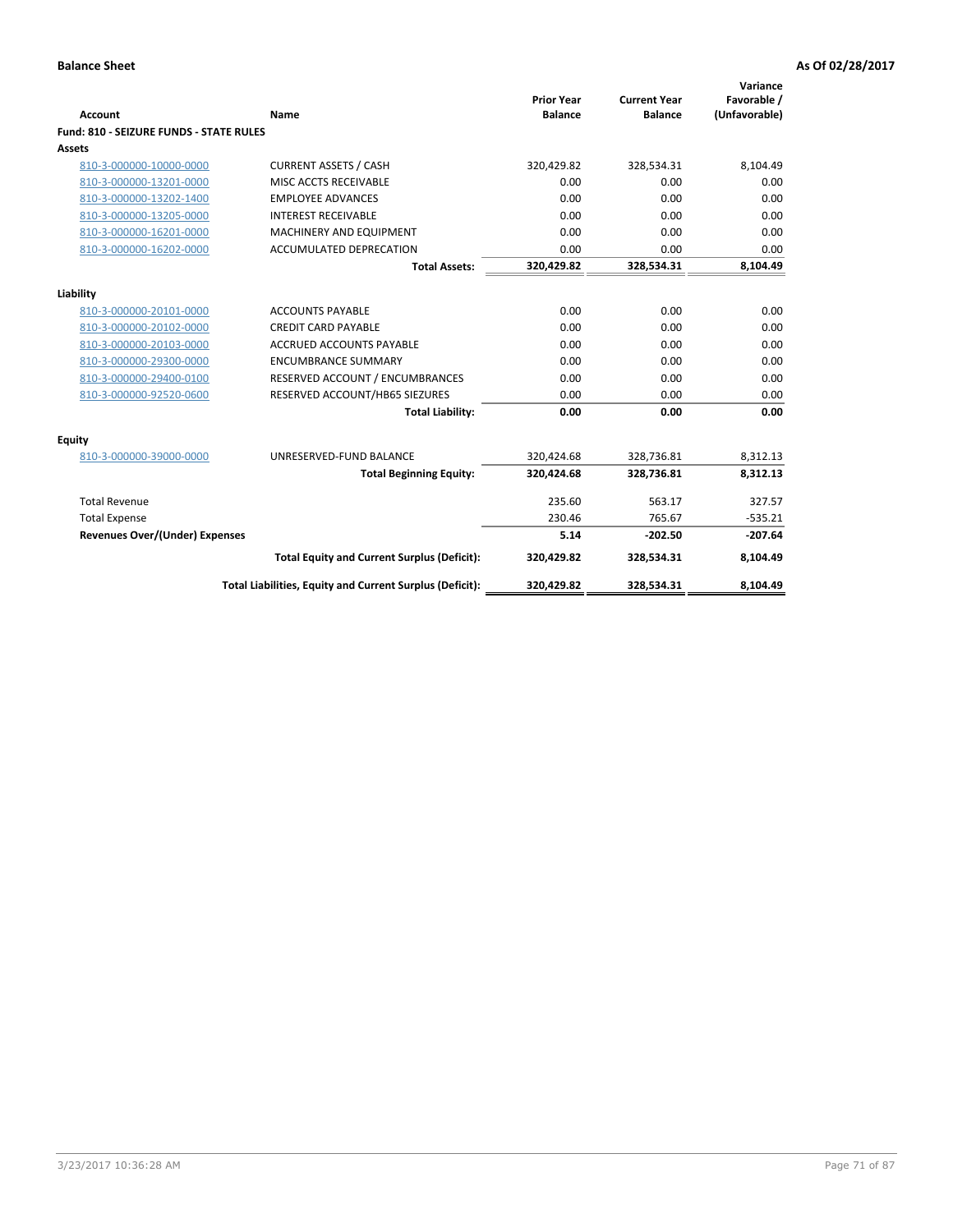| Account                               | Name                                                     | <b>Prior Year</b><br><b>Balance</b> | <b>Current Year</b><br><b>Balance</b> | Variance<br>Favorable /<br>(Unfavorable) |
|---------------------------------------|----------------------------------------------------------|-------------------------------------|---------------------------------------|------------------------------------------|
| Fund: 811 - SEIZURE FUNDS - FED RULES |                                                          |                                     |                                       |                                          |
| <b>Assets</b>                         |                                                          |                                     |                                       |                                          |
| 811-3-000000-10000-0000               | <b>CURRENT ASSETS / CASH</b>                             | 132,760.46                          | 146,860.74                            | 14,100.28                                |
| 811-3-000000-13201-0000               | MISC ACCTS RECEIVABLE                                    | 0.00                                | 0.00                                  | 0.00                                     |
| 811-3-000000-13205-0000               | <b>INTEREST RECEIVABLE</b>                               | 0.00                                | 0.00                                  | 0.00                                     |
| 811-3-000000-16201-0000               | <b>MACHINERY AND EQUIPMENT</b>                           | 0.00                                | 0.00                                  | 0.00                                     |
| 811-3-000000-16202-0000               | ACCUMULATED DEPRECATION                                  | 0.00                                | 0.00                                  | 0.00                                     |
|                                       | <b>Total Assets:</b>                                     | 132,760.46                          | 146,860.74                            | 14,100.28                                |
| Liability                             |                                                          |                                     |                                       |                                          |
| 811-3-000000-20101-0000               | <b>ACCOUNTS PAYABLE</b>                                  | 0.00                                | 0.00                                  | 0.00                                     |
| 811-3-000000-20102-0000               | <b>CREDIT CARD PAYABLE</b>                               | 0.00                                | 0.00                                  | 0.00                                     |
| 811-3-000000-20103-0000               | <b>ACCRUED ACCOUNTS PAYABLE</b>                          | 0.00                                | 0.00                                  | 0.00                                     |
| 811-3-000000-29300-0000               | <b>ENCUMBRANCE SUMMARY</b>                               | 0.00                                | 0.00                                  | 0.00                                     |
| 811-3-000000-29400-0100               | RESERVED ACCOUNT / ENCUMBRANCES                          | 0.00                                | 0.00                                  | 0.00                                     |
| 811-3-000000-92521-0700               | RESERVED ACCOUNT/FED SIEZURES                            | 0.00                                | 0.00                                  | 0.00                                     |
|                                       | <b>Total Liability:</b>                                  | 0.00                                | 0.00                                  | 0.00                                     |
| Equity                                |                                                          |                                     |                                       |                                          |
| 811-3-000000-39000-0000               | UNRESERVED-FUND BALANCE                                  | 111,383.41                          | 139,835.09                            | 28,451.68                                |
|                                       | <b>Total Beginning Equity:</b>                           | 111,383.41                          | 139,835.09                            | 28,451.68                                |
| <b>Total Revenue</b>                  |                                                          | 22,482.90                           | 7.365.15                              | $-15,117.75$                             |
| <b>Total Expense</b>                  |                                                          | 1,105.85                            | 339.50                                | 766.35                                   |
| Revenues Over/(Under) Expenses        |                                                          | 21,377.05                           | 7,025.65                              | $-14,351.40$                             |
|                                       | <b>Total Equity and Current Surplus (Deficit):</b>       | 132,760.46                          | 146,860.74                            | 14,100.28                                |
|                                       | Total Liabilities, Equity and Current Surplus (Deficit): | 132,760.46                          | 146,860.74                            | 14,100.28                                |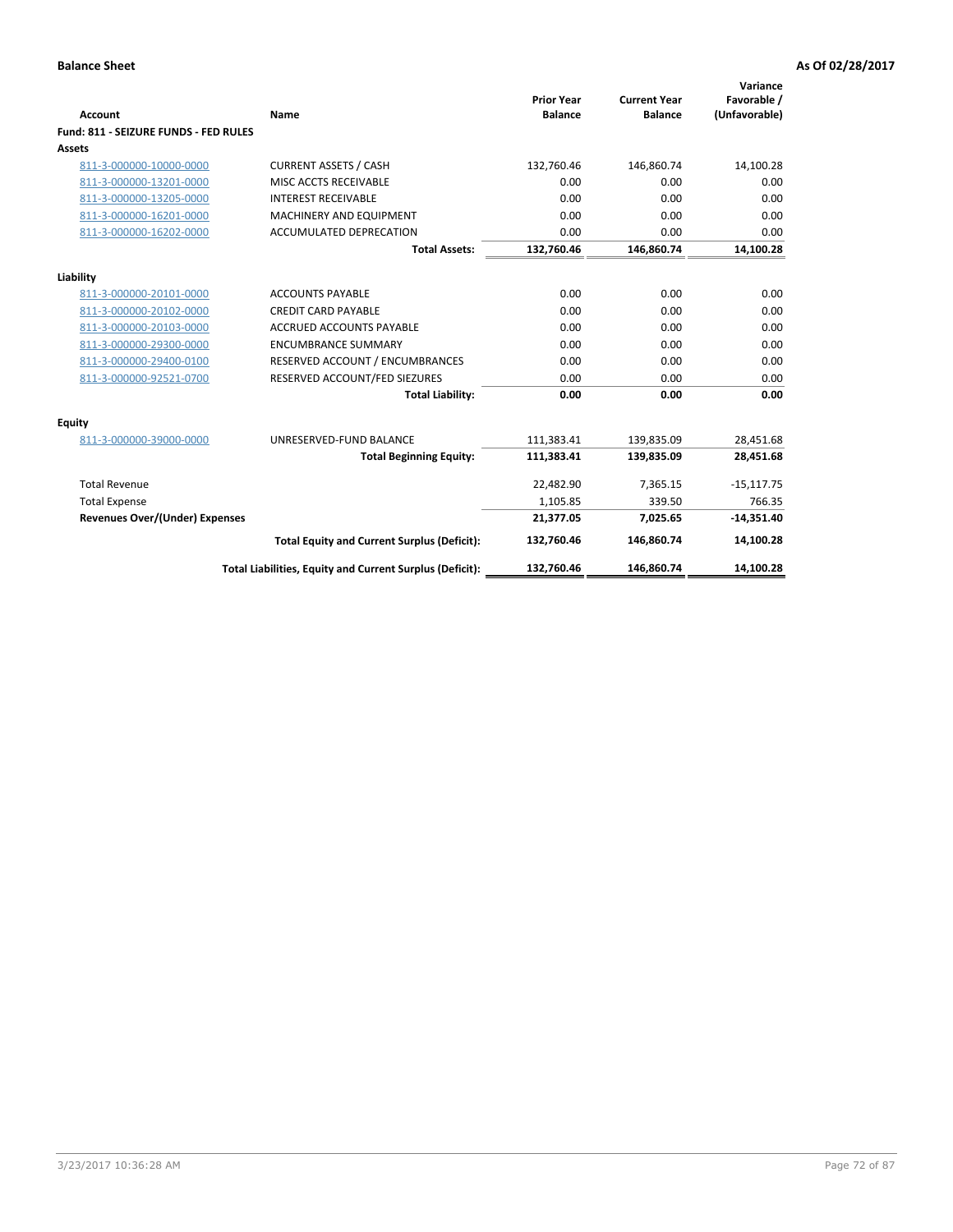| <b>Account</b>                                          | Name                                                     | <b>Prior Year</b><br><b>Balance</b> | <b>Current Year</b><br><b>Balance</b> | Variance<br>Favorable /<br>(Unfavorable) |
|---------------------------------------------------------|----------------------------------------------------------|-------------------------------------|---------------------------------------|------------------------------------------|
| Fund: 820 - TIRZ FUND (Tax Increment Reinvestment Zone) |                                                          |                                     |                                       |                                          |
| <b>Assets</b>                                           |                                                          |                                     |                                       |                                          |
| 820-3-000000-10000-0000                                 | <b>CURRENT ASSETS / CASH</b>                             | 835,599.56                          | 1,095,204.58                          | 259,605.02                               |
| 820-3-000000-13101-0000                                 | <b>TAX RECEIVABLE-CURRENT</b>                            | 3,590.81                            | 39,773.65                             | 36,182.84                                |
| 820-3-000000-13102-0000                                 | <b>TAXES REC-DELINQUENT</b>                              | 11,750.43                           | 2,332.09                              | $-9,418.34$                              |
| 820-3-000000-13103-0000                                 | ALLOW FOR UNCOLLECT TAXES                                | $-1,232.23$                         | $-524.83$                             | 707.40                                   |
| 820-3-000000-13201-0000                                 | MISC ACCTS RECEIVABLE                                    | 0.00                                | 0.00                                  | 0.00                                     |
| 820-3-000000-13205-0000                                 | <b>INTEREST RECEIVABLE</b>                               | 0.00                                | 0.00                                  | 0.00                                     |
| 820-3-000000-13221-0000                                 | MISC A/R - PROPERTY TAXES                                | 0.00                                | 223.04                                | 223.04                                   |
|                                                         | <b>Total Assets:</b>                                     | 849,708.57                          | 1,137,008.53                          | 287,299.96                               |
| Liability                                               |                                                          |                                     |                                       |                                          |
| 820-3-000000-20101-0000                                 | <b>ACCOUNTS PAYABLE</b>                                  | 0.00                                | 0.00                                  | 0.00                                     |
| 820-3-000000-20103-0000                                 | ACCRUED ACCOUNTS PAYABLE                                 | 0.00                                | 0.00                                  | 0.00                                     |
| 820-3-000000-20203-0000                                 | <b>DEFERRED TAX REVENUE</b>                              | 15,532.85                           | 43,004.75                             | $-27,471.90$                             |
| 820-3-000000-29300-0000                                 | <b>ENCUMBRANCE SUMMARY</b>                               | 0.00                                | 0.00                                  | 0.00                                     |
| 820-3-000000-29400-0100                                 | RESERVED ACCOUNT / ENCUMBRANCES                          | 0.00                                | 0.00                                  | 0.00                                     |
|                                                         | <b>Total Liability:</b>                                  | 15,532.85                           | 43,004.75                             | $-27,471.90$                             |
| Equity                                                  |                                                          |                                     |                                       |                                          |
| 820-3-000000-39000-0000                                 | UNRESERVED-FUND BALANCE                                  | 575,485.23                          | 1,070,780.75                          | 495,295.52                               |
| 820-3-000000-39100-0000                                 | UNRESERVED-RET. EARNINGS                                 | 0.00                                | 0.00                                  | 0.00                                     |
|                                                         | <b>Total Beginning Equity:</b>                           | 575,485.23                          | 1,070,780.75                          | 495,295.52                               |
| <b>Total Revenue</b>                                    |                                                          | 260,881.35                          | 282,396.78                            | 21,515.43                                |
| <b>Total Expense</b>                                    |                                                          | 2,190.86                            | 259,173.75                            | $-256,982.89$                            |
| <b>Revenues Over/(Under) Expenses</b>                   |                                                          | 258,690.49                          | 23,223.03                             | $-235,467.46$                            |
|                                                         | <b>Total Equity and Current Surplus (Deficit):</b>       | 834,175.72                          | 1,094,003.78                          | 259,828.06                               |
|                                                         | Total Liabilities, Equity and Current Surplus (Deficit): | 849,708.57                          | 1,137,008.53                          | 287,299.96                               |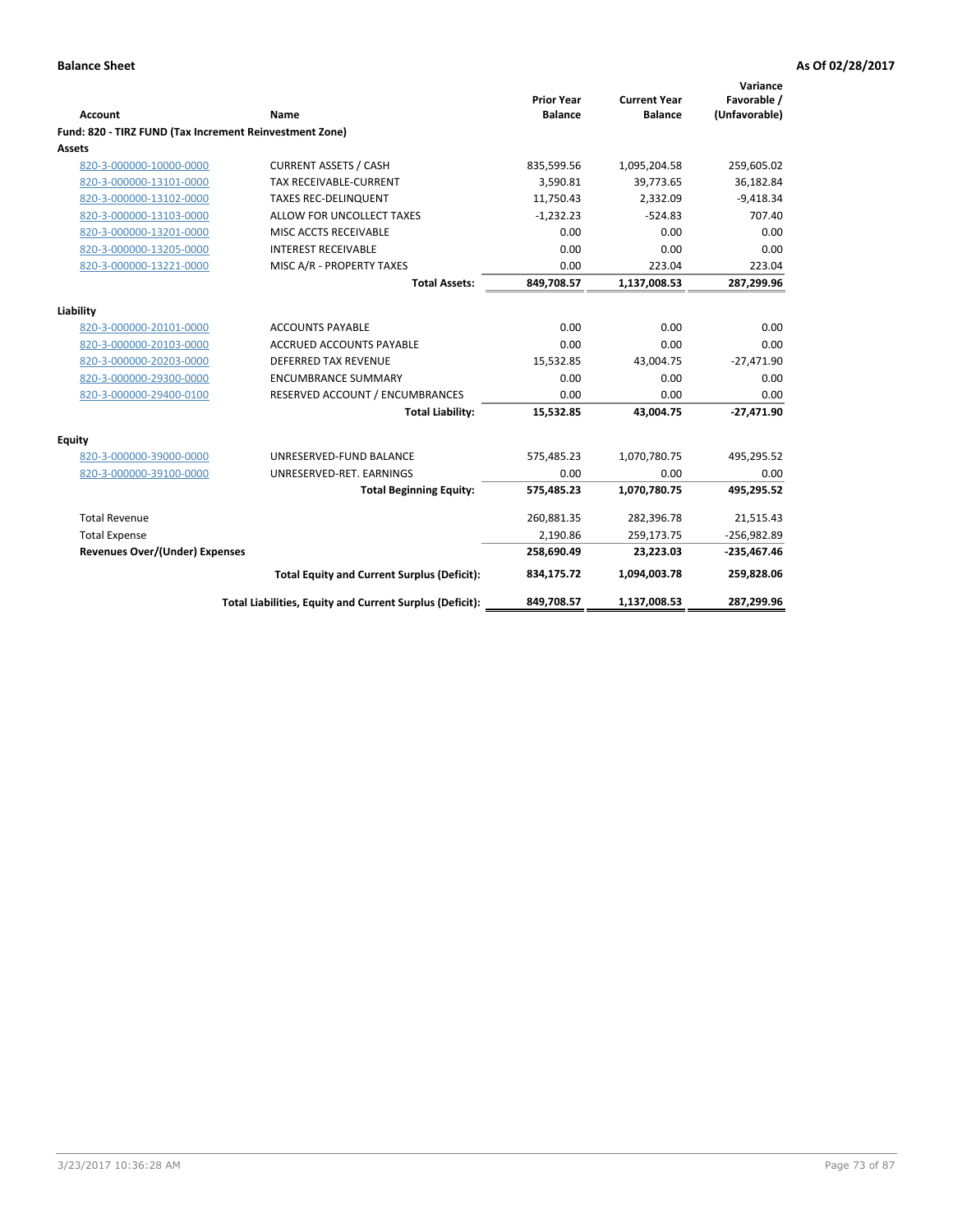|                                          |                                                          | <b>Prior Year</b> | <b>Current Year</b> | Variance<br>Favorable / |
|------------------------------------------|----------------------------------------------------------|-------------------|---------------------|-------------------------|
| <b>Account</b>                           | Name                                                     | <b>Balance</b>    | <b>Balance</b>      | (Unfavorable)           |
| Fund: 890 - GRNVL IDC (L-3) FIXED ASSETS |                                                          |                   |                     |                         |
| Assets                                   |                                                          |                   |                     |                         |
| 890-3-000000-10000-0000                  | <b>CURRENT ASSETS / CASH</b>                             | $-11,007,968.85$  | $-16,374,825.45$    | $-5,366,856.60$         |
| 890-3-000000-16004-0000                  | FIXED ASSETS / BUILDINGS                                 | 0.00              | 0.00                | 0.00                    |
| 890-3-000000-16005-0000                  | <b>ACCUMULATED DEPRECIATION</b>                          | 0.00              | 0.00                | 0.00                    |
| 890-3-000000-16301-0000                  | FIXED ASSETS / C W I P                                   | 5,576,985.00      | 8,957,243.30        | 3,380,258.30            |
|                                          | <b>Total Assets:</b>                                     | -5,430,983.85     | $-7,417,582.15$     | $-1,986,598.30$         |
| Liability                                |                                                          |                   |                     |                         |
| 890-3-000000-20101-0000                  | <b>ACCOUNTS PAYABLE</b>                                  | 0.00              | 0.00                | 0.00                    |
| 890-3-000000-27001-0000                  | <b>CONTRIBUTED CAPITAL</b>                               | 0.00              | 0.00                | 0.00                    |
| 890-3-000000-27101-0000                  | INVESTMENT IN GFA / GENERAL FUND                         | 0.00              | 0.00                | 0.00                    |
| 890-3-000000-27102-0000                  | <b>SPECIAL REVENUE FUNDS</b>                             | 0.00              | 0.00                | 0.00                    |
| 890-3-000000-27103-0000                  | <b>GENERAL CIP FUND</b>                                  | 8,822,863.78      | 8,822,863.78        | 0.00                    |
| 890-3-000000-27104-0000                  | PROPRIETARY FUNDS                                        | $-14,253,847.63$  | $-16,240,445.93$    | 1,986,598.30            |
| 890-3-000000-27201-0000                  | CAFR USE / MUNICIPAL BUILDINGS                           | 0.00              | 0.00                | 0.00                    |
| 890-3-000000-27202-0000                  | CAFR USE / OTHER GENERAL GOVERNMEN                       | 0.00              | 0.00                | 0.00                    |
| 890-3-000000-27205-0000                  | CAFR USE / PUBLIC WORKS                                  | 0.00              | 0.00                | 0.00                    |
| 890-3-000000-27210-0000                  | CAFR USE / INVESTMENT IN GFA                             | 0.00              | 0.00                | 0.00                    |
| 890-3-000000-27301-0000                  | DONATIONS/GRANTS                                         | 0.00              | 0.00                | 0.00                    |
|                                          | <b>Total Liability:</b>                                  | $-5,430,983.85$   | $-7,417,582.15$     | 1,986,598.30            |
| Equity                                   |                                                          |                   |                     |                         |
| 890-3-000000-39000-0000                  | UNRESERVED-FUND BALANCE                                  | 0.00              | 0.00                | 0.00                    |
|                                          | <b>Total Beginning Equity:</b>                           | 0.00              | 0.00                | 0.00                    |
| <b>Total Expense</b>                     |                                                          | 0.00              | 0.00                | 0.00                    |
| <b>Revenues Over/(Under) Expenses</b>    |                                                          | 0.00              | 0.00                | 0.00                    |
|                                          | <b>Total Equity and Current Surplus (Deficit):</b>       | 0.00              | 0.00                | 0.00                    |
|                                          | Total Liabilities, Equity and Current Surplus (Deficit): | $-5,430,983.85$   | $-7,417,582.15$     | $-1,986,598.30$         |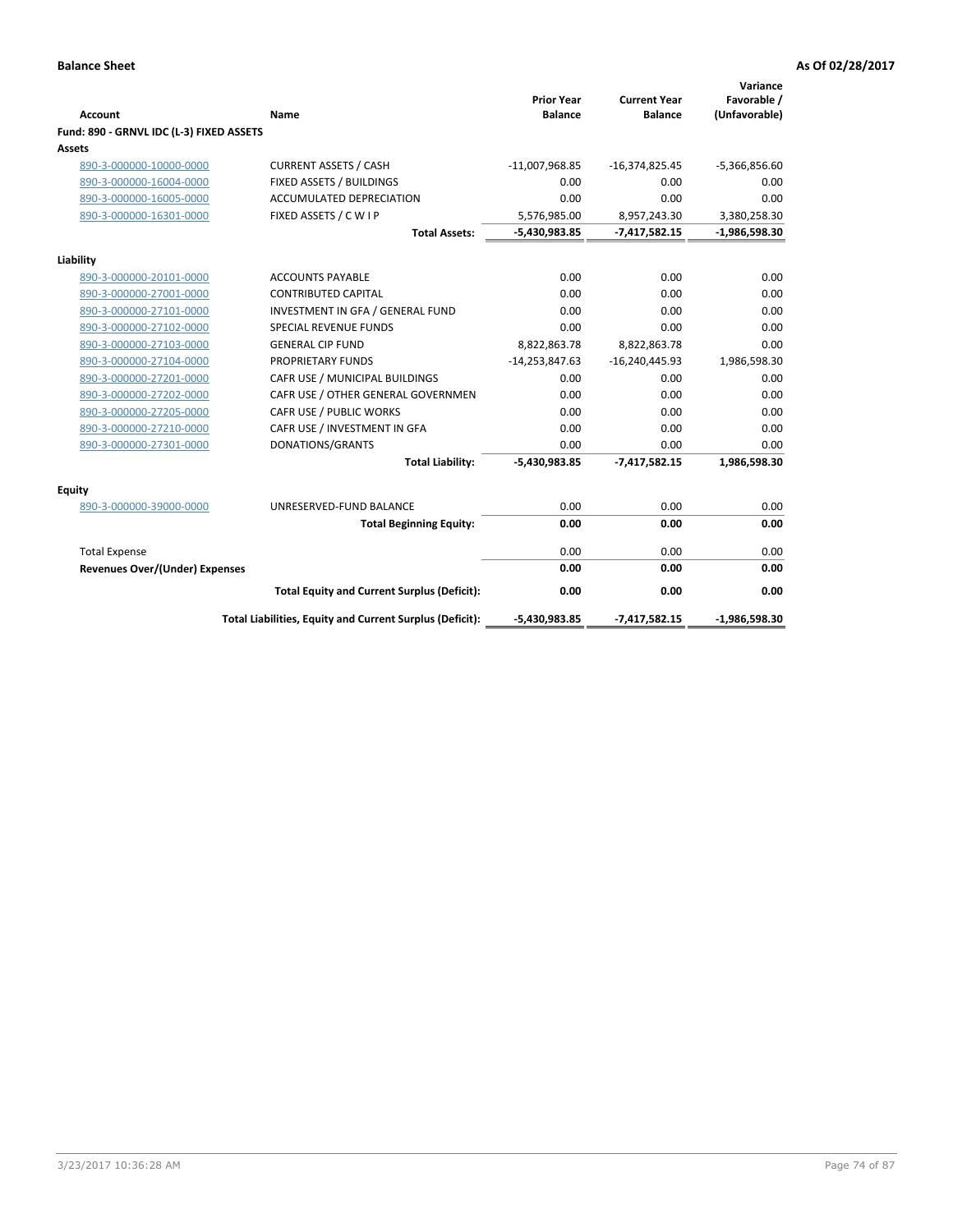|                         |                                           |                   |                     | Variance         |
|-------------------------|-------------------------------------------|-------------------|---------------------|------------------|
|                         |                                           | <b>Prior Year</b> | <b>Current Year</b> | Favorable /      |
| Account                 | Name                                      | <b>Balance</b>    | <b>Balance</b>      | (Unfavorable)    |
| Fund: 899 - POOLED CASH |                                           |                   |                     |                  |
| Assets                  |                                           |                   |                     |                  |
| 899-8-000000-10000-0000 | <b>CURRENT ASSETS / CASH</b>              | 0.00              | 0.00                | 0.00             |
| 899-8-000000-10101-0000 | <b>CHASE OUTBOUND OPERATING</b>           | -15,846,747.32    | $-481,497.10$       | 15,365,250.22    |
| 899-8-000000-10102-0000 | CHASE INBOUND OPERATING                   | 31,193,409.50     | 18,709,249.80       | $-12,484,159.70$ |
| 899-8-000000-10103-0000 | OPERATING ACCOUNT / CLAIMS ACCOUNT        | 0.00              | 0.00                | 0.00             |
| 899-8-000000-10105-0000 | CHASE BANK / SAVINGS - 3003113077         | 1,537,970.36      | 1,539,304.67        | 1,334.31         |
| 899-8-000000-10106-0000 | CHASE BANK / SAVINGS - 2911913371         | 1,612,436.66      | 1,613,835.60        | 1,398.94         |
| 899-8-000000-10107-0000 | CHASE TASC FLEX SPENDING                  | 14,921.04         | 0.00                | $-14,921.04$     |
| 899-8-000000-10401-0000 | <b>CURRENT ASSETS / INTERNAL CLEARING</b> | 0.00              | 0.00                | 0.00             |
| 899-8-000000-10402-0000 | <b>CREDIT CARD CLEARING</b>               | 0.00              | 0.00                | 0.00             |
| 899-8-000000-10403-0000 | <b>NET BILL PAYMENTS</b>                  | 0.00              | 0.00                | 0.00             |
| 899-8-000000-11101-0000 | TX CLASS / OPERATING                      | 0.00              | 0.00                | 0.00             |
| 899-8-000000-11201-0000 | LOGIC INVESTMENTS / OPERATING             | 1,003,009.48      | 1,010,559.10        | 7,549.62         |
| 899-8-000000-11401-0000 | <b>TEXSTAR ACCT - OPERATING</b>           | 0.00              | 0.00                | 0.00             |
| 899-8-000000-11601-0000 | <b>TEXPOOL ACCT - OPERATING</b>           | 1,002,577.76      | 1,006,849.36        | 4,271.60         |
| 899-8-000000-12001-0000 | AMERICAN NATIONAL OPERATING               | 0.00              | 0.00                | 0.00             |
| 899-8-000000-12002-0000 | PFM ACCT OPERATING                        | 18,330,548.80     | 18,163,770.35       | $-166,778.45$    |
| 899-8-000000-12003-0000 | TREASURIES - CITY ONLY                    | 0.00              | 0.00                | 0.00             |
| 899-8-000000-12301-0000 | <b>BOND PROCEEDS / PURCHASED INTEREST</b> | 0.00              | 0.00                | 0.00             |
| 899-8-000000-13205-0000 | <b>INTEREST RECEIVABLE</b>                | 47,023.28         | 37,754.60           | $-9,268.68$      |
| 899-8-000000-14100-0000 | DUE FROM FUND 100                         | 0.00              | $-15,013.10$        | $-15,013.10$     |
| 899-8-000000-14101-0000 | DUE FROM FUND 101                         | 0.00              | 0.00                | 0.00             |
| 899-8-000000-14102-0000 | DUE FROM FUND 102                         | 0.00              | 0.00                | 0.00             |
| 899-8-000000-14103-0000 | DUE FROM FUND 103                         | 0.00              | 0.00                | 0.00             |
| 899-8-000000-14110-0000 | DUE FROM FUND 110                         | 0.00              | 0.00                | 0.00             |
| 899-8-000000-14111-0000 | DUE FROM FUND 111                         | 0.00              | 0.00                | 0.00             |
| 899-8-000000-14112-0000 | DUE FROM FUND 112                         | 0.00              | 0.00                | 0.00             |
| 899-8-000000-14113-0000 | DUE FROM FUND 113                         | 0.00              | 0.00                | 0.00             |
| 899-8-000000-14114-0000 | DUE FROM FUND 114                         | 0.00              | 0.00                | 0.00             |
| 899-8-000000-14115-0000 | DUE FROM FUND 115                         | 0.00              | 0.00                | 0.00             |
| 899-8-000000-14116-0000 | DUE FROM FUND 116                         | 0.00              | 0.00                | 0.00             |
| 899-8-000000-14117-0000 | DUE FROM FUND 117                         | 0.00              | 0.00                | 0.00             |
| 899-8-000000-14118-0000 | DUE FROM FUND 118                         | 0.00              | 0.00                | 0.00             |
| 899-8-000000-14119-0000 | DUE FROM FUND 119                         | 0.00              | 0.00                | 0.00             |
| 899-8-000000-14120-0000 | DUE FROM FUND 120                         | 0.00              | 0.00                | 0.00             |
| 899-8-000000-14121-0000 | DUE FROM FUND 121                         | 0.00              | 0.00                | 0.00             |
| 899-8-000000-14122-0000 | DUE FROM FUND 122                         | 0.00              | 0.00                | 0.00             |
| 899-8-000000-14123-0000 | DUE FROM FUND 123                         | 0.00              | 0.00                | 0.00             |
| 899-8-000000-14124-0000 | DUE FROM FUND 124                         | 0.00              | 0.00                | 0.00             |
| 899-8-000000-14125-0000 | DUE FROM FUND 125                         | 0.00              | 0.00                | 0.00             |
| 899-8-000000-14126-0000 | DUE FROM FUND 126                         | 0.00              | 0.00                | 0.00             |
| 899-8-000000-14140-0000 | DUE FROM FUND 140                         | 0.00              | $-361,280.25$       | $-361,280.25$    |
| 899-8-000000-14160-0000 | DUE FROM FUND 160                         | 0.00              | -480,595.42         | -480,595.42      |
| 899-8-000000-14161-0000 | DUE FROM FUND 161                         | 0.00              | 0.00                | 0.00             |
| 899-8-000000-14162-0000 | DUE FROM FUND 162                         | 0.00              | 0.00                | 0.00             |
| 899-8-000000-14163-0000 | DUE FROM FUND 163                         | 0.00              | 0.00                | 0.00             |
| 899-8-000000-14164-0000 | DUE FROM FUND 164                         | 0.00              | 0.00                | 0.00             |
| 899-8-000000-14165-0000 | DUE FROM FUND 165                         | 0.00              | 0.00                | 0.00             |
| 899-8-000000-14170-0000 | DUE FROM FUND 170                         | 0.00              | 0.00                | 0.00             |
| 899-8-000000-14171-0000 | DUE FROM FUND 171                         | 0.00              | 0.00                | 0.00             |
| 899-8-000000-14172-0000 | DUE FROM FUND 172                         | 0.00              | 0.00                | 0.00             |
| 899-8-000000-14173-0000 | DUE FROM FUND 173                         | 0.00              | 0.00                | 0.00             |
| 899-8-000000-14174-0000 | DUE FROM FUND 174                         | 0.00              | 0.00                | 0.00             |
| 899-8-000000-14175-0000 | DUE FROM FUND 175                         | 0.00              | 0.00                | 0.00             |
| 899-8-000000-14176-0000 | DUE FROM FUND 176                         | 0.00              | 0.00                | 0.00             |
| 899-8-000000-14177-0000 | DUE FROM FUND 177                         | 0.00              | 0.00                | 0.00             |
| 899-8-000000-14190-0000 | DUE FROM FUND 190                         | 0.00              | 0.00                | 0.00             |
| 899-8-000000-14192-0000 | DUE FROM FUND 192                         | 7,460.52          | 0.00                | $-7,460.52$      |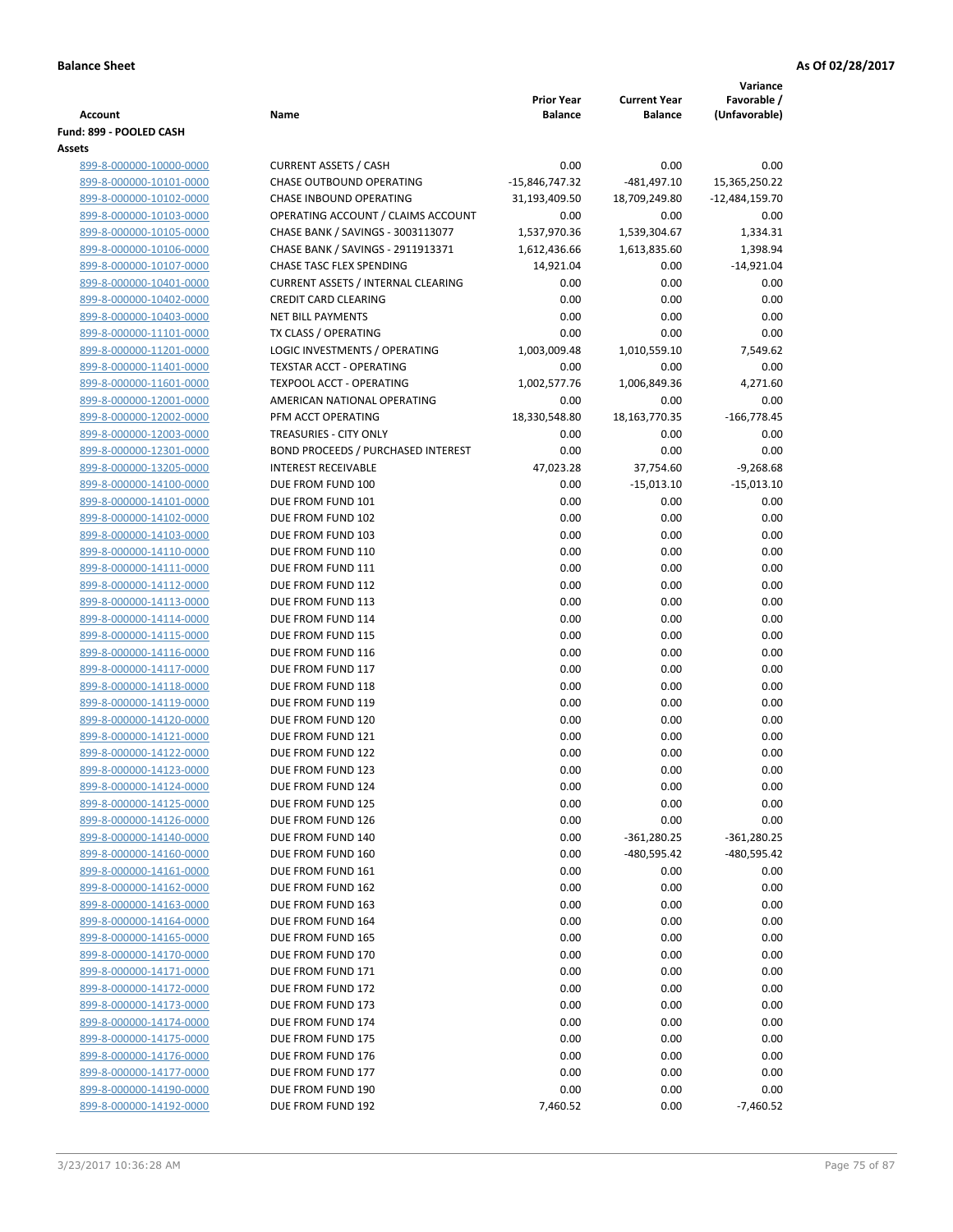|                         |                                       |                   |                     | Variance        |
|-------------------------|---------------------------------------|-------------------|---------------------|-----------------|
|                         |                                       | <b>Prior Year</b> | <b>Current Year</b> | Favorable /     |
| Account                 | Name                                  | <b>Balance</b>    | <b>Balance</b>      | (Unfavorable)   |
| 899-8-000000-14200-0000 | DUE FROM FUND 200                     | 0.00              | $-2,667.54$         | $-2,667.54$     |
| 899-8-000000-14210-0000 | DUE FROM FUND 210                     | 0.00              | 0.00                | 0.00            |
| 899-8-000000-14211-0000 | DUE FROM FUND 211                     | 0.00              | 0.00                | 0.00            |
| 899-8-000000-14212-0000 | DUE FROM FUND 212                     | 0.00              | 0.00                | 0.00            |
| 899-8-000000-14216-0000 | DUE FROM FUND 216                     | 0.00              | 0.00                | 0.00            |
| 899-8-000000-14217-0000 | DUE FROM FUND 217                     | 0.00              | 0.00                | 0.00            |
| 899-8-000000-14300-0000 | DUE FROM FUND 300                     | 0.00              | 0.00                | 0.00            |
| 899-8-000000-14320-0000 | DUE FROM FUND 320                     | 0.00              | 0.00                | 0.00            |
| 899-8-000000-14360-0000 | DUE FROM FUND 360                     | 0.00              | 0.00                | 0.00            |
| 899-8-000000-14361-0000 | DUE FROM FUND 361                     | 0.00              | 0.00                | 0.00            |
| 899-8-000000-14400-0000 | DUE FROM FUND 400                     | 0.00              | 0.00                | 0.00            |
| 899-8-000000-14500-0000 | DUE FROM FUND 500                     | 0.00              | 0.00                | 0.00            |
| 899-8-000000-14561-0000 | DUE FROM FUND 561                     | 0.00              | 0.00                | 0.00            |
| 899-8-000000-14601-0000 | DUE FROM FUND 601                     | 1,955.01          | 379.40              | $-1,575.61$     |
| 899-8-000000-14602-0000 | DUE FROM FUND 602                     | 249.91            | $-361.01$           | $-610.92$       |
| 899-8-000000-14604-0000 | DUE FROM FUND 604                     | 0.00              | 0.00                | 0.00            |
| 899-8-000000-14660-0000 | DUE FROM FUND 660                     | 0.00              | 0.00                | 0.00            |
| 899-8-000000-14800-0000 | DUE FROM FUND 800                     | 0.00              | 0.00                | 0.00            |
| 899-8-000000-14801-0000 | DUE FROM FUND 801                     | 0.00              | 0.00                | 0.00            |
| 899-8-000000-14802-0000 | DUE FROM FUND 802                     | 0.00              | 0.00                | 0.00            |
| 899-8-000000-14803-0000 | DUE FROM FUND 803                     | 0.00              | 0.00                | 0.00            |
| 899-8-000000-14807-0000 | DUE FROM FUND 807                     | 0.00              | 0.00                | 0.00            |
| 899-8-000000-14809-0000 | DUE FROM FUND 809                     | 0.00              | 0.00                | 0.00            |
| 899-8-000000-14810-0000 | DUE FROM FUND 810                     | 0.00              | 0.00                | 0.00            |
| 899-8-000000-14811-0000 | DUE FROM FUND 811                     | 0.00              | 0.00                | 0.00            |
| 899-8-000000-14820-0000 | DUE FROM TIRZ FUND                    | 0.00              | 0.00                | 0.00            |
| 899-8-000000-14890-0000 | DUE FROM GRNVL IDC (L-3) FIXED ASSETS | 0.00              | 0.00                | 0.00            |
| 899-8-000000-14910-0000 | DUE FROM FUND 910                     | $-192.04$         | 44,711.95           | 44,903.99       |
| 899-8-000000-14911-0000 | DUE FROM FUND 911                     | 0.00              | 0.00                | 0.00            |
| 899-8-000000-14912-0000 | DUE FROM FUND 912                     | 0.00              | 0.00                | 0.00            |
| 899-8-000000-14913-0000 | DUE FROM FUND 913                     | 0.00              | 0.00                | 0.00            |
| 899-8-000000-14916-0000 | DUE FROM FUND 916                     | 0.00              | 0.00                | 0.00            |
| 899-8-000000-14950-0000 | DUE FROM FUND 950                     | 0.00              | 13,370.42           | 13,370.42       |
| 899-8-000000-91011-1001 | <b>BANK OF AMERICA</b>                | 0.00              | 0.00                | 0.00            |
|                         | <b>Total Assets:</b>                  | 38,904,622.96     | 40,798,370.83       | 1,893,747.87    |
|                         |                                       |                   |                     |                 |
| Liability               |                                       |                   |                     |                 |
| 899-8-000000-20101-0000 | <b>ACCOUNTS PAYABLE</b>               | 9.473.40          | $-801,455.55$       | 810,928.95      |
| 899-8-000000-20102-0000 | <b>CREDIT CARD PAYABLE</b>            | 0.00              | 0.00                | 0.00            |
| 899-8-000000-21040-0000 | DUE TO OTHER FUNDS                    | 38,895,142.51     | 41,599,826.40       | $-2,704,683.89$ |
|                         | <b>Total Liability:</b>               | 38,904,615.91     | 40,798,370.85       | -1,893,754.94   |
| <b>Equity</b>           |                                       |                   |                     |                 |
| 899-3-000000-39000-0000 | UNRESERVED-FUND BALANCE               | 0.00              | $-0.02$             | $-0.02$         |
| 899-8-000000-14362-0000 | DUE FROM FUND 362                     | 0.00              | 0.00                | 0.00            |
| 899-8-000000-39200-0101 | EQUITY IN POOLED CASH                 | 0.00              | 0.00                | 0.00            |
| 899-8-000000-39200-0110 | EQUITY IN POOLED CASH                 | 0.00              | 0.00                | 0.00            |
| 899-8-000000-39200-0111 | EQUITY IN POOLED CASH                 | 0.00              | 0.00                | 0.00            |
| 899-8-000000-39200-0112 | EQUITY IN POOLED CASH                 | 0.00              | 0.00                | 0.00            |
| 899-8-000000-39200-0190 | EQUITY IN POOLED CASH                 | 0.00              | 0.00                | 0.00            |
| 899-8-000000-39200-0201 | EQUITY IN POOLED CASH                 | 0.00              | 0.00                | 0.00            |
| 899-8-000000-39200-0202 | EQUITY IN POOLED CASH                 | 0.00              | 0.00                | 0.00            |
| 899-8-000000-39200-0203 | EQUITY IN POOLED CASH                 | 0.00              | 0.00                | 0.00            |
| 899-8-000000-39200-0204 | EQUITY IN POOLED CASH                 | 0.00              | 0.00                | 0.00            |
| 899-8-000000-39200-0205 | EQUITY IN POOLED CASH                 | 0.00              | 0.00                | 0.00            |
| 899-8-000000-39200-0206 | EQUITY IN POOLED CASH                 | 0.00              | 0.00                | 0.00            |
| 899-8-000000-39200-0207 | EQUITY IN POOLED CASH                 | 0.00              | 0.00                | 0.00            |
| 899-8-000000-39200-0208 | EQUITY IN POOLED CASH                 | 0.00              | 0.00                | 0.00            |
| 899-8-000000-39200-0209 | EQUITY IN POOLED CASH                 | 0.00              | 0.00                | 0.00            |
| 899-8-000000-39200-0210 | EQUITY IN POOLED CASH                 | 0.00              | 0.00                | 0.00            |
|                         |                                       |                   |                     |                 |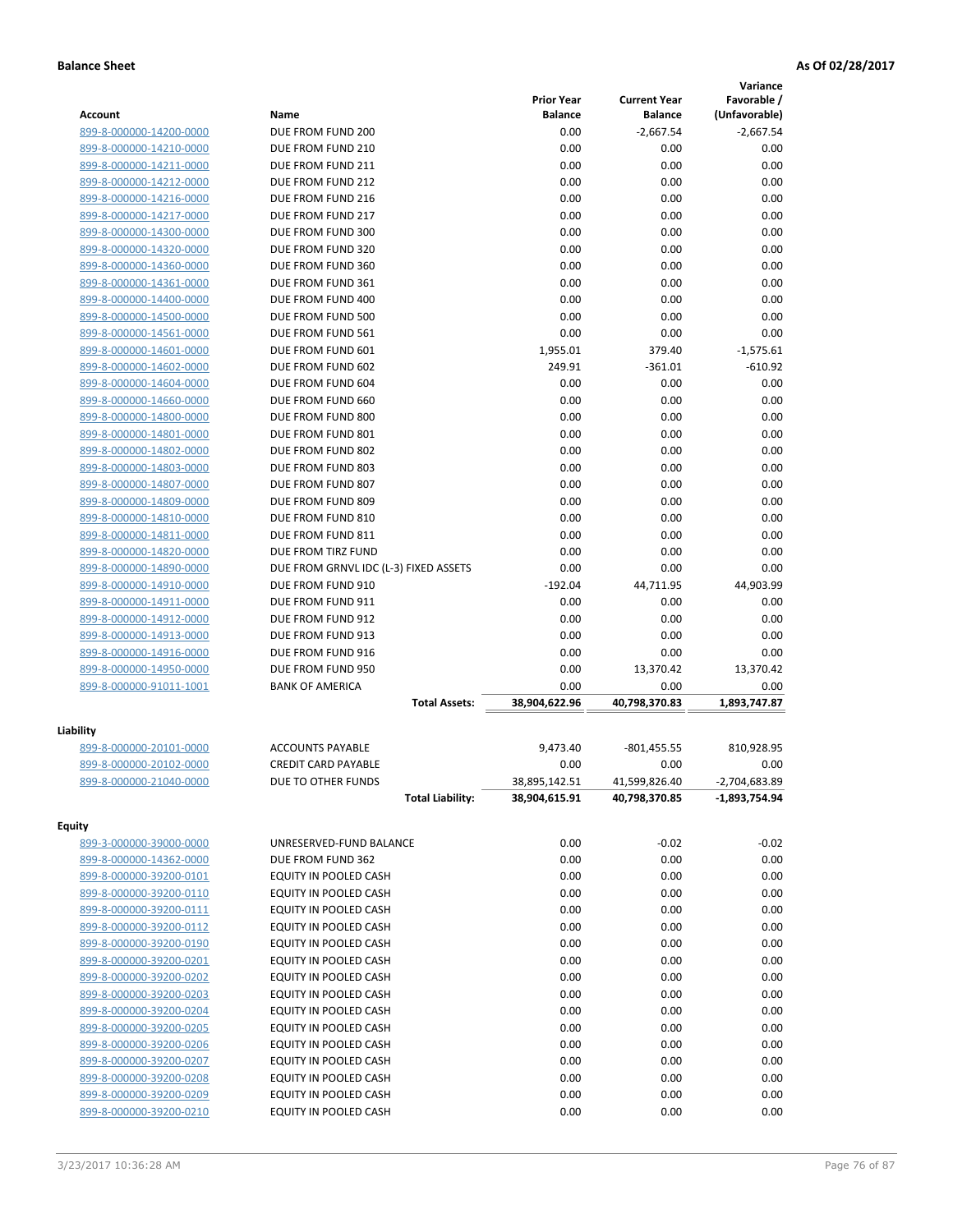**Variance**

| Account                                            | Name                                                         | <b>Prior Year</b><br><b>Balance</b> | <b>Current Year</b><br><b>Balance</b> | Favorable /<br>(Unfavorable) |
|----------------------------------------------------|--------------------------------------------------------------|-------------------------------------|---------------------------------------|------------------------------|
| 899-8-000000-39200-0211                            | EQUITY IN POOLED CASH                                        | 0.00                                | 0.00                                  | 0.00                         |
| 899-8-000000-39200-0212                            | EQUITY IN POOLED CASH                                        | 0.00                                | 0.00                                  | 0.00                         |
| 899-8-000000-39200-0213                            | EQUITY IN POOLED CASH                                        | 0.00                                | 0.00                                  | 0.00                         |
| 899-8-000000-39200-0214                            | EQUITY IN POOLED CASH                                        | 0.00                                | 0.00                                  | 0.00                         |
| 899-8-000000-39200-0215                            | EQUITY IN POOLED CASH                                        | 0.00                                | 0.00                                  | 0.00                         |
| 899-8-000000-39200-0216                            | EQUITY IN POOLED CASH                                        | 0.00                                | 0.00                                  | 0.00                         |
| 899-8-000000-39200-0217                            | EQUITY IN POOLED CASH                                        | 0.00                                | 0.00                                  | 0.00                         |
| 899-8-000000-39200-0218                            | <b>EQUITY IN POOLED CASH</b>                                 | 0.00                                | 0.00                                  | 0.00                         |
| 899-8-000000-39200-0219                            | EQUITY IN POOLED CASH                                        | 0.00                                | 0.00                                  | 0.00                         |
| 899-8-000000-39200-0220                            | EQUITY IN POOLED CASH                                        | 0.00                                | 0.00                                  | 0.00                         |
| 899-8-000000-39200-0221                            | EQUITY IN POOLED CASH                                        | 0.00                                | 0.00                                  | 0.00                         |
| 899-8-000000-39200-0222                            | EQUITY IN POOLED CASH                                        | 0.00                                | 0.00                                  | 0.00                         |
| 899-8-000000-39200-0223                            | EQUITY IN POOLED CASH                                        | 0.00                                | 0.00                                  | 0.00                         |
| 899-8-000000-39200-0224                            | EQUITY IN POOLED CASH                                        | 0.00                                | 0.00                                  | 0.00                         |
| 899-8-000000-39200-0225                            | EQUITY IN POOLED CASH                                        | 0.00                                | 0.00                                  | 0.00                         |
| 899-8-000000-39200-0226                            | EQUITY IN POOLED CASH                                        | 0.00                                | 0.00                                  | 0.00                         |
| 899-8-000000-39200-0227                            | EQUITY IN POOLED CASH                                        | 0.00                                | 0.00                                  | 0.00                         |
| 899-8-000000-39200-0228                            | EQUITY IN POOLED CASH                                        | 0.00                                | 0.00                                  | 0.00                         |
| 899-8-000000-39200-0229                            | EQUITY IN POOLED CASH                                        | 0.00                                | 0.00                                  | 0.00                         |
| 899-8-000000-39200-0231                            | EQUITY IN POOLED CASH                                        | 0.00                                | 0.00                                  | 0.00                         |
| 899-8-000000-39200-0232                            | <b>EQUITY IN POOLED CASH</b>                                 | 0.00                                | 0.00                                  | 0.00                         |
| 899-8-000000-39200-0233                            | EQUITY IN POOLED CASH                                        | 0.00                                | 0.00                                  | 0.00                         |
| 899-8-000000-39200-0234                            | EQUITY IN POOLED CASH                                        | 0.00                                | 0.00                                  | 0.00                         |
| 899-8-000000-39200-0235                            | EQUITY IN POOLED CASH                                        | 0.00                                | 0.00                                  | 0.00                         |
| 899-8-000000-39200-0236                            | EQUITY IN POOLED CASH                                        | 0.00                                | 0.00                                  | 0.00                         |
| 899-8-000000-39200-0241                            | EQUITY IN POOLED CASH                                        | 0.00                                | 0.00                                  | 0.00                         |
| 899-8-000000-39200-0247                            | EQUITY IN POOLED CASH                                        | 0.00                                | 0.00                                  | 0.00                         |
| 899-8-000000-39200-0250                            | EQUITY IN POOLED CASH                                        | 0.00                                | 0.00                                  | 0.00                         |
| 899-8-000000-39200-0251                            | EQUITY IN POOLED CASH                                        | 0.00                                | 0.00                                  | 0.00                         |
| 899-8-000000-39200-0252                            | EQUITY IN POOLED CASH                                        | 0.00                                | 0.00                                  | 0.00                         |
| 899-8-000000-39200-0253                            | EQUITY IN POOLED CASH                                        | 0.00                                | 0.00                                  | 0.00                         |
| 899-8-000000-39200-0254                            | EQUITY IN POOLED CASH                                        | 0.00                                | 0.00                                  | 0.00                         |
| 899-8-000000-39200-0301                            | EQUITY IN POOLED CASH                                        | 0.00                                | 0.00                                  | 0.00                         |
| 899-8-000000-39200-0302                            | EQUITY IN POOLED CASH                                        | 0.00                                | 0.00                                  | 0.00                         |
| 899-8-000000-39200-0401                            | EQUITY IN POOLED CASH                                        | 0.00                                | 0.00                                  | 0.00                         |
| 899-8-000000-39200-0402                            | EQUITY IN POOLED CASH                                        | 0.00                                | 0.00                                  | 0.00                         |
| 899-8-000000-39200-0403                            | EQUITY IN POOLED CASH                                        | 0.00                                | 0.00                                  | 0.00                         |
| 899-8-000000-39200-0405                            | EQUITY IN POOLED CASH                                        | 0.00                                | 0.00                                  | 0.00                         |
| 899-8-000000-39200-0406                            | EQUITY IN POOLED CASH                                        | 0.00                                | 0.00                                  | 0.00                         |
| 899-8-000000-39200-0410                            | <b>EQUITY IN POOLED CASH</b><br><b>EQUITY IN POOLED CASH</b> | 0.00                                | 0.00                                  | 0.00                         |
| 899-8-000000-39200-0411<br>899-8-000000-39200-0501 | EQUITY IN POOLED CASH                                        | 0.00<br>0.00                        | 0.00<br>0.00                          | 0.00<br>0.00                 |
| 899-8-000000-39200-0502                            | EQUITY IN POOLED CASH                                        | 0.00                                | 0.00                                  | 0.00                         |
| 899-8-000000-39200-0503                            | EQUITY IN POOLED CASH                                        | 0.00                                | 0.00                                  | 0.00                         |
| 899-8-000000-39200-0504                            | EQUITY IN POOLED CASH                                        | 0.00                                | 0.00                                  | 0.00                         |
| 899-8-000000-39200-0505                            | EQUITY IN POOLED CASH                                        | 0.00                                | 0.00                                  | 0.00                         |
| 899-8-000000-39200-0506                            | EQUITY IN POOLED CASH                                        | 0.00                                | 0.00                                  | 0.00                         |
| 899-8-000000-39200-0507                            | EQUITY IN POOLED CASH                                        | 0.00                                | 0.00                                  | 0.00                         |
| 899-8-000000-39200-0511                            | EQUITY IN POOLED CASH                                        | 0.00                                | 0.00                                  | 0.00                         |
| 899-8-000000-39200-0513                            | EQUITY IN POOLED CASH                                        | 0.00                                | 0.00                                  | 0.00                         |
| 899-8-000000-39200-0521                            | <b>EQUITY IN POOLED CASH</b>                                 | 0.00                                | 0.00                                  | 0.00                         |
| 899-8-000000-39200-0522                            | EQUITY IN POOLED CASH                                        | 0.00                                | 0.00                                  | 0.00                         |
| 899-8-000000-39200-0523                            | EQUITY IN POOLED CASH                                        | 0.00                                | 0.00                                  | 0.00                         |
| 899-8-000000-39200-0601                            | EQUITY IN POOLED CASH                                        | 0.00                                | 0.00                                  | 0.00                         |
| 899-8-000000-39200-0602                            | EQUITY IN POOLED CASH                                        | 0.00                                | 0.00                                  | 0.00                         |
| 899-8-000000-39200-0603                            | EQUITY IN POOLED CASH                                        | 0.00                                | 0.00                                  | 0.00                         |
| 899-8-000000-39200-0604                            | EQUITY IN POOLED CASH                                        | 0.00                                | 0.00                                  | 0.00                         |
| 899-8-000000-39200-0702                            | EQUITY IN POOLED CASH                                        | 0.00                                | 0.00                                  | 0.00                         |
| 899-8-000000-39200-0703                            | EQUITY IN POOLED CASH                                        | 0.00                                | 0.00                                  | 0.00                         |
|                                                    |                                                              |                                     |                                       |                              |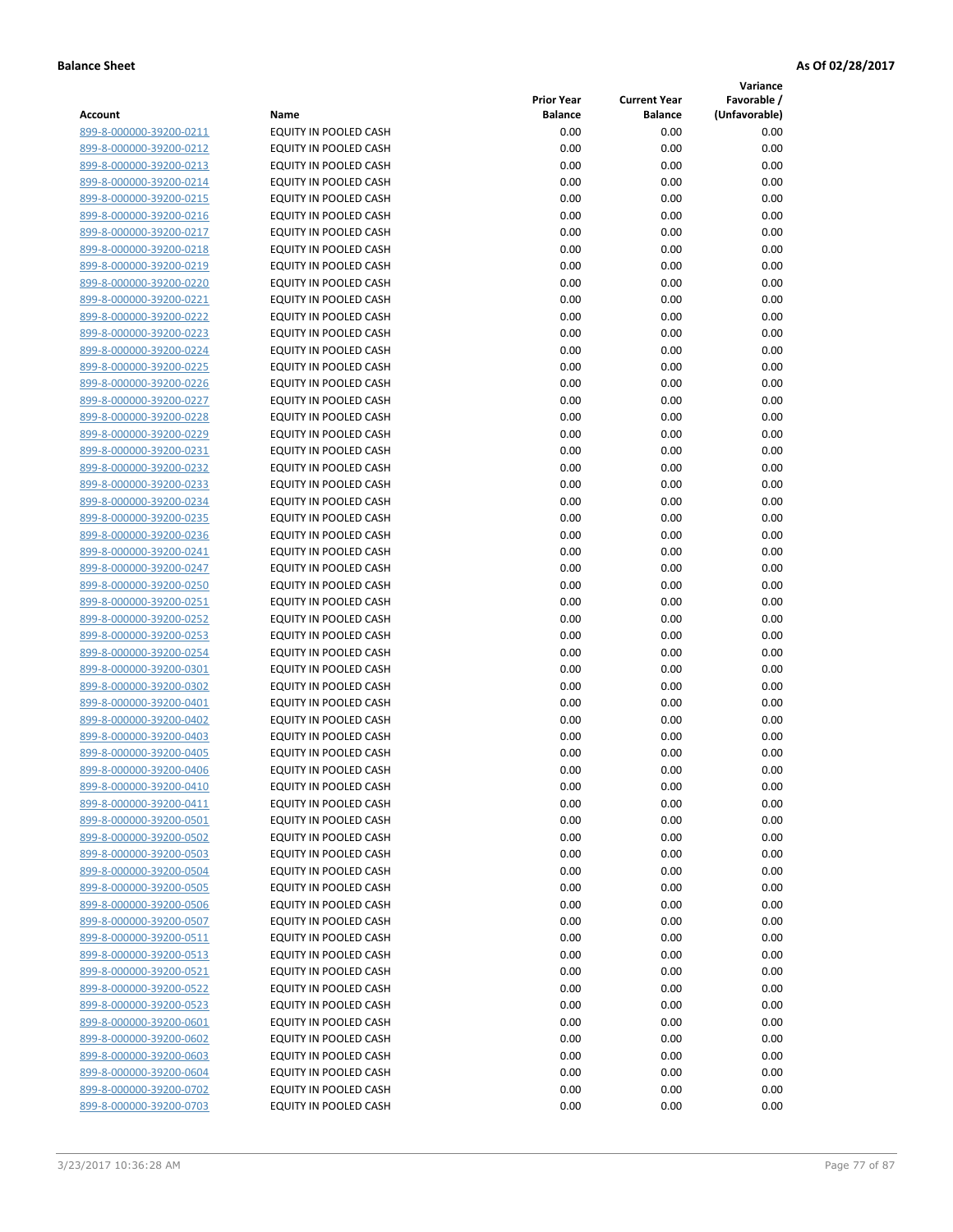| Account                               | Name                                                     | <b>Prior Year</b><br><b>Balance</b> | <b>Current Year</b><br><b>Balance</b> | Variance<br>Favorable /<br>(Unfavorable) |
|---------------------------------------|----------------------------------------------------------|-------------------------------------|---------------------------------------|------------------------------------------|
| 899-8-000000-39200-0704               | EQUITY IN POOLED CASH                                    | 0.00                                | 0.00                                  | 0.00                                     |
| 899-8-000000-39200-0705               | <b>EQUITY IN POOLED CASH</b>                             | 0.00                                | 0.00                                  | 0.00                                     |
| 899-8-000000-39200-0706               | <b>EQUITY IN POOLED CASH</b>                             | 0.00                                | 0.00                                  | 0.00                                     |
| 899-8-000000-39200-0707               | EQUITY IN POOLED CASH                                    | 0.00                                | 0.00                                  | 0.00                                     |
| 899-8-000000-39200-0708               | <b>EQUITY IN POOLED CASH</b>                             | 0.00                                | 0.00                                  | 0.00                                     |
| 899-8-000000-39200-0710               | <b>EQUITY IN POOLED CASH</b>                             | 0.00                                | 0.00                                  | 0.00                                     |
| 899-8-000000-39200-0721               | EQUITY IN POOLED CASH                                    | 0.00                                | 0.00                                  | 0.00                                     |
| 899-8-000000-39200-0722               | EQUITY IN POOLED CASH                                    | 0.00                                | 0.00                                  | 0.00                                     |
| 899-8-000000-39200-0723               | <b>EQUITY IN POOLED CASH</b>                             | 0.00                                | 0.00                                  | 0.00                                     |
| 899-8-000000-39200-0731               | EQUITY IN POOLED CASH                                    | 0.00                                | 0.00                                  | 0.00                                     |
| 899-8-000000-39200-0825               | EQUITY IN POOLED CASH                                    | 0.00                                | 0.00                                  | 0.00                                     |
| 899-8-000000-39200-0901               | EQUITY IN POOLED CASH                                    | 0.00                                | 0.00                                  | 0.00                                     |
| 899-8-000000-39200-0902               | <b>EQUITY IN POOLED CASH</b>                             | 0.00                                | 0.00                                  | 0.00                                     |
| 899-8-000000-39200-0903               | <b>EQUITY IN POOLED CASH</b>                             | 0.00                                | 0.00                                  | 0.00                                     |
| 899-8-000000-39200-0904               | EQUITY IN POOLED CASH                                    | 0.00                                | 0.00                                  | 0.00                                     |
| 899-8-000000-39200-0905               | <b>EQUITY IN POOLED CASH</b>                             | 0.00                                | 0.00                                  | 0.00                                     |
| 899-8-000000-39200-0909               | EQUITY IN POOLED CASH                                    | 0.00                                | 0.00                                  | 0.00                                     |
| 899-8-000000-39200-0910               | EQUITY IN POOLED CASH                                    | 0.00                                | 0.00                                  | 0.00                                     |
| 899-8-000000-39200-0960               | <b>EQUITY IN POOLED CASH</b>                             | 0.00                                | 0.00                                  | 0.00                                     |
| 899-8-000000-39200-9999               | <b>EQUITY IN POOLED CASH</b>                             | 0.00                                | 0.00                                  | 0.00                                     |
|                                       | <b>Total Beginning Equity:</b>                           | 0.00                                | $-0.02$                               | $-0.02$                                  |
| <b>Total Revenue</b>                  |                                                          | 7.05                                | 0.00                                  | $-7.05$                                  |
| <b>Revenues Over/(Under) Expenses</b> |                                                          | 7.05                                | 0.00                                  | $-7.05$                                  |
|                                       | <b>Total Equity and Current Surplus (Deficit):</b>       | 7.05                                | $-0.02$                               | $-7.07$                                  |
|                                       | Total Liabilities, Equity and Current Surplus (Deficit): | 38,904,622.96                       | 40,798,370.83                         | 1,893,747.87                             |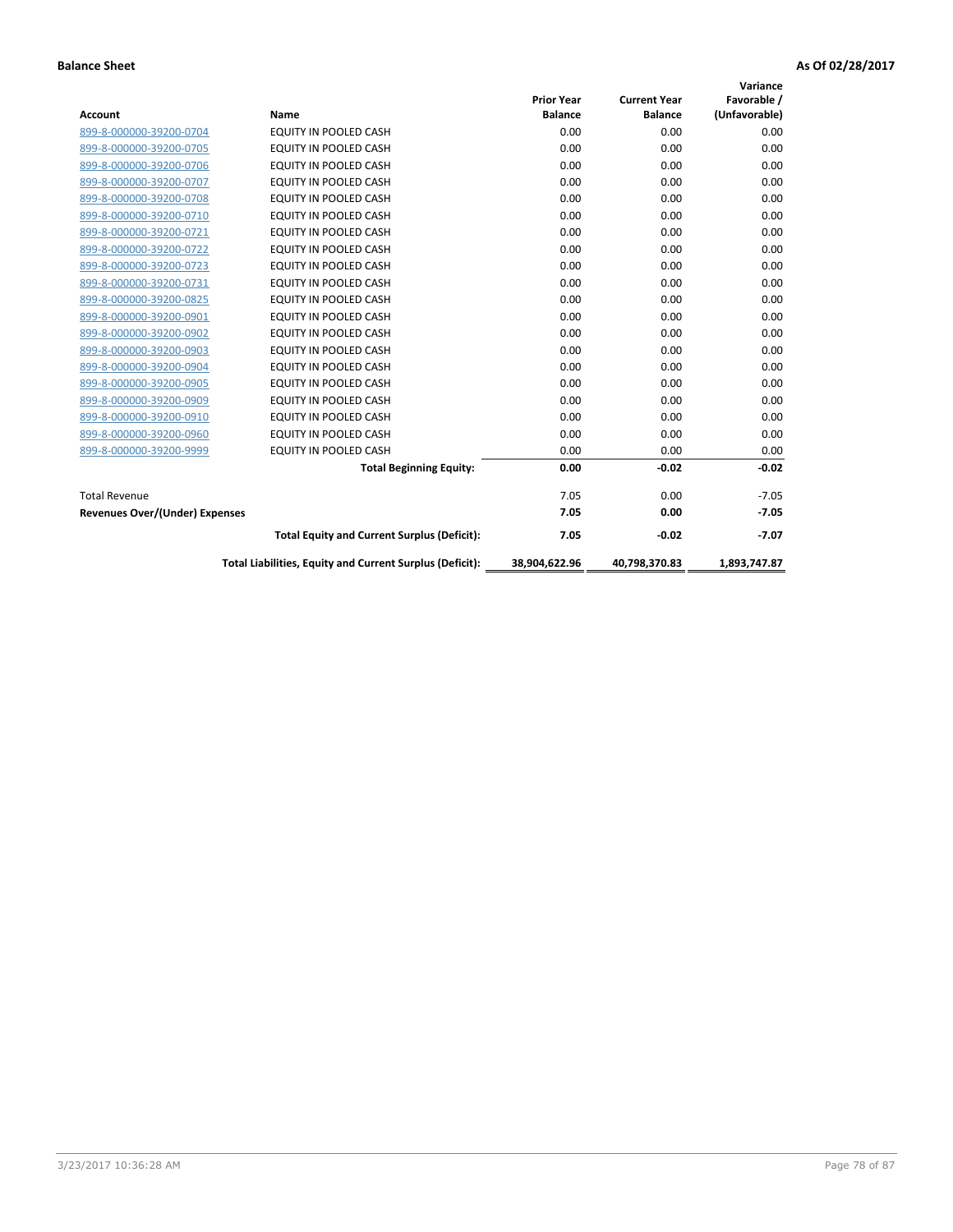|                                                    |                                                                                |                       |                               | Variance                         |
|----------------------------------------------------|--------------------------------------------------------------------------------|-----------------------|-------------------------------|----------------------------------|
|                                                    |                                                                                | <b>Prior Year</b>     | <b>Current Year</b>           | Favorable /                      |
| <b>Account</b>                                     | Name                                                                           | <b>Balance</b>        | <b>Balance</b>                | (Unfavorable)                    |
| Fund: 910 - ELECTRIC OPERATING FUND                |                                                                                |                       |                               |                                  |
| Assets                                             |                                                                                |                       |                               |                                  |
| 910-9-000000-10000-1300                            | <b>CASH</b>                                                                    | 14,750,038.18         | 11,469,411.10                 | $-3,280,627.08$                  |
| 910-9-000000-10209-1300                            | <b>ADMIN PETTY CASH</b>                                                        | 658.89                | 658.89                        | 0.00                             |
| 910-9-000000-10308-1300                            | <b>GEUS SERVICE CENTER CHANGE</b>                                              | 849.90                | 849.90                        | 0.00                             |
| 910-9-000000-10309-1300                            | <b>GEUS DOWNTOWN CHANGE</b><br>DEFERRED ISSUANCE COSTS 2001                    | 1,650.00              | 1,650.00                      | 0.00                             |
| 910-9-000000-12190-1810                            | DEFERRED ISSUANCE COST 2008 ENGINE PR                                          | 0.00                  | 0.00                          | 0.00                             |
| 910-9-000000-12191-1810                            |                                                                                | 0.00                  | 0.00                          | 0.00                             |
| 910-9-000000-12192-1810                            | DEFERRED ISSUANCE COSTS 2010 BOA ENGI<br>DEFERRED ISSUANCE COSTS 2010 SCRUBBEI | 0.00                  | 0.00                          | 0.00                             |
| 910-9-000000-12193-1810                            |                                                                                | 0.00                  | 0.00                          | 0.00                             |
| 910-9-000000-12194-1810                            | DEFERRED ISSUANCE COSTS 2010 TMPA DEI<br><b>BOND DISCOUNT</b>                  | 0.00                  | 0.00                          | 0.00<br>$-11,520.64$             |
| 910-9-000000-12201-1810                            | <b>CUSTOMER ACCOUNTS RECEIVABLE</b>                                            | 136,516.38            | 124,995.74                    |                                  |
| 910-9-000000-13000-1420                            |                                                                                | 2,085,104.92          | 979,739.97                    | $-1,105,364.95$                  |
| 910-9-000000-13001-1420                            | NON CURRENT CUSTOMER ACCTS RECEIVAE                                            | 390,981.14            | 455,619.70                    | 64,638.56                        |
| 910-9-000000-13002-1440                            | ALLOWANCE FOR UNCOLLECTABLE                                                    | -394,609.78           | $-486,011.78$                 | $-91,402.00$                     |
| 910-9-000000-13003-1422                            | UNBILLED YEAR-END ACCRUAL                                                      | 5,109,446.76          | 3,919,838.73<br>$-240,024.36$ | $-1,189,608.03$                  |
| 910-9-000000-13009-1423                            | FUEL ADJUSTMENT - UNDER/OVER<br><b>AMP RECEIVABLE</b>                          | -592,479.14           |                               | 352,454.78                       |
| 910-9-000000-13011-1420                            |                                                                                | $-32,270.80$          | $-14,271.05$                  | 17,999.75                        |
| 910-9-000000-13066-1421                            | AMPY CUSTOMER ACCOUNTS RECEIVABLE                                              | 0.00                  | 0.00                          | 0.00                             |
| 910-9-000000-13067-1421                            | AMPY ARREARS ACCOUNTS RECEIVABLE                                               | $-2,532.26$           | $-5,655.59$                   | $-3,123.33$                      |
| 910-9-000000-13068-1421                            | AMPY Customers Left With Balance A/R                                           | 36,828.24             | 42,545.36                     | 5,717.12                         |
| 910-9-000000-13201-1430                            | MISCELLANEOUS ACCOUNTS RECEIVABLE                                              | 0.00                  | 0.00                          | 0.00                             |
| 910-9-000000-13205-1710                            | <b>INTEREST RECEIVABLE</b>                                                     | 0.00                  | 0.00                          | 0.00                             |
| 910-9-000000-13290-1650                            | PREPAYMENTS                                                                    | 0.00                  | 0.00                          | 0.00                             |
| 910-9-000000-13291-1651                            | TMPA SCRUBBER PREPAYMENT<br>TMPA FIXED COSTS PREPAYMENT                        | 7,837,634.08          | 7,493,413.58                  | $-344,220.50$<br>$-1,334,833.09$ |
| 910-9-000000-13293-1653<br>910-9-000000-13294-1654 | TMPA DEMAND COSTS ESCROW                                                       | 30,388,465.64<br>0.00 | 29,053,632.55<br>0.00         | 0.00                             |
| 910-9-000000-13297-1657                            | <b>ERCOT CRR PREPAYMENTS</b>                                                   |                       |                               |                                  |
|                                                    | <b>ERCOT COLLATERAL</b>                                                        | 117,677.10            | 112,472.74                    | $-5,204.36$<br>15,000.00         |
| 910-9-000000-13299-1655                            | DUE FROM COG - GENERAL FUND                                                    | 96,550.00             | 111,550.00<br>0.00            |                                  |
| 910-9-000000-14001-1461                            | DUE FROM DEBT SERVICE FUND                                                     | 0.00                  |                               | 0.00                             |
| 910-9-000000-14402-1469<br>910-9-000000-14501-1467 | DUE FROM GBOD                                                                  | 4,625,445.97<br>0.00  | 4,625,445.97<br>0.00          | 0.00<br>0.00                     |
| 910-9-000000-14916-1469                            | DUE FROM FUND 916                                                              | 0.00                  | 0.00                          | 0.00                             |
| 910-9-000000-14999-1910                            | DUE FROM 906                                                                   | 0.00                  | 0.00                          | 0.00                             |
| 910-9-000000-15900-1540                            | <b>INVENTORY</b>                                                               | 2,344,349.68          | 2,449,301.89                  | 104,952.21                       |
| 910-9-000000-15901-1541                            | <b>GEUS UNLEADED GASOLINE</b>                                                  | 1,446.34              | $-718.63$                     | $-2,164.97$                      |
| 910-9-000000-15902-1542                            | <b>GEUS DIESEL GASOLINE</b>                                                    | 4,544.19              | 1,750.73                      | $-2,793.46$                      |
| 910-9-000000-15903-1543                            | <b>INVENTORY - SUBSTATION</b>                                                  | 7,771.80              | 7,771.80                      | 0.00                             |
| 910-9-000000-15909-1510                            | STEAM PLANT FUEL OIL INVENTORY                                                 | 582,816.46            | 581,217.38                    | $-1.599.08$                      |
| 910-9-000000-16301-1070                            | <b>CWIP</b>                                                                    | 368,786.52            | 0.00                          | -368,786.52                      |
| 910-9-000000-17501-1860                            | <b>EMPLOYEE CONTRIBUTIONS</b>                                                  | 465,482.00            | 457,380.00                    | $-8,102.00$                      |
| 910-9-000000-17504-1860                            | <b>INVESTMENT RETURN</b>                                                       | 337,872.00            | 2,134,124.00                  | 1,796,252.00                     |
| 910-9-000000-17508-1860                            | <b>EXPERIENCE DIFFERENCE</b>                                                   | 4,057.00              | 43,240.00                     | 39,183.00                        |
| 910-9-000000-17520-1860                            | <b>ASSUMPTION CHANGES</b>                                                      | 0.00                  | 567,066.00                    | 567,066.00                       |
| 910-9-000000-19000-3100                            | STEAM - LAND                                                                   | 117,340.90            | 117,340.90                    | 0.00                             |
| 910-9-000000-19001-3110                            | <b>STEAM PLANT - STRUCTURES</b>                                                | 1,056,896.04          | 1,082,096.04                  | 25,200.00                        |
| 910-9-000000-19002-3120                            | STEAM PLANT - BOILER PLANT EQUIPMENT                                           | 4,815,449.65          | 4,865,386.86                  | 49,937.21                        |
| 910-9-000000-19003-3130                            | STEAM PLANT - ENGINES                                                          | 0.00                  | 0.00                          | 0.00                             |
| 910-9-000000-19004-3140                            | <b>STEAM PLANT - GENERATORS</b>                                                | 9,067,106.70          | 9,067,106.70                  | 0.00                             |
| 910-9-000000-19005-3150                            | STEAM PLANT - ACCESSORY ELECTRIC EQUIF                                         | 667,175.88            | 1,066,062.56                  | 398,886.68                       |
| 910-9-000000-19006-3160                            | STEAM PLANT - MISC POWER PLANT EQUIPI                                          | 12,912.88             | 12,912.88                     | 0.00                             |
| 910-9-000000-19100-3400                            | <b>ENGINE PLANT - LAND</b>                                                     | 43,850.00             | 43,850.00                     | 0.00                             |
| 910-9-000000-19101-3410                            | <b>ENGINE PLANT - STRUCTURES</b>                                               | 4,655,874.20          | 4,655,874.20                  | 0.00                             |
| 910-9-000000-19101-3411                            | <b>ENGINE PLANT - STRUCTURES</b>                                               | 0.00                  | 0.00                          | 0.00                             |
| 910-9-000000-19104-3440                            | ENGINE PLANT - ENGINE PLANT GENERATOF                                          | 28,654,263.02         | 28,654,263.02                 | 0.00                             |
| 910-9-000000-19105-3450                            | ENGINE PLANT - ACCESSORY ELECTRIC EQUI                                         | 182,210.98            | 216,217.48                    | 34,006.50                        |
| 910-9-000000-19106-3460                            | ENGINE PLANT - MISCELLANEOUS POWER P                                           | 10,452.64             | 24,458.10                     | 14,005.46                        |
| 910-9-000000-19204-3442                            | <b>ENGINE PLANT - RENEWABLE GENERATORS</b>                                     | 245,000.01            | 245,000.01                    | 0.00                             |
| 910-9-000000-19301-3500                            | TRANSMISSION - LAND                                                            | 53,501.21             | 53,501.21                     | 0.00                             |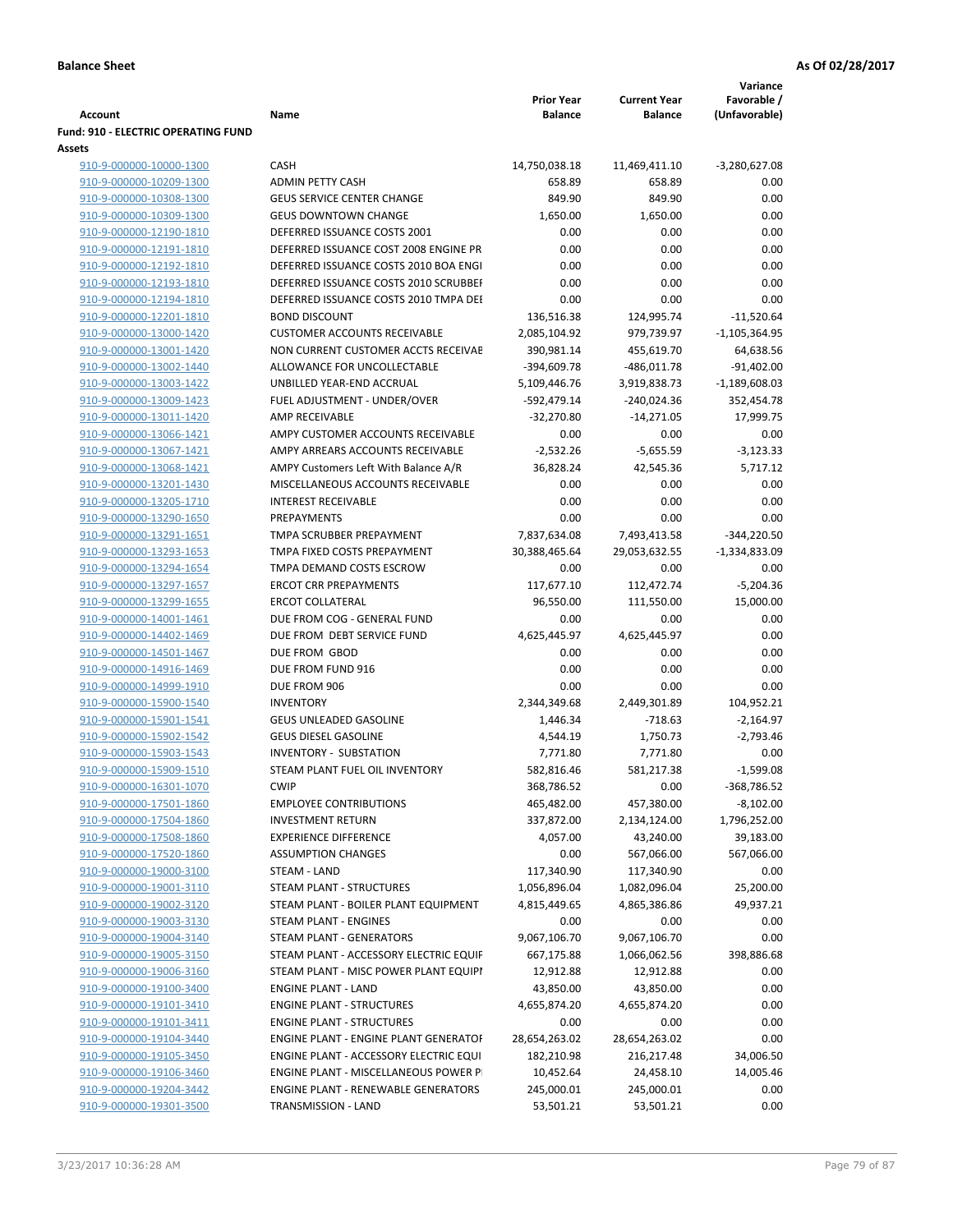|                         |                                                  |                                     |                                       | Variance                     |
|-------------------------|--------------------------------------------------|-------------------------------------|---------------------------------------|------------------------------|
| <b>Account</b>          | Name                                             | <b>Prior Year</b><br><b>Balance</b> | <b>Current Year</b><br><b>Balance</b> | Favorable /<br>(Unfavorable) |
| 910-9-000000-19302-3530 | <b>TRANSMISSION - SUBSTATIONS</b>                | 5,552,341.27                        | 5.699.742.99                          | 147,401.72                   |
| 910-9-000000-19303-3572 | TRANSMISSION - TMPA LINES                        | 1,156,631.80                        | 1,156,631.80                          | 0.00                         |
| 910-9-000000-19304-3571 | <b>TRANSMISSION - GEUS LINES</b>                 | 3,722,472.15                        | 3,661,064.79                          | $-61.407.36$                 |
| 910-9-000000-19401-3600 | <b>DISTRIBUTION - LAND</b>                       | 218,418.15                          | 218,418.15                            | 0.00                         |
| 910-9-000000-19402-3620 | DISTRIBUTION - SUBSTATIONS                       | 5,985,037.00                        | 6,010,987.00                          | 25,950.00                    |
| 910-9-000000-19403-3640 | <b>DISTRIBUTION - POLES</b>                      | 4,381,552.51                        | 4,360,010.49                          | $-21,542.02$                 |
| 910-9-000000-19404-3650 | DISTRIBUTION - OH CONDUCTOR & DEVICES            | 3,518,976.80                        | 3,596,762.98                          | 77,786.18                    |
| 910-9-000000-19405-3660 | DISTRIBUTION - UNDERGROUND CONDUIT               | 1,454,708.84                        | 1,515,741.11                          | 61,032.27                    |
| 910-9-000000-19406-3670 | DISTRIBUTION - UG CONDUCTOR & DEVICES            | 2,833,506.40                        | 2,942,593.48                          | 109,087.08                   |
| 910-9-000000-19407-3680 | DISTRIBUTION - TRANSFORMERS                      | 4,279,270.60                        | 4,349,000.32                          | 69,729.72                    |
| 910-9-000000-19408-3690 | <b>DISTRIBUTION - SERVICE CONNECTIONS</b>        | 647,016.84                          | 601,984.40                            | $-45,032.44$                 |
| 910-9-000000-19409-3700 | <b>DISTRIBUTION - METERS</b>                     | 1,864,415.78                        | 1,873,933.82                          | 9,518.04                     |
| 910-9-000000-19410-3710 | <b>DISTRIBUTION - VAPOR LIGHTS</b>               | 83,944.20                           | 86,117.21                             | 2,173.01                     |
| 910-9-000000-19411-3750 | DISTRIBUTION - STREET LIGHTS & SIGNALS           | 89,881.93                           | 92,156.68                             | 2,274.75                     |
| 910-9-000000-19501-3890 | <b>GENERAL - LAND</b>                            | 110,503.10                          | 110,503.10                            | 0.00                         |
| 910-9-000000-19502-3900 | <b>GENERAL - STRUCTURES</b>                      | 5,881,580.20                        | 5,945,156.47                          | 63,576.27                    |
| 910-9-000000-19503-3910 | <b>GENERAL - FURNITURE &amp; OFFICE EQUIPMEN</b> | 555,753.77                          | 583,464.65                            | 27,710.88                    |
| 910-9-000000-19504-3941 | <b>GENERAL - METER READING ASSETS</b>            | 38,482.00                           | 38,482.00                             | 0.00                         |
| 910-9-000000-19505-3911 | GENERAL - CUSTOMER SERVICE EQUIPMENT             | 11,750.00                           | 11,750.00                             | 0.00                         |
| 910-9-000000-19506-3914 | <b>GENERAL - BILLING EQUIPMENT</b>               | 0.00                                | 0.00                                  | 0.00                         |
| 910-9-000000-19507-3915 | <b>GENERAL - CASHIERING EQUIPMENT</b>            | 7.033.54                            | 7,033.54                              | 0.00                         |
| 910-9-000000-19508-3920 | <b>GENERAL - TRANSPORTATION EQUIPMENT</b>        | 2,500,400.72                        | 2,472,187.38                          | $-28,213.34$                 |
| 910-9-000000-19509-3930 | <b>GENERAL - WAREHOUSE EQUIPMENT</b>             | 69,324.02                           | 69,324.02                             | 0.00                         |
| 910-9-000000-19510-3940 | <b>GENERAL - TOOLS</b>                           | 13,918.37                           | 13,918.37                             | 0.00                         |
| 910-9-000000-19511-3950 | <b>GENERAL - LABORATORY EQUIPMENT</b>            | 336,291.99                          | 336,291.99                            | 0.00                         |
| 910-9-000000-19512-3960 | <b>GENERAL - POWER OPERATED EQUIPMENT</b>        | 338,718.53                          | 343,749.03                            | 5,030.50                     |
| 910-9-000000-19513-3970 | <b>GENERAL - COMMUNICATIONS EQUIPMENT</b>        | 47,808.65                           | 47,808.65                             | 0.00                         |
| 910-9-000000-19514-3980 | <b>GENERAL - MISCELLANEOUS EQUIPMENT</b>         | 0.00                                | 0.00                                  | 0.00                         |
|                         |                                                  |                                     |                                       |                              |
|                         |                                                  |                                     |                                       |                              |
| 910-9-000000-19999-1080 | ACCUMULATED DEPRECIATION                         | -38,561,238.83                      | $-40,471,781.77$                      | $-1,910,542.94$              |
|                         | <b>Total Assets:</b>                             | 125,393,615.65                      | 119,664,097.23                        | -5,729,518.42                |
| Liability               |                                                  |                                     |                                       |                              |
| 910-9-000000-20101-2320 | <b>ACCOUNTS PAYABLE</b>                          | $-192.04$                           | 44,711.95                             | -44,903.99                   |
| 910-9-000000-20102-2321 | <b>CREDIT CARD PAYABLE</b>                       | 0.00                                | $-7,272.36$                           | 7,272.36                     |
| 910-9-000000-20103-2322 | ACCRUED ACCOUNTS PAYABLE                         | 0.00                                | 0.00                                  | 0.00                         |
| 910-9-000000-20139-2323 | RETAINAGES PAYABLE                               | 0.00                                | 0.00                                  | 0.00                         |
| 910-9-000000-20141-0000 | <b>TELEPHONE CLEARING</b>                        | 0.00                                | 0.00                                  | 0.00                         |
| 910-9-000000-20142-0000 | <b>ESCROW</b>                                    | 0.00                                | 0.00                                  | 0.00                         |
| 910-9-000000-20815-2410 | SALES TAX PAYABLE - IN THE CITY                  | 66,761.71                           | 64,327.38                             | 2.434.33                     |
| 910-9-000000-20816-2411 | SALES TAX PAYABLE - OUT OF CITY                  | 2,616.32                            | 2,833.49                              | $-217.17$                    |
| 910-9-000000-21001-2341 | DUE TO COG - GEN FUND                            | 0.00                                | 0.00                                  | 0.00                         |
| 910-9-000000-21406-2329 | <b>DUE TO 906</b>                                | 0.00                                | 0.00                                  | 0.00                         |
| 910-9-000000-21507-2347 | DUE TO GBOD                                      | 0.00                                | 0.00                                  | 0.00                         |
| 910-9-000000-22001-2327 | <b>SALARIES PAYABLE</b>                          | 233,865.12                          | 293,173.93                            | $-59,308.81$                 |
| 910-9-000000-22002-2328 | PTO PAYABLE                                      | 421,442.27                          | 448,558.72                            | $-27,116.45$                 |
| 910-9-000000-23011-2211 | <b>REVENUE BONDS</b>                             | 455,000.00                          | 475,000.00                            | $-20,000.00$                 |
| 910-9-000000-24000-2350 | <b>CUSTOMER DEPOSITS</b>                         | 1,888,288.47                        | 2,219,698.62                          | $-331,410.15$                |
| 910-9-000000-24014-2359 | <b>CUSTOMER DEPOSITS / AMPY EQUIPMENT</b>        | 104,668.03                          | 98,493.03                             | 6,175.00                     |
| 910-9-000000-24015-2350 | <b>AMP RESERVE</b>                               | $-32,270.80$                        | $-14,271.05$                          | -17,999.75                   |
| 910-9-000000-25069-2530 | PREPAID ELECTRICITY - AMPY                       | 122,402.34                          | 256,833.13                            | $-134,430.79$                |
| 910-9-000000-26001-2283 | OBLIGATION FOR COMPENSATED ABSENCES              | 362,637.83                          | 404,816.69                            | -42,178.86                   |
| 910-9-000000-26102-2210 | REVENUE BONDS PAYABLE                            | 38,763,000.00                       | 38,288,000.00                         | 475,000.00                   |
| 910-9-000000-26107-2250 | PREMIUM ON 2010 ISSUE                            | 218,231.30                          | 203,298.46                            | 14,932.84                    |
| 910-9-000000-26108-2250 | <b>SCRUBBER DEBT - 2010</b>                      | 10,395,000.00                       | 10,395,000.00                         | 0.00                         |
| 910-9-000000-26109-2250 | PREMIUM ON SCRUBBER                              | 185,526.87                          | 172,831.89                            | 12,694.98                    |
| 910-9-000000-26110-2250 | TMPA DEBT - 2010                                 | 20,640,000.00                       | 20,640,000.00                         | 0.00                         |
| 910-9-000000-26111-2250 | PREMIUM ON TMPA DEBT                             | 367,959.88                          | 342,781.61                            | 25,178.27                    |
| 910-9-000000-29300-0000 | <b>ENCUMBRANCE SUMMARY</b>                       | 0.00                                | 0.00                                  | 0.00                         |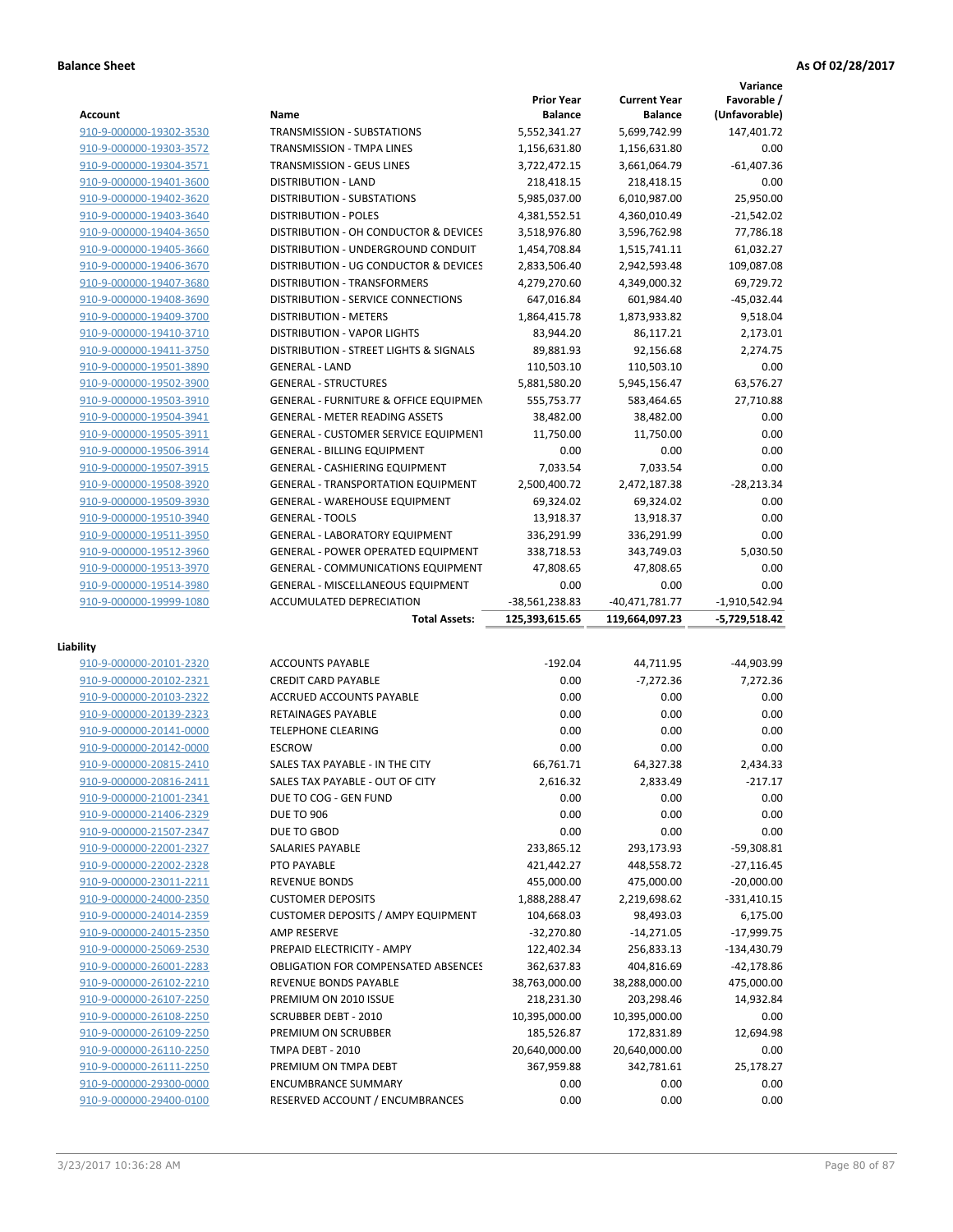| <b>Account</b>                 | Name                                                     | <b>Prior Year</b><br><b>Balance</b> | <b>Current Year</b><br><b>Balance</b> | Variance<br>Favorable /<br>(Unfavorable) |
|--------------------------------|----------------------------------------------------------|-------------------------------------|---------------------------------------|------------------------------------------|
| 910-9-000000-29999-2283        | <b>NET PENSION LIABILITY</b>                             | 609,947.00                          | 3,606,302.00                          | $-2,996,355.00$                          |
|                                | Total Liability:                                         | 74,804,884.30                       | 77,935,117.49                         | $-3,130,233.19$                          |
| Equity                         |                                                          |                                     |                                       |                                          |
| 910-9-000000-39100-2160        | UNRESERVED RETAINED EARNINGS                             | 47,623,065.55                       | 43,006,089.64                         | $-4,616,975.91$                          |
| 910-9-000000-39500-4210        | <b>NET POSITION - PENSION</b>                            | $-3,070.00$                         | $-3,070.00$                           | 0.00                                     |
|                                | <b>Total Beginning Equity:</b>                           | 47,619,995.55                       | 43,003,019.64                         | $-4,616,975.91$                          |
| <b>Total Revenue</b>           |                                                          | 20,090,618.65                       | 18,510,408.61                         | $-1,580,210.04$                          |
| <b>Total Expense</b>           |                                                          | 17,121,882.85                       | 19,784,448.51                         | $-2,662,565.66$                          |
| Revenues Over/(Under) Expenses |                                                          | 2,968,735.80                        | -1,274,039.90                         | -4,242,775.70                            |
|                                | <b>Total Equity and Current Surplus (Deficit):</b>       | 50,588,731.35                       | 41,728,979.74                         | $-8,859,751.61$                          |
|                                | Total Liabilities, Equity and Current Surplus (Deficit): | 125,393,615.65                      | 119,664,097.23                        | -5,729,518.42                            |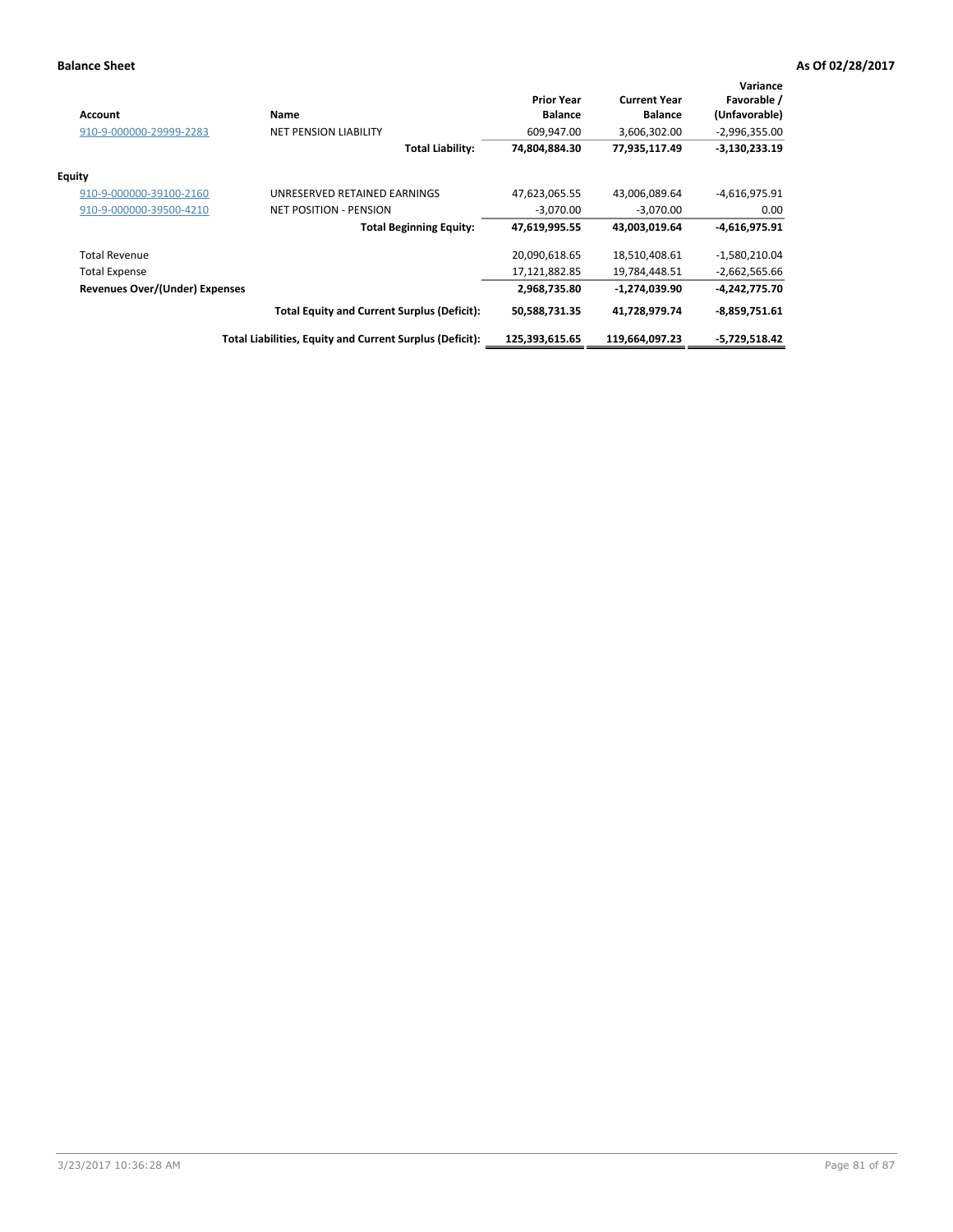| Account                                    | Name                                                     | <b>Prior Year</b><br><b>Balance</b> | <b>Current Year</b><br><b>Balance</b> | Variance<br>Favorable /<br>(Unfavorable) |
|--------------------------------------------|----------------------------------------------------------|-------------------------------------|---------------------------------------|------------------------------------------|
| <b>Fund: 911 - ELECTRIC DEBT REDUCTION</b> |                                                          |                                     |                                       |                                          |
| Assets                                     |                                                          |                                     |                                       |                                          |
| 911-9-000000-10000-1300                    | CASH                                                     | 220,517.67                          | 3,023,248.07                          | 2,802,730.40                             |
| 911-9-000000-12002-0000                    | <b>GOVERNMENT OBLIGATIONS / AGENCIES</b>                 | 0.00                                | 0.00                                  | 0.00                                     |
| 911-9-000000-13201-1430                    | MISCELLANEOUS ACCOUNTS RECEIVABLE                        | 0.00                                | 0.00                                  | 0.00                                     |
| 911-9-000000-13205-1710                    | <b>INTEREST RECEIVABLE</b>                               | 0.00                                | 0.00                                  | 0.00                                     |
|                                            | <b>Total Assets:</b>                                     | 220,517.67                          | 3,023,248.07                          | 2,802,730.40                             |
| Liability                                  |                                                          |                                     |                                       |                                          |
| 911-9-000000-20101-0000                    | <b>ACCOUNTS PAYABLE</b>                                  | 0.00                                | 0.00                                  | 0.00                                     |
| 911-9-000000-20103-0100                    | <b>ACCRUED ACCOUNTS PAYABLE</b>                          | 0.00                                | 0.00                                  | 0.00                                     |
| 911-9-000000-Z2430-0000                    | RESERVED ACCOUNT / ENCUMBRANCE SUM                       | 0.00                                | 0.00                                  | 0.00                                     |
| 911-9-000000-Z2520-0100                    | RESERVED ACCOUNT / ENCUMBRANCES                          | 0.00                                | 0.00                                  | 0.00                                     |
|                                            | <b>Total Liability:</b>                                  | 0.00                                | 0.00                                  | 0.00                                     |
| Equity                                     |                                                          |                                     |                                       |                                          |
| 911-9-000000-39100-2160                    | UNRESERVED RETAINED EARNINGS                             | 220,508.21                          | 3,024,538.46                          | 2,804,030.25                             |
|                                            | <b>Total Beginning Equity:</b>                           | 220.508.21                          | 3,024,538.46                          | 2,804,030.25                             |
| <b>Total Revenue</b>                       |                                                          | 9.46                                | $-1,290.39$                           | $-1,299.85$                              |
| <b>Total Expense</b>                       |                                                          | 0.00                                | 0.00                                  | 0.00                                     |
| <b>Revenues Over/(Under) Expenses</b>      |                                                          | 9.46                                | $-1,290.39$                           | $-1,299.85$                              |
|                                            | <b>Total Equity and Current Surplus (Deficit):</b>       | 220,517.67                          | 3,023,248.07                          | 2,802,730.40                             |
|                                            | Total Liabilities, Equity and Current Surplus (Deficit): | 220,517.67                          | 3,023,248.07                          | 2,802,730.40                             |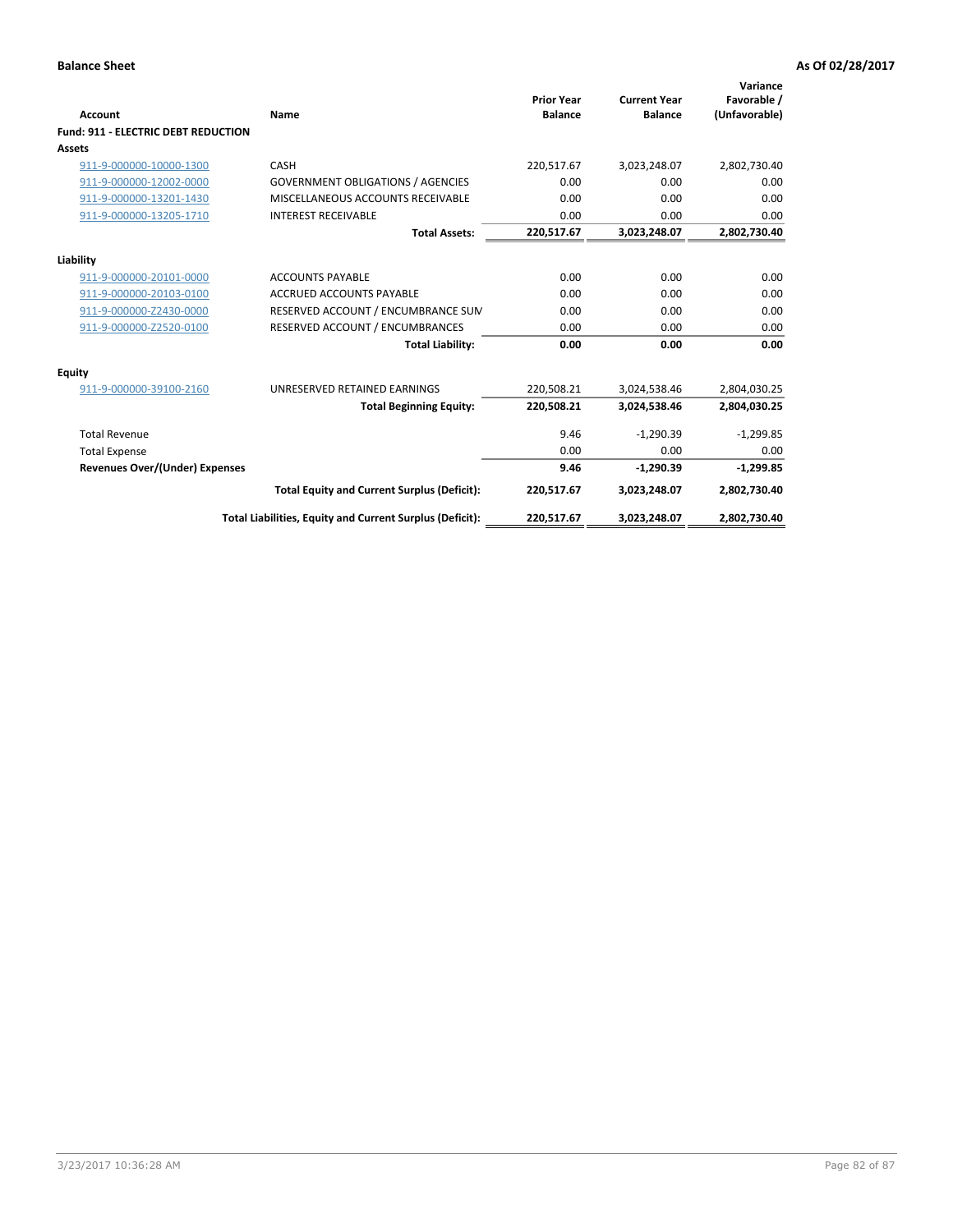| <b>Account</b>                        | Name                                                     | <b>Prior Year</b><br><b>Balance</b> | <b>Current Year</b><br><b>Balance</b> | Variance<br>Favorable /<br>(Unfavorable) |
|---------------------------------------|----------------------------------------------------------|-------------------------------------|---------------------------------------|------------------------------------------|
| Fund: 912 - ELECTRIC DEBT SERVICE     |                                                          |                                     |                                       |                                          |
| <b>Assets</b>                         |                                                          |                                     |                                       |                                          |
| 912-9-000000-10000-1300               | CASH                                                     | 1,159,619.58                        | 1,490,510.56                          | 330,890.98                               |
| 912-9-000000-11504-1301               | RESERVE FUND - 2008 BOND ISSUE                           | 1,130,122.42                        | 1,142,762.13                          | 12,639.71                                |
| 912-9-000000-11506-1301               | RESERVE FUND - 2010 BOND ISSUE                           | 3,306,288.70                        | 3,339,688.14                          | 33,399.44                                |
| 912-9-000000-11515-1301               | RESERVE FUND - 2015 BOND ISSUE                           | 136,246.53                          | 136,935.81                            | 689.28                                   |
| 912-9-000000-11516-1301               | <b>RESERVE FUND - 2015 TAXABLE BONDS</b>                 | 44,320.49                           | 44,544.72                             | 224.23                                   |
| 912-9-000000-13205-1710               | <b>INTEREST RECEIVABLE</b>                               | 4,160.26                            | 0.00                                  | $-4,160.26$                              |
|                                       | <b>Total Assets:</b>                                     | 5,780,757.98                        | 6,154,441.36                          | 373,683.38                               |
| Liability                             |                                                          |                                     |                                       |                                          |
| 912-9-000000-20101-2320               | <b>ACCOUNTS PAYABLE</b>                                  | 0.00                                | 0.00                                  | 0.00                                     |
| 912-9-000000-20107-2370               | <b>ACCRUED INTEREST PAYABLE</b>                          | 425,991.43                          | 468,783.83                            | $-42,792.40$                             |
| 912-9-000000-21400-2999               | DUE TO GEUS 910 - ELECTRIC OPERATING                     | 4,625,445.97                        | 4,625,445.97                          | 0.00                                     |
| 912-9-000000-Z2430-0000               | <b>ENCUMBRANCE SUMMARY</b>                               | 0.00                                | 0.00                                  | 0.00                                     |
| 912-9-000000-Z2520-0100               | RESERVED ACCOUNT / ENCUMBRANCES                          | 0.00                                | 0.00                                  | 0.00                                     |
|                                       | <b>Total Liability:</b>                                  | 5,051,437.40                        | 5,094,229.80                          | $-42,792.40$                             |
| Equity                                |                                                          |                                     |                                       |                                          |
| 912-9-000000-39100-2150               | SEMI RESERVED RETAINED EARNINGS                          | 1,582,715.98                        | 1,613,381.08                          | 30,665.10                                |
|                                       | <b>Total Beginning Equity:</b>                           | 1,582,715.98                        | 1,613,381.08                          | 30,665.10                                |
| <b>Total Revenue</b>                  |                                                          | 1,280,000.00                        | 1,600,000.00                          | 320,000.00                               |
| <b>Total Expense</b>                  |                                                          | 2,133,395.40                        | 2,153,169.52                          | $-19,774.12$                             |
| <b>Revenues Over/(Under) Expenses</b> |                                                          | $-853,395.40$                       | $-553,169.52$                         | 300,225.88                               |
|                                       |                                                          |                                     |                                       |                                          |
|                                       | <b>Total Equity and Current Surplus (Deficit):</b>       | 729,320.58                          | 1,060,211.56                          | 330,890.98                               |
|                                       | Total Liabilities, Equity and Current Surplus (Deficit): | 5,780,757.98                        | 6,154,441.36                          | 373,683.38                               |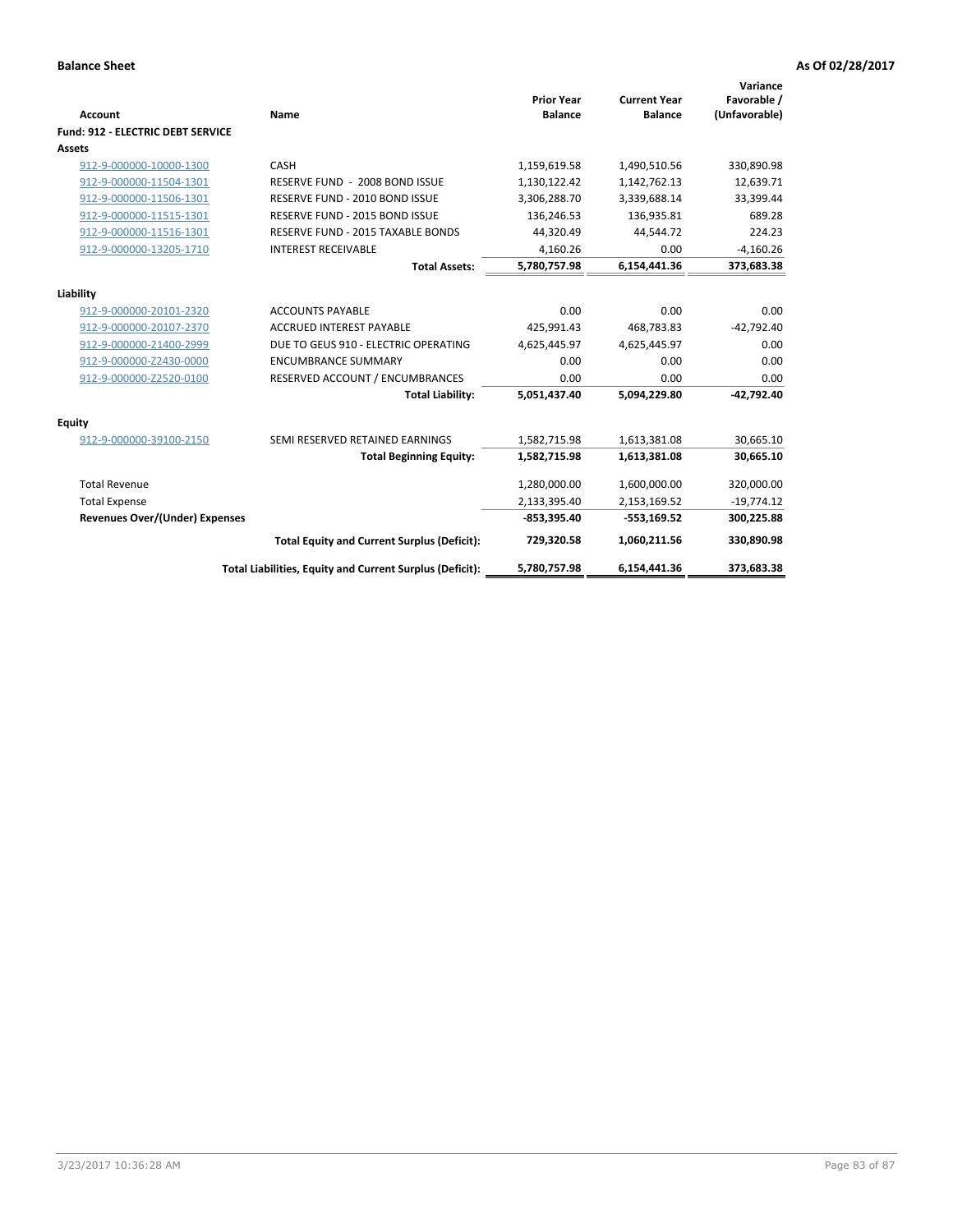| Account                                       | Name                                                     | <b>Prior Year</b><br><b>Balance</b> | <b>Current Year</b><br><b>Balance</b> | Variance<br>Favorable /<br>(Unfavorable) |
|-----------------------------------------------|----------------------------------------------------------|-------------------------------------|---------------------------------------|------------------------------------------|
| <b>Fund: 913 - ELECTRIC CONSTRUCTION FUND</b> |                                                          |                                     |                                       |                                          |
| <b>Assets</b>                                 |                                                          |                                     |                                       |                                          |
| 913-9-000000-10000-1300                       | CASH                                                     | 100,687.19                          | 100,882.95                            | 195.76                                   |
| 913-9-000000-13201-1430                       | MISCELLANEOUS ACCOUNTS RECEIVABLE                        | 0.00                                | 0.00                                  | 0.00                                     |
| 913-9-000000-13205-1710                       | <b>INTEREST RECEIVABLE</b>                               | 0.00                                | 0.00                                  | 0.00                                     |
|                                               | <b>Total Assets:</b>                                     | 100,687.19                          | 100,882.95                            | 195.76                                   |
| Liability                                     |                                                          |                                     |                                       |                                          |
| 913-9-000000-20101-2320                       | <b>ACCOUNTS PAYABLE</b>                                  | 0.00                                | 0.00                                  | 0.00                                     |
| 913-9-000000-20102-2321                       | <b>CREDIT CARD PAYABLE</b>                               | 0.00                                | 0.00                                  | 0.00                                     |
| 913-9-000000-20103-0000                       | <b>ACCRUED ACCOUNTS PAYABLE</b>                          | 0.00                                | 0.00                                  | 0.00                                     |
| 913-9-000000-29300-0000                       | <b>ENCUMBRANCE SUMMARY</b>                               | 0.00                                | 0.00                                  | 0.00                                     |
| 913-9-000000-29400-0100                       | RESERVED ACCOUNT / ENCUMBRANCES                          | 0.00                                | 0.00                                  | 0.00                                     |
|                                               | <b>Total Liability:</b>                                  | 0.00                                | 0.00                                  | 0.00                                     |
| <b>Equity</b>                                 |                                                          |                                     |                                       |                                          |
| 913-9-000000-39100-2160                       | SEMI RESERVED RETAINED EARNINGS                          | 100,682.87                          | 100,926.02                            | 243.15                                   |
|                                               | <b>Total Beginning Equity:</b>                           | 100,682.87                          | 100,926.02                            | 243.15                                   |
| <b>Total Revenue</b>                          |                                                          | 4.32                                | $-43.07$                              | $-47.39$                                 |
| <b>Total Expense</b>                          |                                                          | 0.00                                | 0.00                                  | 0.00                                     |
| <b>Revenues Over/(Under) Expenses</b>         |                                                          | 4.32                                | $-43.07$                              | $-47.39$                                 |
|                                               | <b>Total Equity and Current Surplus (Deficit):</b>       | 100,687.19                          | 100.882.95                            | 195.76                                   |
|                                               | Total Liabilities, Equity and Current Surplus (Deficit): | 100,687.19                          | 100,882.95                            | 195.76                                   |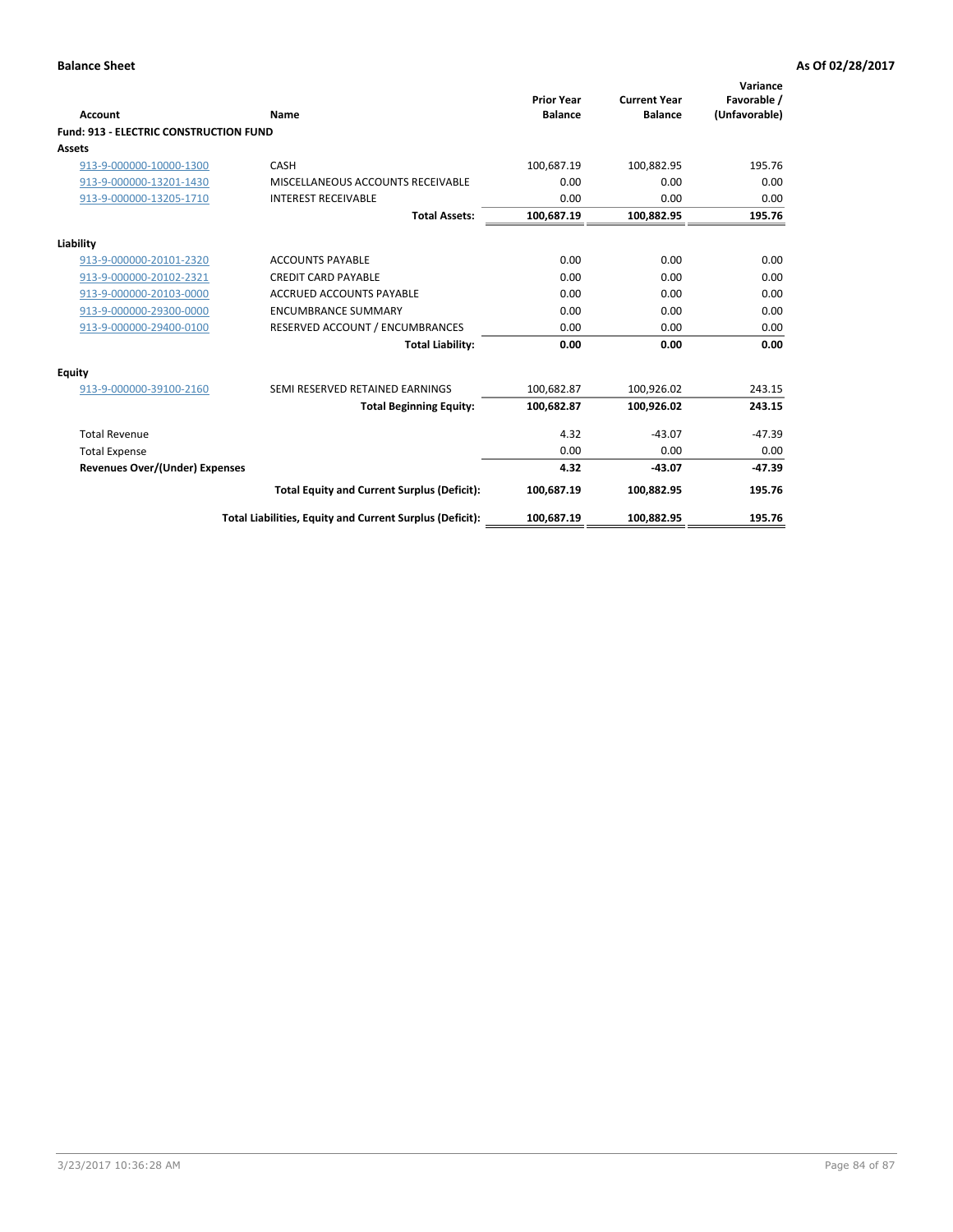| <b>Account</b>                        | Name                                                     | <b>Prior Year</b><br><b>Balance</b> | <b>Current Year</b><br><b>Balance</b> | Variance<br>Favorable /<br>(Unfavorable) |
|---------------------------------------|----------------------------------------------------------|-------------------------------------|---------------------------------------|------------------------------------------|
| Fund: 916 - 08 ENGINE BOND PROCEEDS   |                                                          |                                     |                                       |                                          |
| Assets                                |                                                          |                                     |                                       |                                          |
| 916-9-000000-10000-1300               | CASH                                                     | 0.00                                | 0.00                                  | 0.00                                     |
| 916-9-000000-12189-0000               | 08 ENGINE BOND PROCEEDS                                  | 0.00                                | 0.00                                  | 0.00                                     |
| 916-9-000000-13201-1430               | MISCELLANOEUS ACCOUNTS RECEIVABLE                        | 0.00                                | 0.00                                  | 0.00                                     |
| 916-9-000000-13205-1710               | <b>INTEREST RECEIVABLE</b>                               | 0.00                                | 0.00                                  | 0.00                                     |
| 916-9-000000-Z1030-1202               | 2008 GEUS REVENUE BOND - TEXAS TERM                      | 0.00                                | 0.00                                  | 0.00                                     |
| 916-9-000000-Z1030-1401               | 2008 GEUS REVENUE BOND - PFM                             | 0.00                                | 0.00                                  | 0.00                                     |
| 916-9-000000-Z1030-1402               | 2009 GEUS REVENUE BOND - PFM                             | 0.00                                | 0.00                                  | 0.00                                     |
| 916-9-000000-Z1030-3123               | 2009 GEUS REVENUE BOND - TEXAS TERM                      | 0.00                                | 0.00                                  | 0.00                                     |
|                                       | <b>Total Assets:</b>                                     | 0.00                                | 0.00                                  | 0.00                                     |
| Liability                             |                                                          |                                     |                                       |                                          |
| 916-9-000000-20101-2320               | <b>ACCOUNTS PAYABLE</b>                                  | 0.00                                | 0.00                                  | 0.00                                     |
| 916-9-000000-20139-2323               | <b>RETAINAGES PAYABLE</b>                                | 0.00                                | 0.00                                  | 0.00                                     |
| 916-9-000000-21401-2330               | DUE TO ELECTRIC OPERATING                                | 0.00                                | 0.00                                  | 0.00                                     |
| 916-9-000000-29300-0000               | <b>ENCUMBRANCE SUMMARY</b>                               | 0.00                                | 0.00                                  | 0.00                                     |
| 916-9-000000-29400-0100               | RESERVED ACCOUNT / ENCUMBRANCES                          | 0.00                                | 0.00                                  | 0.00                                     |
|                                       | <b>Total Liability:</b>                                  | 0.00                                | 0.00                                  | 0.00                                     |
| Equity                                |                                                          |                                     |                                       |                                          |
| 916-9-000000-39100-2150               | <b>RESERVED RETAINED EARNINGS</b>                        | 0.00                                | 0.00                                  | 0.00                                     |
|                                       | <b>Total Beginning Equity:</b>                           | 0.00                                | 0.00                                  | 0.00                                     |
| <b>Total Revenue</b>                  |                                                          | 0.00                                | 0.00                                  | 0.00                                     |
| <b>Total Expense</b>                  |                                                          | 0.00                                | 0.00                                  | 0.00                                     |
| <b>Revenues Over/(Under) Expenses</b> |                                                          | 0.00                                | 0.00                                  | 0.00                                     |
|                                       | <b>Total Equity and Current Surplus (Deficit):</b>       | 0.00                                | 0.00                                  | 0.00                                     |
|                                       | Total Liabilities, Equity and Current Surplus (Deficit): | 0.00                                | 0.00                                  | 0.00                                     |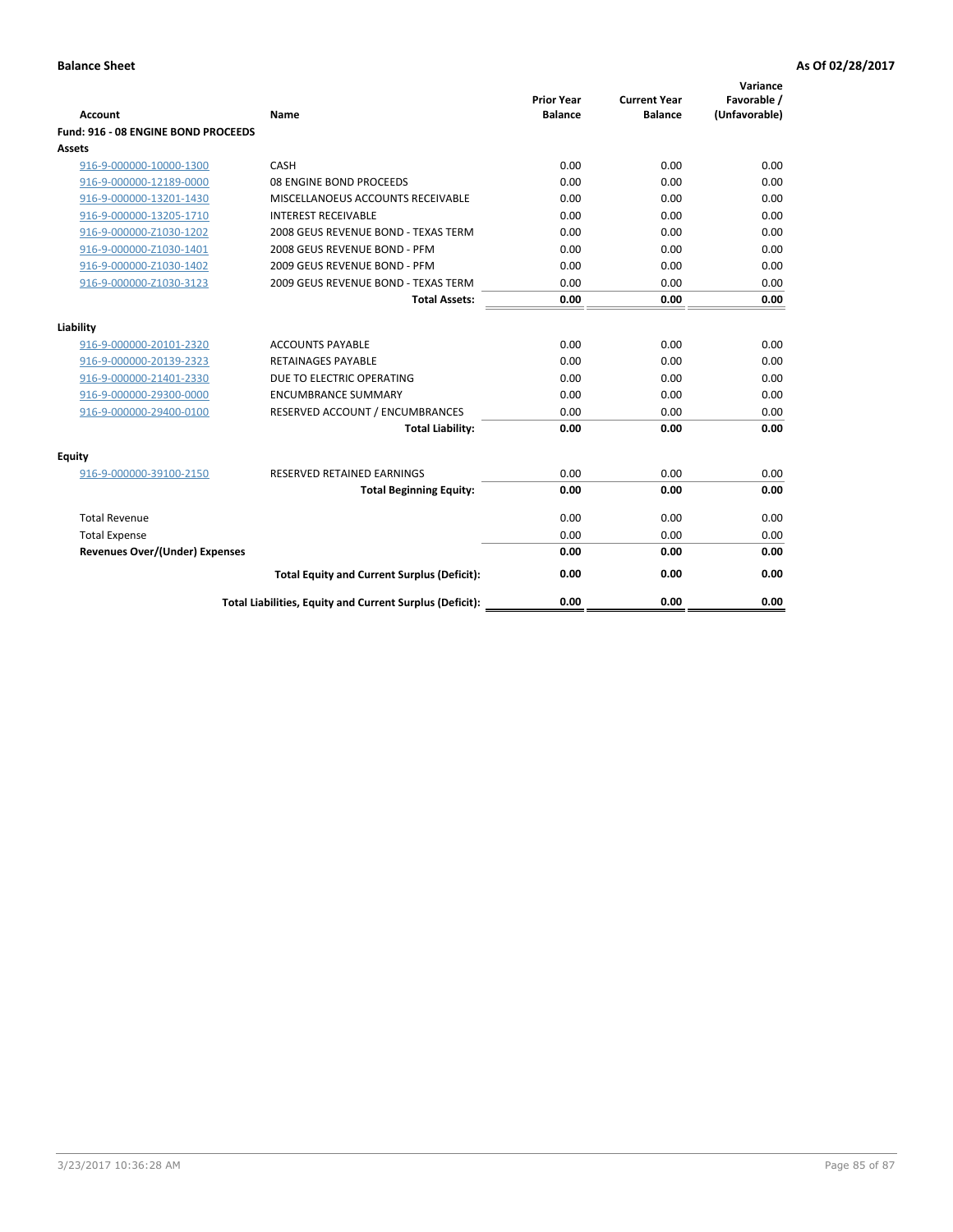| <b>Account</b>                                     | Name                                                        | <b>Prior Year</b><br><b>Balance</b> | <b>Current Year</b><br><b>Balance</b> | Variance<br>Favorable /<br>(Unfavorable) |
|----------------------------------------------------|-------------------------------------------------------------|-------------------------------------|---------------------------------------|------------------------------------------|
| Fund: 950 - CABLE / INTERNET                       |                                                             |                                     |                                       |                                          |
| Assets                                             |                                                             |                                     |                                       |                                          |
| 950-9-000000-10000-1300                            | CASH                                                        | 1,012,215.85                        | 1,176,717.81                          | 164,501.96                               |
| 950-9-000000-13000-1420                            | <b>CUSTOMER ACCOUNTS RECEIVABLE</b>                         | 274,584.50                          | 190,052.78                            | $-84,531.72$                             |
| 950-9-000000-13001-1420                            | NON CURRENT CUSTOMER ACCTS RECEIVAE                         | 179,349.82                          | 218,155.38                            | 38,805.56                                |
| 950-9-000000-13002-1440                            | ALLOWANCE FOR UNCOLLECTABLE                                 | $-140,386.51$                       | $-173,526.51$                         | $-33,140.00$                             |
| 950-9-000000-13003-1421                            | UNBILLED YEAR-END ACCRUAL                                   | 534,908.95                          | 453,890.27                            | $-81,018.68$                             |
| 950-9-000000-13201-1430                            | MISCELLANEOUS ACCOUNTS RECEIVABLE                           | 0.00                                | 0.00                                  | 0.00                                     |
| 950-9-000000-13205-1710                            | <b>INTEREST RECEIVABLE</b>                                  | 0.00                                | 0.00                                  | 0.00                                     |
| 950-9-000000-15801-1540                            | <b>INVENTORY</b>                                            | 199,839.72                          | 182,229.19                            | $-17,610.53$                             |
| 950-9-000000-16301-1070                            | <b>CWIP</b>                                                 | 0.00                                | 0.00                                  | 0.00                                     |
| 950-9-000000-17501-1860                            | <b>EMPLOYEE CONTRIBUTIONS</b>                               | 66,497.00                           | 65,340.00                             | $-1,157.00$                              |
| 950-9-000000-17504-1860                            | <b>INVESTMENT RETURN</b>                                    | 48,268.00                           | 304,875.00                            | 256,607.00                               |
| 950-9-000000-17508-1860                            | <b>EXPERIENCE DIFFERENCE</b>                                | 580.00                              | 6,177.00                              | 5,597.00                                 |
| 950-9-000000-17520-1860                            | <b>ASSUMPTION CHANGES</b>                                   | 0.00                                | 81,009.00                             | 81,009.00                                |
| 950-9-000000-18001-5110                            | HEADEND, TRUNK & DISTRIBUTION SYSTEM                        | 9,516,483.16                        | 9,813,629.64                          | 297,146.48                               |
| 950-9-000000-18002-5111                            | <b>HEADEND EQUIPMENT</b>                                    | 1,242,335.79                        | 1,290,975.52                          | 48,639.73                                |
| 950-9-000000-18003-5120                            | <b>DROPS</b>                                                | 3,921,968.10                        | 3,201,165.34                          | -720,802.76                              |
| 950-9-000000-18101-5130                            | <b>CUSTOMER PREMISES EQUIPMENT</b>                          | 1,196,536.42                        | 1,234,540.00                          | 38,003.58                                |
| 950-9-000000-18102-5140                            | PRODUCTION EQUIPMENT                                        | 60,397.97                           | 69,984.90                             | 9,586.93                                 |
| 950-9-000000-18201-5210                            | CENTRAL INTERNET EQUIPMENT                                  | 422,769.46                          | 422,769.46                            | 0.00                                     |
| 950-9-000000-18202-5220                            | <b>CUSTOMER INTERFACE EQUIPMENT</b>                         | 215,944.34                          | 230,582.09                            | 14,637.75                                |
| 950-9-000000-18301-5000                            | <b>FIBER OPTICS</b><br><b>STRUCTURES &amp; IMPROVEMENTS</b> | 744,208.60                          | 744,208.60                            | 0.00<br>0.00                             |
| 950-9-000000-18501-5901<br>950-9-000000-18502-5910 | <b>FURNITURE &amp; OFFICE EQUIPMENT</b>                     | 608,729.19<br>137,419.19            | 608,729.19<br>137,419.19              | 0.00                                     |
| 950-9-000000-18503-5920                            | <b>TRANSPORTATION EQUIPMENT</b>                             | 372,622.50                          | 373,895.50                            | 1,273.00                                 |
| 950-9-000000-18504-5950                            | LABORATORY EQUIPMENT                                        | 163,348.67                          | 163,348.67                            | 0.00                                     |
| 950-9-000000-18505-5960                            | POWER OPERATED EQUIPMENT                                    | 5,500.00                            | 5,500.00                              | 0.00                                     |
| 950-9-000000-18506-5980                            | MISCELLANEOUS EQUIPMENT                                     | 0.00                                | 0.00                                  | 0.00                                     |
| 950-9-000000-18999-1080                            | <b>ACCUMULATED DEPRECIATION</b>                             | $-10,329,328.35$                    | $-10,471,331.44$                      | $-142,003.09$                            |
|                                                    | <b>Total Assets:</b>                                        | 10,454,792.37                       | 10,330,336.58                         | $-124,455.79$                            |
|                                                    |                                                             |                                     |                                       |                                          |
| Liability                                          |                                                             |                                     |                                       |                                          |
| 950-9-000000-20101-2320                            | <b>ACCOUNTS PAYABLE</b>                                     | 0.00                                | 13,370.42                             | $-13,370.42$                             |
| 950-9-000000-20102-2321                            | <b>CREDIT CARD PAYABLE</b>                                  | 0.00                                | 7,272.36                              | $-7,272.36$                              |
| 950-9-000000-20103-2322                            | ACCRUED ACCOUNTS PAYABLE                                    | 0.00                                | 0.00                                  | 0.00                                     |
| 950-9-000000-20815-2410                            | SALES TAX PAYABLE - IN THE CITY                             | 29,831.55                           | 31,286.46                             | $-1,454.91$                              |
| 950-9-000000-20816-2411                            | SALES TAX PAYABLE - OUT OF CITY                             | 0.00                                | 0.00                                  | 0.00                                     |
| 950-9-000000-21001-1101                            | DUE TO COG - GEN FUND                                       | 0.00                                | 0.00                                  | 0.00                                     |
| 950-9-000000-21507-2347                            | DUE TO GBOD                                                 | 0.00                                | 0.00                                  | 0.00                                     |
| 950-9-000000-22001-2327                            | SALARIES PAYABLE                                            | 34,330.47                           | 43,791.74                             | $-9,461.27$                              |
| 950-9-000000-22002-2328<br>950-9-000000-24000-2350 | PTO PAYABLE<br><b>CUSTOMER DEPOSITS</b>                     | 52,687.91<br>12,147.27              | 58,535.74<br>12,589.88                | -5,847.83<br>$-442.61$                   |
| 950-9-000000-26001-2283                            | <b>OBLIGATION FOR COMPENSATED ABSENCES</b>                  | 10,900.97                           | 13,908.37                             | $-3,007.40$                              |
| 950-9-000000-29300-0000                            | <b>ENCUMBRANCE SUMMARY</b>                                  | 0.00                                | 0.00                                  | 0.00                                     |
| 950-9-000000-29400-0100                            | RESERVED ACCOUNT / ENCUMBRANCES                             | 0.00                                | 0.00                                  | 0.00                                     |
| 950-9-000000-29999-2283                            | <b>NET PENSION LIABILITY</b>                                | 87,135.00                           | 515,186.00                            | $-428,051.00$                            |
|                                                    | <b>Total Liability:</b>                                     | 227,033.17                          | 695,940.97                            | -468,907.80                              |
|                                                    |                                                             |                                     |                                       |                                          |
| <b>Equity</b>                                      |                                                             |                                     |                                       |                                          |
| 950-9-000000-39100-2160                            | UNRESERVED RETAINED EARNINGS                                | 9,661,921.93                        | 9,128,980.69                          | -532,941.24                              |
| 950-9-000000-39500-4210                            | <b>NET POSITION - PENSION</b>                               | $-438.00$                           | $-438.00$                             | 0.00                                     |
|                                                    | <b>Total Beginning Equity:</b>                              | 9,661,483.93                        | 9,128,542.69                          | -532,941.24                              |
| <b>Total Revenue</b>                               |                                                             | 2,759,628.67                        | 2,808,921.62                          | 49,292.95                                |
| <b>Total Expense</b>                               |                                                             | 2,193,353.40                        | 2,303,068.70                          | $-109,715.30$                            |
| <b>Revenues Over/(Under) Expenses</b>              |                                                             | 566,275.27                          | 505,852.92                            | -60,422.35                               |
|                                                    | <b>Total Equity and Current Surplus (Deficit):</b>          | 10,227,759.20                       | 9,634,395.61                          | -593,363.59                              |
|                                                    |                                                             |                                     |                                       |                                          |
|                                                    | Total Liabilities, Equity and Current Surplus (Deficit):    | 10,454,792.37                       | 10,330,336.58                         | -124,455.79                              |